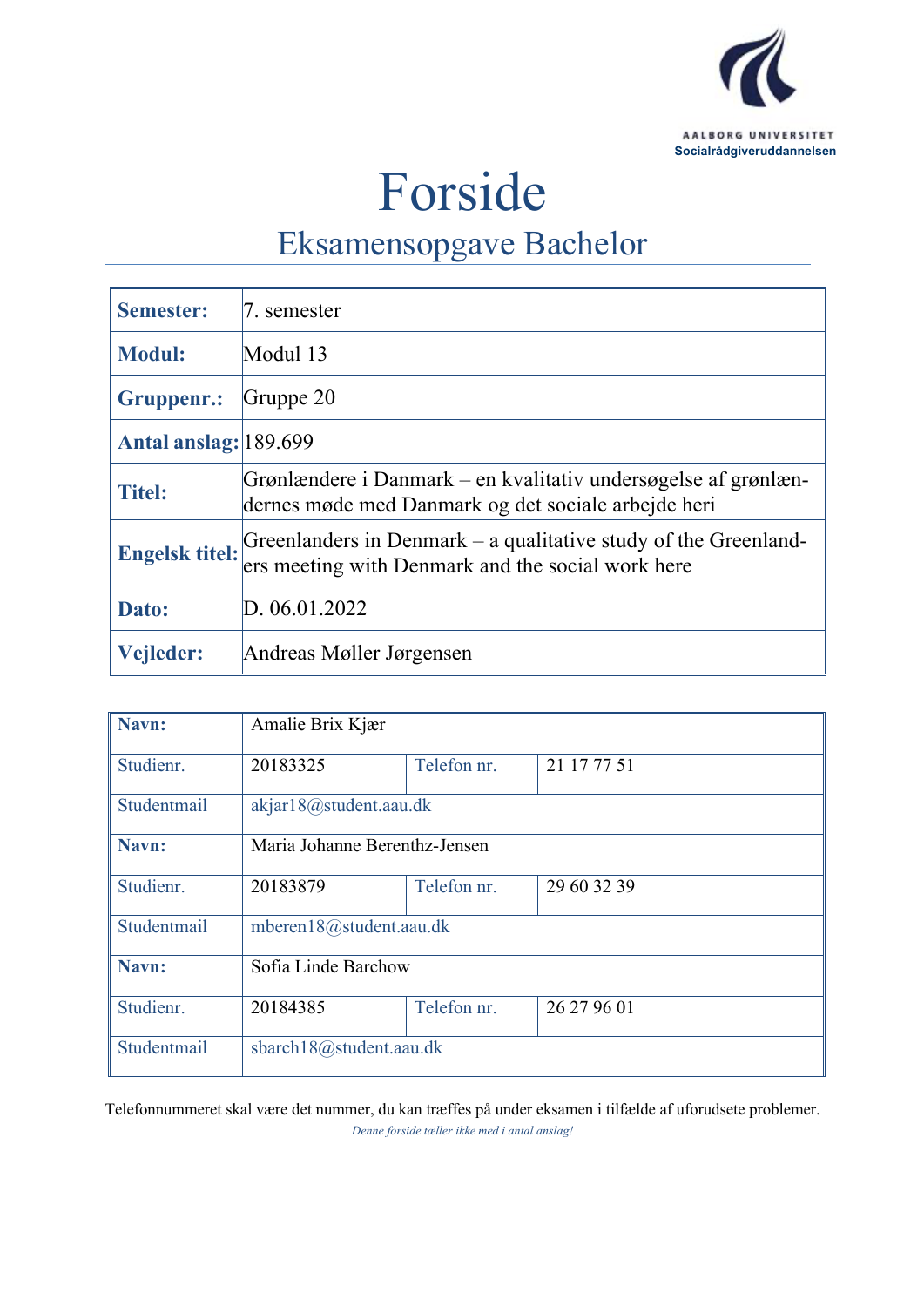## **Grønlændere i Danmark**

**- en kvalitativ undersøgelse af grønlændernes møde med Danmark og det sociale arbejde heri**

Aalborg Universitet Socialrådgiveruddannelsen 7. semester, bachelorprojekt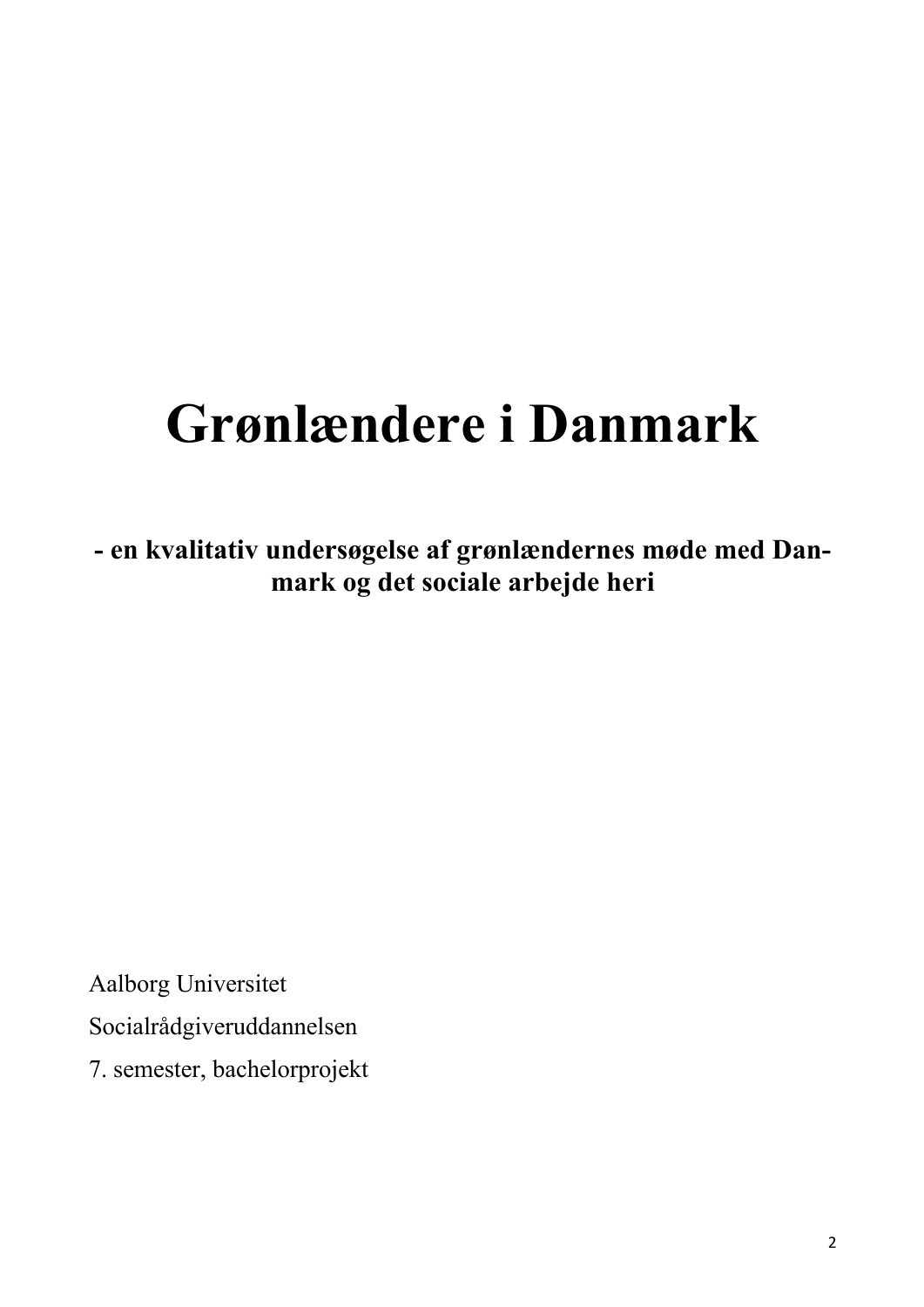### **Forord**

Dette projekt er udarbejdet af tre studerende på syvende semester på Socialrådgiveruddannelsen ved Aalborg Universitet. Projektet foreligger utilrettet og ukommenteret fra Socialrådgiveruddannelsens side, og det er således et udtryk for de studerendes egne synspunkter.

Først og fremmest vil vi gerne rette én stor tak til vores vejleder, som altid har formået at udfordre os med sine konstruktive, kritiske og faglige kommentarer og refleksioner. Vejledningerne har resulteret i et mere målrettet- og reflekteret projekt. Vi vil ligeledes rette én stor tak til de tre grønlandske informanter og de to socialrådgiverinformanter, for at bruge tid på at deltage i vores undersøgelse. I har været med til at muliggøre udarbejdelsen af dette projekt. Der skal også lyde én stor tak til Det Grønlandske Hus for at stille jeres viden- og lokaler til rådighed.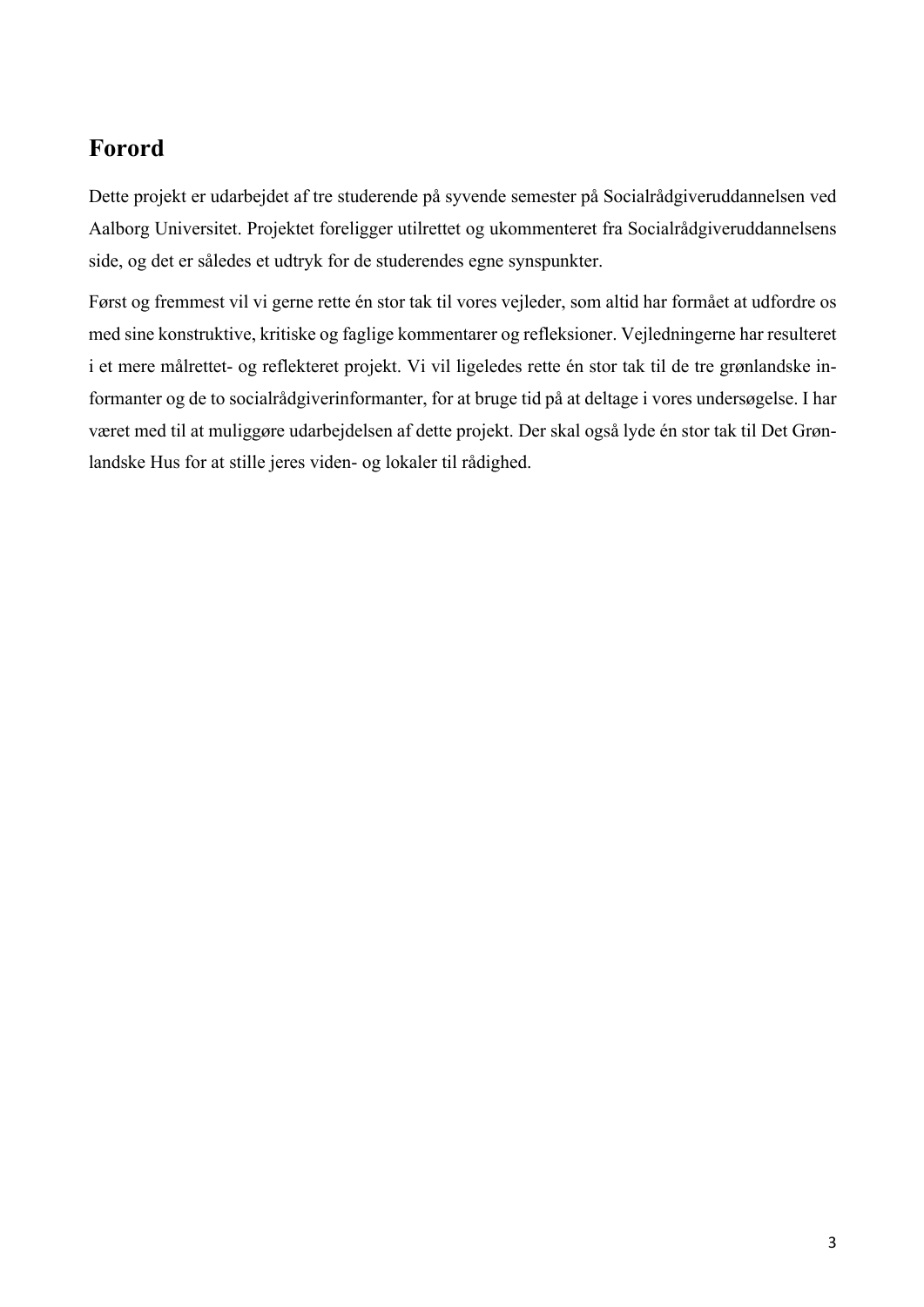### **Abstract**

The main purpose of this study is to research how Greenlanders are experiencing the meeting with Denmark and the social work in Denmark. Several statistics show that more Greenlanders in Denmark, compared to the rest of the Danish population, are experiencing social problems.

The research question of this study is as follows: How do the Greenlanders experience the meeting with Denmark and the social work here, and how do these experiences contribute to develop the social work in Denmark. To answer the research question, we have conducted four qualitative interviews with three people from Greenland and two social workers. One of the social workers works in a job center in Denmark and the other works in The Greenlandic House in Denmark. The interviews will therefore be the primary data of this study.

The primary data, in the form of the statements from our informers, has been analyzed using the following theories: Erving Goffman's theory of stigma, Pierre Bourdieu's practice theory and Axel Honneth's theory of recognition. Our analysis is based on our primary data, and furthermore we have used additional literature to qualify and support our analysis.

To investigate this study's main purpose, we have used the scientific theory of the hermeneutic approach. The approach has helped us realize that we have to be aware of our preconceptions. Our preconceptions will always determine the choices we make. The hermeneutic approach has furthermore contributed to interpretations and understandings, which has been a central part of this study.

According to our informers' experiences, the Greenlanders are met with prejudices, discrimination, and stigma because of their Greenlandic background. Furthermore, the study shows that a common prejudice Greenlanders are met with is that they all have an abuse. Communication is also part of the informers' experiences. As an example, both social workers have experienced that Greenlanders sometimes say "yes" without understanding the meaning of what they said "yes" to. The above can affect the Greenlanders meeting with Denmark and their meeting with the social work in Denmark.

In addition to the above, the Greenlanders and the social workers' relation is a third factor that can affect the Greenlanders meeting with Denmark and the social work in Denmark. In general, they have a good relation to each other, but the study shows that there is a difference between the Greenlanders relation to the social worker at the job center and to the social worker in The Greenlandic House.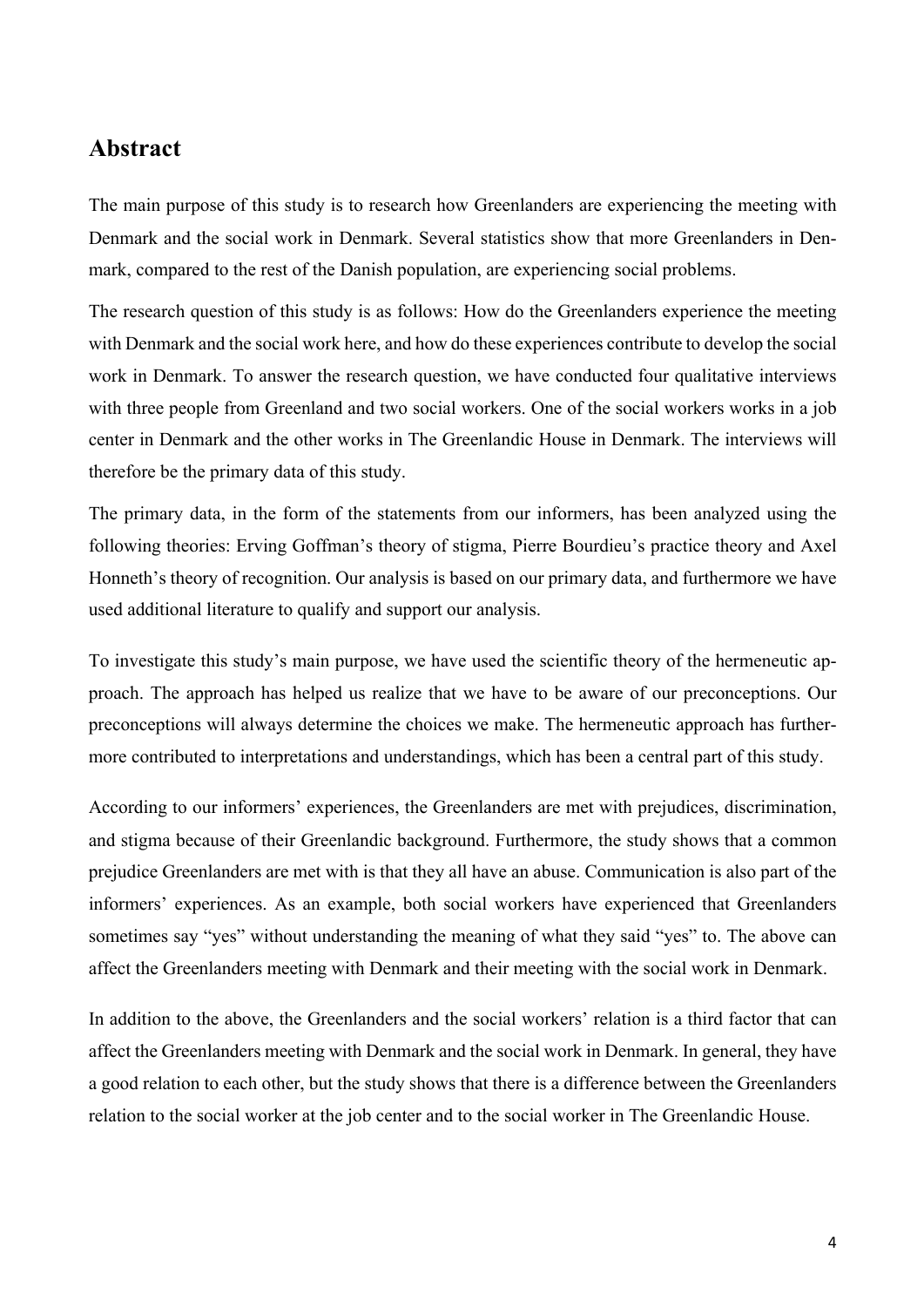It can be concluded that, according to our informers' experiences, the Greenlanders can have both positive- and negative experiences of the meeting with Denmark and the social work in Denmark. The positive experiences can lead to recognition, whereas the negative experiences can lead to disrespect.

From the above it can be concluded that it may be necessary to make some changes in the social work with Greenlanders. A suggestion is to make the written communication more understandable for the Greenlanders. Another suggestion is 'an introduction program' which can give the Greenlanders a better opportunity to become familiar with the demands there are when you live in Denmark. A third suggestion is that an increased teamwork between the job center and The Greenlandic House could perhaps reduce the experience of Greenlanders being met with stigma.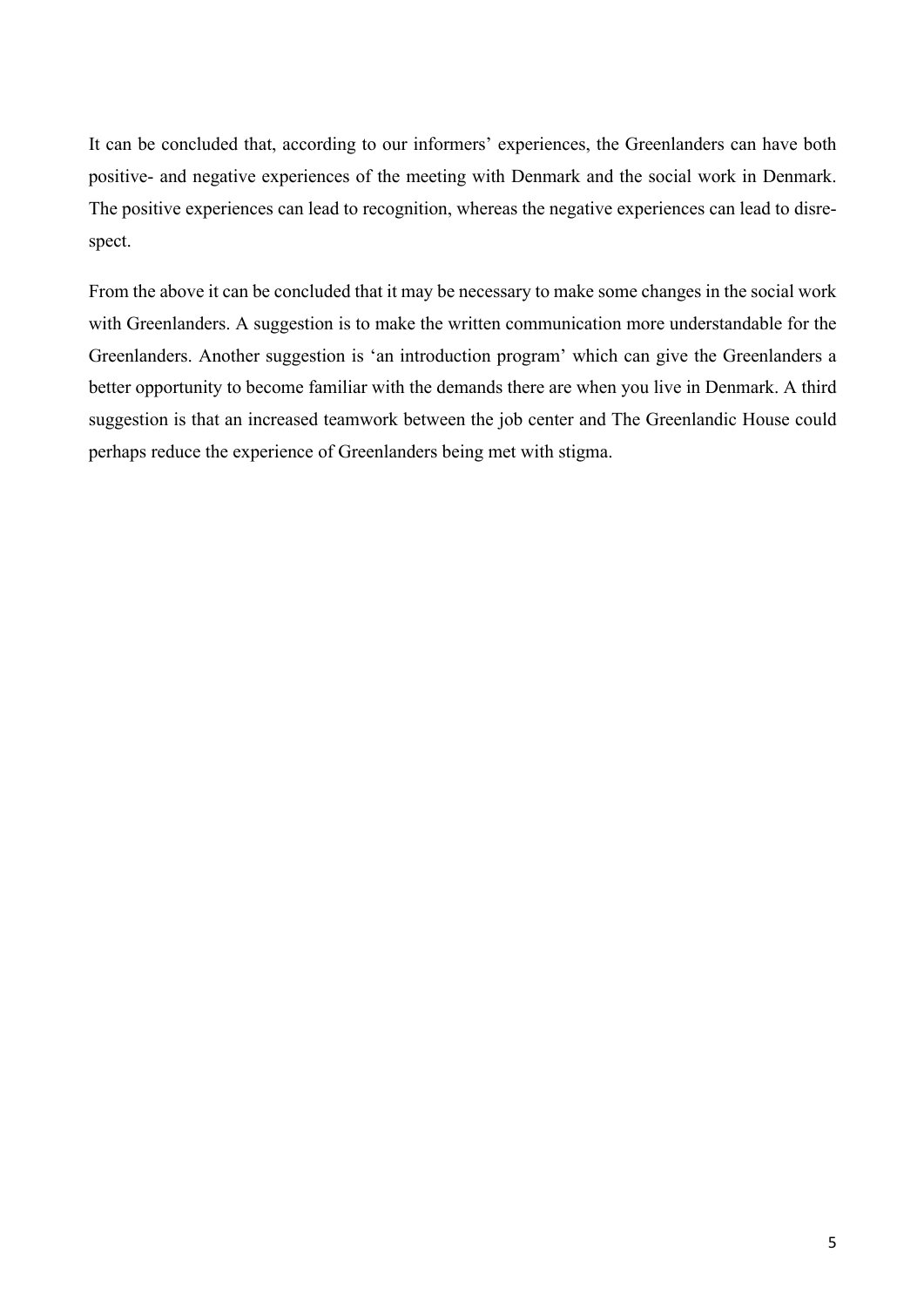### Indholdsfortegnelse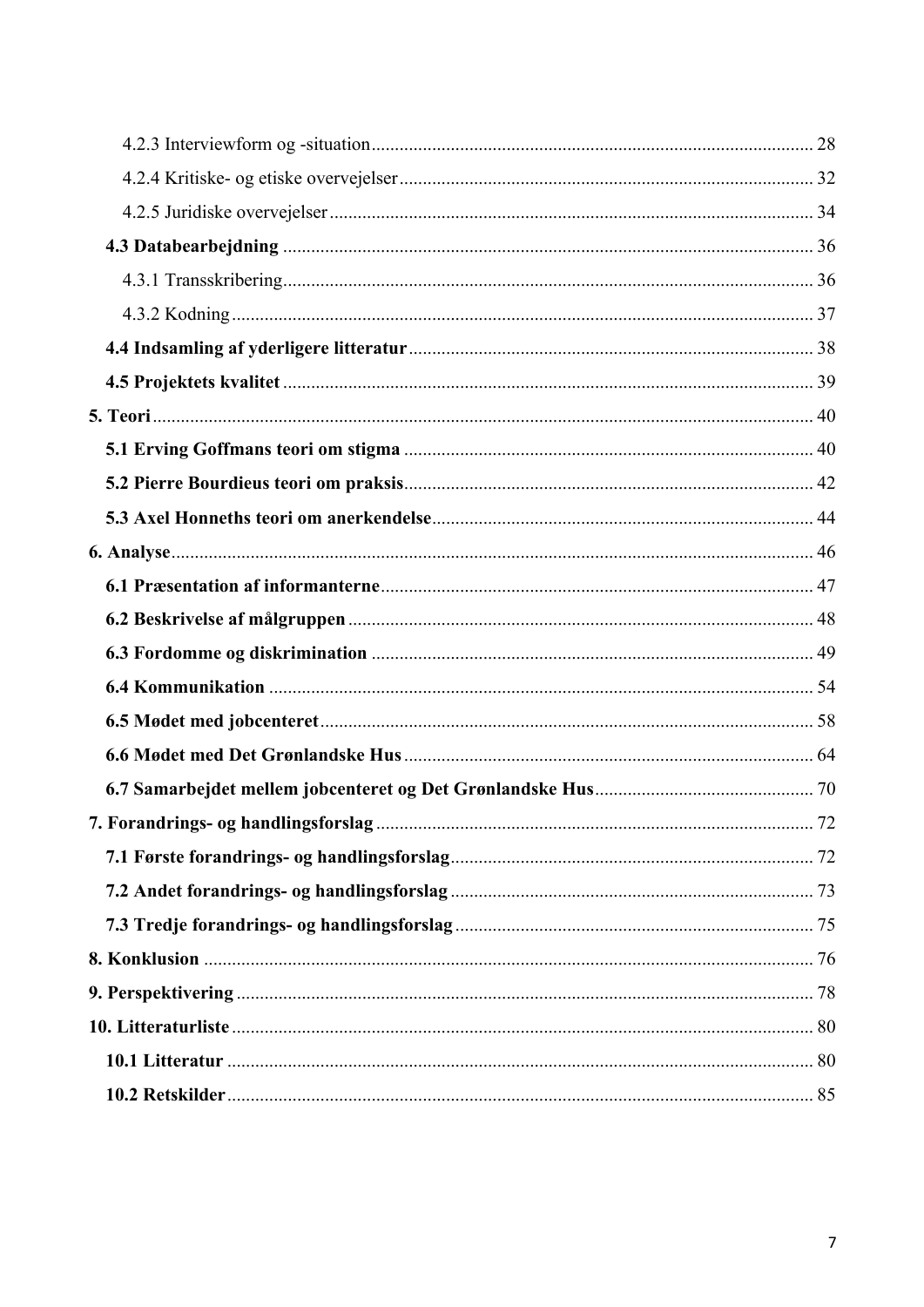### **1. Indledning**

'Grønlænderstiv' er et ord, der oftest benyttes om en person, som er stærkt beruset af alkohol. Grønlænderstiv er tilføjet i Den Danske Ordbog, hvortil det kan argumenteres for, at ordet er blevet en del af det danske sprog og den danske kultur (Lykkeberg, 2017). Det, at vi i gruppen er blevet opmærksomme på, at ordet er blevet tilføjet i Den Danske Ordbog, har således været en del af vores motivation for at undersøge emnet: grønlændernes møde med Danmark og det sociale arbejde heri. Vores motivation for at undersøge emnet har ligeledes været, at vi i flere statistikker kan se, at der er flere grønlændere i Danmark, sammenlignet med den øvrige danske befolkning, som oplever sociale problemer.

Vi finder det, på baggrund af bl.a. ovenstående, relevant at undersøge jobcenterets betydning for grønlændernes møde med det sociale arbejde, da vi i Danmark befinder os i 'Den fjerde socialreform', hvor der er kommet et øget fokus på beskæftigelse (Møller, 2016, s. 116-117). Vi finder det ligeledes relevant at undersøge, hvilken betydning De Grønlandske Huse har for grønlændernes møde med det sociale arbejde, da Husene har en grundlæggende interesse for den grønlandske målgruppe.

### **2. Problemfelt**

I projektets problemfelt vil der blive anvendt forskellige former for litteratur, som vil bidrage til at belyse projektets emne. Problemfeltet er inddelt i fem overordnede afsnit: 2.1 Historien mellem Grønland og Danmark, 2.2 Rejsen fra Grønland til Danmark, 2.3 Grønlændere i Danmark, 2.4 Socialt arbejde og socialrådgivning i Danmark og 2.5 Socialt arbejde i forskellige kontekster. Disse fem afsnit vil lede frem til vores problemformulering.

### **2.1 Historien mellem Grønland og Danmark**

I dette afsnit vil det blive beskrevet, hvordan Grønland har udviklet sig fra at være en koloni under Danmark, til at have selvstyre i rigsfællesskab med Danmark.

Danmark har siden år 1721 været en kolonimagt i Grønland, men i år 1953 skete der betydningsfulde ændringer i de grønlandske levevilkår. Grønland blev udnævnt til et dansk amt, og blev således en ligeværdig del af Danmark. De personer, som voksede op i Grønland fra 1950'erne til begyndelsen af 1970'erne, var dermed en del af ét Grønland, som gik igennem en stor omvæltning med bl.a.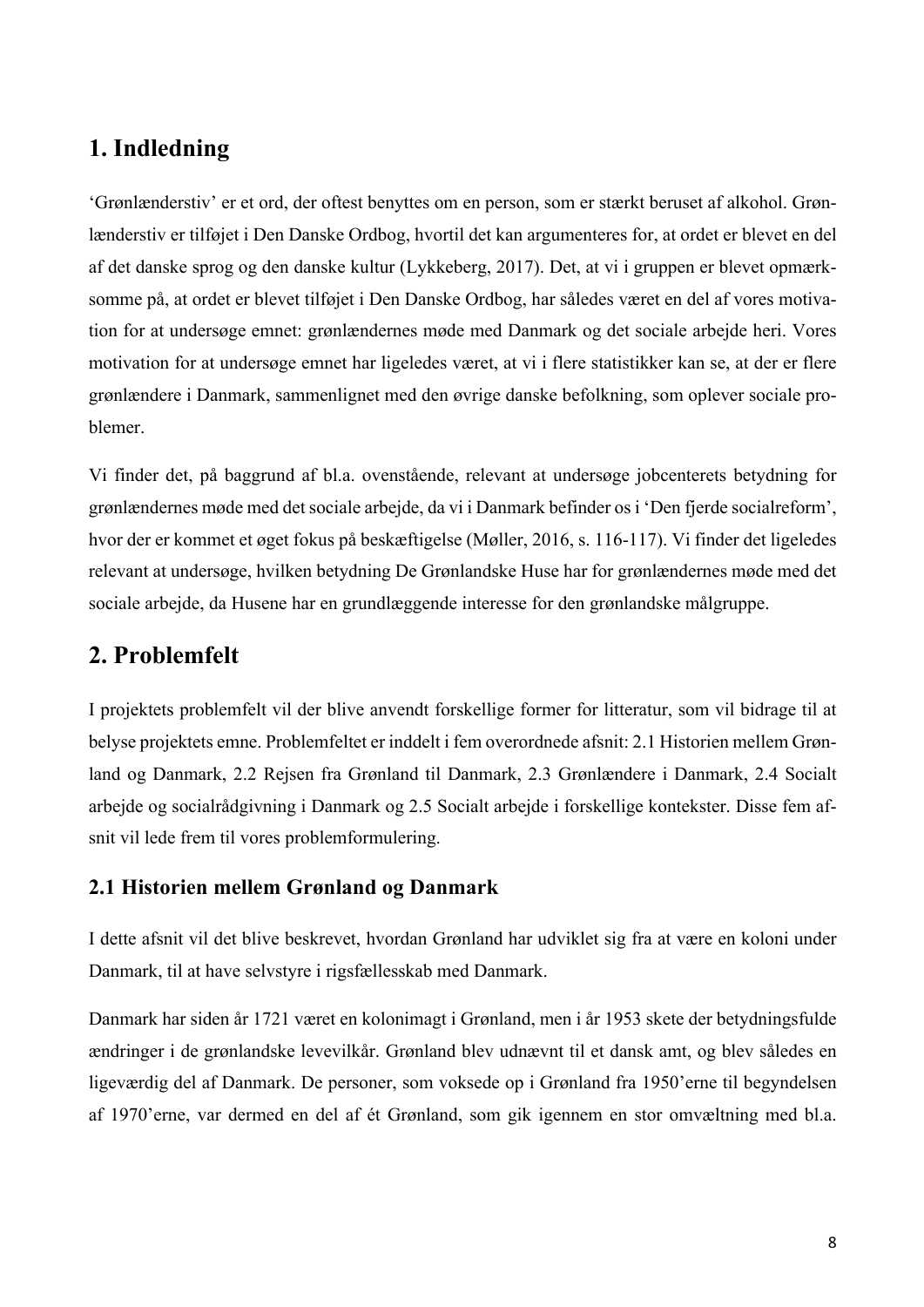tvangsforflytninger og ændringer i boligformer. Omvæltningen havde både sociale- og kulturelle konsekvenser i form af bl.a. omsorgssvigt, anbringelser, alkoholmisbrug hos forældre og/eller seksuelle overgreb (Sjursen, 2014, s. 9).

Senere i år 1979 blev hjemmestyret, i rigsfællesskab med Danmark, indført i Grønland. Målet med indføringen var at skabe et mere grønlandsk Grønland, hvor det grønlandske samfund skulle frigøre sig og klare sig selv (Sørensen, 2020). Begrebet 'grønlandisering' opstod, hvortil der generelt blev gjort modstand mod alt, hvad der var dansk. Dette var medvirkende til, at mange grønlændere følte sig som andenrangsborgere i deres eget land, da de bl.a. var blevet dansksprogede i stedet for grønlandsksprogede (Sjursen, 2014, s. 10). I processen af at frigøre sig fra Danmark, har Grønland haft selvstyre siden år 2009 (Sørensen, 2020).

Grønland og Danmark indgår, som nævnt, i et rigsfællesskab. Dette betyder, at både grønlændere og danskere har dansk statsborgerskab, og de kan derfor rejse frit mellem de to lande. Grønlændere har dermed ikke pligt til at registrere sig ved ankomst i- eller afrejse fra Danmark, men de skal, ved permanent flytning til Danmark, melde deres flytning i folkeregistret (Sjursen, 2014, s. 8).

Den danske lovgivning gælder desuden i Grønland. Der er dog sket en udlægning af lovgivningen på nogle områder i Grønland - fx inden for det sociale område. Overordnede set har grønlændere og danskere adgang til de samme velfærdsydelser, når de er bosat i Danmark. Dette betyder, at de danske kommuner og andre myndigheder ikke er juridisk forpligtede til at tilbyde særlige ydelser eller -forløb til grønlændere, som flytter fra Grønland til Danmark. Grønlændere i Danmark skal således, på eget initiativ, henvende sig hos de offentlige myndigheder, hvis de ønsker at modtage offentlig hjælp eller -en offentlig ydelse (Sjursen, 2014, s. 8).

### **2.2 Rejsen fra Grønland til Danmark**

I dette afsnit vil nogle af de sociale problemer, som kan identificeres i Grønland, blive beskrevet. Det vil ligeledes blive beskrevet, hvilke årsager der kan være til, at nogle grønlændere vælger at rejse og flytte til Danmark.

### **2.2.1 Sociale problemer i Grønland**

Den ovenstående beskrevet historiske udvikling, som har fundet sted i Grønland, har en særlig betydning for udsatheden hos nogle af de grønlændere, som er opvokset i Grønland, men på nuværende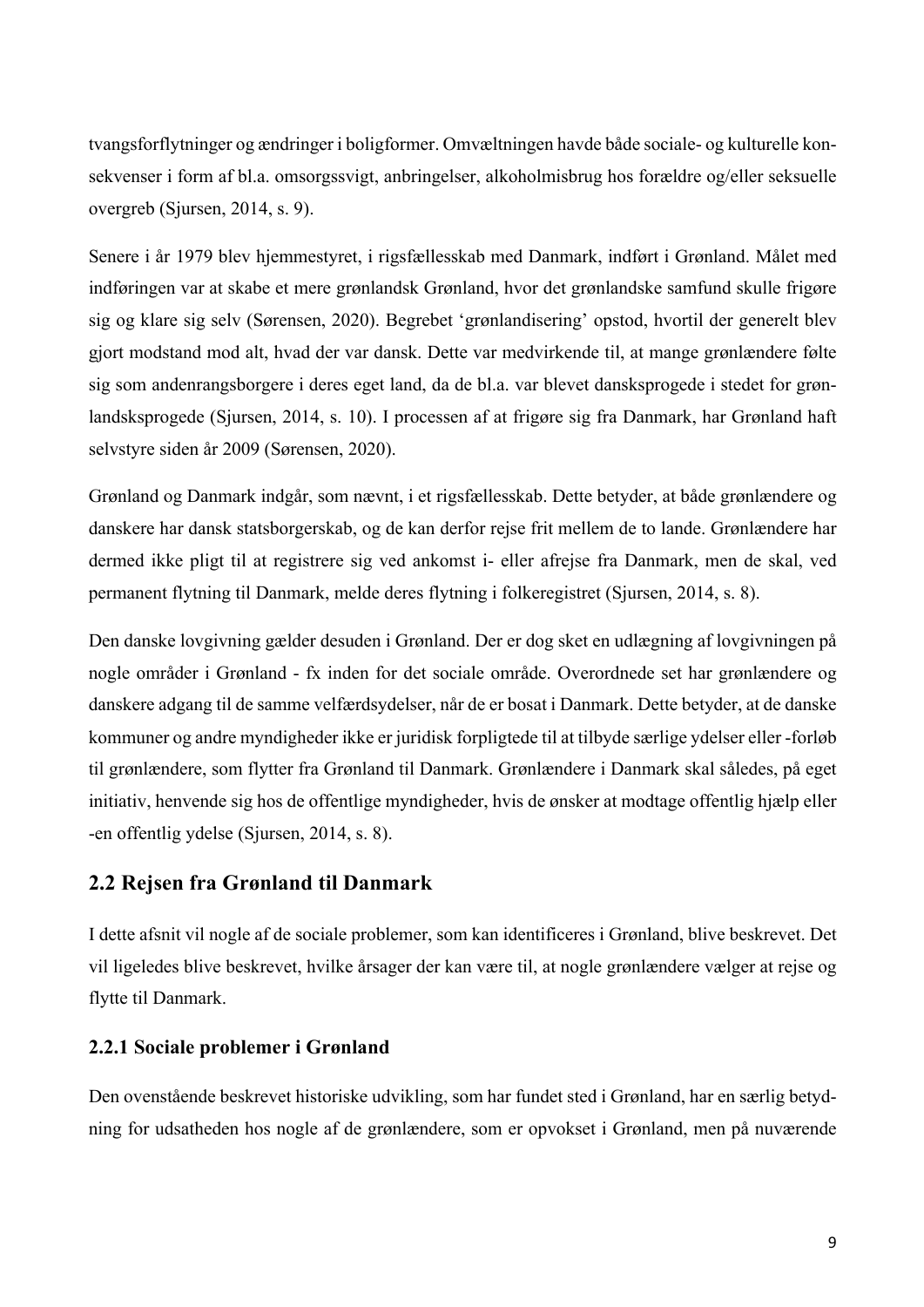tidspunkt er bosat i Danmark. Det vil således være relevant, for at få en bedre forståelse for udsatheden i Danmark, at have fokus på nogle af de problemstillinger, der kan betragtes som sociale- og sundhedsproblemer i Grønland.

Et af de sociale problemer er arbejdsløshed. En statistisk viser, at der i år 2019, i gennemsnit hver måned, var registrerede 1.387 arbejdsløse, blandt de 18-65-årige i Grønland. Dette svarer til en ledighedsprocent på 5,1 %. Ledighedsprocenten er størst i de grønlandske bygder, sammenlignet med de grønlandske byer (Grønlands Statistik, 2021, s. 4). Et andet socialt problem er misbrug. I Grønland anses alkohol- og hashmisbrug, som det største folkesundhedsproblem. Misbrug hænger ofte sammen med andre sociale problemer, såsom dårlige boligforhold og arbejdsløshed (Fontain, 2012, s. 13). Et tredje socialt problem er hjemløshed. En rapport beskriver, at der i år 2017 blev anslået at være 878 personer uden fast bopæl eller -bolig i Grønland. Der forekommer dog en vis usikkerhed omkring dette antal, men det kan konkluderes, at antallet af personer uden fast bopæl eller -bolig, de seneste par år, har været stigende (Carl, Hendriksen, Filskov & Badse, 2020, s. 16).

Én af årsagerne, til at der kan opstå hjemløshed i Grønland, kan skyldes boligsituationen. Der har, i de seneste år, været flere familier, som har været udsat for at miste deres bolig pga. manglende betalingsevne, til trods for at der i Grønland er mulighed for at søge om støtte til huslejeudgifter. Der er desuden stor mangel på boliger i de store grønlandske byer. Der er fx i gennemsnit 7,5 års ventetid på lejeboliger i Nuuk (Carl et. al., 2020, s. 11-12). En langvarig og uholdbar boligsituation kan således gøre det svært at fastholde fodfæste i samfundet og opfylde betingelserne for et arbejde eller -en uddannelse (Schiermacher, 2020, s. 12).

### **2.2.2 Årsager til at rejse til Danmark**

Der er flere og flere grønlændere, som, i de seneste år, er rejst og flyttet fra Grønland til Danmark. Der forekommer forskellige årsager til, at denne rejse finder sted, og beslutningen omkring rejsen er ofte en kombination af flere årsager. Der er hertil tale om både 'push-' og 'pull-faktorer' (Sjursen, 2014, s. 12).

En push-faktor kan være den ovenstående beskrevet boligsituation, som bl.a. indebærer mangel på boliger i de store grønlandske byer. En anden push-faktor kan være behovet for at komme væk fra en konflikt eller en social truende situation, såsom vold, overgreb og/eller misbrugsproblemer (Sjursen, 2014, s. 12). Andre faktorer kan desuden være arbejdsløshed, fattigdom og politisk uro (Schierma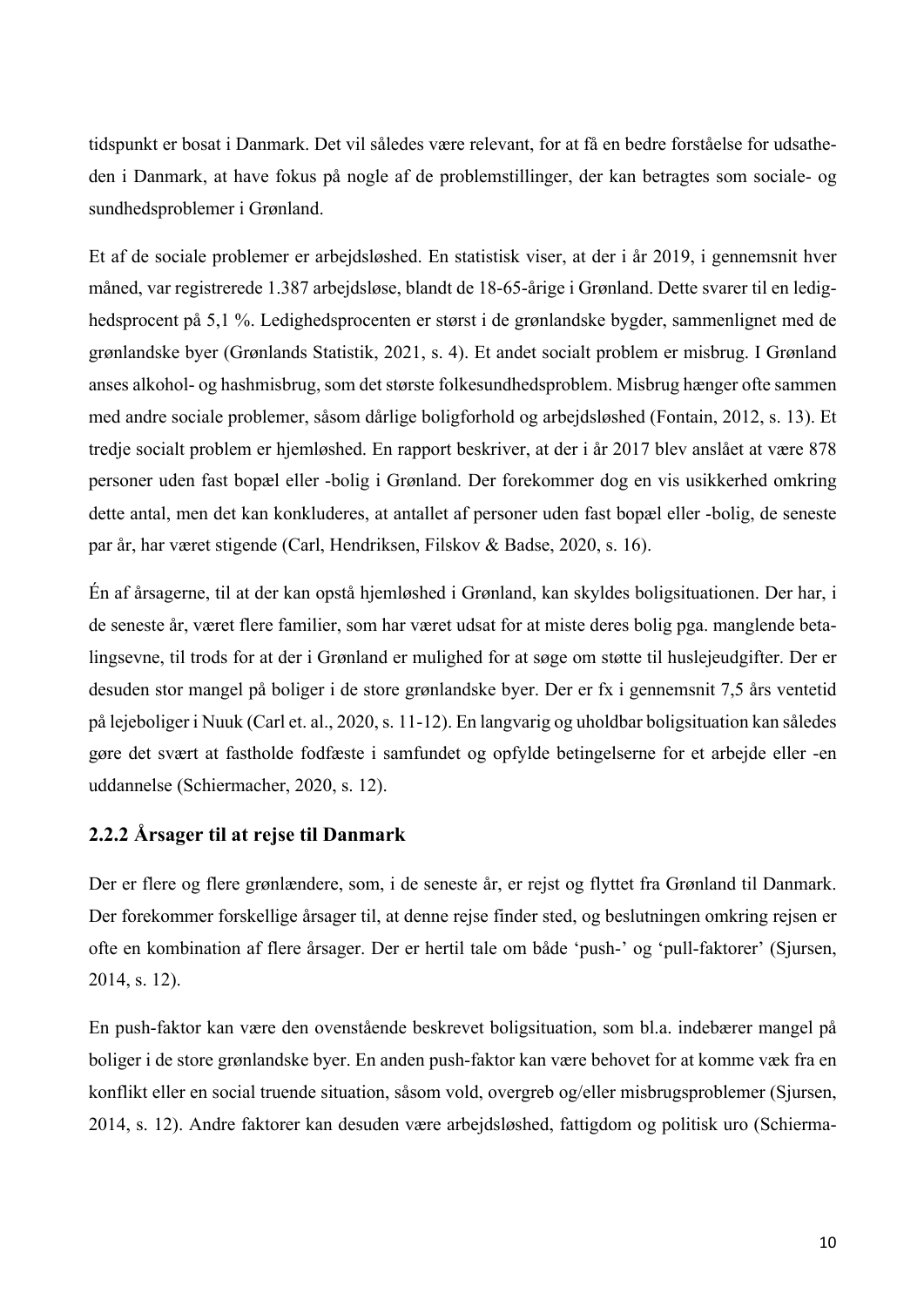cher, 2020, s. 11). Ud over push-faktorerne, findes der også årsager i pull-faktorerne. Mange grønlændere ser fx Danmark som "mulighedernes land". Dette indebærer bl.a. forestillingen om at kunne få en uddannelse, og forestillingen om et land, hvor det sociale sikkerhedsnet fungerer (Sjursen, 2014, s. 12). Nogle andre pull-faktorer er håbene om bedre forsørgelse, bedre boligforhold og bedre behandlingsmuligheder (Schiermacher, 2020, s. 22).

Rejsen og flytningen til Danmark er for flere grønlændere spontan, uplanlagt og uforberedt. Dette kan indebære, at der ikke på forhånd er fundet forsørgelse, bolig og/eller arbejde, som kan være med til at forringe en god og positiv start i Danmark. Flere grønlændere har desuden heller ikke en større viden om Danmark, inden rejsen. Nogle har fx en forestilling om, at det er nemmere at få en bolig i Danmark, men de er ikke klar over, at det fx kræver et boligindskud (Sjursen, 2014, s. 12-13). Den begrænsede viden om Danmark kan således, for nogle grønlændere, føre til, at forestillingerne omog håbene til Danmark ikke lever op til de drømme, som de havde før rejsen (Schiermacher, 2020, s. 22).

Til trods for den spontane, uplanlagte og uforberedte rejse til Danmark, ønsker flere grønlændere at blive i Danmark. Nogle af årsagerne kan findes i ønsket om at starte et nyt liv, ønsket om at få en uddannelse, eller ønsket om en lettere tilværelse i Danmark. Der kan desuden findes en grund i det danske kontanthjælpssystem, i kombination med de billigere danske dagligvarer (Sjursen, 2014, s. 42).

### **2.3 Grønlændere i Danmark**

I dette afsnit vil det blive beskrevet, hvilke sociale problemer der kan identificeres hos grønlændere i Danmark, samt hvordan grønlændere kan opleve at blive mødt i Danmark.

### **2.3.1 Sociale problemer i Danmark**

En statistik viser, at der i år 2020 var 16.780 grønlændere bosiddende i Danmark, men som er født i Grønland. Statistikken viser yderligere, at næsten halvdelen af grønlænderne har været bosat i Danmark, i en sammenhængende periode på mere end 20 år. Størstedelen af grønlænderne i Danmark er desuden enten lønmodtagere eller selvstændige (Grønlands Statistisk, u.å.). Til trods for dette, vil det være relevant at undersøge den gruppe af grønlændere, som oplever udfordringer i Danmark. Arbejdsløshed, misbrug og hjemløshed er således nogle af de sociale problemer, der kan være medvirkende til, at nogle grønlændere stifter bekendtskab med det offentlige system i Danmark.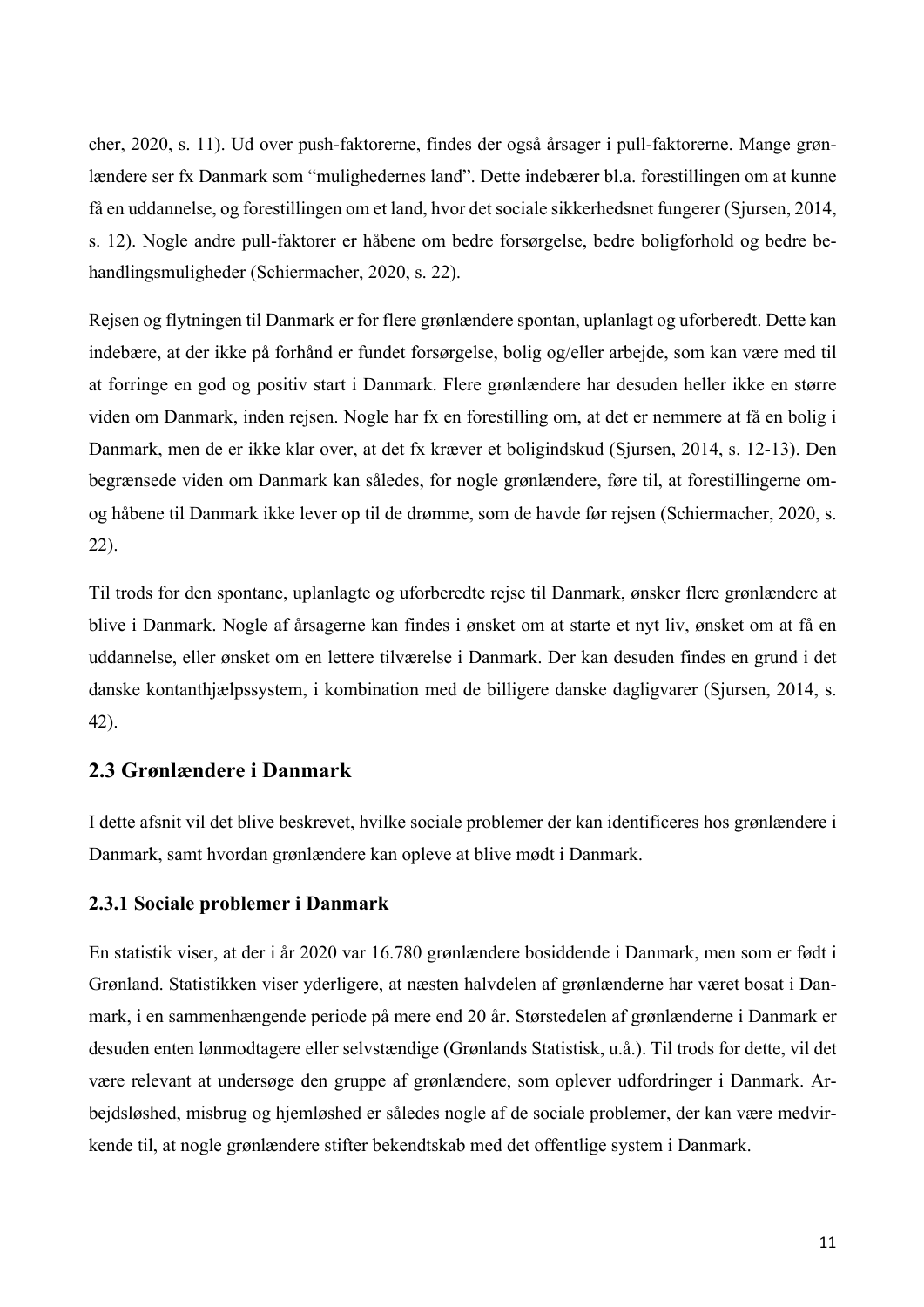### *Arbejdsløshed*

En rapport viser, at grønlændere i Danmark har en svagere tilknytning til arbejdsmarkedet, sammenlignet med den øvrige danske befolkning. Det kan ses, at 33,1 % af grønlænderne i alderen 25-50 år er 'lønmodtagere/selvstændige/medarbejdende ægtefælle', hvor det for den øvrige danske befolkning er 76,2 % (Larsen, 2018, s. 8).

Der kan være forskellige årsager til, at grønlændere i Danmark har svært ved at finde fast fodfæste på det danske arbejdsmarked. En årsag kan findes i, at mange grønlændere ikke har en erhvervskompetencegivende uddannelse, hvortil de kan have svært ved at konkurrere med den danske arbejdskraft (Baviskar, 2015, s. 38). En anden årsag kan findes i, at deres erhvervsmæssige kompetencer fra Grønland ikke nødvendigvis kan udnyttes på det danske arbejdsmarked (Socialstyrelsen, 2020).

### *Misbrug*

De socialt udsatte grønlændere i Danmark har, i højere grad end andre socialt udsatte grupper, et misbrug af alkohol og/eller hash (Socialt Udsatte Grønlændere, u.å.). En rapport viser, at 40 % af de udsatte grønlændere i Danmark drikker fem genstande eller mere, dagligt eller næsten dagligt. Det kan ligeledes ses, at de udsatte grønlændere i Danmark har et markant større indtag af alkohol, sammenlignet med den øvrige socialt udsatte gruppe (Ahlmark, Davidsen, Larsen & Pedersen, 2019, s. 13). Det beskrives desuden, at 71 % af de udsatte grønlændere i Danmark har røget hash indenfor den sidste måned, sammenlignet med 35 % hos den øvrige socialt udsatte gruppe (Ahlmark et. al., 2019, s. 24).

En forklaring, på de socialt udsatte grønlænderes forbrug af hash i Danmark, kan være, at det bruges som et middel mod usikkerhed, generthed og ensomhed, eller for at glemme traumatiserende oplevelser. En anden forklaring kan være, at det bruges som selvmedicinering mod bl.a. angst, psykisk skrøbelighed og evt. begyndende psykiske sygdomme (Socialt Udsatte Grønlændere, u.å.).

### *Hjemløshed*

Der var i år 2019 6.431 hjemløse i Danmark, hvoraf 514 havde en grønlandsk baggrund. Der kan dog forekomme mørketal, da der både er tale om synligt- og skjult hjemløshed (Benjaminsen, 2019, s. 6 & 10). Kigger man på de socialt udsatte grønlændere i Danmark, er halvdelen inden for denne gruppe hjemløse (Mørk, 2019).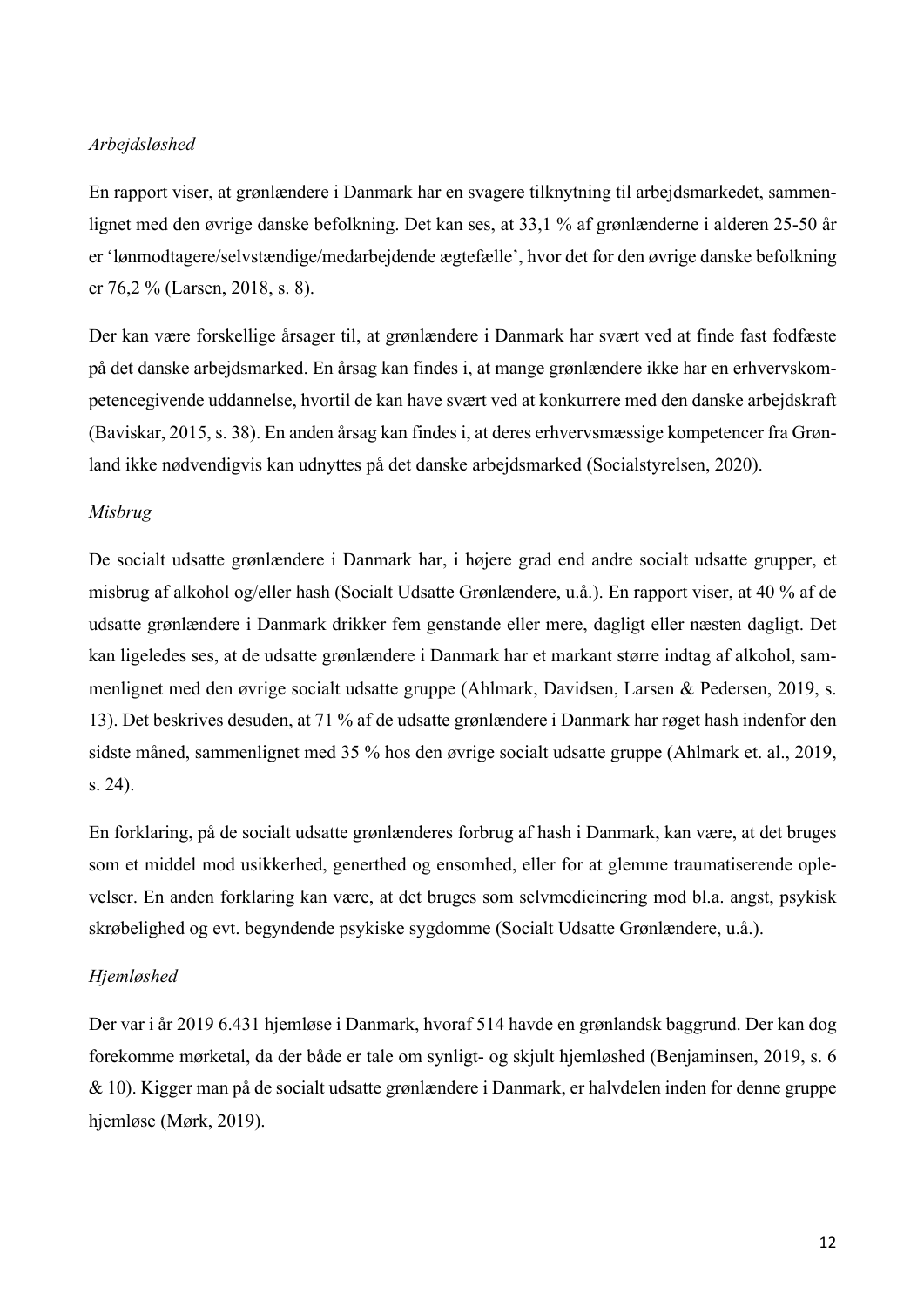Hjemløsheden, blandt de udsatte grønlændere i Danmark, kan bl.a. skyldes misbrug og andre sociale problemer, som kan resultere i, at de har svært ved at fastholde en bolig - herunder at betale- eller have råd til husleje. Hjemløshed kan ligeledes skyldes, at nogle nytilflyttere fra Grønland ikke registrerer sig korrekt i det danske system, og at de dermed er nødsaget til at sove enten på gaden, herberger eller hos venner og familie (Socialstyrelsen, 2018).

### **2.3.2 Mødet med det danske samfund**

Grønland og Danmark indgår, som tidligere nævnt, i et rigsfællesskab. En undersøgelse beskriver dog, at mange danskere ikke føler, at de har et fællesskab med Grønland eller grønlændere. I en opinionsundersøgelse svarede 40 % af de adspurgte danskere, at de associerede grønlændere med 'druk', 'misbrug' og/eller 'sociale problemer'. Det var yderligere kun omkring halvdelen af de adspurgte danskere, som vidste, at grønlændere har dansk statsborgerskab. Overordnede set kan den manglende fællesskabsfølelse hos danskerne skyldes, at de generelt har et manglende kendskab til-/om Grønland og grønlændere (Laage-Petersen, 2015, s. 104-105).

### *Fordomme*

Danskernes manglende viden til-/om Grønland og grønlændere kan resultere i, at flere grønlændere i Danmark kan opleve at blive mødt af fordomme, pga. deres grønlandske baggrund.

I en kvantitativ undersøgelse svarede 44 % af de adspurgte grønlændere, at de oplever, at der er en generel fordomsfuld indstilling om dem, fra danskere (Laage-Petersen, 2015, s. 101). Det fremgår yderligere, at grønlændere har svært ved at finde fast fodfæste på det danske arbejdsmarked, bl.a. grundet fordomme (Laage-Petersen, 2015, s. 97). En klassisk fordom om grønlændere er 'den fordrukne grønlænder', som anvendes i danskernes daglige sprog og -humor. Dette kommer bl.a. til udtryk ved, at ordet 'grønlænderstiv' er blevet tilføjet i Den Danske Ordbog i år 2017 (Lykkeberg, 2017). Fordommene om grønlændere stortrives i Danmark, selvom virkeligheden er, at danskere fx indtager mere alkohol end grønlændere (Laage-Petersen, 2015, s. 107-109).

En artikel beskriver, at grønlændere, som er bosat i Danmark, kan ses som 'en synlig-' og 'en usynlig gruppe'. Den synlige gruppe kommer til udtryk i gadebilledet, som udsatte misbrugere eller -hjemløse. Denne gruppe er, som udgangspunkt, ramt af de samme komplekse sociale problemer, som den øvrige socialt udsatte gruppe. Den usynlige gruppe er de velintegrerede grønlændere. De får dog ikke den samme opmærksomhed, til trods for at de udgør et flertal i Danmark (Baviskar, 2016, s. 28).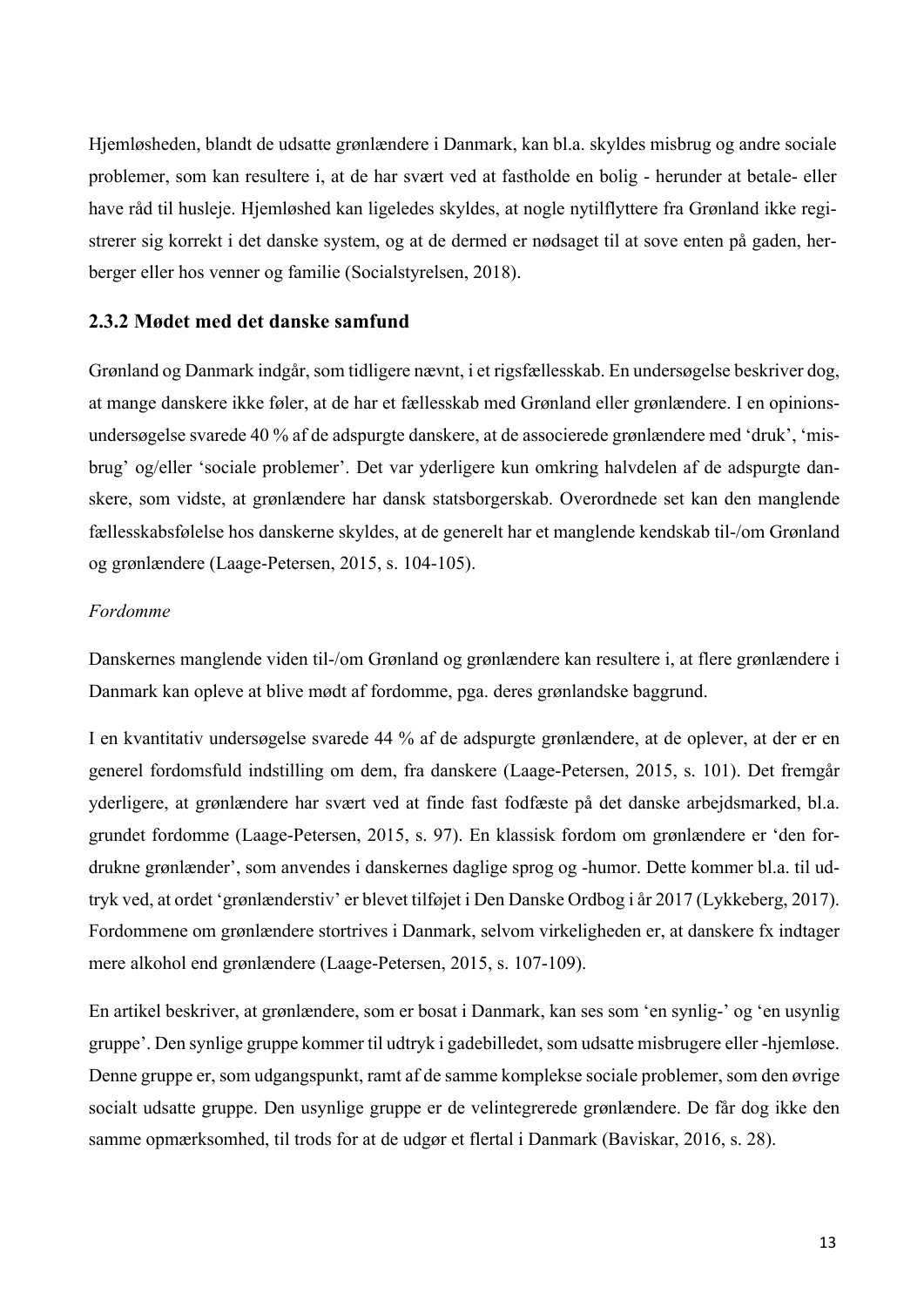### *Diskrimination*

Grønlændere i Danmark kan, pga. deres grønlandske baggrund og de fordomme, der eksisterer om dem blandt danskere, risikere at blive udsat for diskrimination. Det nedenstående vil således referere til 'oplevet diskrimination', som også kaldes 'subjektiv diskrimination'. Dette henviser til, at det er en persons subjektive oplevelser af at have følt sig diskrimineret (Laage-Petersen, 2015, s. 32-33).

En kvantitativ undersøgelse viser, at de adspurgte grønlændere, pga. deres grønlandske baggrund, særligt har oplevet forskelsbehandling eller diskrimination, inden for det seneste år, i kontakten med jobcentre, borgerservice eller skoler. Hertil svarede 14-15 % af de adspurgte grønlændere, at diskriminationen kom til udtryk igennem bl.a. fornærmende ord, øgenavne eller nedværdigende vittigheder (Laage-Petersen, 2015, s. 94).

Der blev ligeledes, i ovenstående undersøgelse, spurgt ind til grønlændernes oplevelse af diskrimination, inden for det seneste år. Dette blev gjort ved at konkretisere fire spørgsmål i situationsbeskrivelser: 'blive nægtet adgang til offentlige steder', 'få afslag på ansøgning om en offentlig ydelse', 'få dårlig betjening eller service' og 'blive udsat for fornærmende ord, øgenavn eller nedværdigende vittigheder'. Hertil svarede 20 % af de adspurgte grønlændere, at de, i det seneste år, har oplevet mindst én af de fire diskriminationsformer (Laage-Petersen, 2015, s. 82).

### *Sproget*

I Grønland er hovedsproget grønlandsk. Det er dog obligatorisk, at der bliver undervist i faget dansk fra 1. til 10. klasse i de grønlandske folkeskoler. Der har tidligere været et større fokus på, at grønlændere skulle mestre det danske sprog, men, som tidligere nævnt, opstod grønlandiseringen med hjemmestyrets indførelse i 1979. Som resultat af dette, har generationen fra 1950'erne og -60'erne ofte bedre danskkundskaber, sammenlignet med den yngre generation (Sjursen, 2014, s. 10-11).

Grønlændere, som flytter fra Grønland til Danmark, bliver, som tidligere nævnt, ikke tilbudt særlige ydelser eller -forløb, der kan hjælpe dem med at forstå velfærdssystemet, historien, kulturen og sproget, sammenlignet med andre udlændinge, som kommer til Danmark. Dette bliver grønlændere ikke tilbudt, da de ikke går under betegnelsen 'udlændinge'. Det er dog en stor ulempe for en del af dem (Sjursen, 2014, s. 7), da de kan opleve, at det er svært at flytte til Danmark - bl.a. grundet sproglige vanskeligheder. Det handler både om at forstå sproget, men også om at udtrykke sig på dansk. Det skal hertil nævnes, at grønlændere i højere grad kommunikerer nonverbalt ved brug af signaler og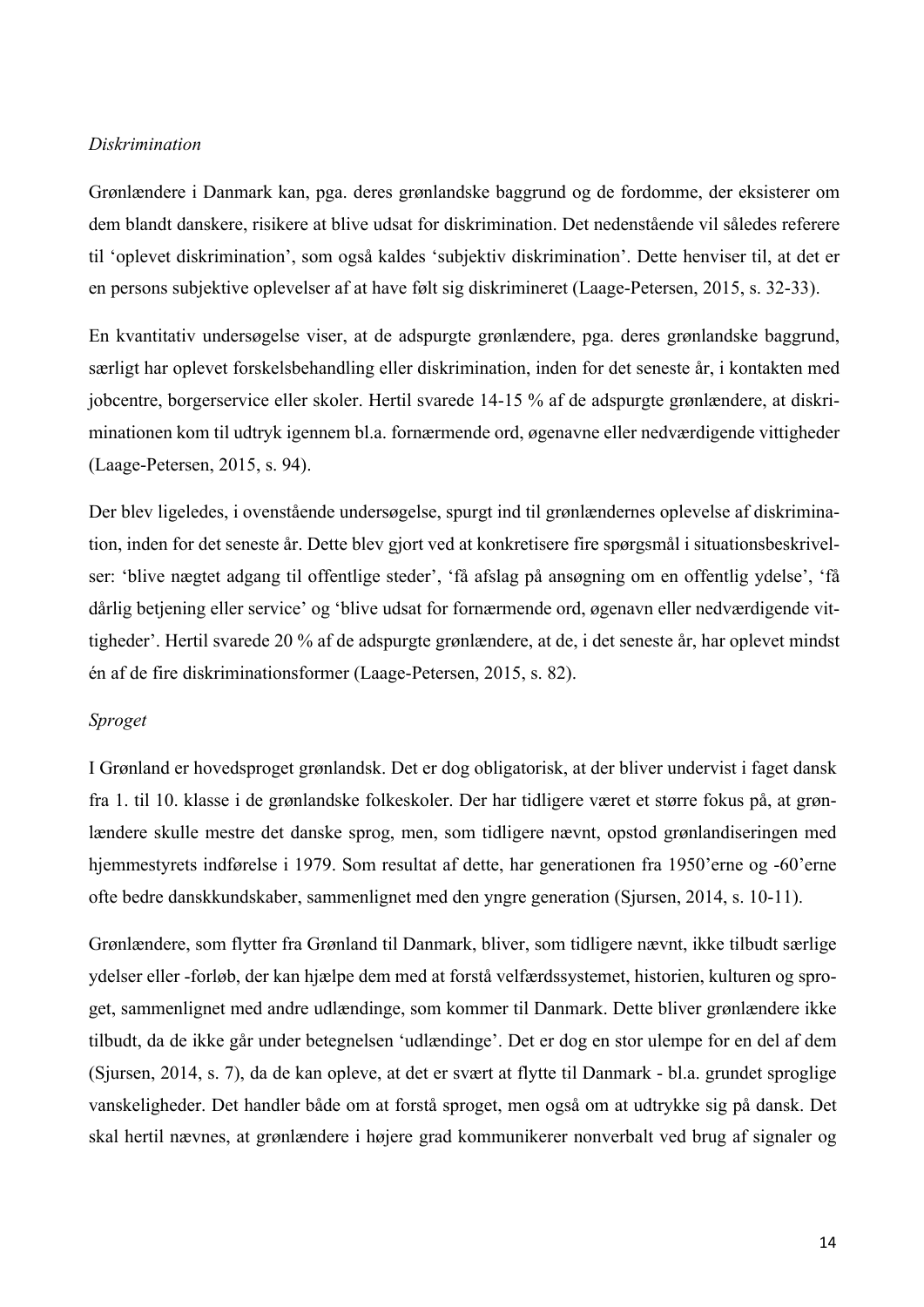kropssprog. Dette kan have betydning for grønlændernes møde med Danmark, da nonverbale signaler og kropssprog kan blive overset eller misforstået (Sjursen, 2014, s. 23).

### **2.4 Socialt arbejde og socialrådgivning i Danmark**

I dette afsnit vil det sociale arbejde og udviklingen af dette i Danmark blive beskrevet. Der vil være fokus på sociale problemer og socialrådgiverens rolle i det sociale arbejde, samt hvordan grønlændernes møde med Danmark kan have betydning for udførelsen af det sociale arbejde med grønlændere.

### **2.4.1 Danmarks historie på det sociale område**

I Danmark ser vi, på det socialpolitiske område, fire socialreformer (Møller, 2016, s. 94). På nuværende tidspunkt befinder vi os i 'Den fjerde socialreform', som også kaldes 'Aktivlinjen og den liberalistiske socialpolitik'. Reformens påbegyndelse vurderes til at være i starten af 1990'erne, da der på daværende tidspunkt opstod et skifte, som har haft betydning for både lovgivningen og dens udøvelse (Møller, 2016, s. 116-117).

Der skete, med socialreformen, et skifte i samfundet fra 'welfare to workfare', som betyder, at den danske befolkning nu skal arbejde for de offentlige ydelser. Den danske lovgivning er blevet indrettet således, at den tvinger- og tilskynder den danske befolkning til at være mest muligt- og længst muligt på arbejdsmarkedet (Møller, 2016, s. 117-118). Det øgede fokus på beskæftigelse og deltagelsen på arbejdsmarkedet er relevant for projektet, da disse krav også stilles til grønlændere i Danmark.

Der er desuden, med den fjerde socialreform, opstået et voksende kompetencekrav til arbejdskraften på det danske arbejdsmarked. Dette har skabt arbejdsmarkedsproblemer for både ufaglærte- og ældre faglærte personer i det danske samfund. Synet på arbejdsmarkedet er således blevet, at arbejde anses for at være en vej ud af marginalisering, og arbejdsmarkedets logik bygger på bl.a. incitamenter, sanktioner og betingelser (Møller, 2016, s. 118-119). Da grønlændere, som tidligere nævnt, kan have svært ved at udnytte deres erhvervsmæssige kompetencer fra Grønland på det danske arbejdsmarked, kan det være vanskeligt for dem at leve op til det voksende kompetencekrav, der er kommet til arbejdskraften i Danmark. Dette kan således være med til, at nogle grønlændere bliver marginaliseret, hvortil de kan opleve at blive mødt af fordomme og føle sig diskrimineret i Danmark.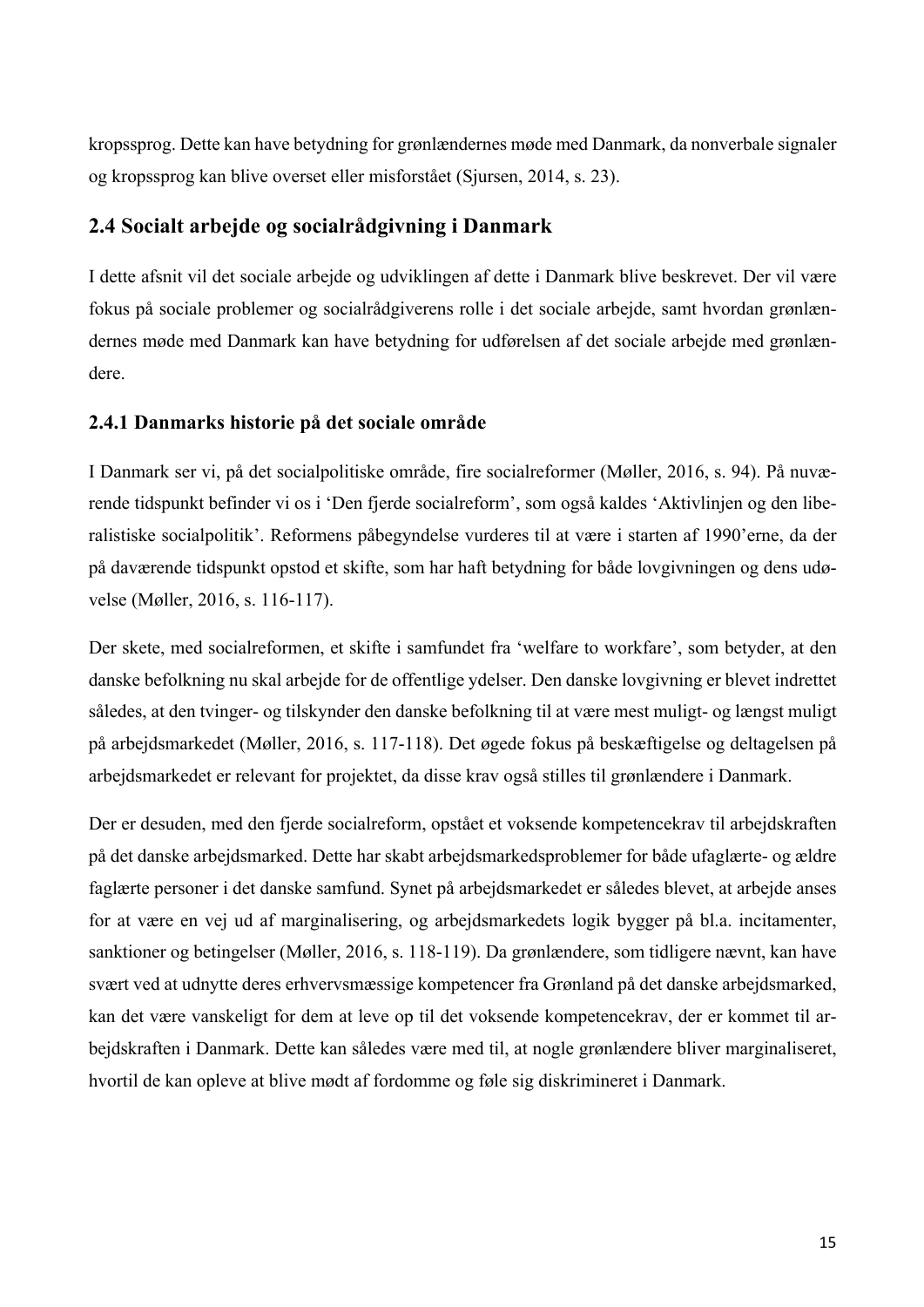### **2.4.2 Socialt arbejde**

I Danmark kan det sociale arbejde spores tilbage til 1800-tallet, hvortil det løbende har udviklet- og ændret sig igennem historien. Noget af det, som har været med til at udvikle det sociale arbejde, er bl.a. den socialpolitiske kontekst, hvor socialreformerne indgår i (Nørrelykke, 2016, s. 19-43).

Der er ikke en entydig definition af, hvad socialt arbejde er. En grund til dette er, at det sociale arbejde både refererer til det arbejdsfelt og det arbejde, som socialrådgiveren udfører, men også fordi opfattelsen af, hvad det sociale arbejde skal tage sig af, løbende ændrer sig (Nørrelykke, 2016, s. 15-16). I dag er der fx en opfattelse af, at det sociale arbejde bl.a. skal sikre arbejdsmarkedets logik.

En anden grund, til at det sociale arbejde er svært at definere, er, at det skal afspejle den kompleksitet, som sociale problemer indeholder. Da sociale problemer er komplekse og sammensatte, bliver det sociale arbejde nødt til at have en lang række metoder, redskaber og teorier, for at kunne modsvare dette. Overordnede set kan den manglende entydige definition af det sociale arbejde betyde, at der er forskellige opfattelser af, hvad det er, og hvordan det skal udføres (Uggerhøj, 2008, s. 37).

### **2.4.3 Sociale problemer**

Sociale problemer er med til at danne grundlaget for socialt arbejde. Det er således relevant i projektet at have fokus på sociale problemer hos grønlændere i Danmark, da disse bl.a. kan have betydning for grønlændernes møde med Danmark og det sociale arbejde heri.

Sociale problemer kan, ifølge Hanne Katrine Krogstrup, inddeles i: 'tamme-' og 'vilde problemer'. Tamme problemer er tekniske problemer, og målene for indsatsen er klare - herunder hvad der betegnes som succeskriterier (Krogstrup, 2016, s. 23). Vilde problemer er derimod vanskelige at adskille fra andre problemer, og løsningen kan ikke præcist defineres. Hvornår, man har opnået den optimale løsning, er derfor uklar, da det har en betydning, hvem der vurderer dette (Krogstrup, 2016, s. 25). De sociale problemer, der oftest er i det sociale arbejde, betegnes som vilde problemer (Uggerhøj, 2008, s. 40).

Ligesom at det kan være vanskeligt at definere socialt arbejde, kan det også være vanskeligt at definere sociale problemer. En grund til dette kan bl.a. være, at der er flere forskellige definitioner af, hvad sociale problemer er, og hvorfor de opstår (Uggerhøj, 2008, s. 41-42). I projektet har vi valgt at tage udgangspunkt i Peter Bundesens definition af sociale problemer: "Der er en oplevet, uønsket social livssituation, som der er en udbredt opfattelse om, at politiske institutioner har et ansvar for at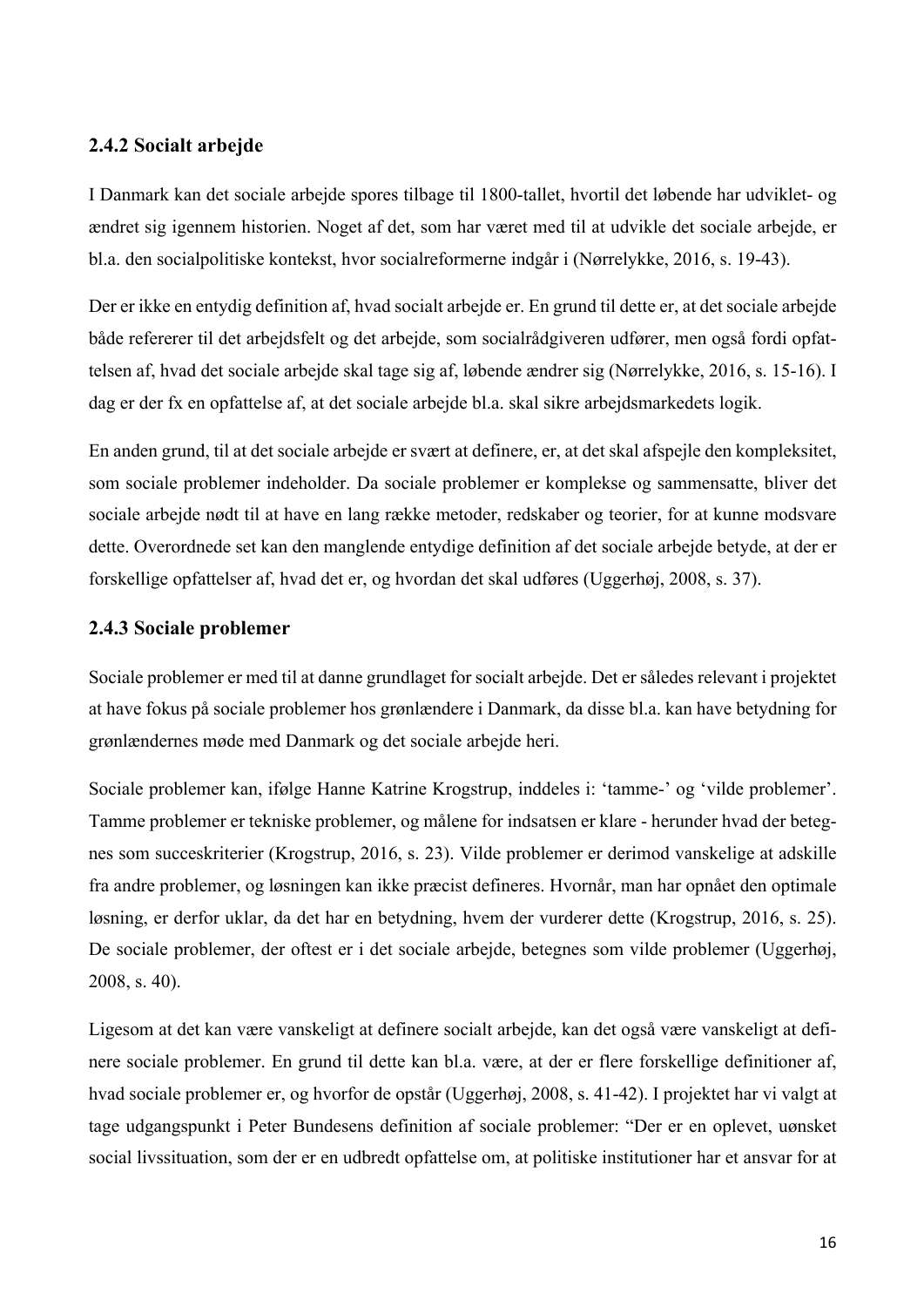afhjælpe. Løsningsindsatsen kan udføres af de politiske institutioner eller i samarbejde med andre aktører." (Bundesen, 2015, s. 30). Der er, som tidligere nævnt, nogle sociale problemer hos grønlændere i Danmark: misbrug, hjemløshed og ledighed, herunder særligt langtidsledighed. Disse kan således, ud fra Bundesens definition, betegnes som sociale problemer, da de kan anses som uønskede sociale livssituationer, der er en udbredt opfattelse af, at der skal afhjælpes - bl.a. igennem jobcentre og selvejende institutioner.

Tanja Dall argumenterer ligeledes for, at man kan se langtidsledighed som et socialt problem, ud fra Bundesens definition. Grunden til dette er, at langtidsledighed har en række personlige risicis og samfundsmæssige omkostninger, og det kan også udvikle- og fastholde personer i sociale problemer. Nogle af de personlige risicis, der kan forekomme, kan bl.a. være social marginalisering, misbrug, fattigdom, hjemløshed, nedsat psykisk og/eller fysisk helbred, samt manglende anerkendelse fra det omgivende samfund. I dag anses arbejdsmarkedet således, af mange, som en mulighed for, at man bliver inkluderet og deltager i samfundslivet (Dall, 2015, s. 259). Overordnede set kan en socialrådgiver, indenfor beskæftigelsesområdet, derfor være medvirkende til, at nogle langtidsledige grønlændere får mulighed for at blive inkluderet og deltage i samfundslivet.

### **2.4.4 Socialrådgiverens rolle i det sociale arbejde**

Formålet med socialrådgiverens rolle i det sociale arbejde er at forebygge og løse sociale problemer. Rollen er bl.a. yderligere at planlægge, koordinere og gennemføre socialfaglige indsatser på individ- , gruppe-, organisations- og samfundsniveau, jf. Bekendtgørelse om uddannelse til professionsbachelor som socialrådgiver, BEK nr. 766 af 24/6 2011, § 1, stk. 1. Det er således i projektet relevant at have fokus på sociale problemer hos grønlændere i Danmark, da disse kan have betydning for det sociale arbejde, der skal udføres.

Et andet forhold, som er med til at definere socialrådgiverens rolle, er det handlerum, som socialrådgiveren har i det sociale arbejde. I dette handlerum, i velfærdsstaten, indgår 'økonomiske ressourcer' og 'politiske beslutninger', men også 'faglighed' og 'etik' (Johansen, 2016, s. 53). Det, at det sociale arbejde, som tidligere nævnt, løbende udvikler- og ændrer sig, kan derfor have betydning for, hvilket handlerum socialrådgiveren har.

Et tredje forhold, som er med til at definere socialrådgiverens rolle, er myndighedsrollen, hvor socialrådgiveren i det kommunale- eller frivillige regi, både kan arbejde med- og uden myndighed. Den myndighedsrolle, som socialrådgiveren har, kan bidrage til at definere relationen til borgeren, hvortil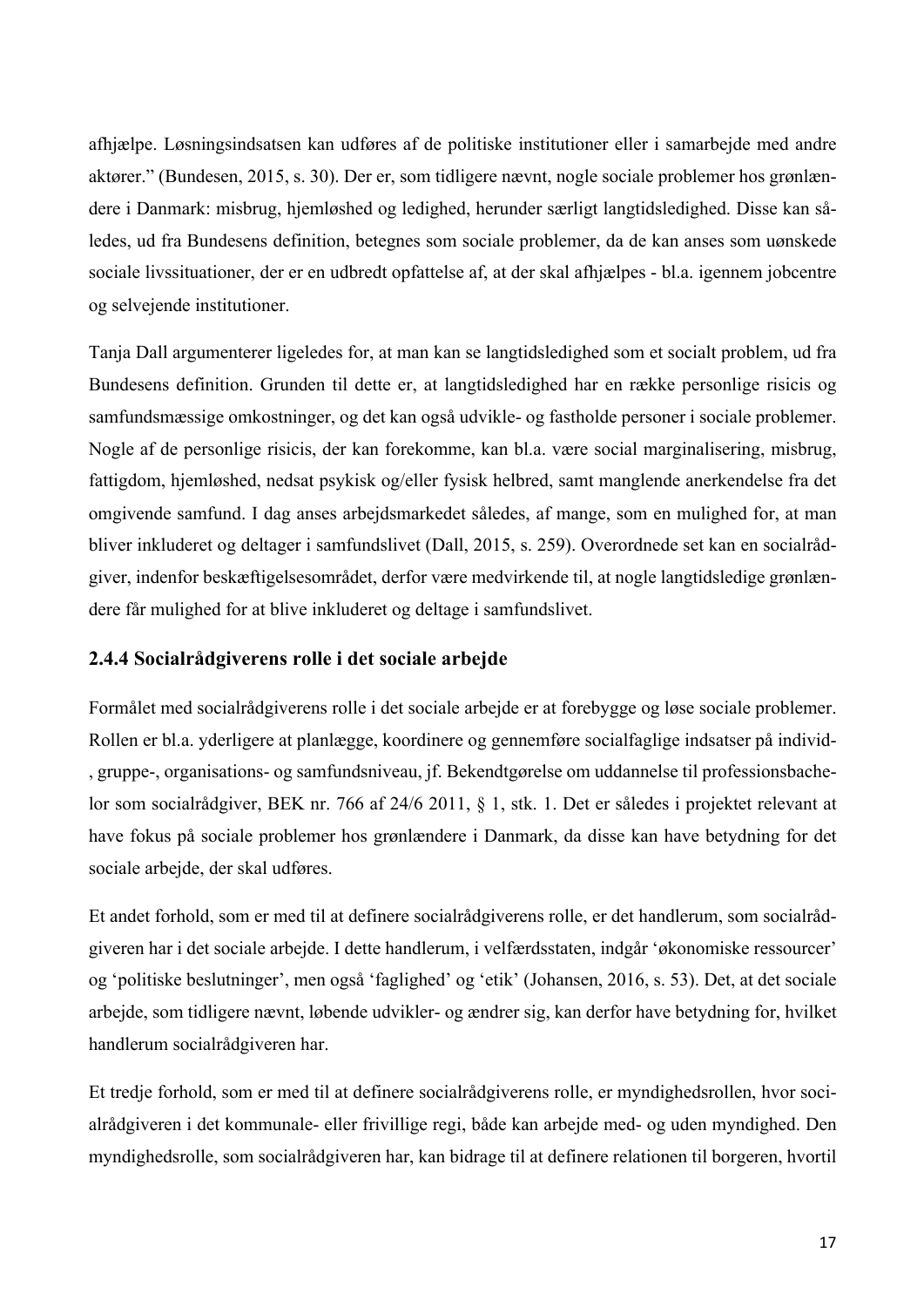socialrådgiveren skal gøre sig nogle overvejelser (Posborg, 2016, s. 258). En socialrådgiver, der besidder myndighed, har også en dobbeltrolle: 'myndighedsrollen' på den ene side, og 'den bemyndigende rolle' på den anden side (Hansen, 2016a, s. 369). Socialrådgiveren i Danmark vil således kunne møde grønlændere både med- og uden en myndighedsrolle. Uafhængigt af myndighedsrollen, skal socialrådgiveren dog være opmærksom på, at grønlændere, som tidligere nævnt, kan opleve at blive mødt af fordomme og føle sig diskrimineret.

Det er yderligere væsentligt at være opmærksom på, at man, som socialrådgiver, kun indgår i en relation med borgeren, fordi borgeren søger hjælp. Dette kan dog medføre nogle usikkerheder hos borgeren. Det er fx ikke sikkert, at borgeren ved, hvilke regler vedkommende skal følge, eller hvilke forpligtelser vedkommende har, ift. mødet med en socialrådgiver i en myndighedsrolle (Posborg, 2016, s. 259-260). Hertil kommer en af socialrådgiverens andre roller, som består i at rådgive og vejlede borgeren - bl.a. ift. vedkommendes pligter og rettigheder (Posborg & Hoff, 2016, s. 222-223). Det, at mange grønlændere kommer spontant, uplanlagt og uforberedt til Danmark, gør således også rådgivning og vejledning relevant, da grønlændere kan have behov for hjælp ifm. fx forsørgelse, bolig og/eller arbejde.

### **2.4.5 Juridiske overvejelser ift. socialrådgiverens rolle**

I det sociale arbejde er der nogle generelle sagsbehandlingsprincipper i lovgivningen, som er gældende for sagsbehandlingen. To generelle principper er 'proportionalitetsprincippet', som sikrer, at indsatsen ikke må være mere vidtgående end nødvendigt, og 'legalitetsprincippet', som sikrer, at man skal have hjemmel i lovgivningen.

'Borgerinddragelsesprincippet' er et andet sagsbehandlingsprincip, som skal sikre, at borgeren har mulighed for at medvirke til behandlingen af sin sag, jf. Lov om retssikkerhed og administration på det sociale område, jf. lovbekendtgørelse nr. 1647 af 4/8 2021 (herefter LOR), § 4. Socialrådgiveren skal derfor, igennem hele sagsforløbet, sikre borgerens inddragelse.

'Rådgivning' og 'vejledning' er, som tidligere nævnt, en del af socialrådgiverens rolle og generelt sagsbehandlingen. Sagsbehandlingsprincippet omkring vejledning kan bl.a. findes i Forvaltningsloven, jf. lovbekendtgørelse nr. 433 af 22/4 2014 (herefter FVL), § 7, stk. 1 & 2, hvor der er krav om, at socialrådgiveren skal yde vejledning til personer, som retter henvendelse. Dette skal ske ift. alle de muligheder, der kan være i behandlingen af en borgers sag, og de spørgsmål som borgeren må have, jf. LOR § 5. For at kunne yde tilstrækkelig vejledning skal socialrådgiveren i hver enkelte tilfælde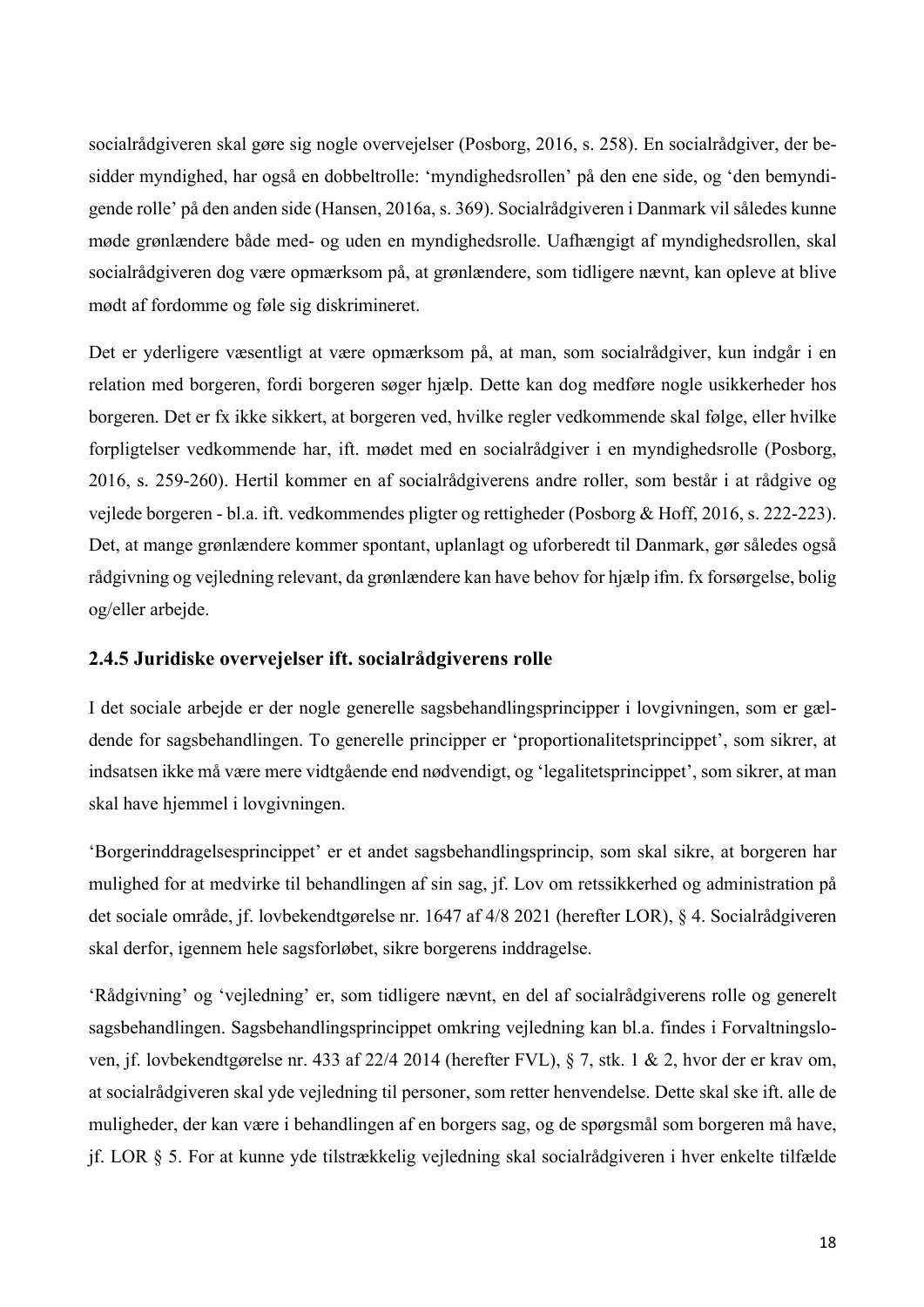vurdere, om der er behov for tolk, hvis borgeren ikke behersker det danske sprog tilstrækkeligt. Kommunen skal desuden betale for tolkebistanden, jf. Vejledning om retssikkerhed og administration på det sociale område nr. 9330 af 21/3 2019 (herefter vejledning om LOR), pkt. 54. Ifm. behandlingen af en sag har socialrådgiveren også pligt til at sørge for, at sagen er tilstrækkeligt oplyst, således at der kan træffes afgørelse, jf. LOR § 10. Borgeren har til enhver tid også ret til at lade sig repræsentere eller bistå af andre, hvis borgeren ønsker dette, jf. FVL § 8, stk. 1.

Som socialrådgiver, ansat i en offentlig forvaltning, er man underlagt 'tavshedspligt' ift. de oplysninger, man får om borgeren, jf. FVL § 27. Ud over tavshedspligten, må socialrådgiveren heller ikke videregive oplysninger om borgeren, medmindre der er lovhjemmel til dette, jf. FVL § 28. Socialrådgiveren kan heller ikke indhente oplysninger fra andre om borgeren, medmindre der er givet samtykke til dette, jf. LOR § 11 a, stk. 1. Der kan dog forekomme visse tilfælde, hvor socialrådgiveren har ret til at indhente oplysninger om borgeren, uden samtykke, jf. LOR § 11 a, stk. 2-5.

De ovenstående juridiske overvejelser er således også relevante i socialrådgiverens møde med grønlændere, der flytter fra Grønland til Danmark. Der kan, for grønlændere i Danmark, opstå nogle sproglige vanskeligheder, da der med indførelsen af hjemmestyret ikke længere var det samme fokus på at lære dansk i Grønland. Det vil derfor være særligt relevant for socialrådgiveren at overveje brugen af tolk, i sit samarbejde med grønlændere i Danmark.

### **2.5 Socialt arbejde i forskellige kontekster**

I dette afsnit vil to forskellige kontekster, som en socialrådgiver kan arbejde indenfor, blive beskrevet, samt hvordan konteksterne kan have betydning for grønlændernes møde med Danmark og det sociale arbejde heri.

### **2.5.1 Socialt arbejde i det kommunale regi**

I det kommunale regi i Danmark er socialrådgiveren en del af den offentlige forvaltning og statens udøvende magt. Socialrådgiveren har derfor kompetence til at tage beslutninger og behandle de sager, som borgeren kommer med. Det er derfor socialrådgiveren, som administrerer lovgivningen inden for sit arbejdsområde. Socialrådgiveren kan dermed ikke fravælge at være myndighedsudøver, og vedkommende vil altid have lovgivningsmæssige forhold og retningslinjer, der skal følges. Dette er, som tidligere nævnt, med til at påvirke den relation, som socialrådgiveren får til borgeren (Posborg, 2016, s. 258-259).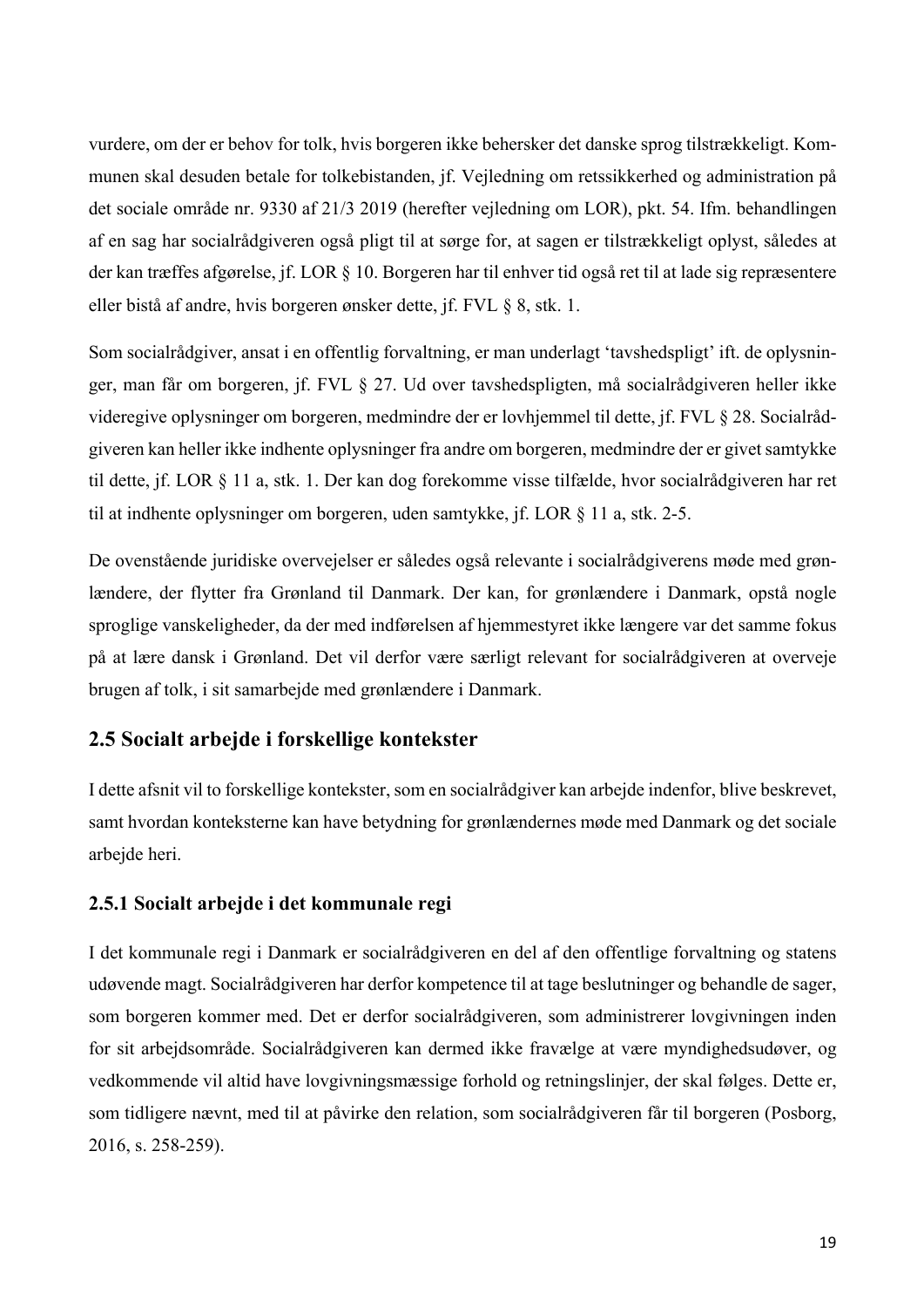Socialrådgiveren, i det kommunale regi, kan fx arbejde indenfor beskæftigelsesområdet - herunder jobcenteret. Socialrådgiverens handlefelt, inden for dette område, er under konstant forandring - bl.a. fordi beskæftigelsesområdet er præget af forskellige politiske holdninger, prioriteter og økonomiske forhold. De opgaver, der kan være på beskæftigelsesområdet, kan have flere forskellige formål, som både omhandler at varetage samfundsmæssige interesser, men også at hjælpe borgeren med fx at komme i arbejde (Hansen, 2016b, s. 395). Det er således, i mødet med borgeren, socialrådgiverens opgave at omsætte de beskæftigelsespolitiske intentioner (Hansen, 2016b, s. 407).

En af målgrupperne, som socialrådgiveren indenfor beskæftigelsesområdet kan arbejde med, er kontanthjælpsmodtagere. Der er, for målgruppen af kontanthjælpsmodtagere, lovgivningsmæssigt afsat nogle krav til fx, hvad et kontaktforløb skal indeholde, jf. Lov om en aktiv beskæftigelsesindsats nr. 548 af 7/5 2019 (herefter LAB), § 27, stk. 1-2, samt § 28, stk. 1-2, og hvor ofte der i kontaktforløbet skal afholdes personlige samtaler, jf. LAB § 31, stk. 1 & 3, samt § 32, stk. 1. Socialrådgiveren i Danmark kan særligt komme til at arbejde med grønlændere på kontanthjælp, da der, som tidligere nævnt, er flere grønlændere, som rejser og flytter til Danmark pga. det danske kontanthjælpssystem.

### **2.5.2 Socialt arbejde i det frivillige sociale regi**

En socialrådgiver kan desuden arbejde i en selvejende institution, som er en særlig gren inden for det frivillige sociale regi i Danmark. De selvejende institutioner indgår som et partnerskab mellem den offentlige- og den frivillige sektor. Institutionerne varetager bl.a. væresteder, forsorgshjem og sociale caféer, samt udgør institutionerne halvdelen af de sociale institutioner, der er for de svageste i det danske samfund (Bundesen & Henriksen, 2016, s. 575).

De selvejende institutioner har oftest deres egne vedtægter mv., og de er på det punkt uafhængige organisationer. Det er således vedtægterne, for den enkelte institution, som bestemmer, hvilke rammer socialrådgiveren skal arbejde efter, og dermed også hvilket handlerum socialrådgiveren har. Ser man på finansieringen af de selvejende institutioner, er de i højere grad afhængige af det offentlige, da størstedelen af deres indtægter kommer herfra. Institutionerne har yderligere en stor udgift til løn, og der er dermed en forholdsvis beskeden frivillighedsgrad (Bundesen & Henriksen, 2016, s. 575- 576).

De Grønlandske Huse er en særlig selvejende institution i Danmark, som grundlæggende interesserer sig for grønlændere. Der findes på nuværende tidspunkt fire grønlandske huse i Danmark. De Grøn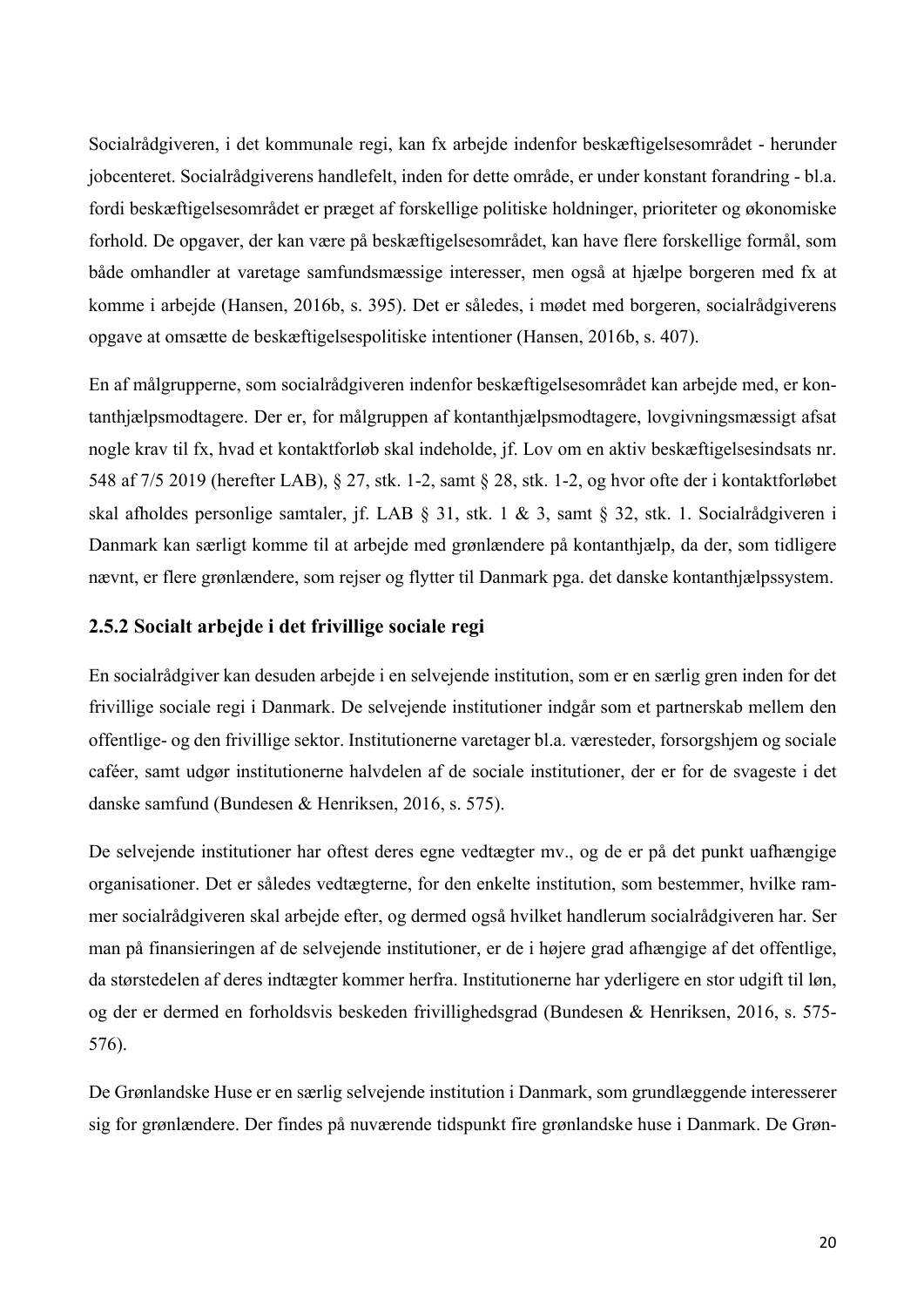landske Huse kan være medvirkende til, at grønlændere ikke føler usikkerhed, generthed og ensomhed, da de kan føle sig mere trygge i relationen til socialrådgiverne i disse Huse. Dette kan skyldes, at socialrådgiverne ikke har en myndighedsrolle, som fx socialrådgiverne i jobcenteret. Socialrådgiverne i De Grønlandske Huse besidder dermed mere den bemyndigende rolle, som indebærer at inddrage grønlænderne, stille spørgsmål og være nysgerrige (Hansen, 2016a, s. 369).

### **3. Problemstilling**

Ovenstående problemfelt skitserer nogle af de problemstillinger, der kan være inden for projektets emne. Problemstillingerne danner grundlaget for det, som vi ønsker at undersøge i projektet. Samlet set har det ledt os frem til følgende problemformulering:

### **3.1 Problemformulering**

*Hvordan opleves grønlændernes møde med Danmark og det sociale arbejde heri, samt hvordan kan disse oplevelser bidrage til mulige forbedringer i det sociale arbejde med grønlændere?*

### **3.2 Afgrænsning**

Vi har igennem projektet foretaget nogle til- og fravalg, således at vi bedst muligt har kunnet besvare vores problemformulering ift. projektets tid, rammer og ressourcer. Det har således været relevant med en afgrænsning.

Først og fremmest vil det være relevant, at vi afgrænser, hvis oplevelser der er tale om ifm. grønlændernes møde med Danmark og det sociale arbejde heri. Grønlændernes møde vil, igennem fire kvalitative interviews, blive belyst ud fra tre grønlandske informanters- og to socialrådgiverinformanters oplevelser. Vi har hertil valgt at afgrænse os til, at den ene socialrådgiverinformants kontekst skal være et jobcenter, og den anden socialrådgiverinformants kontekst skal være Det Grønlandske Hus.

Vi finder det yderligere relevant at afgrænse 'mødet med'. 'Mødet med' kan opfattes på flere forskellige måder. Man kan både møde 'nogen', men man kan også møde 'noget'. Vi afgrænser os til 'mødet med noget'. Ud fra problemformuleringen bliver 'noget' således Danmark og det sociale arbejde heri. Overordnede set handler 'mødet med' om den kontakt, der opstår mellem grønlændernes tankegange, og de værdier og logikker der eksisterer i Danmark og det sociale arbejde heri.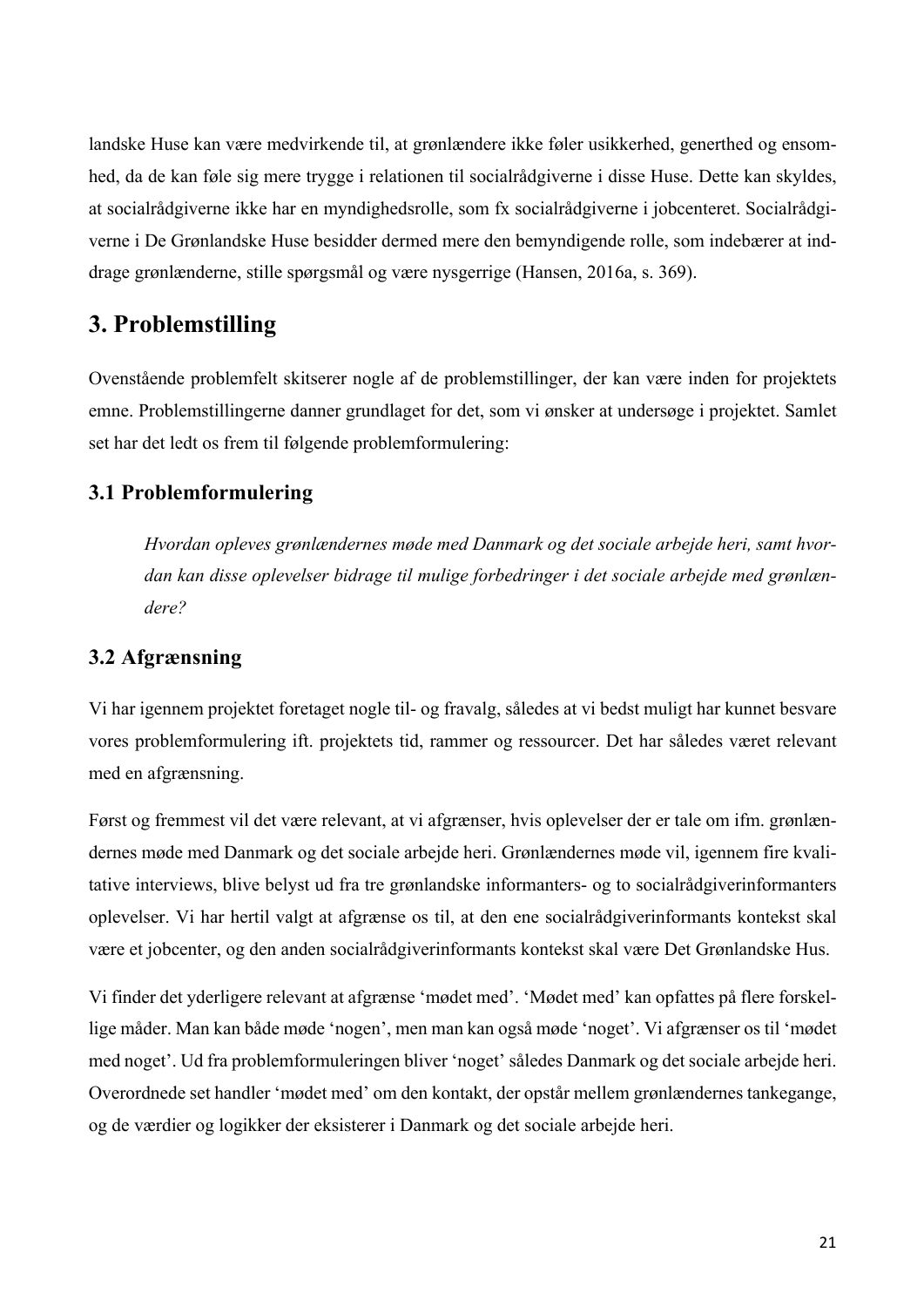Afslutningsvist finder vi det relevant at afgrænse projektets undersøgelsesfelt. Undersøgelsesfeltet for Danmark vil være de logikker og værdier, der bl.a. kan findes blandt den øvrige befolkning i det danske samfund. Undersøgelsesfeltet for det sociale arbejde vil være jobcenteret og Det Grønlandske Hus.

### **4. Metode**

I projektets metodeafsnit vil de metodiske overvejelser, som vi har gjort os igennem projektet, blive beskrevet. Metodeafsnittet er inddelt i fem overordnede afsnit: 4.1 Videnskabsteori, 4.2 Den kvalitative metode, 4.3 Databearbejdning, 4.4 Indsamling af yderligere litteratur og 4.5 Projektets kvalitet.

### **4.1 Videnskabsteori**

I dette afsnit vil gruppens 'forforståelse', 'den hermeneutiske-' og 'den abduktive tilgang' blive beskrevet, samt hvordan disse er blevet anvendt i projektet.

### **4.1.1 Forforståelse**

Det har, i projektet, været vigtigt, at vi gjorde os vores forforståelser bevidste, da det ikke har været muligt for os at sætte dem i baggrunden. Overordnede set handler en forforståelse: "... om den forståelse, den viden eller de forestillinger, vi møder et fænomen med, og udgør altså grundlaget for vores tolkningsproces." (Christensen, 2021, s. 114). Vores forforståelser har således altid haft en påvirkning på de til- og fravalg, som vi har gjort os igennem projektet. Samlet set har det været væsentligt, at vi var opmærksomme på vores forforståelser, da disse altid har været en del af den måde, hvorpå vi har forstået og analyseret vores primære empiri og yderligere litteratur.

Vi er, i udarbejdelsen af projektet, blevet bevidste om, at vi, ved projektets begyndelse, generelt havde et lavt kendskab til målgruppen: grønlændere i Danmark. Vores forforståelser byggede hovedsageligt på fordomme om målgruppen. En af fordommene var bl.a., "at grønlændere, i gadebilledet, ses på bænke foran de lokale supermarkeder, med en øl i hånden". En anden fordom var, "at mange grønlændere har været udsat for overgreb i deres barndom". Det har i den forbindelse været relevant, at vi gjorde os vores forforståelser bevidste, således at vi ikke mødte vores grønlandske informanter med en forventning om, at de fx levede op til disse fordomme.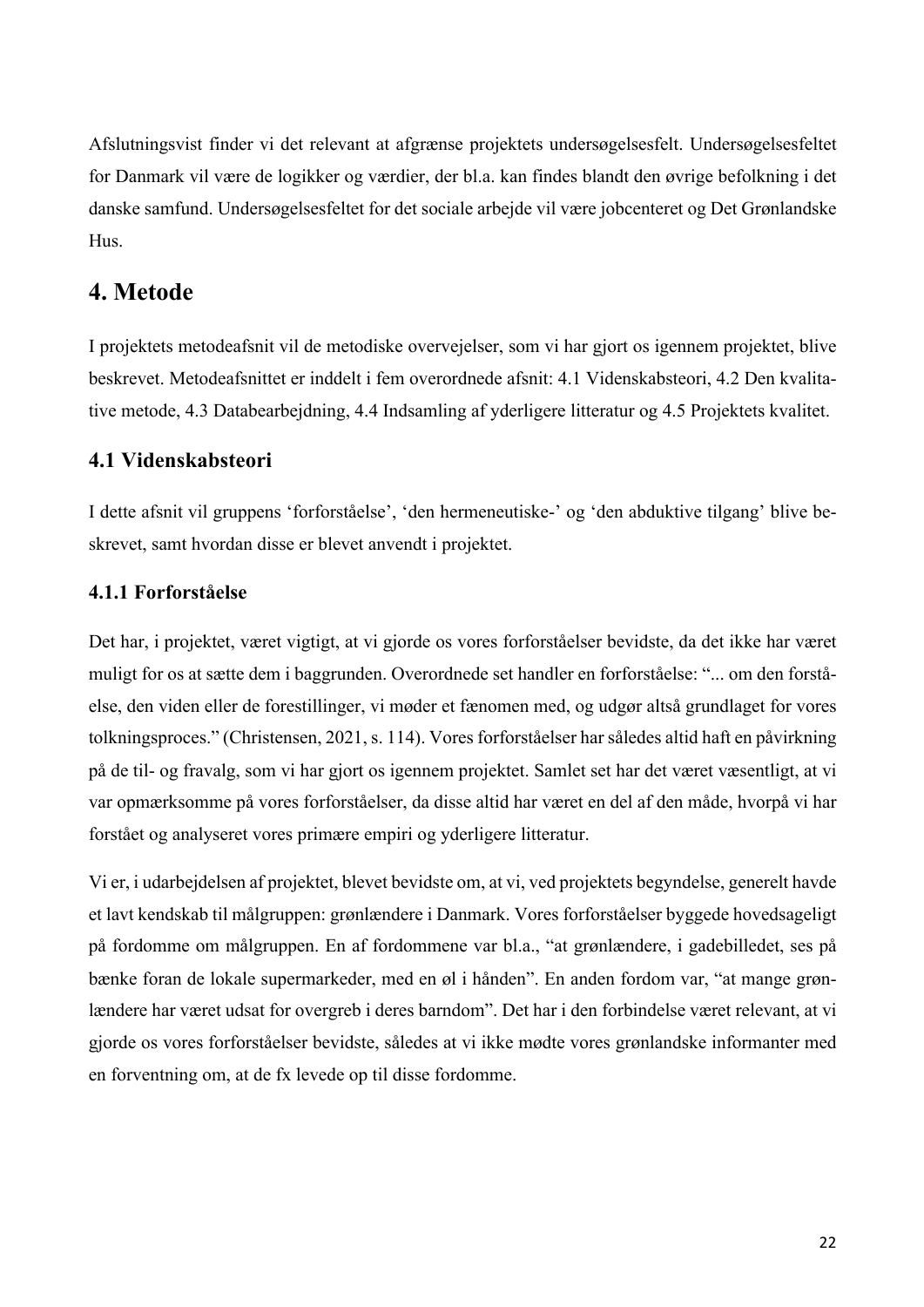### **4.1.2 Den hermeneutiske tilgang**

Indenfor den videnskabsteoretiske retning: 'den hermeneutiske tilgang' er der fokus på, at empiri ikke kan stå alene, da empirien, som udgangspunkt, skal betragtes i en bestemt kontekst. Empirien er således allerede påvirket af en forforståelse (Jørgensen, 2008, s. 223-224).

Den tyske filosof Hans-Georg Gadamer betragtes i dag, som en af de største hermeneutikere (Guldager, 2015, s. 117). Gadamer er med til at understrege, "... at forudsætningsløshed og værdifrihed, (...), er en uholdbar og naiv forestilling i videnskabens verden." (Guldager, 2015, s. 119). Forforståelser, fordomme, forventninger og vurderinger vil således altid være til stede i videnskabelige undersøgelser og tolkninger. Dette illustrerer dermed vigtigheden af, at man bør gøre sig sin forforståelse bevidst og stille sig kritisk over for sine tolkninger (Jørgensen, 2008, s. 225–226). Overordnede set modvirker tolkninger den naive forestilling om, at man kan forholde sig objektivt til fakta (Guldager, 2015, s. 118).

Det har, som tidligere beskrevet, været vigtigt, at vi gjorde os vores forforståelser bevidste, og at vi, igennem udarbejdelsen af analysen, reflekterede over de tolkninger, som vi kom frem til. Det var hertil særligt relevant, at vi var opmærksomme på de fordomme, som vi tidligere har haft om målgruppen. Vi har ligeledes været opmærksomme på vores egne- og vores informanters forskellige 'forståelseshorisonter', som kom til udtryk ved de fire kvalitative interviews. Vi anvendte bl.a. vores forståelseshorisonter til at åbne mere op for samtalerne i interviewene - fx ved at stille uddybende spørgsmål (Guldager, 2015, s. 117-118). Vi oplevede løbende, under udarbejdelsen af vores projekt, en forståelse for vores informanters perspektiver - både på borger- og professionsniveau. Dette oplevede vi qua, at vores forståelseshorisonter flyttede sig i takt med, at vi opnåede en bedre og bredere forståelse for vores informanters perspektiver af grønlændernes møde med Danmark og det sociale arbejde heri.

Under udarbejdelsen af analysen, oplevede vi desuden en 'horisontsammensmeltning' internt i gruppen. Vi kunne således, ud fra vores individuelle forståelseshorisonter, diskutere vores individuelle tolkninger af informanternes perspektiver. Vi blev, ud fra disse diskussioner, nysgerrige og udfordret af hinandens forståelseshorisonter (Guldager, 2015, s. 118).

For at give et repræsentativt billede på, hvordan noget i samfundet fungerer, vil det ikke være nok at anvende enkelte informanters perspektiver. Det vil således være nødvendigt at anvende yderligere litteratur, teorier og teoretiske begreber, til at forstå et større samfundsmæssigt perspektiv (Guldager,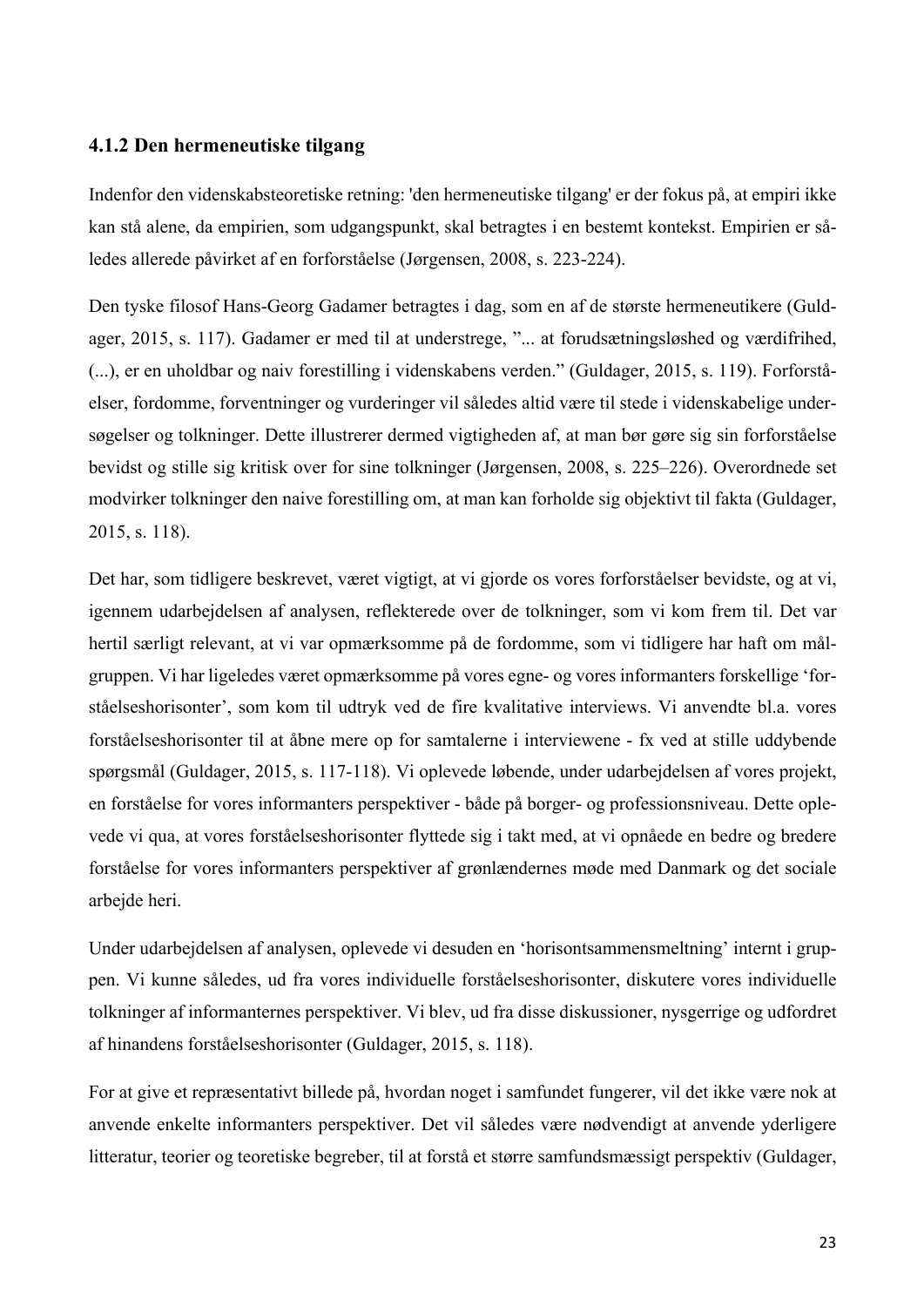2015, s. 119). Vi har derfor løbende forsøgt at koble vores informanters perspektiver på yderligere litteratur, relevante teorier og teoretiske begreber - fx har vi anvendt Erving Goffmans teori om 'stigma', og sat det i kontekst med vores informanters perspektiver. Overordnede set har dette bidraget til, at vi har fået en bedre og bredere forståelse af de oplevelser, som vores informanter har fortalt om, ifm. grønlændernes møde med Danmark og det sociale arbejde heri.

Afslutningsvist er vi, igennem den hermeneutiske tilgang, blevet bevidste om, at der foreligger en forudindtaget forståelse af den primære empiri, der former den sociale virkelighed. Vi har fx, ved at tolke på de grønlandske informanters perspektiver, kunne samle dele, og dermed skabe en helhed. Vi valgte at tage dele fra den skabte helhed, fra interviewene med grønlænderne, for derefter at udforme interviewguides til socialrådgiverinformanterne. Efter afholdelsen af de fire kvalitative interviews kunne vi samle yderligere dele. Disse dele har, i samarbejde med den yderligere litteratur, bidraget til at besvare vores problemformulering. Ved hele tiden at benytte de forskellige dele, fra både den primære empiri og den yderligere litteratur, samt se delene i deres forskellige kontekster, har vi opnået nye forståelser - nye helheder. Overordnede set kaldes denne tolkningsproces for 'den hermeneutiske cirkel' (Christensen, 2021, s. 120-121).

### **4.1.3 Den abduktive tilgang**

I en undersøgelse vil der oftest være en 'induktiv-', 'deduktiv-' eller 'abduktiv tilgang'. Tilgangene omhandler forskellige måder, hvorpå man kan forstå og gribe et projekt an, samt forskellige retninger til at opnå en ny erkendelse (Lysen & Christensen, 2021, s. 34). I projektet har vi hovedsageligt haft fokus på den abduktive tilgang. Tilgangen har fokus på at forstå den dialektiske vekselvirkning, der er mellem empirien og teorien. Empirien og teorien vil således altid være i en gensidig dialog og udvikling med hinanden (Lysen & Christensen, 2021, s. 36).

Vi havde, ved begyndelsen af projektet, nogle forestillinger om, hvordan projektet ville udfolde sig. Disse forestillinger blev udfordret, da vi, igennem den primære empiri og den yderligere litteratur, opnåede en ny erkendelse. Vi blev hertil bevidste om nye teorier, herunder Pierre Bourdieus teori om praksis og Axel Honneths teori om anerkendelse, som har været behjælpelige med at besvare vores problemformulering. Dette har således ledt os frem til, at vi, igennem den nye erkendelse, måtte ændre tilgangen til projektet, ift. hvad vores forestillinger var i begyndelsen af projektet (Lysen & Christensen, 2021, s. 36).

Overordnede set har det været relevant, at vi kombinerede den primære empiri og den yderligere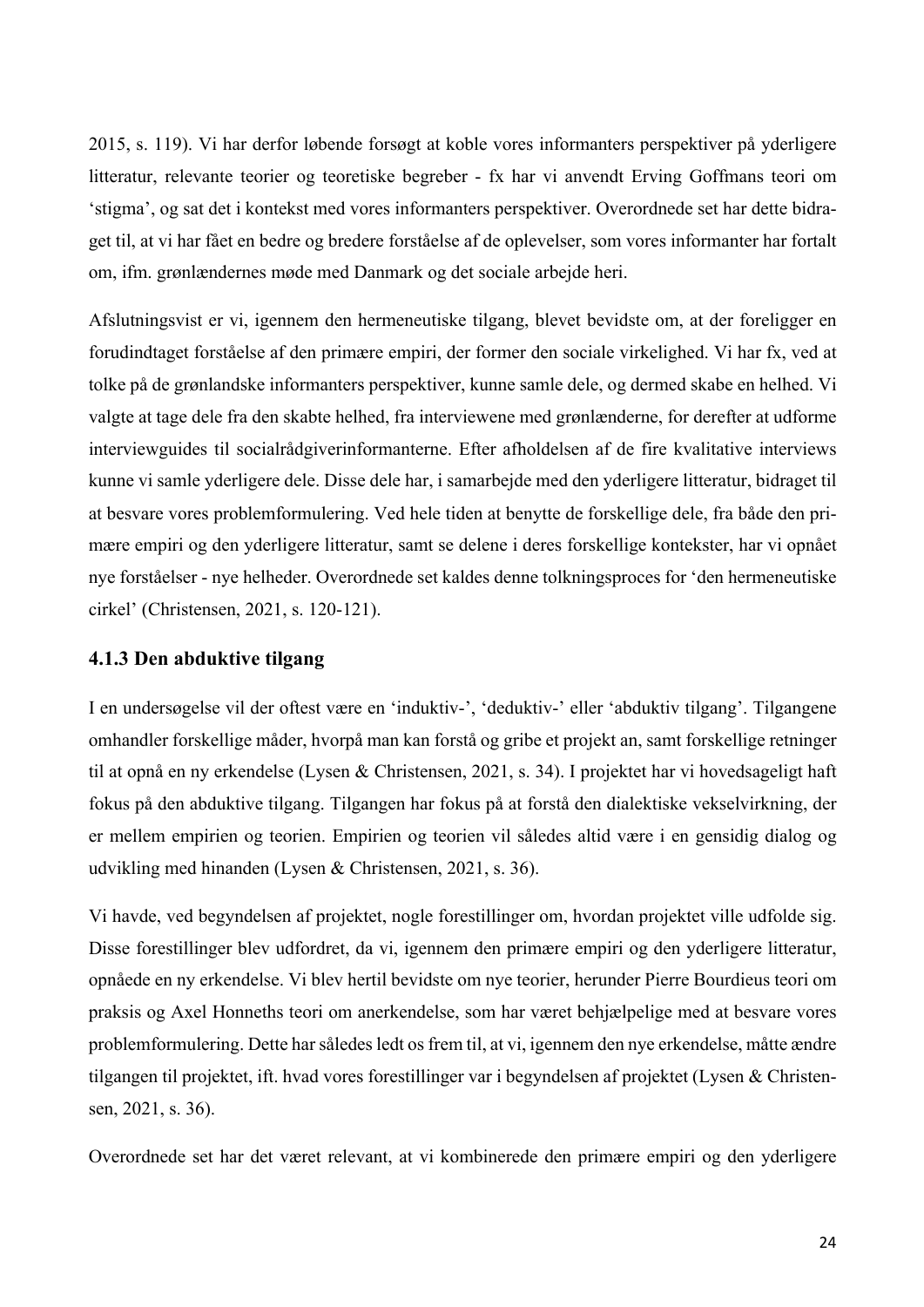litteratur med de nye teorier. Dette resulterede i, at vi opnåede endnu en ny erkendelse, som vi var særligt afhængige af i analysen (Lysen & Christensen, 2021, s. 34). Den abduktive tilgang har således lagt vægt på, at vi igennem analysen skulle beskrive, tolke og forklare, og dermed hele tiden opnå nye erkendelser. Der kan dermed ses ligheder mellem den abduktive- og den hermeneutiske tilgang herunder den hermeneutiske cirkel.

### **4.2 Den kvalitative metode**

I dette afsnit vil der først blive redegjort for 'den kvalitative tilgang'. Vores overvejelser ift. udvælgelsen af vores 'informanter' og 'interviewform og -situation' vil ligeledes blive beskrevet. Afslutningsvist vil de 'kritiske- og etiske-' samt 'juridiske overvejelser', som vi har gjort os ift. vores primære empiri, blive beskrevet.

### **4.2.1 Den kvalitative tilgang**

I 'den kvalitative metode' er der fokus på 'det særlige', 'det specifikke' og 'meningen', som træder frem i konteksten, og man indhenter 'bløde dataer' i form af sproget og ytringer. Ytringer kan også her forstås i form af handlinger, som man fx kan observere (Ingemann, Kjeldsen, Nørup & Rasmussen, 2018, s. 46-49). Den kvalitative metode baserer sig ligeledes på 'analyse' og 'tolkning' af fx observationer, udtryk og udsagn (Sonne-Ragans, 2017, s. 191). Der er, inden for den kvalitative metode, flere forskellige metoder, hvorpå man kan anvende den kvalitative metode - fx 'interview-' og 'observationsmetode' (Ingemann et. al., 2018, s. 18). Vi har i projektet valgt at gøre brug af 'det kvalitative interview', som metode, for at fremskaffe vores informanters udtalelser og ytringer.

'Det kvalitative' er et delbegreb af den kvalitative metode. Det kvalitative er foranderligt, formeligt og plastisk. I det kvalitative betragter man mennesker som refleksive subjekter, og sproget får således en særlig betydning, da vi forstår og ytrer os igennem det. Sproget afspejler derfor mening. I udførelsen af projektet, har vi gjort brug af mening ift. 'horisontmæssig mening', da vi har set på, hvordan vores informanters ytringer, gennem deres udtalelser i interviewene, har kunnet passe ind i den fælles referenceramme: oplevelser af grønlændernes møde med Danmark og det sociale arbejde heri (Ingemann et. al., 2018, s. 43-45).

'Metode' er det andet delbegreb af den kvalitative metode. Metode er en planlagt og systematisk fremgangsmåde. Metode har derfor været med til at styre, hvordan vi planlagde at fremskaffe vores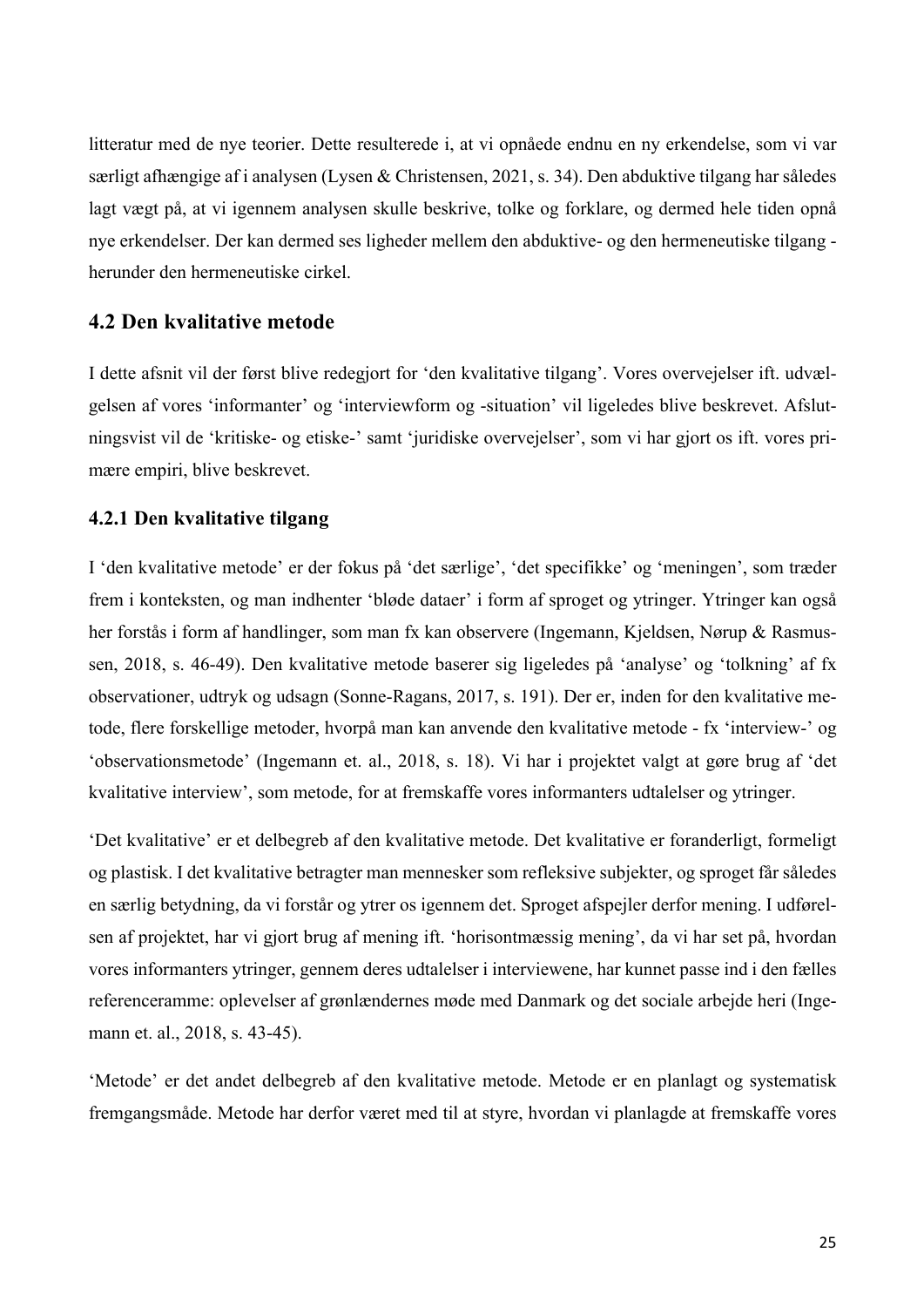primære empiri, i form af vores interviews. Vi har efterfølgende haft mulighed for at behandle empirien yderligere igennem analysen (Ingemann et. al., 2018, s. 46-47). Grunden, til at vi valgte at anvende interviews som metode, var, at det gav os mulighed for at kunne få vores informanters egne udtalelser og ytringer af deres oplevelser af grønlændernes møde med Danmark og det sociale arbejde heri (Ingemann et. al., 2018, s. 147-150).

### **4.2.2 Informanter**

### *Udvælgelsesmetode*

Vi har valgt at afholde interviews med to socialrådgivere og tre grønlændere. Udvælgelsen, ift. at vi både ville afholde interviews med grønlændere og -med socialrådgivere, blev foretaget på baggrund af 'den formålsbestemte udvælgelse'. Vi havde gjort os nogle kvalificeret overvejelser om, hvem vi anså som mest meningsfulde at interviewe til projektet. Informanterne var således valgt ud fra, hvem der kunne give det bedste indblik i vores problemformulering. Det har derfor været nødvendigt at sætte nogle relevante udvælgelseskriterier op for vores informanter (Ingemann et. al., 2018, s. 166- 167).

Nogle af udvælgelseskriterierne for socialrådgiverinformanterne har været, at de begge i en eller anden grad skulle have arbejdet med grønlændere, og at de skulle være uddannet socialrådgivere. Disse kriterier har været med til, at vi har fået 'et udefra-perspektiv', som har bidraget med faglig viden og professionelle erfaringer om grønlændernes møde med Danmark og det sociale arbejde heri. Det har derudover været et kriterium, at socialrådgiverne arbejdede indenfor forskellige institutionelle- og organisatoriske kontekster, således at vi havde mulighed for at få varierende- og sammenlignelige perspektiver på vores problemformulering (Ingemann et. al., 2018, s. 168). Dette er således grunden til, at vi valgte at interviewe én socialrådgiver fra et jobcenter, og én socialrådgiver fra Det Grønlandske Hus.

Nogle af udvælgelseskriterierne for de grønlandske informanter har været, at de skulle have en etnisk tilknytning til Grønland, at de skulle være over 18 år, og at de skulle have haft en tilknytning til både et jobcenter og Det Grønlandske Hus. Disse kriterier har været med til, at vi har fået 'et indefraperspektiv', som har bidraget med viden ift. personlige oplevelser, -erfaringer og -holdninger (Ingemann et. al., 2018, s. 168). Interviewene med grønlænderne er blevet udført således, at der er blevet afholdt ét interview med én grønlænder, og ét interview med to grønlændere.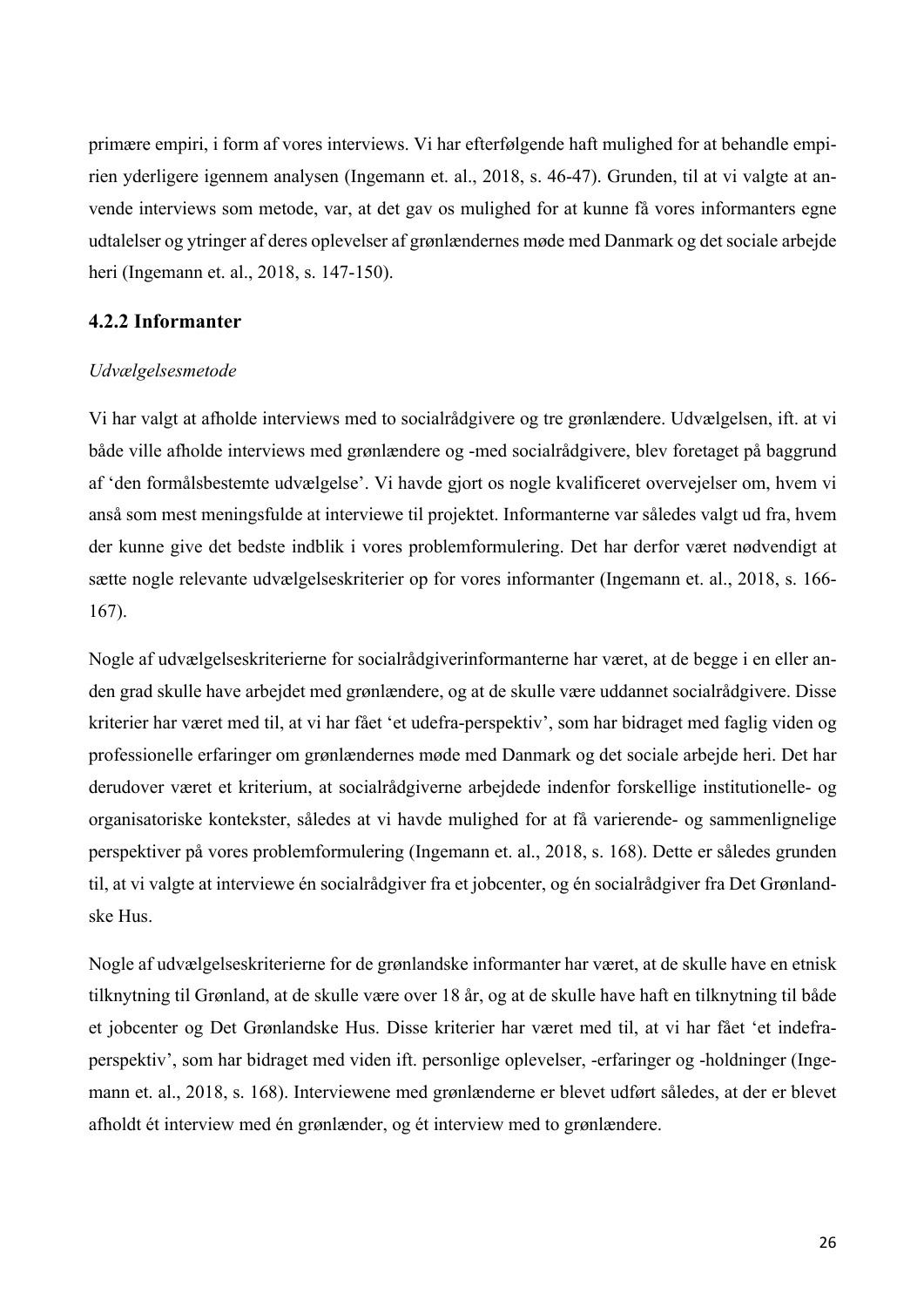### *Kontakten til informanterne*

Vi havde, ved projektets begyndelse, udarbejdet en mail, som skulle hjælpe os til at opnå kontakt med vores informanter. Mailen blev sendt ud til forskellige organisationer, herunder jobcentre og selvejende institutioner i Danmark, som, vi havde en formodning om, kunne have kontakt til nogle af de informanter, som vi søgte til projektet. I mailen havde vi lavet en beskrivelse af projektet - herunder projektets målgruppe og -formål, vores udvælgelseskriterier til informanterne, retten til anonymitet, mm. Vi fik forholdsvist hurtigt en relevant socialrådgiverinformant fra Det Grønlandske Hus, men vi fandt dog ud af, hvor besværligt det var for os at komme i kontakt med en socialrådgiverinformant fra et jobcenter. Vi valgte derfor at anvende vores personlige kontakter, hvorefter vi fik en relevant socialrådgiverinformant fra et jobcenter.

Vores kontakt til de grønlandske informanter fik vi desuden igennem vores udarbejdede mail til de forskellige organisationer, da ét af De Grønlandske Huse responderede. Huset gav os mulighed for at hænge en seddel op på deres opslagstavle, samt -at komme ned i Huset til en uforpligtende samtale. Sedlen på opslagstavlen fik vi ingen respons på, men til den uforpligtende samtale kom vi i kontakt med nogle grønlændere. Vi fortalte dem om vores projekt, hvoraf tre af dem indvilligede i at deltage i interviews. Det Grønlandske Hus fungerede således som 'dørvogter' i vores etablering af kontakt til de grønlandske informanter (Ingemann et. al., 2018, s. 171-172).

Efter den uforpligtende samtale, var vi bevidste om, at nogle af de grønlandske informanter kunne springe fra inden interviewdagen. Dette blev også tilfældet, da én af grønlænderne sprang fra inden interviewet, og én anden grønlænder ikke mødte op til interviewet. På interviewdagen, med den sidste grønlandske informant, var der dog to andre grønlændere, som indvilligede i at deltage i ét interview sammen. Vi endte således med at 'bekvemmelighedsudvælge' disse to informanter, da vi blev bevidste om, at det kunne blive besværligt for os at opnå vores opsatte udvælgelseskriterier for de grønlandske informanter (Ingemann et. al., 2018, s. 169). Det betød dermed, at vi ikke på forhånd vidste, om de levede op til vores udvælgelseskriterier, før vi havde afholdt interviewet - fx havde én af informanterne ikke haft kontakt til et jobcenter.

Vi har, på baggrund af etiske- og juridiske overvejelser, vurderet, at det vil være relevant at bevare vores informanters anonymitet. Informanterne er således blevet anonymiseret i sådan en grad, at det ikke vil være muligt at genkende dem eller deres tilhørsforhold. Igennem analysen omtales socialrådgiverinformanten fra jobcenteret som Bjørk, og socialrådgiverinformanten fra Det Grønlandske Hus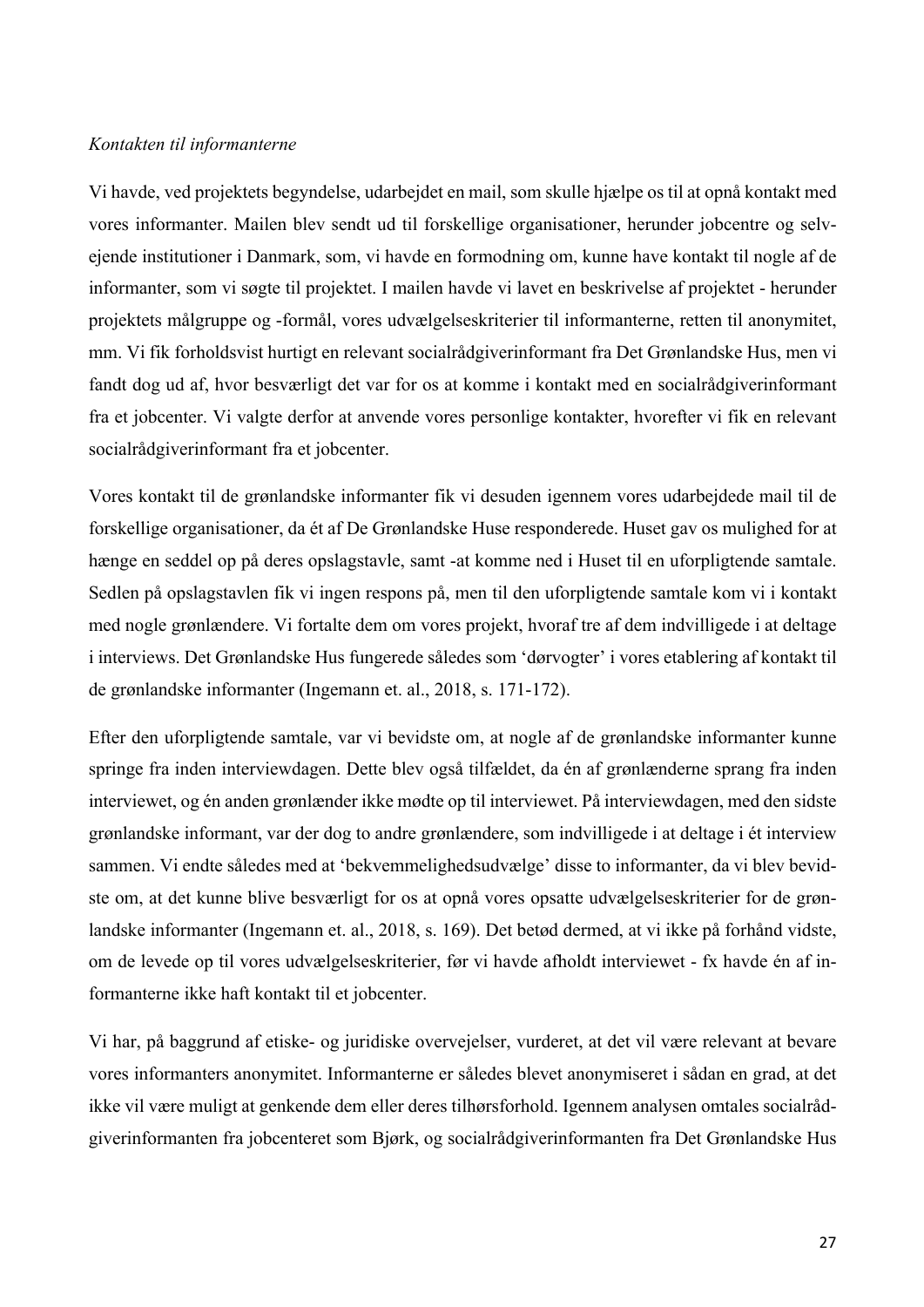omtales som Bille. Den grønlandske informant fra det ene interview omtales som Kristoff, og de grønlandske informanter fra det andet interview omtales som Elsa og Sven.

### **4.2.3 Interviewform og -situation**

#### *Det semistrukturerede interview*

De følgende afsnit tager udgangspunkt i Ingemann et. al.'s beskrivelse af 'det semistrukturerede interview' (2018, s. 158). Inden afholdelsen af ét kvalitativt interview, er der forskellige overvejelser, som kan være relevante at gøre sig - fx graden af struktur. Graden af struktur kan anskues ud fra et kontinuum, hvor den ene side er 'ustruktureret', og den anden side er 'struktureret'. Imellem disse to findes det 'semistrukturerede'.

Vi valgte, til udførelsen af vores fire interviews, at anvende det semistrukturerede interview, da vi ønskede at have en vis form for struktur, med en vis form for fleksibilitet. Det semistrukturerede interview bidrog bl.a. til, at vi havde mulighed for at udforme vores interviewguides inden afholdelsen af interviewene. Vi havde således mulighed for at udarbejde de forskellige temaer og spørgsmål, som vi ønskede at undersøge. Overordnede set havde vi mulighed for at sikre os, at temaerne og spørgsmålene var relevante ift. besvarelsen af vores problemformulering. Temaerne og spørgsmålene gav os endvidere en vis form for sammenlignelighed mellem interviewene.

Til selve afholdelsen af vores interviews, gav det semistrukturerede interview mulighed for, at vi kunne afvige fra spørgsmålene - fx hvis en af vores informanter havde svaret på en af de næste spørgsmål, ifm. deres svar til en af de foregående spørgsmål. Vi havde endvidere mulighed for at stille 'uddybende spørgsmål' til vores informanters svar. Vi var hertil opmærksomme på, at de uddybende spørgsmål fortsat skulle have relevans for besvarelsen af vores problemformulering, og de overordnede temaer, som vi havde udarbejdet i interviewguidene. Vi var ligeledes bevidste om, at de uddybende spørgsmål blev stillet ud fra vores forståelseshorisonter. Vi spurgte fx vores grønlandske informant Sven, om han synes, at der var forskel på at anvende en anden selvejende institution end Det Grønlandske Hus (Bilag 6, s. 9). Grunden til dette var, at vi på forhånd havde en viden om, at det var en anden målgruppe, som typisk benyttede den anden selvejende institution.

Det, at vi havde mulighed for at afvige fra spørgsmålene i interviewguidene, samt stille uddybende spørgsmål, kunne også være en ulempe for sammenligneligheden i interviewene. Vi opnåede, ved hvert interview, mere viden omkring vores informanters oplevelser, som vi automatisk tog med os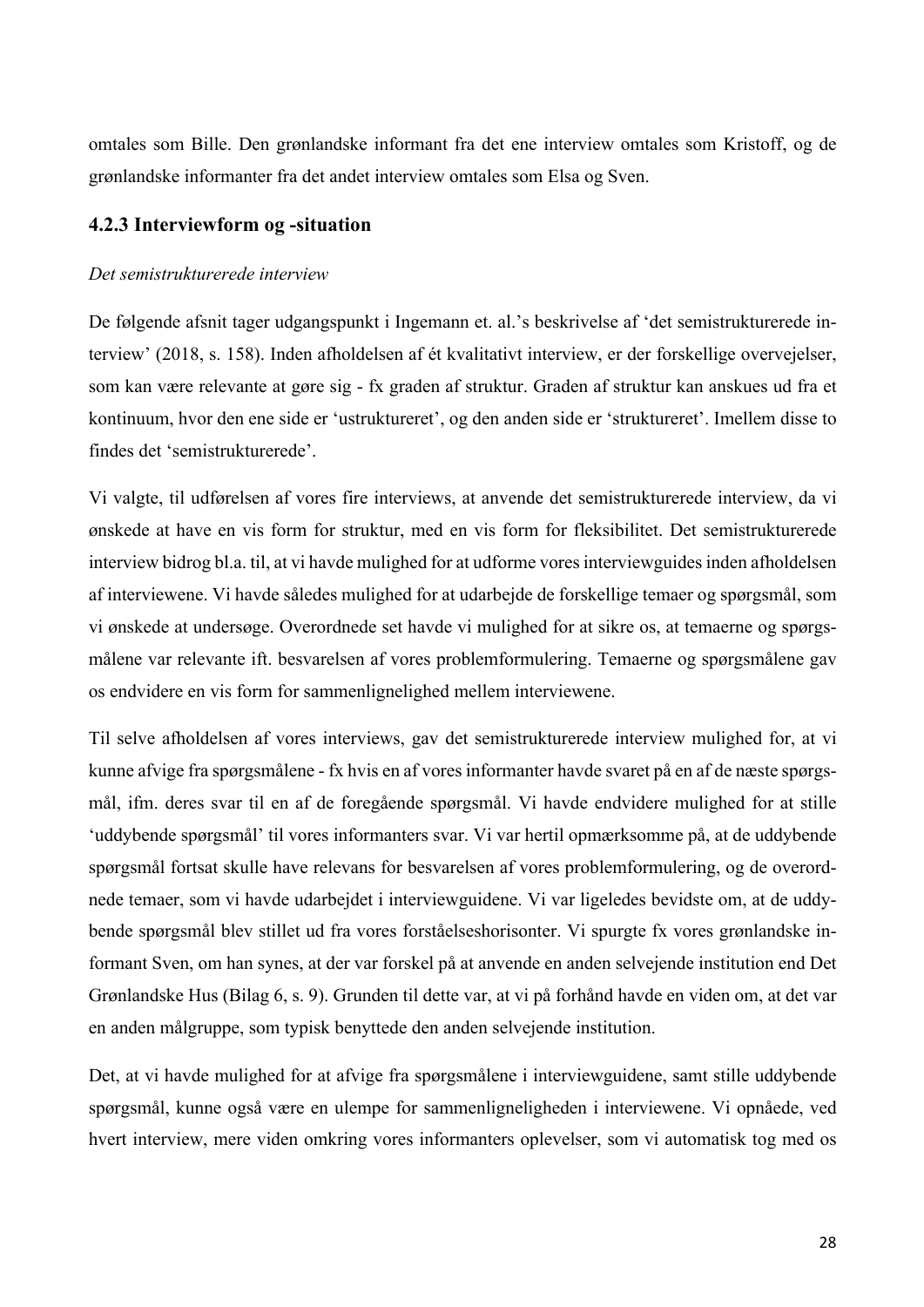ind i de efterfølgende interviews. Dette kunne muligvis betyde, at der kunne være temaer i de efterfølgende interviews, som vi ikke spurgte ligeså uddybende ind til, som ved de første interviews. Dette kan begrundes med, at vi evt. følte, at vi havde udtalelser og viden omkring dette i forvejen.

Sammenligneligheden i interviewene kunne ligeledes blive udfordret af, at det var de specifikke- og de særlige oplevelser, som vi fremskaffede. Til hver af vores informanters oplevelser var der således noget specifikt og særligt, som ikke kunne sammenlignes med de andre informanters oplevelser (Ingemann et. al., 2018, s. 216).

### *Interviewguide*

Vores interviewguides er, som nævnt i ovenstående, udarbejdet ud fra det semistrukturerede interview. Vi valgte, at vi først ville udarbejde interviewguiden til de grønlandske informanter (Bilag 2), og efter afholdelsen af interviewene med dem, ville vi udarbejde interviewguidene til de to socialrådgiverinformanter (Bilag 3 & 4). Grunden til dette var, at vi ønskede at have mulighed for at spørge socialrådgiverne om nogle af de temaer, som gik på tværs af grønlændernes svar. Vi havde en forestilling om, at grønlændernes oplevelser ville give os mulighed for at opnå en ny erkendelse, som vi ellers ikke ville have fået.

Vores informanter havde desuden mulighed for at få tilsendt interviewguiden inden afholdelsen af interviewene. Dette benyttede de to socialrådgiverinformanter sig af. Vi gjorde os hertil overvejelser om, at det, på den ene side, kunne betyde, at de kunne føle sig bundet til kun at svare på spørgsmålene inden for den givne ramme. Vi fik dermed ikke deres umiddelbare tanker ift. svarene på de stillede spørgsmål. På den anden side kunne det give os nogle mere reflekterede svar. Vi har dog været opmærksomme på, at to af de grønlandske informanter ikke havde mulighed for at få interviewguiden tilsendt inden interviewet, da vi bekvemmelighedsudvalgte dem på selve interviewdagen.

Til udarbejdelsen af vores interviewguides, har vi ladet os inspirere af Ingemann et. al.'s beskrivelse af en interviewguides opbygning (2018, s. 173-182). Vi startede med at afklare interviewenes 'hvad' og 'hvorfor', ved sammen at snakke om, hvad vi ville indfange i interviewene, ift. vores problemformulering. Efterfølgende snakkede vi om, hvorfor det var dét, som vi ønskede at indfange. Dette gjorde vi således ved at se på vores problemformulering, og efterfølgende udarbejde nogle temaer, som vi fandt relevante at undersøge. Vi fandt her frem til nogle forskellige temaer - fx "overgangen fra Grønland til Danmark". Overordnede set er temaerne blevet udarbejdet ud fra vores forforståelser, noget af vores udvalgte teori og den yderligere litteratur, som dermed har været med til at gøre temaerne til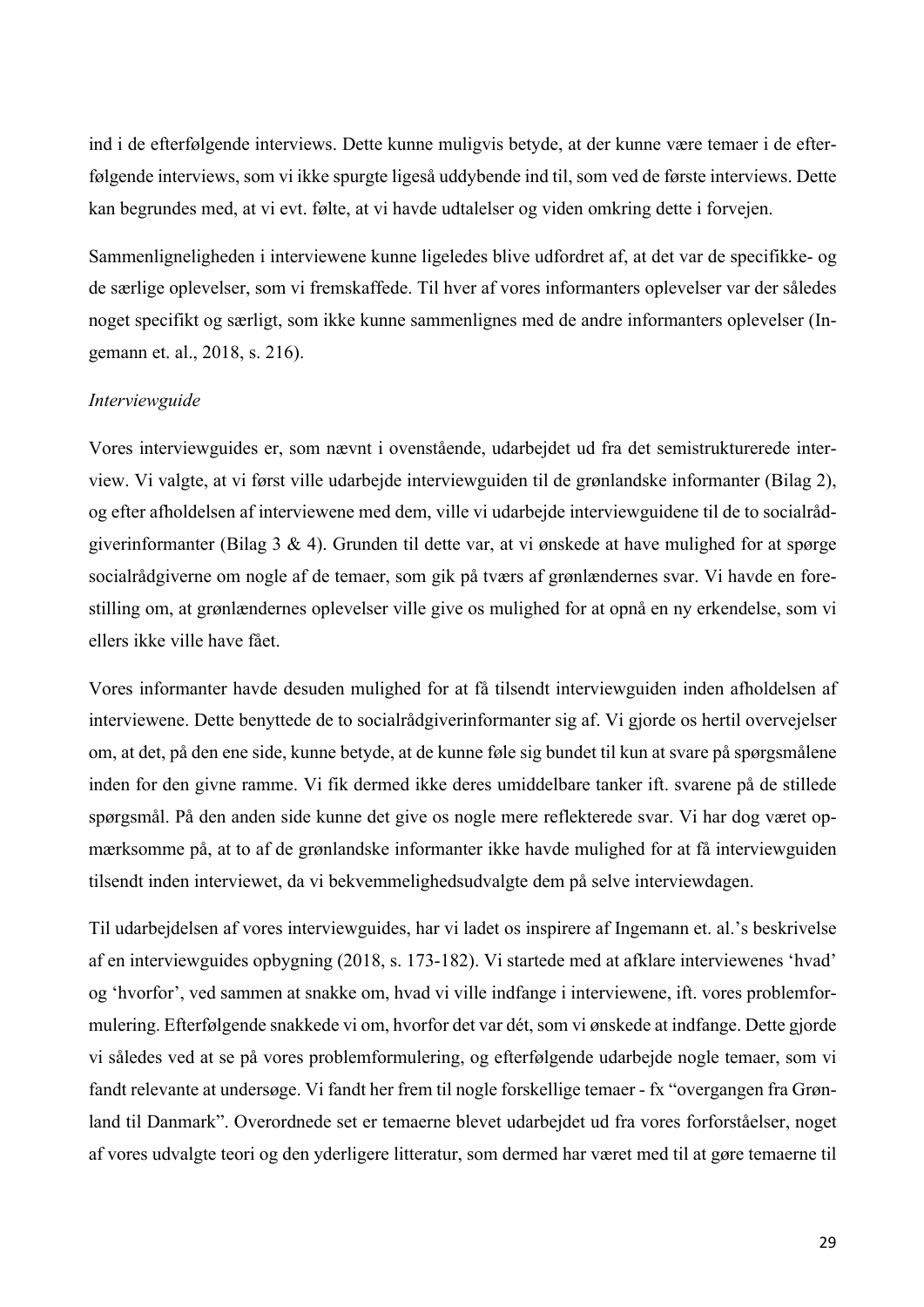de to socialrådgiverinformanter og de tre grønlandske informanter forskellige.

Vi udarbejdede efterfølgende interviewenes 'hvordan', som handlede om, hvordan vi ville stille vores spørgsmål til de forskellige temaer. Vi udarbejdede disse sammen ved at brainstorme og efterfølgende diskutere, hvordan det var mest hensigtsmæssigt at stille spørgsmålene, samt hvilken relevans spørgsmålene havde for temaet. Vi var her særligt opmærksomme på, at spørgsmålene ikke var 'ledende spørgsmål', men at de primært enten var 'åbne spørgsmål' eller 'oplevelsesbaserede spørgsmål'. Vi gjorde os desuden særlige overvejelser om, hvilke ord vi brugte i spørgsmålene til de grønlandske informanter, da vi var opmærksomme på, at der kunne være en sprogbarriere. Dette var vi også opmærksomme på i vores uddybende spørgsmål igennem interviewene.

Vi fandt endvidere frem til, at det var mest hensigtsmæssigt, ved hvert interview, at starte med en 'briefing', hvor vi introducerede, hvordan interviewet ville foregå. Dette gjorde vi for at opnå en kontakt til vores informanter. Vi valgte ligeledes at afslutte hvert interview med en 'debriefing', da vi ville være sikre på, at vores informanter havde mulighed for at stille eventuelle tvivlsspørgsmål, eller komme med nogle sidste tilføjelser og/eller udtalelser.

### *Primære interviewer og observanter*

Til at afholde interviewene havde vi valgt, at der var én fra gruppen, som skulle være den primære interviewer. Dette valgte vi, da det var med til at skabe struktur og sikre overblikket, samt at spørgsmålene blev stillet i samme stil. Vores informanter vidste yderligere, hvem de skulle kigge på, og/eller henvende sig til, når de talte. Vi gjorde, inden interviewene, os overvejelser om, at dette ville være med til at skabe tillid til- og tryghed hos informanterne ift. at udtrykke og uddybe deres perspektiver (Ingemann et. al., 2018, s. 190). Samlet set har vi dog været opmærksomme på, at det muligvis kunne have givet noget andet med en skiftende primære interviewer, da der således kunne være blevet spurgt på andre måder.

Vi havde derudover valgt, at de to andre fra gruppen, der betegnes som observanter, løbende kunne stille uddybende spørgsmål. Dette valgte vi, da der, for den primære interviewer, kunne være mange ting at holde styr på under interviewene. Der kunne således være risiko for, at intervieweren ikke ville opfange svarene på samme måde, som observanterne. Vi har dog været opmærksomme på, at denne situation kunne virke intimiderende for vores informanter, og muligvis skabe en følelse af "tre mod én".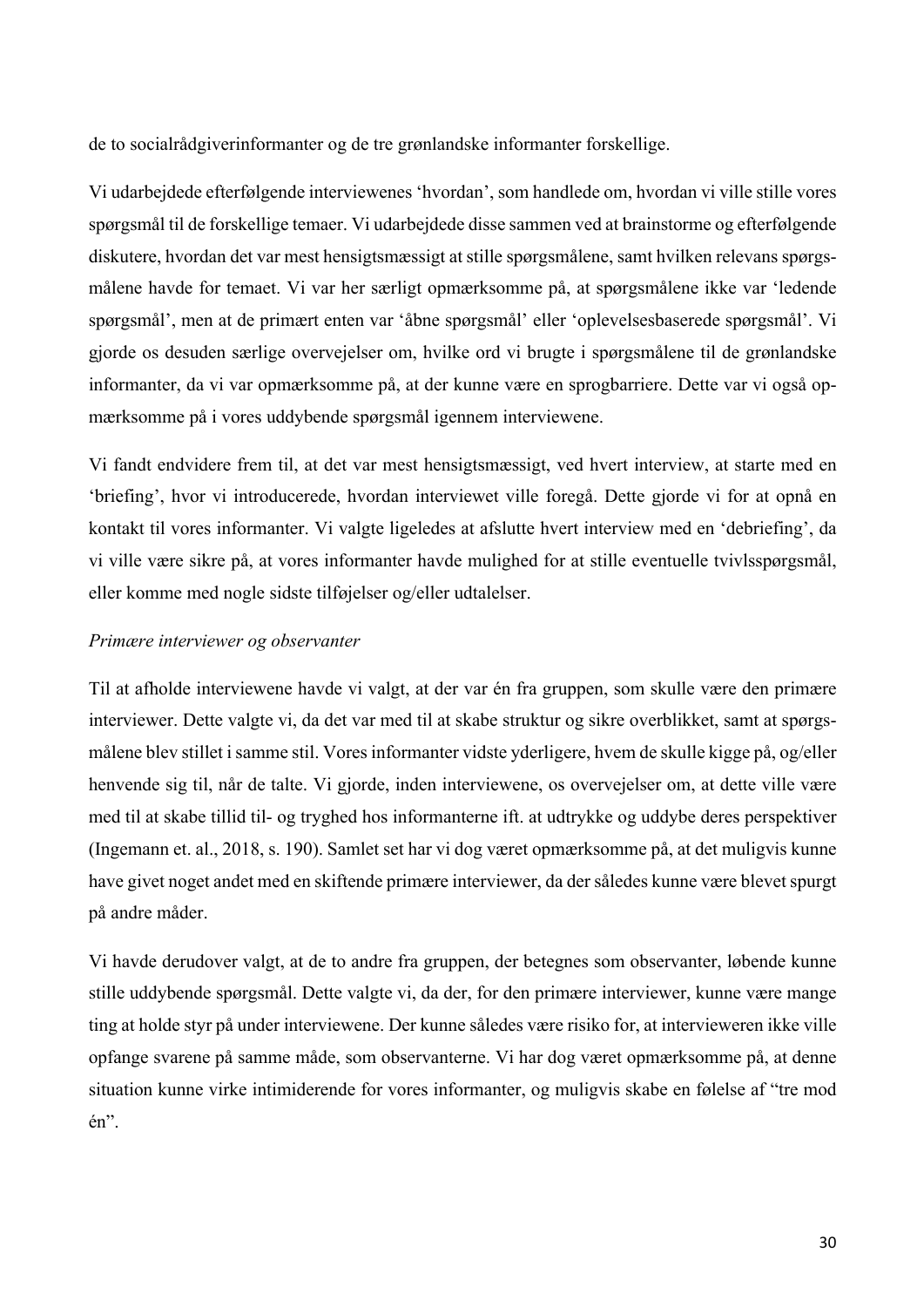#### *Interviewsituation*

Følgende bygger på Ingemann et. al.'s opmærksomhedspunkter ved interviewmetoden (2018, s. 154- 155). Først og fremmest valgte vi at afholde alle vores interviews fysisk. Vi valgte denne form, da vi ønskede at gøre brug af de fordele, som fysiske interviews giver - fx kan man skabe en nærhed, som ikke er muligt på samme måde i bl.a. online interviews. De fysiske interviews har yderligere givet mulighed for, at vi nemmere kunne indgå i dialog med vores informanter, da vi kunne aflæse deres nonverbale sprog - herunder tegn og signaler. Det var således nemmere at aflæse, hvornår vores informanter var færdige med at tale, og hvilke følelser de havde omkring spørgsmålene. Det nonverbale sprog var særligt en fordel i interviewene med de grønlandske informanter, da der til tider var en sprogbarriere til stede. Det nonverbale sprog kunne derfor være med til at illustrere betydningen af det, som informanterne sagde.

Vi havde desuden gjort os overvejelser om, hvordan vi fysisk skulle være placeret i rummet. Vi valgte, at den primære interviewer skulle være placeret på samme side af bordet, som informanten. Observanterne skulle sidde på den anden side af bordet, og dermed være længere væk. Dette valgte vi, da det ville være med til at skabe et bedre flow mellem den primære interviewer og informanten. Det var yderligere væsentligt for os, at vores informanter kunne vælge den fysiske lokation, hvor de følte sig mest trygge og -på hjemmebane - fx valgte de grønlandske informanter, at interviewene skulle afholdes i Det Grønlandske Hus. Ovenstående kunne være med til at modvirke, at vores informanter havde en følelse af "tre mod én".

#### *Enkelt- og gruppeinterview*

Følgende bygger på Ingemann et. al.'s opmærksomhedspunkter ved interviewmetoden (2018, s. 153- 154). Til afholdelsen af vores interviews, endte vi med at anvende både 'enkelt-' og 'gruppeinterview'. Vi havde dog, inden afholdelsen, bestemt os for, at vi ville afholde enkeltinterview, da det gav mulighed for, at vi kunne have fuld fokus på den enkelte informants oplevelser. Vi afholdte interviewene med socialrådgiverinformanterne og den ene grønlandske informant, Kristoff, som enkeltinterviews.

Interviewene med de to andre grønlandske informanter, Elsa og Sven, blev afholdt som et gruppeinterview. Gruppeinterview er generelt en fordel at vælge, hvis man fx vil høre om fælles oplevelser mellem informanterne. Vi havde derfor fravalgt denne metode, da vi ønskede at have informanternes individuelle oplevelser, uden at de gensidigt kunne påvirke hinanden. Grunden, til at det endte med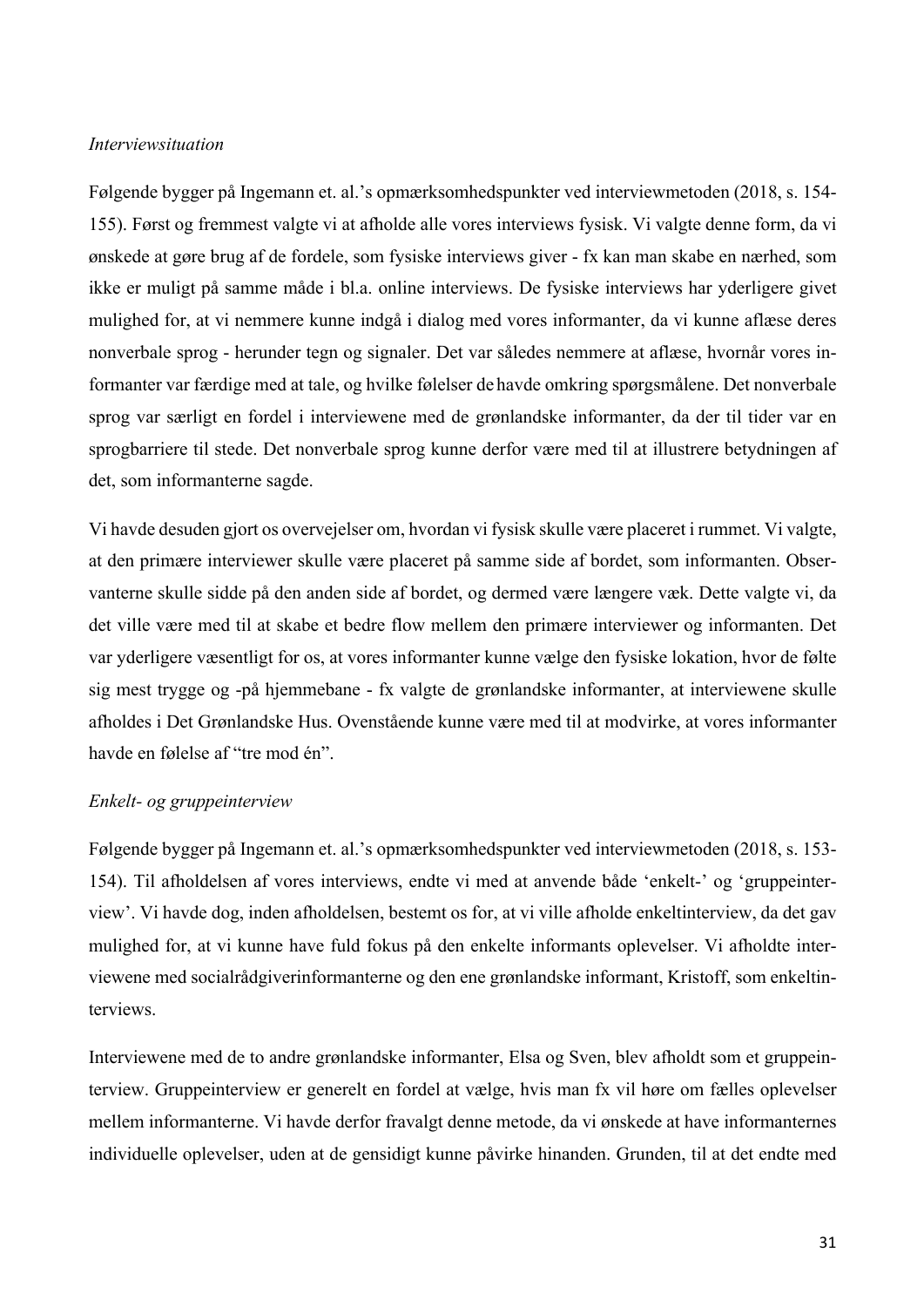at blive et gruppeinterview, var, at vi bekvemmelighedsudvalgte vores informanter. Informanterne ønskede desuden at blive interviewet sammen, da den ene informant havde nogle sproglige vanskeligheder, hvortil den anden informant var en tryghed for vedkommende i interviewsituationen.

På baggrund af bekvemmelighedsudvælgelsen havde vi således ikke mulighed for, på forhånd, at forberede os på gruppeinterviewet. Formen gjorde, at vi i interviewsituationen skulle være ekstra opmærksomme på at stille alle spørgsmålene til begge informanter, og give plads til, at de begge kunne fortælle om deres oplevelser. Grundet de sproglige vanskeligheder hos den ene informant, har vi efterfølgende reflekteret over, at det, på den ene side, blev en fordel med et gruppeinterview, da den anden informant, løbende gennem interviewet, kunne oversætte. Vi var, på den anden side, opmærksomme på, at dette kunne skabe en barriere til informanten, da der opstod en trevejskommunikation i stedet for en tovejskommunikation. Vi har desuden heller ikke været vidende om oversættelsesprocessen mellem informanterne ift. fx begreber og vendinger.

### **4.2.4 Kritiske- og etiske overvejelser**

Vi har, ifm. ovenstående beskrevet om vores interviewform og -situation, gjort os nogle kritiske- og etiske overvejelser - både før, under og efter, at interviewene er blevet afholdt. Et forhold, som vi har forholdt os kritiske til, har været, at vi løbende har ændret vores problemformulering. Inden udarbejdelsen af vores interviewguides havde vi fokus på samarbejdet mellem Grønland og Danmark. Da vi efterfølgende skulle udarbejde vores interviewguides, havde vi opnået en ny erkendelse på baggrund af den yderligere litteratur, hvortil vores fokus blev på det offentlige system i Danmark. Efter afholdelsen af interviewene opnåede vi endnu en ny erkendelse, hvor fokusset i stedet blev på informanternes oplevelser af grønlændernes møde med Danmark og det sociale arbejde heri. Dette er således det fokus, som vi har udarbejdet analysen ud fra.

Spørgsmålene i interviewguidene blev udarbejdet ud fra, at vi ville undersøge, hvad vores informanters oplevelser var af grønlændernes møde med det offentlige system i Danmark, og ikke hvad deres oplevelser var af grønlændernes møde med Danmark og det sociale arbejde heri. Vi har dog efterfølgende været opmærksomme på, at informanterne, især de grønlandske informanter, generelt har fortalt om deres oplevelser af mødet med Danmark og det sociale arbejde heri, og ikke kun om deres møde med det offentlige system i Danmark.

Vi har, ifm. ovenstående, gjort os en etisk overvejelse om de løbende ændringer i problemformuleringen, ift. vores informanter. Det er, ifølge Den danske kodeks for integritet i forskning, vigtigt med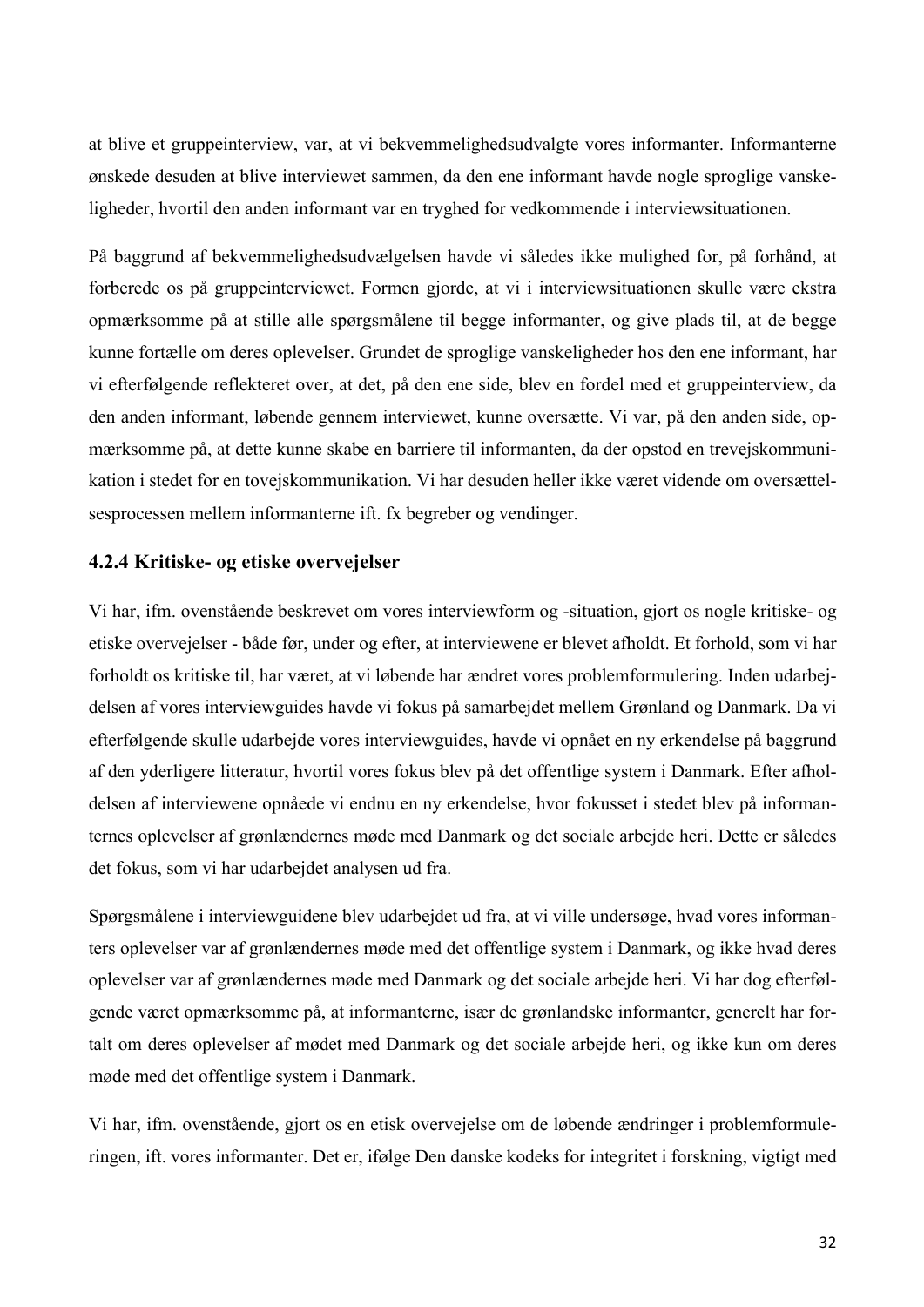'gennemsigtighed' i alle faser af forskningen - fx ift. 'planlægningen af forskningen'. Vores informant Kristoff havde, ved den uforpligtende samtale i Det Grønlandske Hus, sagt ja til at deltage i ét interview, da projektet havde fokus på samarbejdet mellem Grønland og Danmark. Fokusset i interviewet endte dog efterfølgende med at være et andet, da vi havde opnået en ny erkendelse på baggrund af den yderligere litteratur. Vi havde derfor en etisk overvejelse om, at vi skulle opnå gennemsigtighed inden afholdelsen af interviewet med Kristoff. Gennemsigtigheden opnåede vi igennem et informeret samtykke, som vi gennemgik med ham inden interviewet (Kristiansen, 2007, s. 238).

Det har efterfølgende i analysen været vigtigt, at vi har tydeliggjort, hvornår vores informanter udtalte sig omkring det offentlige system i Danmark, og hvornår det var deres oplevelser af grønlændernes møde med Danmark og det sociale arbejde heri. Dette har således været vigtigt, da vi ønskede at være tro mod det, som informanterne sagde, og at der dermed var gennemsigtighed i, hvordan vi opnåede vores 'resultater og konklusioner' (Uddannelses- og forskningsministeriet, 2014, s. 6).

Et andet forhold, som vi har forholdt os kritiske til, har været, at vi til tider har stillet 'ledende-', og ikke 'fortolkende spørgsmål' (Ingemann et. al., 2018, s. 179-181). Grunden til dette var, at vi har været styret af vores forforståelser og fordomme, hvilket vi blev opmærksomme på i vores interviewguides og de efterfølgende transskriberinger. Dette kom fx til udtryk, da vi, grundet vores forhåndsviden, spurgte socialrådgiverinformanterne: "Oplever du, at der er nogle generelle grunde til, at grønlænderne flytter til Danmark?" (Bilag 3 & 4). Vi havde således en viden om, ud fra den yderligere litteratur, at der kan være nogle generelle grunde til, at grønlændere flytter til Danmark. Vi stillede derfor dette spørgsmål, i håb om, at disse grunde ville blive bekræftet.

Vi har yderligere gjort os en etisk overvejelse ift. vores brug af "dem" og "os". Vi spurgte fx vores grønlandske informant Kristoff, om han var blevet taget godt imod af danskerne (Bilag 5, s. 10). Dette kunne således henlede til, at han ikke var dansker, på lige fod med andre i Danmark, til trods for at han evt. ser sig selv som dansker. Vi har afslutningsvist haft en etisk overvejelse ift. vores brug af ordet "udsatte". Vi kunne, ud fra vores interviews med de grønlandske informanter, ikke vurdere, om de var udsatte eller ej. Det var hertil heller ikke sikkert, at de grønlandske informanter selv følte, at de var udsatte, selvom vi ville kategorisere dem som udsatte. Samlet set kunne vi derfor komme til at udøve 'forskermagt' imod vores informanter, da vi havde retten til at definere deres virkelighed (Kristiansen, 2007, s. 232). De ovenstående forhold kunne alle have betydning for projektets kvalitet herunder den primære empiri.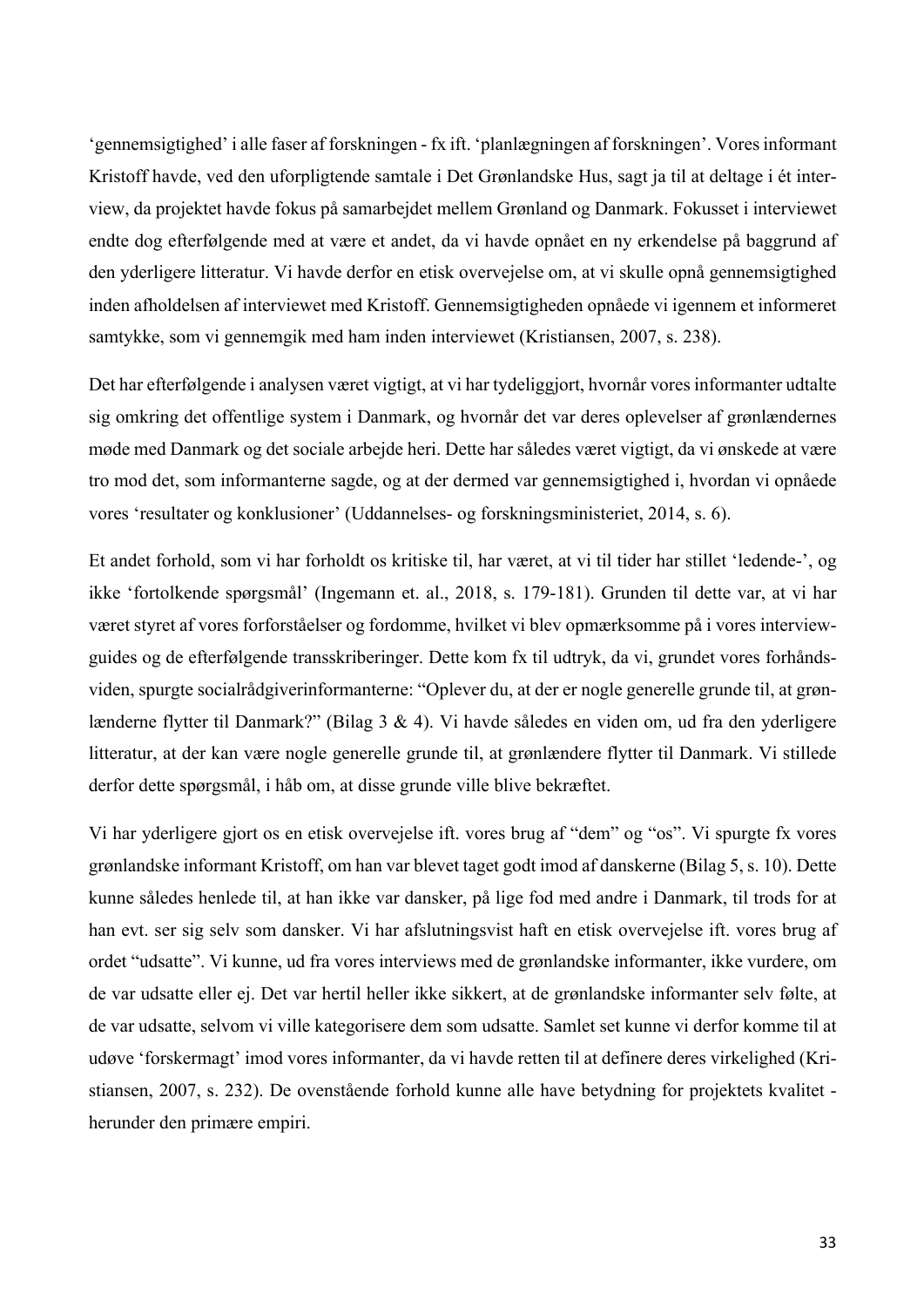### **4.2.5 Juridiske overvejelser**

Vi har, ifm. udførelsen af interviewene, også gjort os nogle juridiske overvejelser - både før, under og efter, at interviewene er blevet afholdt. De juridiske overvejelser har bl.a. været relevante for os, da vi, igennem udarbejdelsen af projektet, har behandlet og håndteret vores informanters personoplysninger.

### *Integritet og fortrolighed*

Først og fremmest har vi været opmærksomme på, at vi, som studerende på Aalborg Universitet, ikke er underlagt tavshedspligten, jf. FVL § 27, eller jf. Straffeloven, jf. lovbekendtgørelse nr. 1650 af 17/11 2020 (herefter STRFL), § 152. Dette skyldes, at vi ikke handler på vegne af- eller løser opgaver for en offentlig forvaltning, herunder Universitetet og Socialrådgiveruddannelsen.

Vi er, som dataansvarlige og databehandlere, derimod omfattet af reglerne om beskyttelse-, behandling- og videregivelse af personoplysninger, jf. Generel forordning om databeskyttelse nr. 2016/679 af 27/4 2016 (herefter DBF). Dette indebærer bl.a., at vi skal behandle vores informanters personoplysninger med integritet og fortrolighed. Vi skal dermed beskytte vores informanters personoplysninger, således at oplysningerne ikke kommer til uvedkommendes kendskab, går tabt eller bliver beskadiget, jf. DBF, art. 5, stk. 1, litra f.

Vi har, i forlængelse af ovenstående, været opmærksomme på 'injuriereglen', jf. STRFL § 264 d. Dette indebærer, at vi kan blive straffet med enten bøde eller fængsel, hvis vi uberettiget videregiver nogle af vores informanters personoplysninger. Der forekommer dog visse tilfælde, hvor videregivelse af vores informanters personoplysninger ville være pålagt, uagtet det vi har aftalt med dem, eller oplyst dem om. Dette gælder bl.a. 'reglen om underretningspligt', jf. Lov om social service, jf. lovbekendtgørelse nr. 1548 af 1/7 2021, § 154. Dette har dog ikke været tilfældet i de informationer, som vi har fået.

### *Informeret samtykke og samtykkeerklæring*

Vi har, som beskrevet i ovenstående, behandlet og håndteret vores informanters personoplysninger. Dette indebærer dermed, at vi har gjort deres personoplysninger til genstand for vores projekt, i form af bl.a. indsamling, opbevaring, brug og sletning, jf. DBF, art. 4, stk. 1, nr. 1. Behandlingen og håndteringen af vores informanters personoplysninger har dog kun været lovligt for os, idet vi har fået et informeret samtykke fra hver af informanterne, jf. DBF, art. 6, stk. 1, litra a.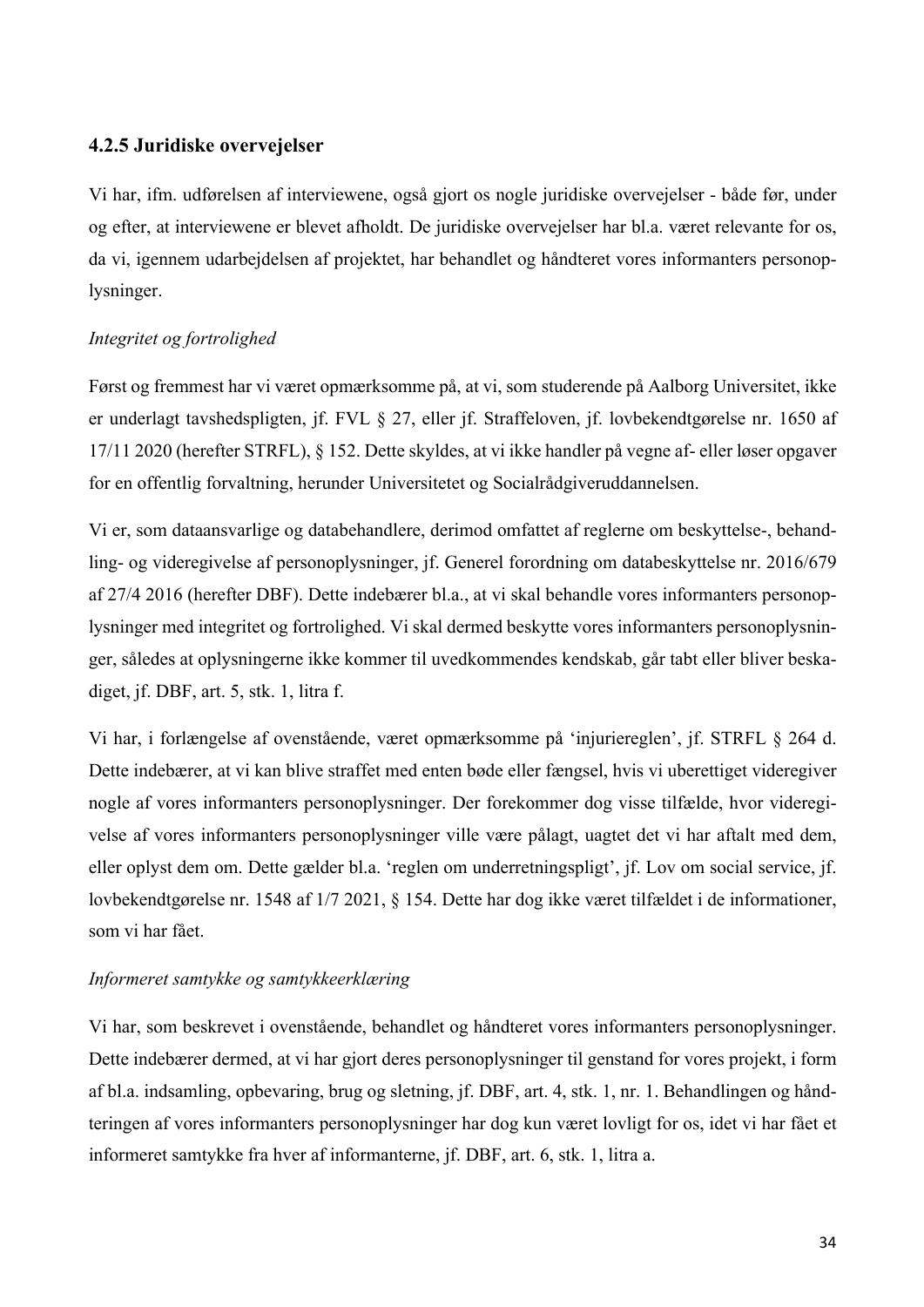Vores informanter har givet deres informerede samtykke ved skriftligt at underskrive en samtykkeerklæring (Bilag 1). Både vi og informanterne har fået en underskrevet samtykkeerklæring, således at alle parter har kunnet påvise, at informanterne har givet samtykke til, at vi har måtte behandle deres personoplysninger, jf. DBF, art. 7, stk. 1. I samtykkeerklæringen har vi været bevidste om at angive, at vores informanter til enhver tid har haft ret til at trække deres samtykke tilbage, jf. DBF, art. 7, stk. 3.

Vi har derudover, ved udarbejdelsen af samtykkeerklæringen, været opmærksomme på vores 'oplysningspligt', ifm. indsamlingen af vores informanters personoplysninger, jf. DBF, art. 13. Vi har således i samtykkeerklæringen oplyst, hvad projektets formål var, retten til anonymitet, hvilke personoplysninger vi har behandlet, tidsrummet for opbevaringen af personoplysningerne, samt kontaktoplysninger på os som dataansvarlige og databehandlere.

### *Behandling af personlige oplysninger*

Overordnede set har vi, igennem udarbejdelsen af projektet, været i besiddelse af personlige oplysninger. Dette er tilfældet, da vores informanters personoplysninger indeholder informationer, som kan identificere dem, jf. DBF, art. 4, stk. 1, nr. 1. Vi har derfor været bevidste om, som tidligere nævnt, at anonymisere disse informationer i en sådan grad, at det ikke har været muligt at genkende informanterne eller deres tilhørsforhold, uden at være i besiddelse af supplerende oplysninger, jf. DBF, art. 4, stk. 1, nr. 5.

Til behandlingen af vores informanters personlige oplysninger, har vi, som dataansvarlige og databehandlere, været opmærksomme på at overholde principperne for behandling af personlige oplysninger, jf. DBF, art. 5, stk. 1. Det har således bl.a. været relevant med en 'formålsbegrænsning', hvortil vi har klarlagt det saglige formål for indsamlingen af vores informanters personoplysninger, jf. DBF, art. 5, stk. 1, litra b. Det har desuden været relevant med en 'opbevaringsbegrænsning', således at vi ikke opbevarede vores informanters personoplysninger, i længere tid end nødvendigt, ift. projektets saglige formål, jf. DBF, art. 5, stk. 1, litra e.

Afslutningsvist har vi været opmærksomme på, om vores informanters personoplysninger har været kategoriseret som 'almindelige-' eller 'følsomme personoplysninger'. Vi har hertil været bevidste om, at størstedelen af vores informanters personoplysninger har hørt under kategorien: almindelige personoplysninger. Dette har dog været med undtagelse af oplysninger omkring deres etniske oprindelse, som hører under kategorien: følsomme personoplysninger, jf. DBF, art. 9, stk. 1. Vi har kun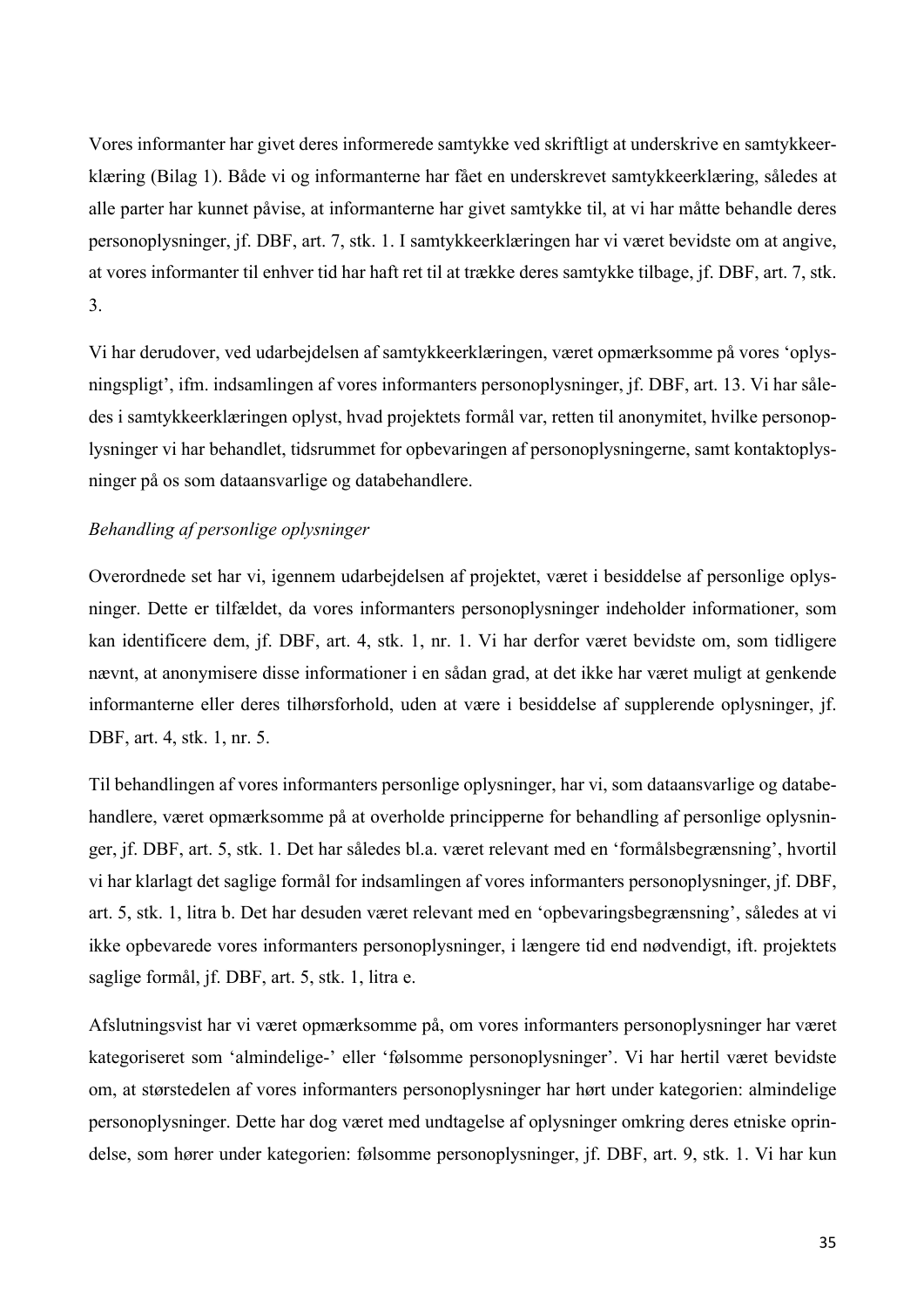haft mulighed for at behandle disse følsomme personoplysninger, da vores informanter har givet ét udtrykkeligt samtykke til dette, igennem samtykkeerklæringen, jf. DBF, art. 9, stk. 2, litra a.

### **4.3 Databearbejdning**

I dette afsnit vil det blive beskrevet, hvilke overvejelser vi har gjort os ift. 'transskribering' af vores primære empiri, og hvordan vi efterfølgende har anvendt 'kodning' til at behandle empirien.

### **4.3.1 Transskribering**

Følgende bygger på Ingemann et. al.'s beskrivelse af 'transskribering' (2018, s. 199-201). En transskribering indebærer at omdanne ét interview fra en mundtlig- til en skriftlig form. Denne proces kan være særlig behjælpelig i det videre analytiske kodningsarbejde, da man har mulighed for bl.a. dybere gennemlæsninger, analytiske tænkeprocesser, samt overstregninger af vigtige temaer og begreber. Vi har derfor, i projektet, valgt at transskribere alle de fire interviews (Bilag 5-8). Dette har vi haft mulighed for, da vores informanter mundtligt gav samtykke til, at vi måtte foretage lydoptagelser af interviewene, med en diktafon.

Vi har, ifm. ovenstående, foretaget nogle overvejelser om transskriberingsprocessen – herunder transskriberingsstrategier og kvalitetsovervejelser. En af vores overvejelser har været, 'hvordan- og hvor meget' vi skulle transskribere. Vi valgte at transskribere talesproget så ordret som muligt, for at sikre validiteten og kvaliteten af vores interviews og vores informanters udtalelser. Vi har dog udeladt udråbsord, såsom "Øhh" og "Hmm", hvis ikke det har haft betydning for informanternes udtalelser. Vi har desuden skrevet informanternes nonverbale udtryk og signaler med kursiv de steder, hvor det har haft betydning for samspillet med deres verbale sprog.

En anden af vores overvejelser har været, 'hvem- og hvor mange' der skulle transskribere. Vi valgte, at flere i gruppen skulle transskribere interviewene. Dette har vi dog været særlig opmærksomme på, da vi ved, at to personer ikke transskriberer på samme måde. Vi havde derfor valgt, at det kun var én person pr. interview, som skulle transskribere, samt havde vi på forhånd aftalt fremgangsmåden for transskriberingerne, herunder hvordan- og hvor meget vi skulle transskribere. Vi valgte derudover, at alle i gruppen skulle læse transskriberingerne igennem for at sikre, at fremgangsmåden nogenlunde var ens. Disse overvejelser havde vi således gjort os, for at sikre reliabiliteten og kvaliteten af vores interviews og vores informanters udtalelser.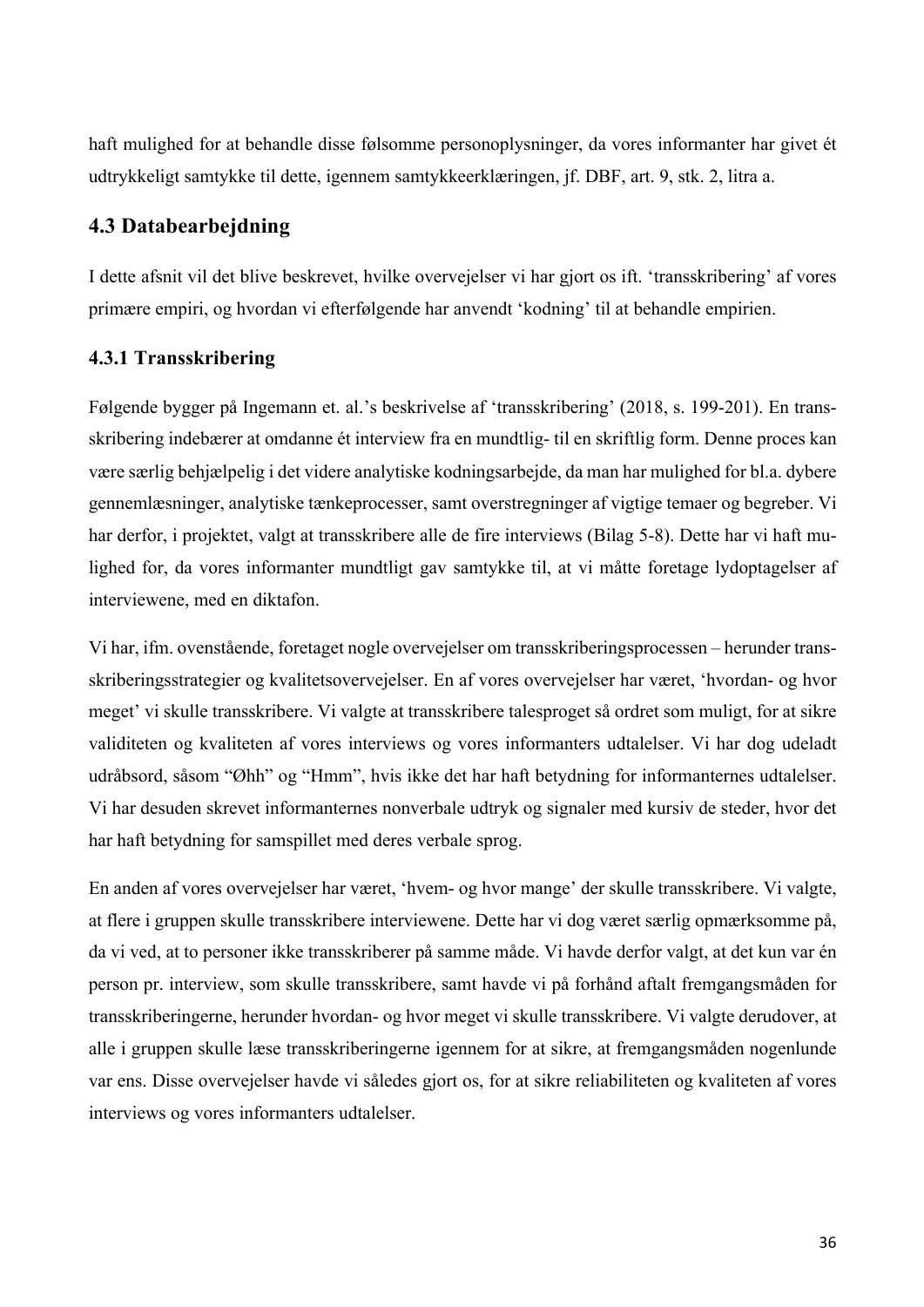### **4.3.2 Kodning**

Følgende bygger på Ingemann et. al.'s beskrivelse af 'kodning', som et analytisk redskab (2018, s. 112-116). Transskriberingerne af vores interviews har, som beskrevet i ovenstående, været behjælpelige til, at vi efterfølgende har kunnet kode interviewene, og dermed se de forskellige dele, der var i dem. Grunden, til at vi valgte at kode vores interviews, var, at det gav os et overblik over, hvilke temaer der var til stede, og hvor meget hvert tema fyldte. Det gav os yderligere et overblik over, hvad vores informanters holdninger til hvert tema var.

Vi gjorde os, inden vi startede med at kode, nogle overvejelser om, hvordan vi ville kode. Vi startede med at overveje, om vi ville foretage 'åben-' eller 'lukkede kodning'. Vi startede med lukkede kodning, da vi kodede ud fra de temaer, som vi havde udarbejdet i vores interviewguides. Vi fandt dog hurtigt frem til, at temaerne ikke var tilstrækkelige ift. indholdet i vores primære empiri. Vi gik derfor over til åben kodning, hvor vi så på, hvilke temaer der løbende var i empirien.

Vi havde desuden alle læst transskriberingerne igennem inden, at vi begyndte at kode. Dette gjorde således, at vi, ud fra interviewene, opnåede en ny erkendelse. Erkendelsen indgik dermed i processen med at kode, da vi på forhånd vidste, at der kunne være nogle mulige temaer, som vi kunne kode efter. Vi har derfor i den åbne kodning, på nogle punkter, kodet ud fra vores 'forhåndsviden' af interviewene. Vi forsøgte yderligere at anvende vores forhåndsviden til at finde temaer, som gik på tværs af interviewene, således at vi systematisk kunne anvende vores kodninger i analysen.

Vi gjorde os ligeledes overvejelser om, hvad vi ville kode efter. Vi valgte, at vi ville kode hele sætninger eller passager, da det kunne være svært at knytte én oplevelse til ét enkelt ord eller -begreb. Det, at vi kodede efter sætninger og passager, gav os endvidere mulighed for, at vi, selvom informanterne ikke nævnte ét bestemt ord eller -begreb, kunne tolke den bagvedliggende betydning af informanternes udtalelser, og dermed tolke, hvilket tema de snakkede om. Vi gjorde os desuden løbende overvejelser om, hvordan det enkelte tema kunne være med til at besvare vores problemformulering.

For at gøre vores kodninger mere systematiske og overskuelige, valgte vi at oprette ét samlet dokument med ét skema, hvor vi kopierede alle de kodede sætninger og passager over i. Vi valgte at have hvert tema i hver sin kolonne, og under hvert tema indsatte vi alle passagerne og sætningerne. I dokumentet gjorde vi det også klart, hvilken informant, som havde sagt hvad, under hvert af temaerne. Dette gjorde således, at det, i analysen, var nemmere for os at bevare overblikket over vores kodninger (Bilag 9).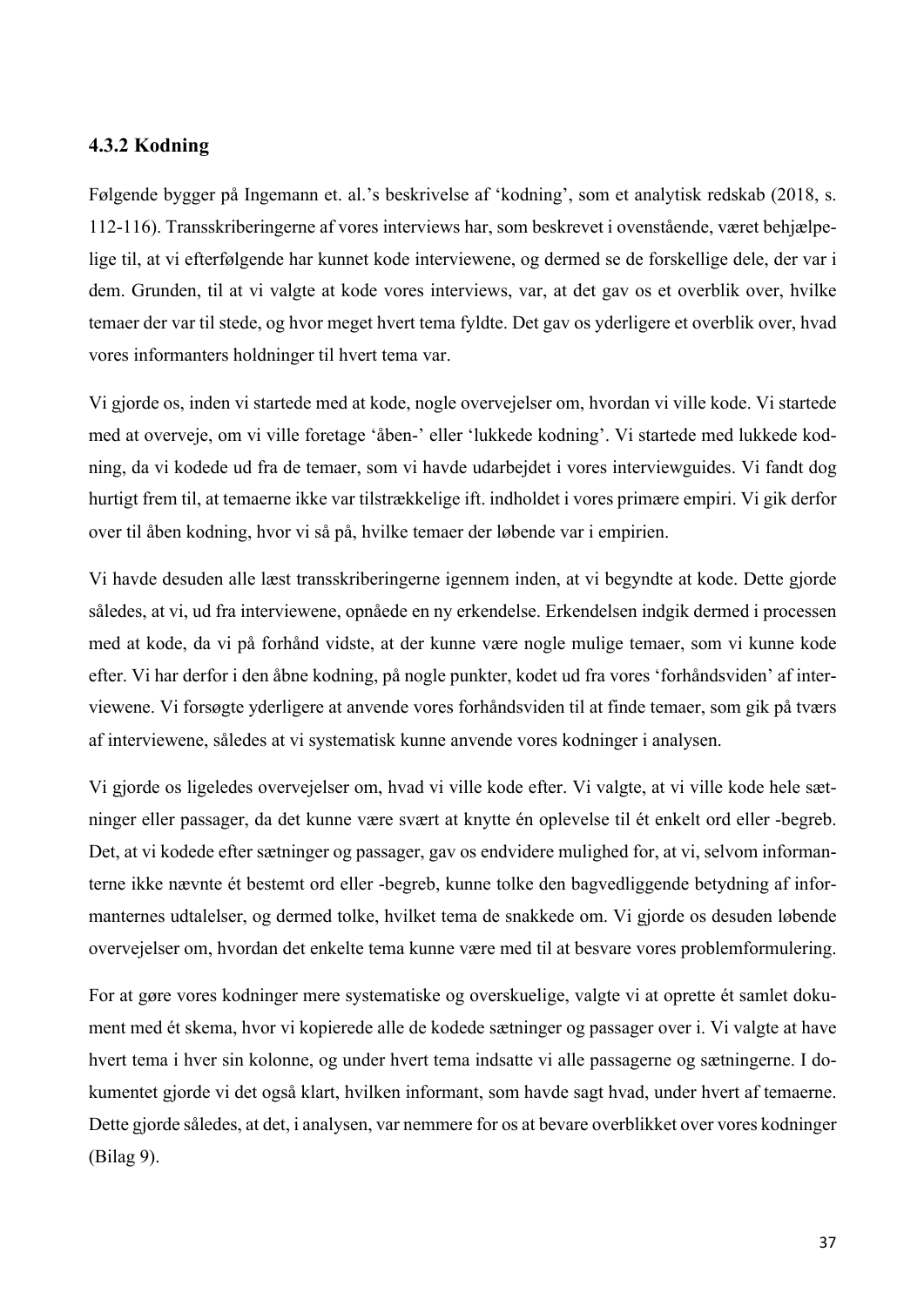Overordnede set har vi anvendt vores kodninger til at finde frem til de temaer, der har været på tværs af interviewene, hvorefter vi har samlet dem og skabt nye helheder. Vi har således samlet fem overordnede temaer i fem afsnit, som har været det styrende fokus i analysen. Vi har efterfølgende fundet frem til, hvilken yderligere litteratur og teori samt hvilke teoretiske begreber, der kunne anvendes til at belyse de fem temaer.

# **4.4 Indsamling af yderligere litteratur**

Der er til dette projekt anvendt en del yderligere litteratur, som har bidraget til at belyse problemfeltet, og som efterfølgende har hjulpet os til at supplere de tolkninger, som vi kom frem til, ud fra vores primære empiri. Vi anvendte søgestrategien 'fokuserede søgning' til at finde den yderligere litteratur - fx ved at søge på sætningen: "Grønlændere i Danmark". Dette gjorde vi, da vi var bevidste om, at denne sætning var central for at opnå viden om vores målgruppe: grønlændere i Danmark (Ingemann et. al., 2018, s. 82).

Søgestrategien bidrog til, at vi fandt flere brugbare undersøgelser, kortlægninger, artikler, mm. Det blev efterfølgende besluttet at fordele den yderligere litteratur imellem os, hvortil vi hver især skulle skrive noter til dét, som vi læste. Vi delte herefter vores noter, således at alle havde adgang til dem, og at alle nemt kunne finde den litteratur, der var relevant for det, som man skulle undersøge.

Vi har dog været bevidste om nogle opmærksomhedspunkter ifm. den yderligere litteratur. Ét af opmærksomhedspunkterne har været, at litteraturen altid vil være skrevet af andre forfattere end os. Litteraturen vil således være skrevet med et andet formål, end det vi har ønsket at undersøge i projektet. Det betyder dermed, at litteraturen aldrig vil være værdifri, da den altid bliver skabt i en bestemt social kontekst. Vi har derfor været nødt til at vurdere, hvorvidt den yderligere litteratur kunne benyttes som kilde til den viden og erkendelse, som vi søgte i projektet, ifm. besvarelsen af vores problemformulering (Ingemann et. al., 2018, s. 87-89).

Et andet opmærksomhedspunkt har været, at noget af den yderligere litteratur var af ældre dato. Det var derfor nødvendigt, at vi var kildekritiske ift. om de oplysninger, der var beskrevet i litteraturen, stadig var gældende i et nutidigt perspektiv. Dette har været relevant, da den sociale arbejdes praksis løbende udvikler- og ændrer sig - både i takt med effektiviseringer og - ny lovgivning.

Et tredje opmærksomhedspunkt har været, hvornår den yderligere litteratur har benyttet en kvalitativ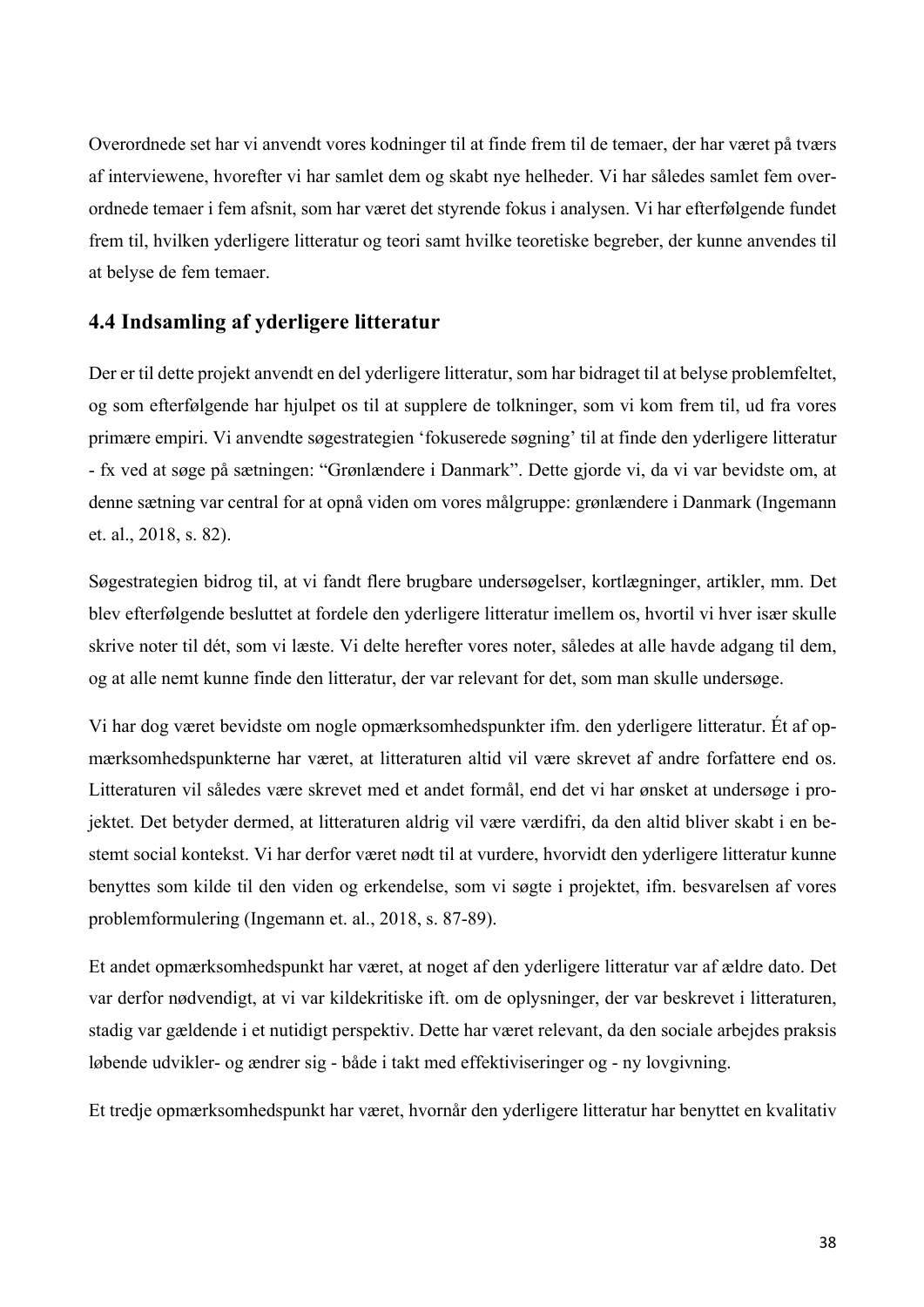undersøgelse, og hvornår den har benyttet en kvantitativ undersøgelse. Dette skyldes, at de kvantitative undersøgelser er mere repræsentative, end de kvalitative undersøgelser. Vi har derfor været nødsaget til at stille spørgsmålstegn ved litteraturens repræsentativitet.

# **4.5 Projektets kvalitet**

Det har, ud over ovenstående overvejelser, også været væsentligt, at vi har foretaget en vurdering af projektets kvalitet. Vi har i den forbindelse anvendt begreberne 'troværdighed', 'bekræftbarhed' og 'overførbarhed', da disse begreber har bidraget til at fremhæve den kvalitative tilgangs særpræg og kendetegn (Thagaard, 2004, s. 176). Det har hertil været vigtigt at fremhæve, at vi tolkede på vores primære empiri ud fra vores faglige baggrund – herunder Socialrådgiveruddannelsen og studiejobs. Dette kunne medføre, at vi har haft en anden forståelse af situationen, herunder fx definitionen af sociale problemer, end nogle af informanterne har haft (Thagaard, 2004, s. 178).

Troværdighed henviser til, at vores projekt skal opfattes som troværdigt, og at det dermed skal være udarbejdet på en tillidsvækkende måde. Det har derfor været vigtigt, at vi kunne argumentere for, hvordan vores primære empiri opstod i løbet af projektets proces, og hvorvidt det har været validt herunder om det var tilstrækkeligt og brugbart. For at vi kunne skabe troværdighed, og argumentere for projektets kvalitet, har det bl.a. været vigtigt, at vi har tydeliggjort, hvad vores informanter har fortalt, og hvad vi har tolket og observeret. Dette er blevet tydeliggjort gennem projektet ved bl.a. at sætte vores informanters direkte udtalelser i citater. Samlet set har det desuden været væsentligt for troværdigheden af projektet, at vi løbende har gjort os nogle kritiske refleksioner (Thagaard, 2004, s. 185-186).

Bekræftbarhed henviser til, hvordan vi har tolket vores resultater samt vigtigheden af, at vi skulle forholde os kritiske til vores egne tolkninger igennem projektet. Vi har yderligere haft muligheden for at vurdere bekræftbarheden af projektet, ved at sammenligne vores tolkninger med andre undersøgelser. Dette har vi bl.a. gjort igennem den yderligere litteratur, da denne kunne bidrage med dele, til de tolkninger, som vi fandt frem til gennem vores primære empiri (Thagaard, 2004, s. 187).

Overførbarhed henviser bl.a. til- og stiller spørgsmålstegn ved, om de tolkninger, som vi har foretaget igennem projektet, også kunne være relevante i andre sammenhænge. Det har her været vigtigt, at personer med erfaring indenfor samme målgruppe har kunnet genkende de tolkninger, som vi har fremhævet i projektet (Thagaard, 2004, s. 191-194). Der skal hertil gøres opmærksom på, at vores kvalitative interviews ikke er repræsentative, da vores informanter kun udgør en lille procentdel af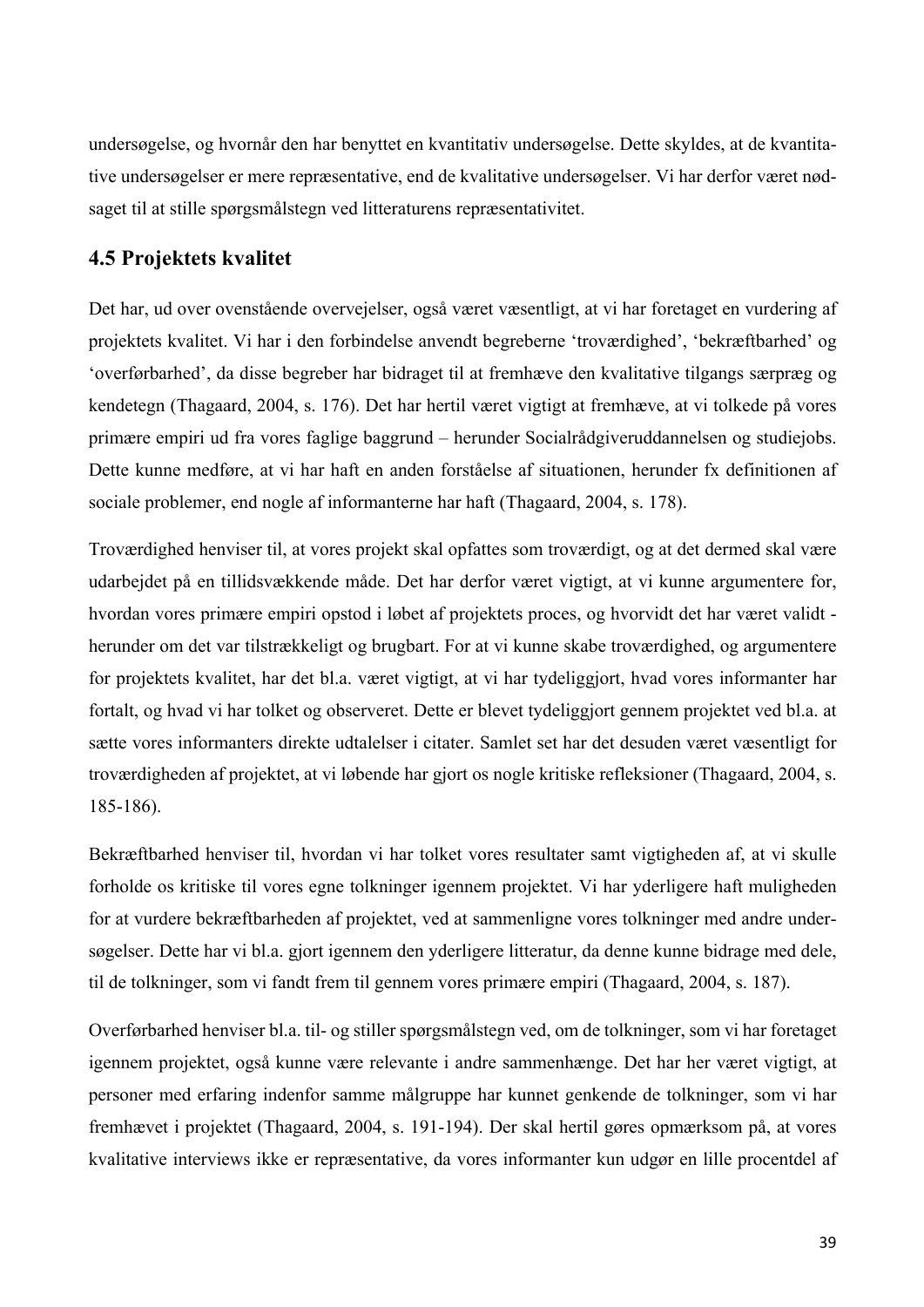den samlede befolkning. Vores ønske har dog været, at personer, der arbejder med mennesker fra andre lande, vil kunne genkende nogle af de problemstillinger, som vi har fremlagt.

# **5. Teori**

I dette afsnit vil der blive redegjort for 5.1 Erving Goffmans teori om stigma, 5.2 Pierre Bourdieus teori om praksis og 5.3 Axel Honneths teori om anerkendelse, samt hvad teorierne har bidraget med i projektet.

# **5.1 Erving Goffmans teori om stigma**

Vi har valgt at anvende sociologen Erving Goffman (1922-1982) i analysen. Goffman skrev sig ind i sociologiens historie fra 1950-1980'erne - bl.a. med hans udgivelse om stigma. Goffmans bog om stigma beskriver bl.a. menneskets ønske om at blive anerkendt, og frygten for at blive afsløret (Jacobsen & Kristiansen, 2009, s. 7-14).

#### *Stigma*

Stigma kan, ifølge Goffman, betegnes som: "… en særlig form for relation mellem en egenskab og en stereotyp klassificering af mennesker." (Goffman, 2009, s. 45). Stigma er ikke bare noget, man er, men noget man bliver i mødet med sociale situationer (Jacobsen & Kristiansen, 2002, s. 141). Stigma har, i analysen, været med til at forklare- og forstå de sociale processer og problemer, der har været ifm. informanternes oplevelser af grønlændernes møde med Danmark og det sociale arbejde heri (Jacobsen & Kristiansen, 2009, s. 26). Teorien om stigma har ligeledes været med til at beskrive, hvordan bestemte egenskaber og stereotype forestillinger, fx om misbrug, har været med til at stigmatisere grønlændere i Danmark. I de følgende afsnit vil nogle af de begreber, som indgår i Goffmans teori om stigma, blive beskrevet.

### *Typer af stigma*

Goffman skelner mellem tre typer af stigma: 'de kropslige-', 'de karaktermæssige-' og 'de stammemæssige stigma' (Jacobsen & Kristiansen, 2002, s. 135). De kropslige stigma er de fysiske misdannelser, som et menneske har. De karaktermæssige stigma er de karaktertræk, som andre mennesker danner sig - fx ud fra et menneskes fortid. Dette kan bl.a. være ud fra en viden omkring alkohol- og stofmisbrug. De stammemæssige stigma er stigmatisering på baggrund af fx race og nation, og er kendetegnet ved, at stigmaet kan overføres fra generation til generation. Fælles for de tre typer af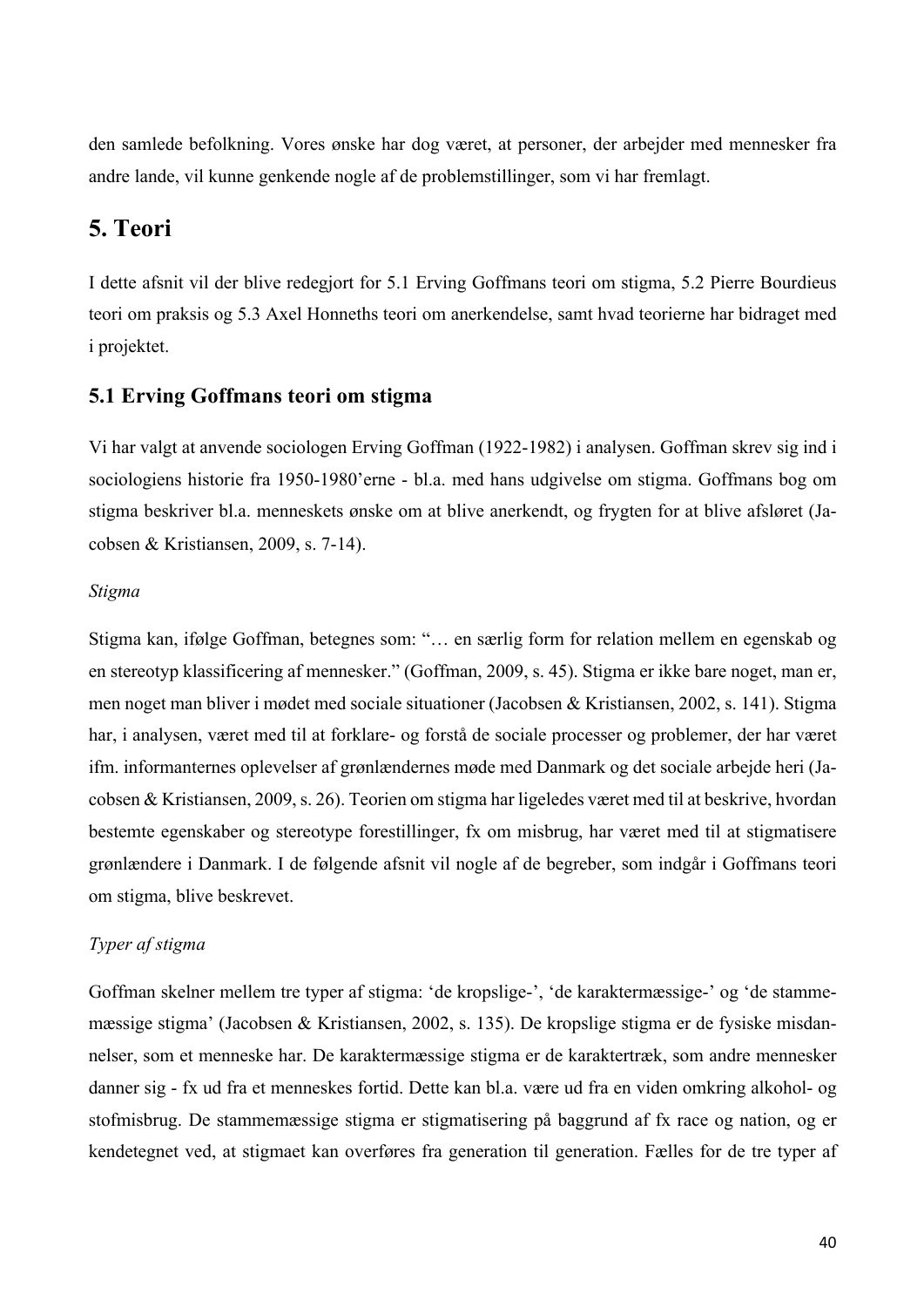stigma er, at de egenskaber, som et menneske besidder ifm. stigmaet, tiltrækker opmærksomhed, således at dem, der møder vedkommende, ikke ser de øvrige egenskaber, som vedkommende besidder (Goffman, 2009, s. 46).

### *Identiteter*

Goffman skelner ligeledes mellem følgende identiteter: 'social-', 'personlig-' og 'jeg-identitet'. Den sociale identitet bliver vurderet ud fra et menneskes fremtræden, og drejer sig om tilhørsforholdet til sociale kategorier ud fra bestemte egenskaber, som vedkommende besidder. Goffman inddeler den sociale identitet i: 'tilsyneladende-' og 'faktiske sociale identitet'. Den tilsyneladende sociale identitet er den kategori, som et menneske ved første blik vil blive placeret i af andre mennesker (Jacobsen & Kristiansen, 2002, s. 134), hvor den faktiske sociale identitet er den kategori, som vedkommende rent faktisk hører til, og de egenskaber som vedkommende rent faktisk besidder. Det er således uoverensstemmelsen mellem de to sociale identiteter, som skaber et stigma. Det er hertil væsentligt at være opmærksom på, at uoverensstemmelsen, mellem de to sociale identiteter, også kan føre til en bedømmelse i en positiv retning, hvis de egenskaber, som et menneske viser, ikke lever op til den stereotype forestilling om, hvordan vedkommende bør være (Goffman, 2009, s. 44-45).

Den personlige identitet indebærer det, der gør et menneske unik. Det er de identitetsknager og positive mærker, som adskiller et menneske fra andre mennesker - fx navn, bevægelsesmønstre og udseende (Jacobsen & Kristiansen, 2002, s. 138). Det er således de egenskaber, der adskiller et menneske fra mængden, og dermed de kendetegn, der er ved vedkommende.

Den sidste identitet er jeg-identitet. Denne handler om et menneskes subjektive oplevelser af sin situation og sit stigma, og hvordan vedkommende håndterer dette. Et stigmatiserede menneske lærer at leve sig ind i den måde, hvorpå samfundet betragter stigma og stigmatiserede på. Det sker i en proces, hvor vedkommende først tilegner sig de "normales" synspunkt, og dermed erkendelsen af, at vedkommende afviger fra dette. Mennesket lærer dernæst at håndtere den måde, som andre behandler vedkommende på. Til sidst handler det om, hvordan et menneske lærer at 'passere', hvilket er, hvordan vedkommende forsøger at opnå accept (Jacobsen & Kristiansen, 2002, s. 138-139).

#### *Miskrediterede og potentielt miskrediterede*

Et menneske kan både være 'miskrediterede' og 'potentielt miskrediterede', og stigma indeholder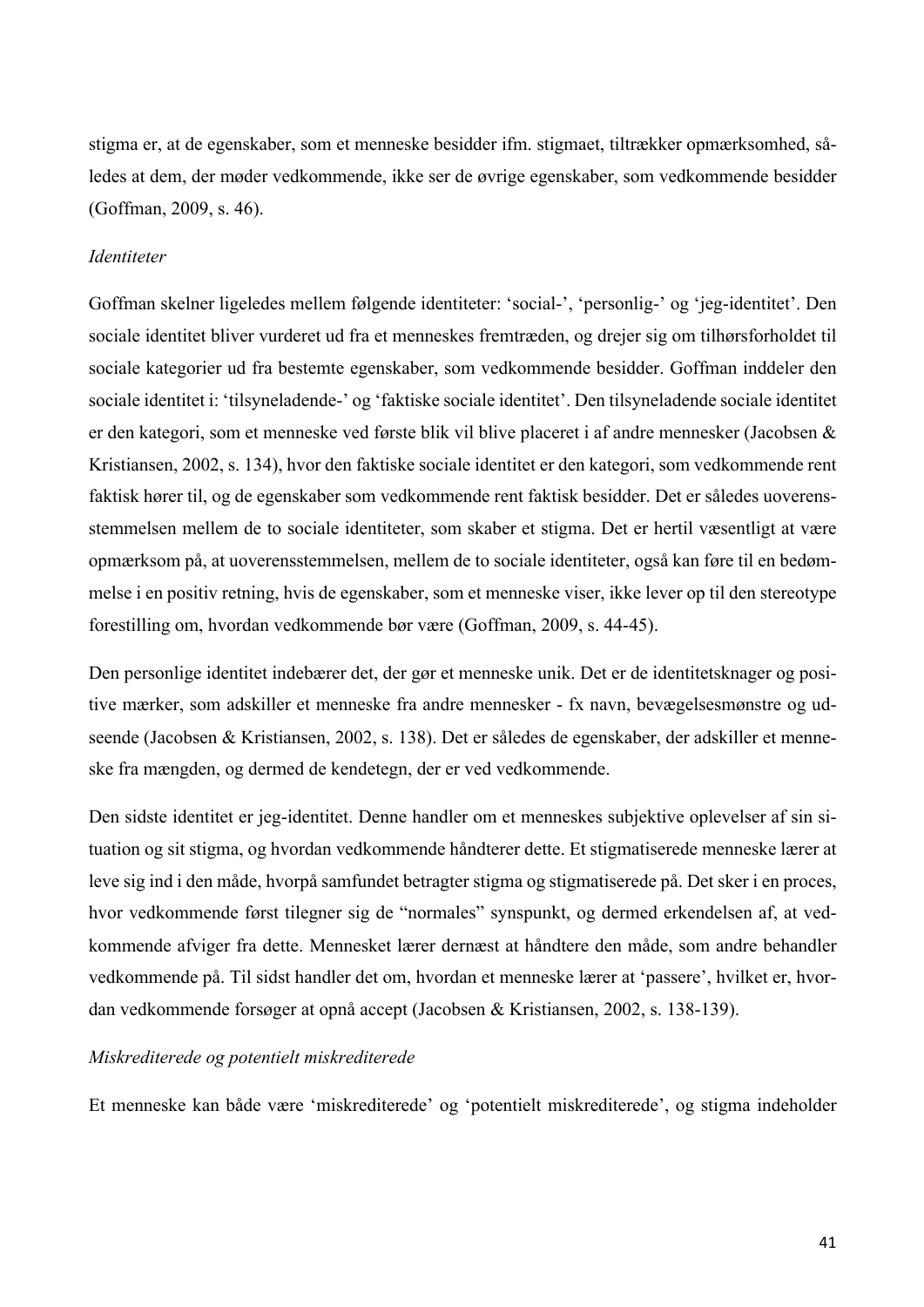derfor et dobbelt perspektiv. I analysen har vi kun benyttede begrebet miskrediterede. Et miskrediterede menneske går ud fra, at sin afvigelse eller sit særpræg allerede er kendt eller synligt for andre (Goffman, 2009, s. 46). I et møde med "normale" mennesker vil begge parter således forsøge at håndtere den spænding, som opstår i mødet, da begge parter tvinges til at tage stilling til stigmaet (Jacobsen & Kristiansen, 2002, s. 136) Et potentielt miskrediterede menneske går derimod ud fra, at sin afvigelse eller sit særpræg ikke er kendt eller umiddelbart synligt for andre (Goffman, 2009, s. 46). Vedkommende vil derfor forsøge at kontrollere og hemmeligholde den sociale information, der kan afsløre afvigelsen eller særpræget (Jacobsen & Kristiansen, 2002, s. 137-138).

### **5.2 Pierre Bourdieus teori om praksis**

Vi har yderligere valgt at anvende sociologen Pierre Bourdieu (1930-2002), og nogle af hans kernebegreber, i analysen. Bourdieu er en af det 20. århundredes mest førende samfundsforsker, der, med en række forskellige begreber, giver mulighed for at begribe, analysere og diskutere komplekse problemstillinger omhandlende praksis og social reproduktion - bl.a. ifm. forskelle og uligheder (Wilken, 2011, s. 9).

Det har været nødvendigt for os at udvælge, hvilke af Bourdieus begreber der bedst muligt kunne bidrage til at besvare vores problemformulering. Hertil blev følgende begreber udvalgt: 'habitus', 'felter', 'kapitaler', 'symbolsk magt' og 'symbolsk vold'. Begreberne har i analysen bidraget til forklaringer og forståelser af de valg og de handlinger, som vores informanter har fortalt om, at de har foretaget sig. Det har hertil været relevant at undersøge, hvilken betydning vores informanters habitus og kapitaler har haft, samt hvilke felter de begår sig i - herunder ift. deres oplevelser af grønlændernes møde med Danmark og det sociale arbejde heri. I de følgende afsnit vil de begreber, som vi har udvalgt fra Bourdieus teori, blive beskrevet. Afsnittene vil hovedsageligt bygge på Wilkens beskrivelse af disse begreber (2011, s. 39-93).

### *Habitus*

Habitus betragtes som én af grundstenene i Bourdieus teori om praksis. Habitus lægger op til, at de valg og handlinger, som et menneske foretager sig, ofte ubevidst er påvirket af de sociale forhold, som vedkommende har været en del af gennem livet. Mennesket har, igennem de sociale forhold, dannet sig nogle individuelle erfaringer, som medvirker til, at vedkommende har bestemte måder at føle, tænke og handle på. Habitus kan således anvendes til at forstå og undersøge de dynamiske relationer, der eksisterer mellem et menneske og vedkommendes sociale forhold. Man kan ved hjælp af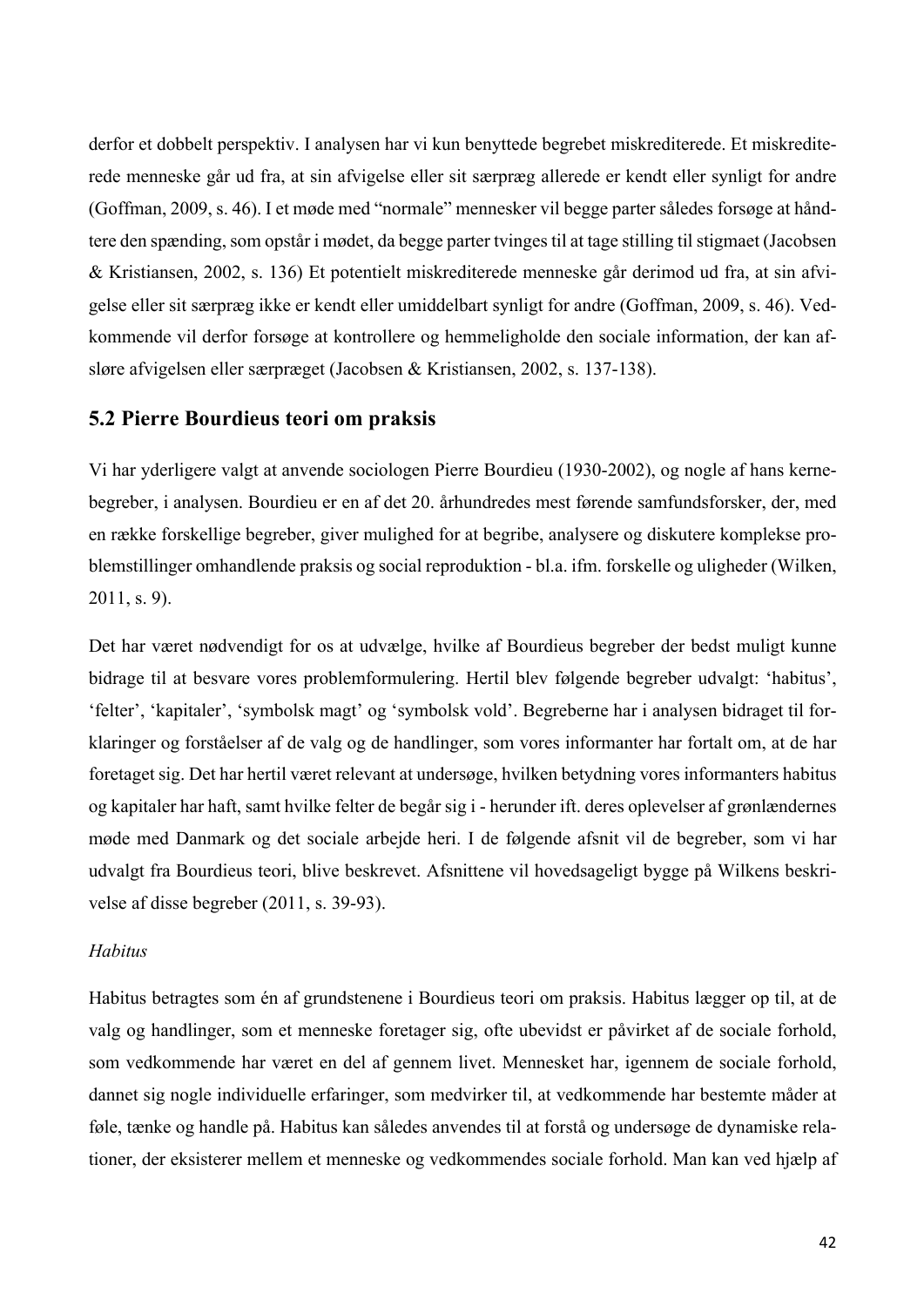de dynamiske relationer forsøge at undersøge den viden, som et menneske internaliserer verden på, og herefter undersøge hvordan den viden danner rammen for vedkommendes virkelighedsforståelse - herunder hvordan det former vedkommendes virkelighedsforståelse, og hvordan det udtrykkes igennem vedkommendes valg og handlinger.

Habitus skabes både af sociale strukturer, og det skaber ligeledes sociale strukturer. Et menneskes habitus vil tilpasses og ændres igennem hele livet, da vedkommende konstant tilegner sig viden. Et menneske tilegner sig viden om, hvordan verdenen er, samt hvordan man bedst muligt kan tilpasse sig- og leve i den. Et menneskes habitus er en sammenhængende struktur, som ikke nødvendigvis betyder, at vedkommendes habitus er harmonisk. En uharmonisk habitus kan bl.a. være et resultat af, at den virkelighed, der, i den tidlige socialisering, formede menneskets habitus, ikke nødvendigvis stemmer overens med den virkelighed, som vedkommende på nuværende tidspunkt lever i.

### *Felter*

Felter danner, ligesom habitus, én af grundstenene for Bourdieus teori om praksis. Bourdieu hævder, at der ses en tendens til et mere nuancerede samfund, hvorfor der udvikles flere felter. Feltbegrebet defineres af Bourdieu, som et netværk af relationer, der i forskellige grader kan relateres til hinanden (Larsen, 2013, s. 98). Hvert felt består af individuelle logikker og værdier. Felter er dynamiske, hvilket betyder, at de konstant er i udvikling og forandring. Dette kan bl.a. forklares pga. de såkaldte "kampe", der forekommer mellem relationerne i det pågældende felt. Det handler således om at identificere disse "kampe", og dermed forsøge at kortlægge de relationer, der er imellem de involverede mennesker.

For bedst muligt at beskrive de grundlæggende overensstemmelser, der kan ses mellem felterne og relationerne, anvender Bourdieu begrebet: 'doxa'. Doxa henviser til den grundlæggende sandhed indenfor et felt. Det er således dét, der skyldes, at et menneskes handlinger og valg bliver meningsfulde. Disse bliver dog ikke udtrykt sprogligt.

### *Kapital*

Kapital danner, lige såvel som habitus og felter, én af grundstenene i Bourdieus teori om praksis. Disse tre begreber skal ikke forstås individuelt, men i sammenhæng med hinanden. Kapital danner rammen for de ressourcer og kilder, som et menneske "kæmper" om at få indflydelse- og magt på i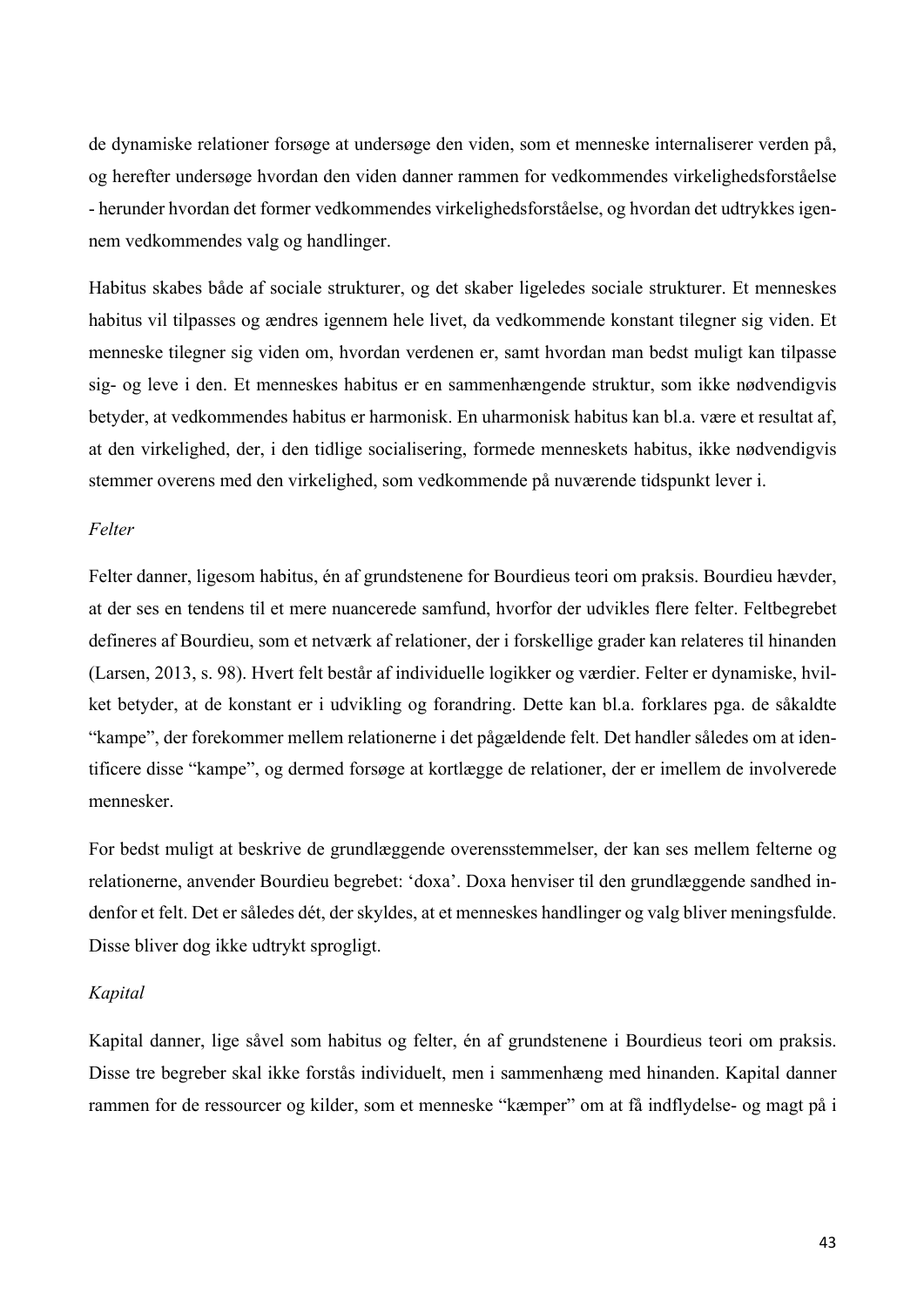et givent felt. Bourdieu beskriver fire overordnede kapitalformer, der kan give vedkommende mulighed for indflydelse og magt i et felt: 'økonomisk-', 'kulturel-', 'social-' og 'symbolsk kapital'.

Økonomisk kapital omhandler fx de materielle rigdomme, som et menneske har adgang til. Kulturel kapital omhandler fx vedkommendes politiske overbevisninger, kunst og akademiske titler. Social kapital omhandler fx vedkommendes netværk og de sociale forbindelser, som vedkommende har. Symbolsk kapital omhandler den værdi, der fremkommer, når menneskets andre kapitaler konverteres til indflydelse og anerkendelse. Alle mennesker besidder forskellige mængder og kombinationer af de forskellige kapitaler. Det betyder, at man har forskellige forudsætninger for at samle- og omsætte sine kapitaler til indflydelse og anerkendelse.

### *Symbolsk magt og symbolsk vold*

Bourdieu definerer symbolsk magt, som magten til at konstruere virkeligheden, og dermed magten til at få mennesker til at se og forstå verden på en bestemt måde. Denne form for magt er ikke fysisk eller synlig, og det hævdes, at de mennesker, der har den symbolske magt, såvel som de mennesker magten går ud over, ikke ved, at der er symbolsk magt til stede. Bourdieu hævder, at symbolsk magt kan blive til symbolsk vold, hvis det menneske, som magten går ud over, påtvinges den andens forståelse af virkeligheden (Larsen, 2013, s. 104). En socialrådgiver vil således altid, i mødet med en grønlænder, have symbolsk magt, hvortil socialrådgiveren dog skal være opmærksom på, at det ikke udvikler sig til symbolsk vold.

# **5.3 Axel Honneths teori om anerkendelse**

Vi har, ud over de to ovenstående beskrevet teoretikere, også valgt at anvende den kritiske teoretiker Axel Honneths (1949-) teori om anerkendelse i analysen. Honneths anerkendelsesteori forholder sig til menneskers indbyrdes sociale anerkendelsesrelationer, hvortil han mener, at disse relationer kan være med til at beskrive de krænkelser, som mennesker kan udsættes for i det moderne samfund (Antczak, 2016, s. 132). Honneths anerkendelsesteori har således, i analysen, bl.a. bidraget med en kritisk vinkel til det sociale arbejde med grønlændere i Danmark – herunder hvorfor disse evt. kan opleve at blive mødt af fordomme, føle sig diskrimineret og -stigmatiseret.

Honneth mener, at anerkendelse er en forudsætning for, at mennesket oplever en positiv- og en vellykket personlig udvikling. Dette er med særlig fokus på vedkommendes subjektive oplevelser af sin egen situation. Mangel på anerkendelse kan medføre, at mennesket kan miste selvtillid, selvagtelse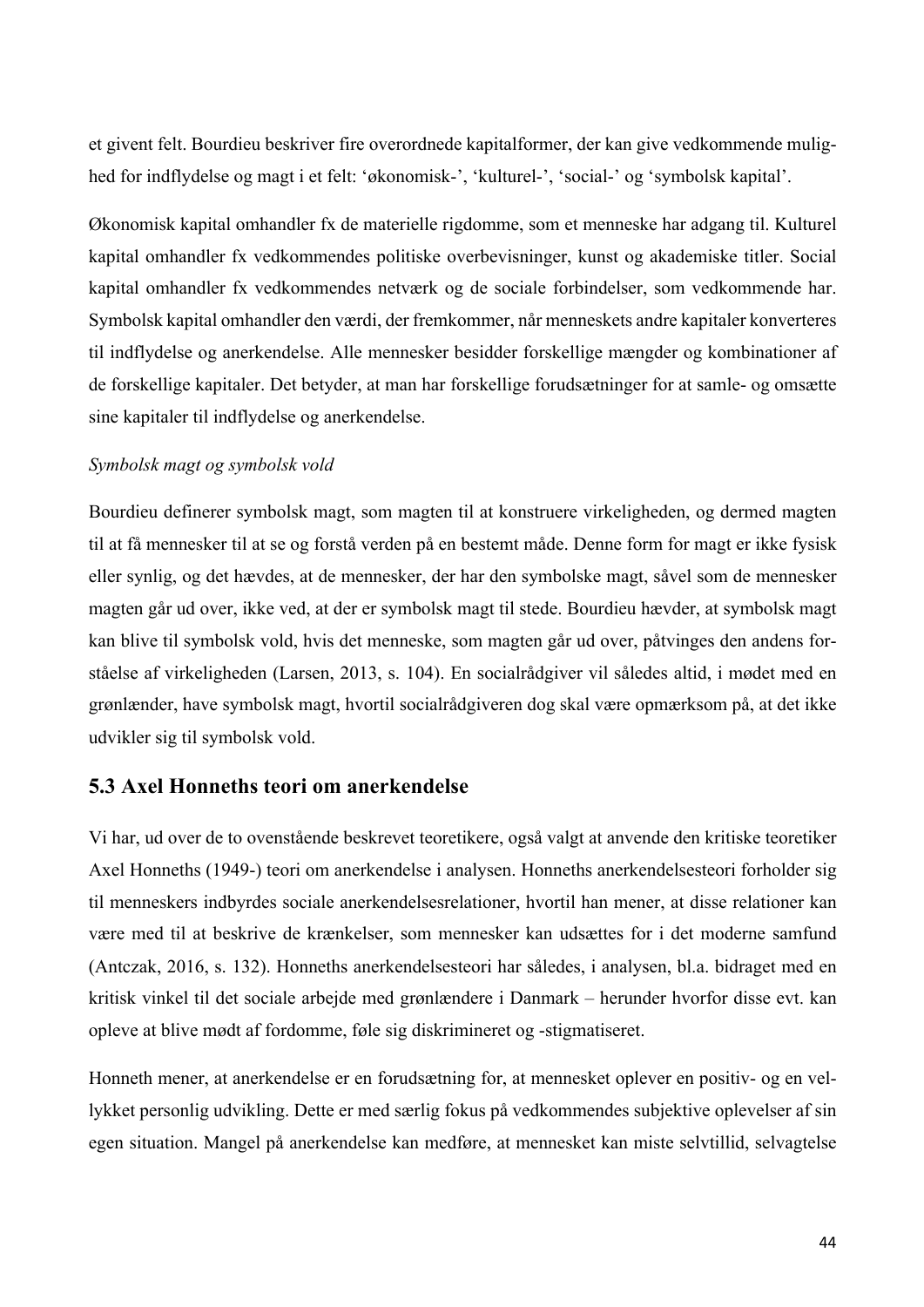eller selvværdsættelse. Dette kan i sidste ende have betydning for vedkommendes udvikling i samfundet og fællesskabet heri (Harder, 2011, s. 41-42). Overordnede set er Honneths anerkendelsesteori inddelt i tre gensidige anerkendelsessfærer: 'den private-', 'den retslige-' og 'den solidariske sfære'. Mennesket har behov for anerkendelse inden for alle tre sfærer, sfærerne har alle betydning for menneskets personlige udvikling og -identitetsdannelse, samt er alle sfærerne gensidigt forbundet med hinanden (Harder, 2011, s. 41). I de følgende afsnit vil Honneths tre anerkendelsessfærer blive beskrevet.

### *Den private sfære*

I den private sfære indgår et menneskes primære relationer, såsom venskaber, kærligheds- og familiære forhold. Honneth betegner disse relationer som 'kærlighed', der giver mennesket en følelsesmæssig- og kropsbaseret anerkendelse. Denne form for anerkendelse kan give mennesket en selvtillid, der gør vedkommende i stand til at handle, kommunikere og deltage i nære fællesskaber. Det handler således om at opnå en balance mellem den individuelle selvstændighed og den emotionelle binding til de primære relationer (Høilund & Juul, 2015, s. 27).

### *Den retslige sfære*

I den retslige sfære handler det om retstanken. Honneth mener, at mennesket skal anerkendes for sin individuelle ret og sit individuelle værd (Høilund & Juul, 2015, s. 27). Det handler således om menneskets mulighed for anerkendelse, udelukkende på den baggrund, at vedkommende er et eksisterende menneske (Schimmell, 2016, s. 153). Denne form for anerkendelse kan føre til selvagtelse, hvortil det er en forudsætning, at mennesket anerkendes som en del af samfundets retsfællesskab, på lige fod med andre mennesker (Høilund & Juul, 2015, s. 27).

### *Den solidariske sfære*

I den solidariske sfære er der tale om de gruppemæssige relationer, som mennesket indgår i - fx i professionelle- eller i arbejdsmæssige sammenhænge. Mennesket har i disse relationer behov for at blive anerkendt som et individuelt- og et unikt menneske (Schimmell, 2016, s. 153-154). Der er således tale om anerkendelse af egenskaber, som mennesket ikke deler med andre mennesker, og som har værdi for fællesskabet i vedkommendes gruppemæssige relationer. Honneth mener, at denne form for anerkendelse opnås igennem social værdsættelse, der handler om menneskets individuelle livsstil og levemåde (Høilund & Juul, 2015, s. 28).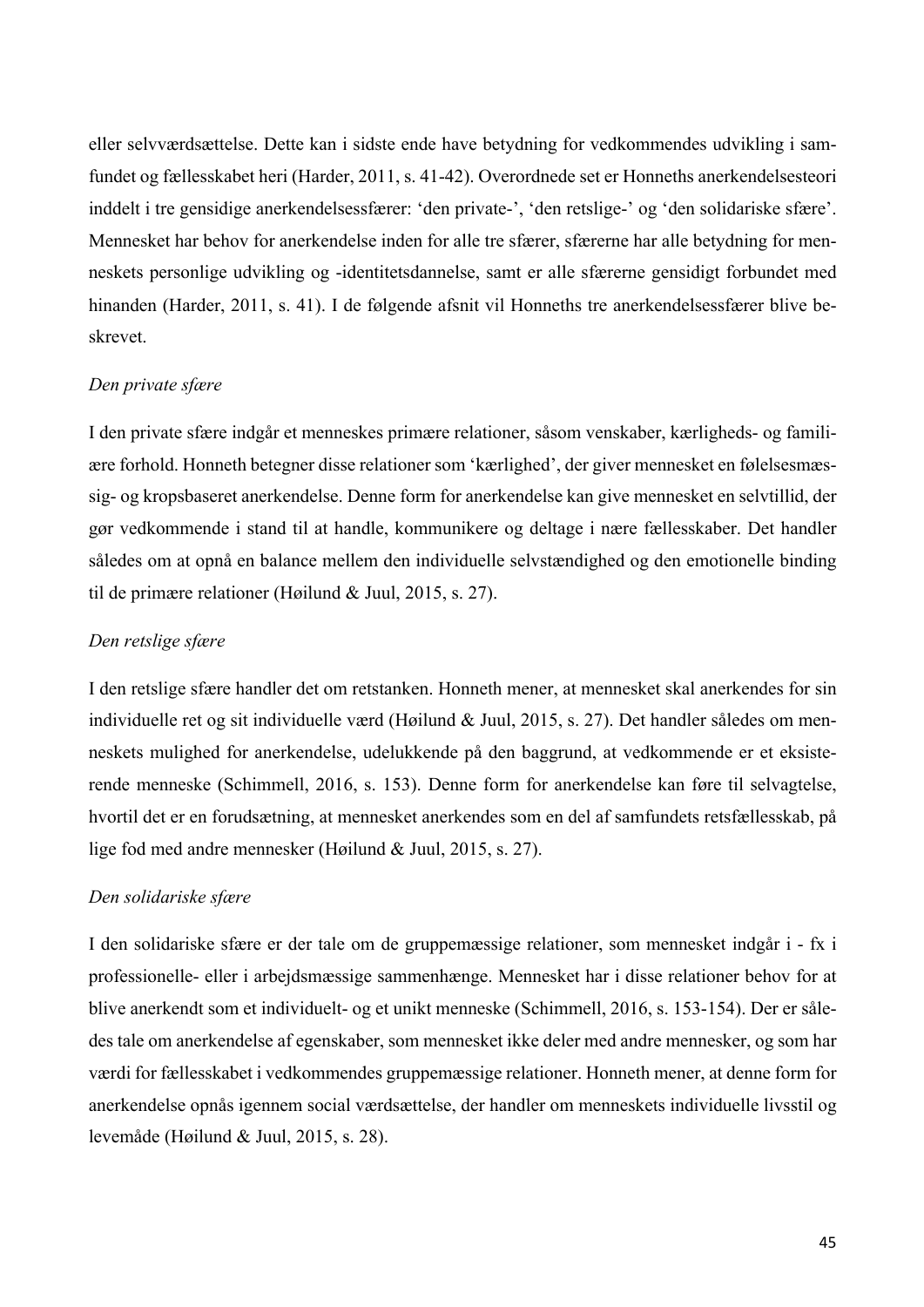### *Former for disrespekt*

De følgende afsnit bygger på Høilund og Juuls beskrivelse af Honneths tre former for disrespekt: 'kropslige krænkelser', 'nægtelse af rettigheder' og 'nedværdigelse af livsformer' (2015, s. 28-29). Disse former knytter sig til de ovenstående tre anerkendelsessfærer. Disrespekt anses som en trussel mod menneskets personlige udvikling og -identitetsdannelse, og de viser sig i form af negative oplevelser hos vedkommende.

Kropslige krænkelser handler om fysiske overgreb mod menneskets kropslige identitet, som forårsages af fx voldelige overfald. Dette kan have en negativ betydning for menneskets fysiske integritet og selvtillid, inden for vedkommendes private sfære. Mennesket kan her få en negativ opfattelse af kærligheden fra vedkommendes primære relationer.

Nægtelse af rettigheder handler om menneskets retstab. Dette kan påvirke vedkommendes sociale integration i den retslige sfære, og det kan føre til frakendelse af vedkommendes tilregnelighed og selvagtelse. Mennesket kan her opleve at miste retten til ligebehandling og muligheden for at deltage i fx offentlige beslutninger med andre mennesker i samfundet.

Nedværdigelse af livsformer handler om, at menneskets livsformer og virkelighedsopfattelser nedværdiges, og at de anses som af laveres social status. Dette kan have betydning for menneskets solidariske sfære, da vedkommende kan have en følelse af ikke at blive værdsat som et individuelt- og et unikt menneske. Mennesket kan her opleve en nedbrydelse af sit selvværd.

# **6. Analyse**

I projektets analyse vil det første afsnit være 6.1 Præsentation af informanterne. Det næste afsnit vil være 6.2 Beskrivelse af målgruppen. Der vil efterfølgende blive analyseret på fem overordnede afsnit, som vi, ud fra vores kodninger, har identificeret til at have betydning for grønlændernes møde med Danmark og det sociale arbejde heri: 6.3 Fordomme og diskrimination, 6.4 Kommunikation, 6.5 Mødet med jobcenteret, 6.6 Mødet med Det Grønlandske Hus og 6.7 Samarbejdet mellem jobcenteret og Det Grønlandske Hus. Der vil hertil løbende blive anvendt teoretiske begreber til at belyse vores informanters oplevelser af grønlændernes møde med Danmark og det sociale arbejde heri.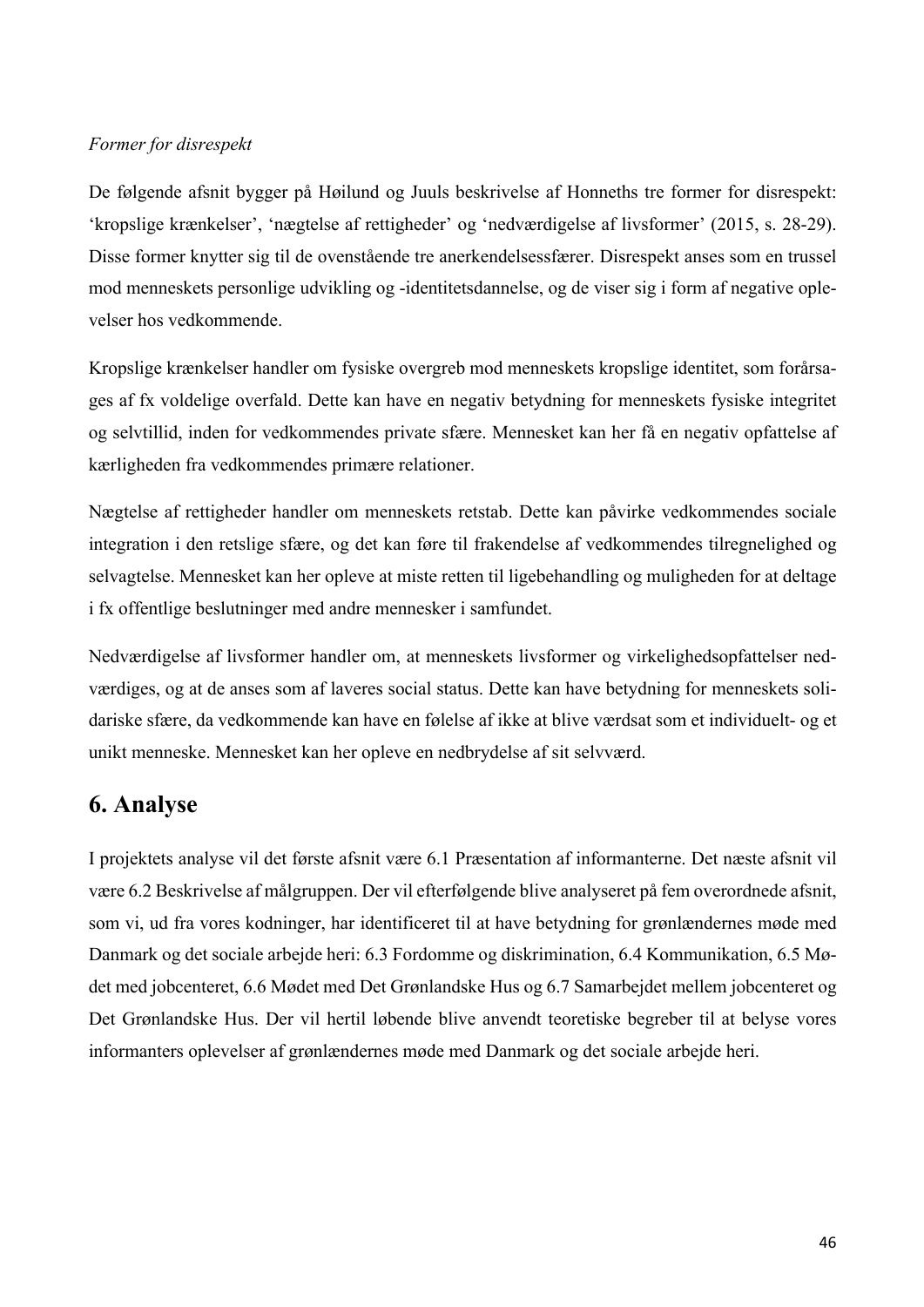# **6.1 Præsentation af informanterne**

I det følgende afsnit vil der være en kort præsentation af vores informanter - på hhv. borger- og professionsniveau. Vi har, som tidligere nævnt, udført interviews med tre grønlandske informanter og to socialrådgiverinformanter. Bille, Bjørk og Kristoff blev interviewet hver for sig, hvor Elsa og Sven blev interviewet sammen. Informanterne er blevet anonymiseret, hvorfor deres navne og alder er blevet ændret. Der vil ligeledes ikke blive navngivet byer i Danmark, som vores informanter har- eller har haft en tilknytning til. Dette er valgt, da det ikke har haft betydning for deres oplevelser af grønlændernes møde med Danmark og det sociale arbejde heri.

### *Borgerniveau*

Kristoff er i starten af 60'erne, og han er opvokset i Nuuk i Grønland. Han har tidligere arbejdet som sømand både i Grønland og i Danmark. Han flyttede permanent til Danmark i 1990'erne, hvor han var i slutningen af 30'erne (Bilag 5, s. 1). Grunden, til at han flyttede til Danmark, var, at han synes, at det var for dyrt at bo i Grønland (Bilag 5, s. 3). Kristoff har siden 2015 været kontanthjælpsmodtager (Bilag 5, s. 9).

Elsa har kun været bosat i Grønland som barn og teenager, og hun flyttede permanent til Danmark i slutningen af 1960'erne (Bilag 6, s. 1-2). Hun ankom første gang til Danmark som ni-, tiårig, med Røde Kors, efter at hendes forældre gik bort, og hendes bedstemor ikke kunne have hende boende længere (Bilag 6, s. 2 & 5). Hun har, siden hun var 14 år, arbejdet forskellige steder i Danmark (Bilag 6, s. 8). Elsa er i dag pensionist (Bilag 6, s. 1).

Sven flyttede permanent til Danmark i starten af 2010'erne. Han flyttede, da han ikke kunne få én bolig i Grønland, og af den grund blev han hjemløs (Bilag 6, s. 2-3). Han har tidligere været kontanthjælpsmodtager i Danmark, og han har her også haft en periode som hjemløs (Bilag 6, s. 6-7). Han har, imens han har boet i Danmark, bl.a. boet hos familiemedlemmer samt på herberger og -forsorgshjem (Bilag 6, s. 7-8 & 12). Sven er i dag pensionist (Bilag 6, s. 1).

### *Professionsniveau*

Bille er socialrådgiveruddannet fra år 2001, og hun har tidligere arbejdet i én kommune, hvor hun bl.a. har beskæftiget sig med grønlandske borgere. Bille arbejder i dag i den selvejende institution: Det Grønlandske Hus i Danmark. Hun arbejder i en kontekst, hvor hun besidder den bemyndigende rolle (Bilag 7, s. 1-2).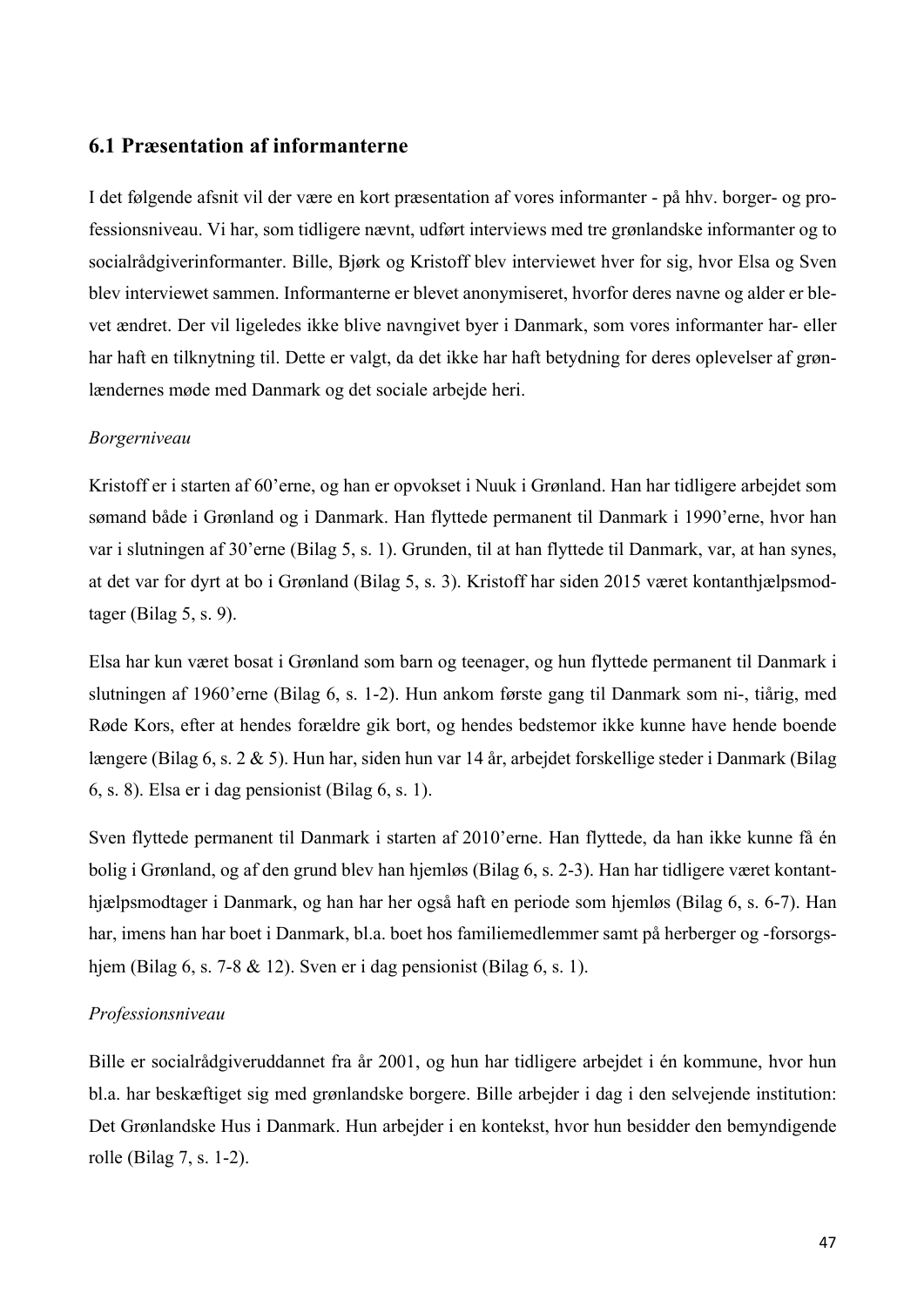Bjørk arbejder som socialrådgiver i kontanthjælpsafdelingen i et jobcenter i Danmark, hvormed hun besidder en myndighedsrolle. Hun er af den overbevisning, at der i denne afdeling er flere grønlændere tilknyttet, end der er i fx sygedagpengeafdelingen (Bilag 8, s. 1 & 14).

# **6.2 Beskrivelse af målgruppen**

I det følgende afsnit vil det kort blive beskrevet, hvordan de to socialrådgiverinformanter på professionsniveau fremstiller projektets målgruppe: grønlændere i Danmark. Der vil være fokus på, hvordan socialrådgiverne beskriver den grønlandske kultur, samt hvilke sociale problemer de ofte møder hos deres grønlandske borgere.

Bille, fra Det Grønlandske Hus, fortæller, at hun møder grønlændere, der kommer fra en anden kultur, end den danske. Bille oplyser hertil, at grønlænderne ofte kommer fra små bygder med små samfund, hvor alle kender hinanden. Bille fortæller desuden, at fællesskabet og familien er det højeste rangerende hos grønlænderne, og at de i fællesskaberne ofte kommunikerer gennem det nonverbale sprog. Afslutningsvist beskriver Bille grønlænderne som ærekære over for Grønland, lukket, hjertevarme og impulsstyret (Bilag 7, s. 4-6).

Ifm. de sociale problemer fortæller Bille, at hun ofte møder grønlændere, der impulsivt er flyttet fra Grønland til Danmark, uden bl.a. at have gennemtænkt sin bolig- og/eller sin økonomiske situation. Bille oplyser derudover, at hun ofte møder grønlændere, der kommer med flere forskellige komplekse problemstillinger, som de har taget med sig fra Grønland til Danmark. Hun fortæller hertil, at nogle af problemstillingerne kan være fattigdom, arbejdsløshed, vold, overgreb og/eller misbrug (Bilag 7, s. 6-8).

Bjørk, fra jobcenteret, fortæller også, at hun møder grønlændere, der kommer fra en anden kultur, end den danske kultur. Hun beskriver hertil, at grønlændere ikke er særlig mødestabile, at de har svært ved at sætte ord på det, der fylder hos dem (Bilag 8, s. 3-4), og at de i praksis har svært ved at handle på tingene (Bilag 8, s. 10). Bjørk fortæller desuden, at hun også oplever grønlændernes kommunikationsmåde anderledes, da de er fåmælte, kommunikerer i stilhed, og er stille sammen (Bilag 8, s. 11).

Ifm. de sociale problemer fortæller Bjørk også, at hun ofte møder grønlændere, der har nogle problemstillinger med sig i bagagen fra en barsk opvækst, som de har taget med sig fra Grønland til Danmark. Hun oplyser hertil, at nogle af problemstillingerne kan være vold, misbrug og arbejdsløs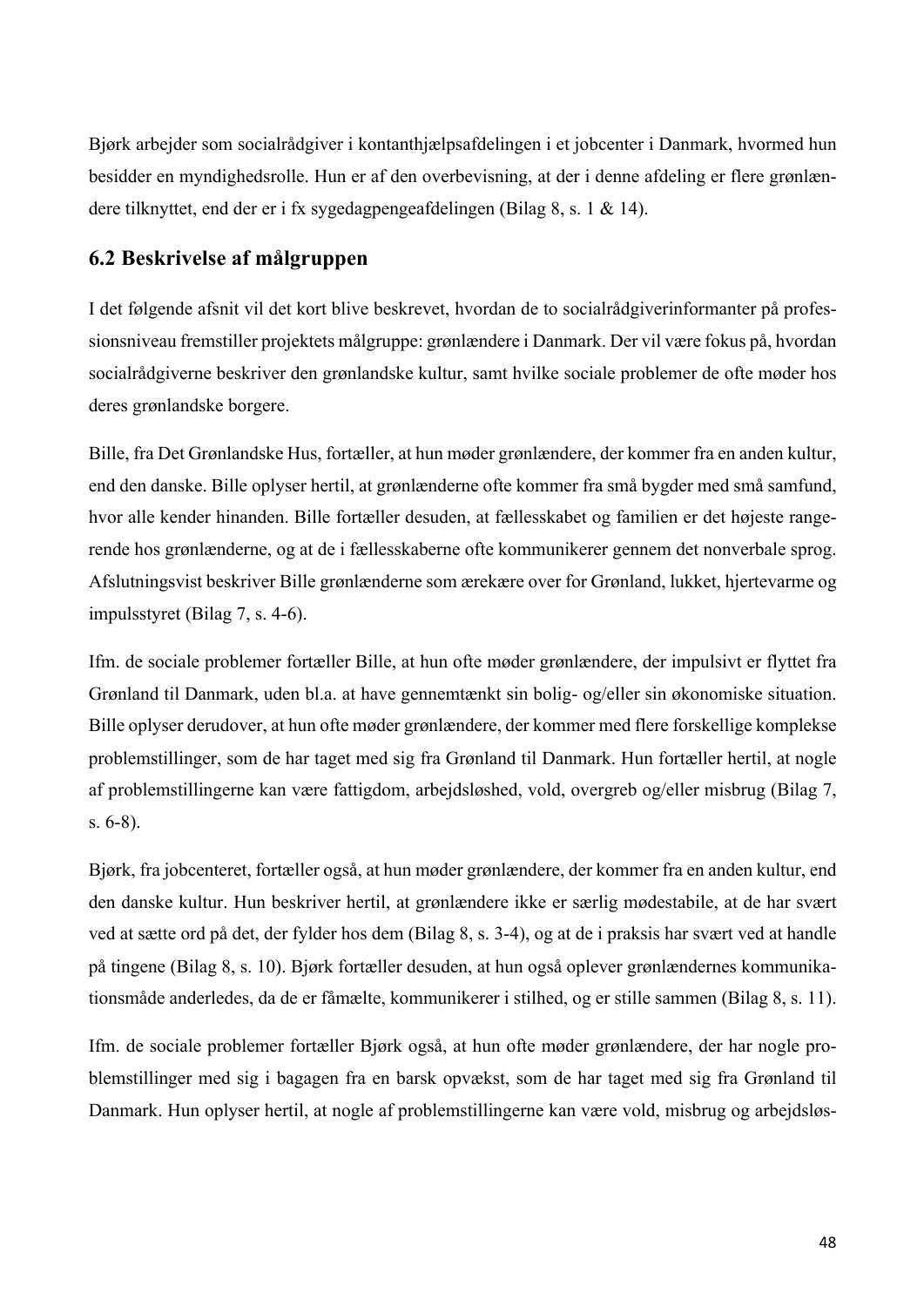hed, samt fortæller hun, at Grønland har lave uddannelsesniveauer og høje selvmordsrater. Afslutningsvist fortæller Bjørk, at grønlænderne ofte bor mange sammen ad gangen, og at de ofte bor flere familier på tværs, grundet økonomiske problematikker (Bilag 8, s. 2).

Ud fra ovenstående beskrivelser, kan det antages, at de to socialrådgiverinformanter har forskellige blikke på den grønlandske kultur. Dette kan skyldes deres forskellige institutionelle- og organisatoriske kontekster, hvortil de har forskellige formål, hensigter og forventninger til deres møde med deres grønlandske borgere. Bille har, grundet den bemyndigende rolle, ingen krav eller regler til grønlænderne, hvor Bjørk, grundet myndighedsrollen, har krav og regler til dem inden for det kommunale regi – fx ift. at overholde mødeaftaler, sætte ord på sine meninger og holdninger samt handle på det aftalte.

De to socialrådgiverinformanter beskriver dog mange af de samme sociale problemer hos deres grønlandske borgere. Det særlige, der går igen hos dem begge, er, at de møder grønlændere, som ofte har taget en række problemstillinger med sig fra Grønland til Danmark - bl.a. arbejdsløshed, misbrug og/eller hjemløshed. Disse tre problemstillinger er også nogle, som vi har beskrevet i problemfeltet herunder at problemstillingerne kan betegnes som sociale problemer, ud fra Bundesens definition af sociale problemer (Bundesen, 2015, s. 30).

Overordnede set kan Bille og Bjørks beskrivelse af deres grønlandske borgere også underbygges af problemfeltet - fx ifm. Billes beskrivelse af grønlændernes brug af det nonverbale sprog (Sjursen, 2014, s. 23). Problemfeltet kan ligeledes underbygge, at grønlændere rejser impulsivt fra Grønland til Danmark (Sjursen, 2014, s. 12-13).

# **6.3 Fordomme og diskrimination**

Den følgende delanalyse tager udgangspunkt i, hvordan 'fordomme' og 'diskrimination' kommer til udtryk i vores informanters oplevelser af grønlændernes møde med Danmark og det sociale arbejde heri. Vi finder det relevant at gøre rede for, hvordan vi definerer fordomme og diskrimination, da definitionerne vil blive anvendt til at identificere, hvornår der, ud fra vores informanters udtalelser, er tale om fordomme og diskrimination. Der vil, i delanalysen, være fokus på: 'definition af fordomme og diskrimination', 'informanternes oplevelser af fordomme og diskrimination' og 'fordommen om misbrug blandt grønlændere'.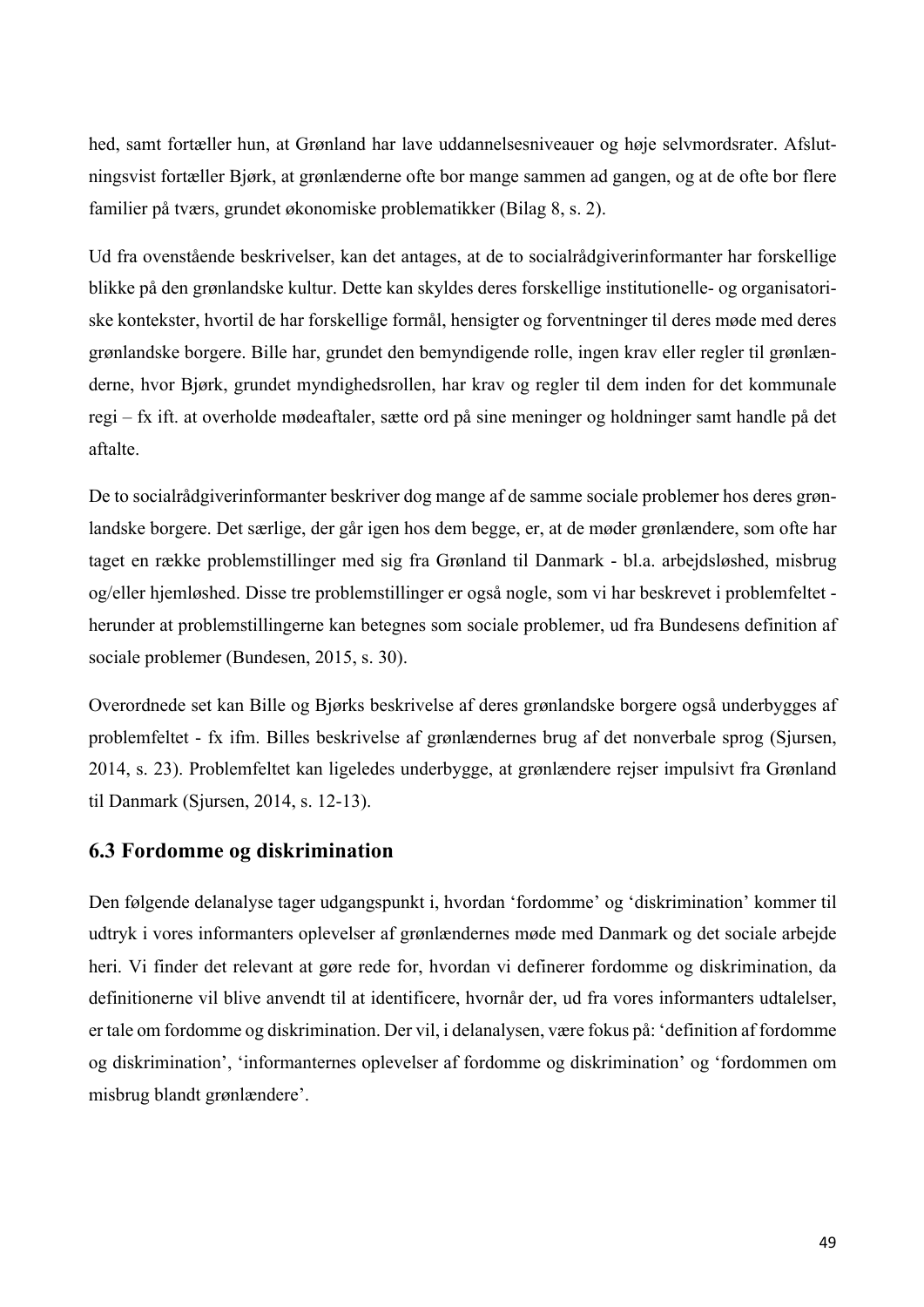### *Definition af fordomme og diskrimination*

Fordomme vil, i projektet, blive defineret som holdninger, der ofte er negative, og som er dannet på forhånd. Holdningerne bliver for det meste dannet ud fra et forkert eller et mangelfuldt grundlag. Mennesker, som har disse holdninger, er ligeledes utilbøjelige til at ændre dem (Den Danske Ordbog, 2018). Overordnede set er det nødvendigt for os at undersøge, hvilke fordomme der eksisterer om grønlændere. Dette er relevant, da vi ikke kan undersøge grønlændernes gøren og laden, uden at se på de fordomme, historiske betingelser og traditioner, der indgår i deres kontekst (Guldager, 2015, s. 119).

Diskrimination vil, i projektet, blive defineret ud fra Marianne Skyttes beskrivelse af diskrimination. Skytte påstår, at forskelsbehandling finder sted i alt socialt liv, og at der derfor oftest kun er tale om diskrimination, når det sker på baggrund af illegitime kriterier. Kriterierne kan på den ene side forekomme bevidste, men de kan på den anden side også forekomme utilsigtet. Der er dog tale om diskrimination i begge tilfælde. Det er således virkningen af diskriminationen og ikke hensigten med diskriminationen, som er afgørende (Skytte, 2015, s. 188). Overordnede set fortæller vores informanter om forskellige oplevelser af, hvordan virkningen af en diskrimination har fundet sted. Det er derfor relevant for os at undersøge, hvordan de hver især fortæller om de illegitime kriterier, som diskriminationen er sket på baggrund af.

### *Informanternes oplevelser af fordomme og diskrimination*

Det er tidligere beskrevet i problemfeltet, at der, i en kvantitativ undersøgelse, er 44 % af de adspurgte grønlændere, som mener, at der er en generel fordomsfuld indstilling til dem, fra danskere (Laage-Petersen, 2015, s. 101). De fordomsfulde indstillinger kommer bl.a. også til udtryk på borgerniveau gennem de grønlandske informanters udtalelser og oplevelser.

Elsa fortæller bl.a. om en oplevelse ifm. sine børns skolegang. Hun beskriver, at hendes børn ser sig selv som danskere, fordi de er født i Danmark, men at: "... nogle danskere mener, at [mine børn] ikke er danskere. (...). De har haft sådan problemer i skolen, hvor de blev drillet, fordi de var grønlændere. Det blev de, selvom de aldrig nogensinde har været på Grønland." (Bilag 6, s. 10).

Citatet kan være med til at illustrere, at Elsas børn, ifølge Elsa, har oplevet en fordomsfuld indstilling pga. deres grønlandske baggrund. Dette kan henlede til, at der er opstået en fordom, ud fra et man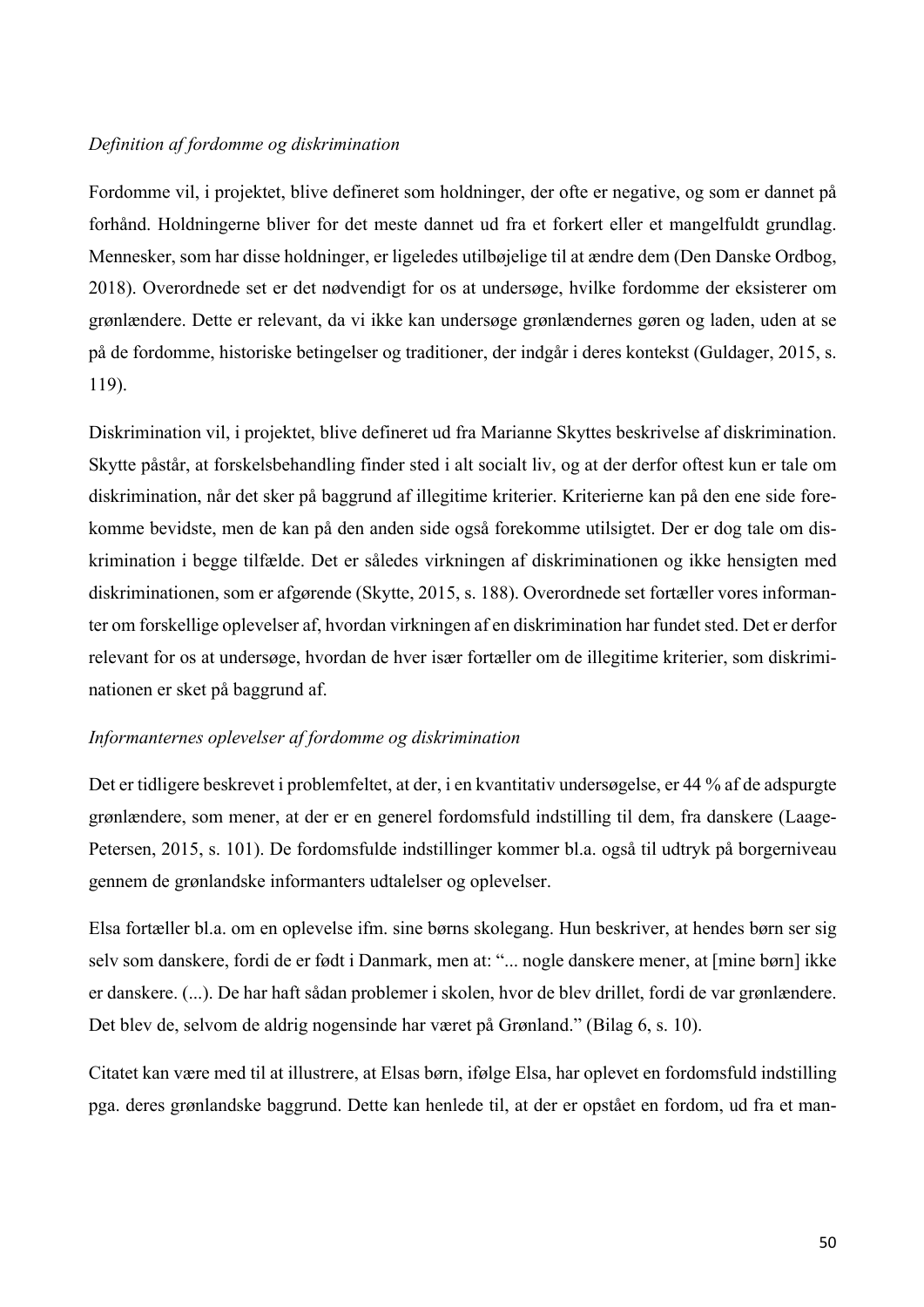gelfuldt grundlag. Fordommen kunne føre til, at Elsas børn oplevede forskelsbehandling og diskrimination, på baggrund af illegitime kriterier. Goffmans begreb om den personlige identitet kan, ud fra Elsas fortælling, benyttes. Elsas børn kunne således, ud fra bl.a. deres navne, udseender og handlemønstre, være blevet stigmatiserede, da disse egenskaber kunne adskille dem fra de andre børn i skolen, og dermed adskille dem fra mængden.

Kristoff fortæller ligeledes om en oplevelse, hvor han, på sin tidligere arbejdsplads som sømand, oplevede en fordomsfuld indstilling af en dansker. Kristoff beskriver, at den fordomsfulde indstilling fandt sted, fordi han var grønlænder:

Det var [danskeren], som satte mig i arbejde. Det kunne han ikke gøre selv. Han fik en anden til at gøre det, selvom det var hans arbejde… job. Og viste mig, hvad jeg skulle gøre. Men jeg vidste jo godt, hvad jeg skulle gøre. *(Griner).* Det blev meget, meget den vej. Jeg blev mere og mere, ja (Bilag 5, s. 9).

Citatet kan være med til at illustrere, at Kristoff oplevede at blive diskrimineret på det illegitime kriterium, at han er grønlænder. Der var således en diskrimination til stede, da danskeren valgte at få Kristoff til at udføre arbejdet for ham, og i samme ombæring viste Kristoff, hvordan arbejdet skulle udføres. Kristoff fortæller hertil, at han valgte at sige op efter tre-fem år pga. den behandling, som han fik af danskeren (Bilag 5, s. 9). Overordnede set har danskerens handlinger haft en virkning på Kristoff, idet han både valgte at sige op, og efterfølgende valgte at italesætte denne oplevelse i interviewet.

Honneths begreb om disrespekt, inden for den solidariske sfære, kan, ud fra Kristoffs oplevelse, benyttes, da Kristoff kunne opleve en nedværdigelse af sine livsformer og virkelighedsopfattelser. Danskerens handling kunne have den virkning på Kristoff, at han følte sig af en lavere social status. Dette kunne have betydning for Kristoffs selvværd, da det ikke var sikkert, at han, i sine arbejdsmæssige relationer, følte sig værdsat og anerkendt, som et unikt menneske.

Ud over ovenstående fortælling- og oplevelse på borgerniveau, har Bille også en oplevelse med de fordomsfulde indstillinger fra danskere, på professionsniveau. Dette kommer bl.a. til udtryk ved hendes oplevelse i en bank, hvor hun skulle hjælpe en grønlandsk kvinde med at få oprettet en bankkonto:

Jamen, der fik vi bare besked om, og det er ud fra, at hun ser, at det er en grønlandsk kvinde,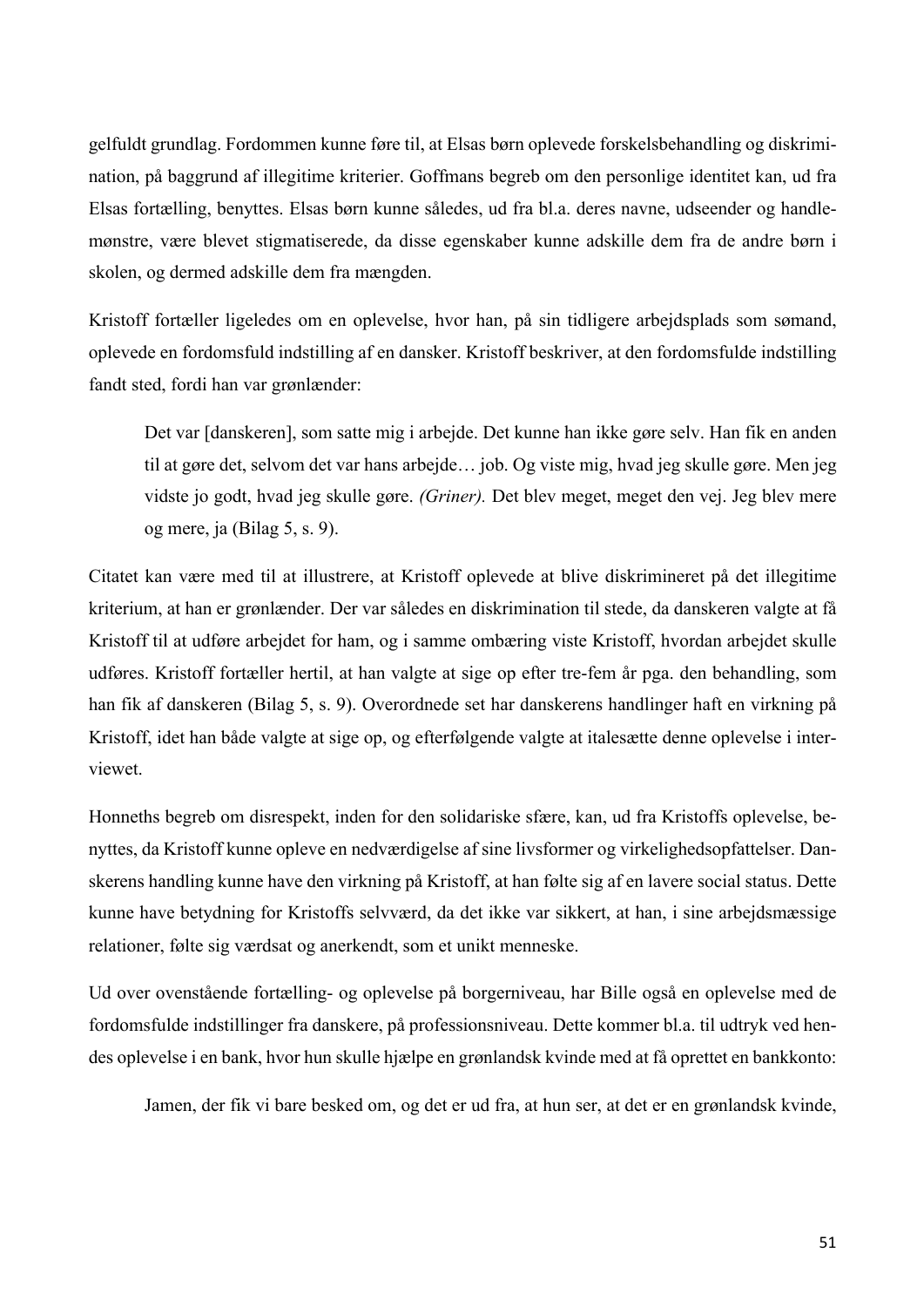tænker jeg, at "Hvad er det for en forsørgelse, du får?", spørger hun om. "Det er førtidspension". "Amen, så skal du gå over i en anden bank, fordi det er den bank, kommunen har aftaler med". Amen, det er bare sådan… Ja, jeg følte, at man blev sat på porten (Bilag 7, s. 15-16).

Citatet kan således være med til at illustrere, at det illegitime kriterium, at kvinden er grønlænder, muligvis forekom mere utilsigtede. Medarbejderen i banken forholdt sig til en aftale, som var indgået med kommunen, på baggrund af institutionelle- og organisatoriske rammer - muligvis med den hensigt at yde en bedre service til Bille og den grønlandske kvinde. Hensigten kan således siges at have været en anden, men da virkningen hos Bille er endt med at være en tredje, kan det derfor argumenteres for, at en diskrimination fandt sted. Denne oplevelse af diskrimination kan også underbygges af problemfeltet, hvori det er angivet, at nogle grønlændere har fået dårlig betjening eller service inden for den offentlige sektor (Laage-Petersen, 2015, s. 82).

Goffmans begreb om kropslige stigma kan, ud fra Billes oplevelse, benyttes, da medarbejderen i banken kunne antage, ud fra den grønlandske kvindes udseende, at hun var på en offentlig ydelse. Det har således været kvindens udseende, som har stukket ud i mængden, og som har tiltrukket sig opmærksomheden. Overordnede set kan Goffmans begreb om miskreditereing ligeledes benyttes, da det kan antages, at den grønlandske kvinde blev miskrediteret, da hendes særpræg var synligt. Både kvinden og medarbejderen forsøgte at håndtere spændingen, som opstod i mødet. Kvinden har muligvis følt sig usikker på, hvordan medarbejderen identificerede hende, hvortil kvinden evt. har forsøgt at håndtere spændingen ved at tage sig i agt ift. de indtryk, som hun gav medarbejderen (Jacobsen & Kristiansen, 2002, s. 136-137). Medarbejderen har derudover forsøgt at håndtere spændingen ved bl.a. at henvise Bille og den grønlandske kvinde til en anden bank.

### *Fordommen om misbrug blandt grønlændere*

Ud over ovenstående, var der særligt én fordom, som gik igen blandt vores informanter. Denne handlede om: misbrug blandt grønlændere.

Det er tidligere i problemfeltet beskrevet, at der blandt grønlændere er en synlig- og en usynlig gruppe. Den synlige gruppe kommer til udtryk i gadebilledet - bl.a. som misbrugere (Baviskar, 2016, s. 28). Synligheden i gadebilledet kan således være med til at skabe en fordom hos den øvrige befolkning om, at alle grønlændere har et misbrug. Goffmans begreb om karaktermæssige stigma kan benyttes til at forklare, hvorfor den synlige gruppe kan være stigmatiserede. Grunden til dette kan være, at der ifm. misbruget kan være nogle karaktertræk, som bevidner om, at der er tale om et misbrug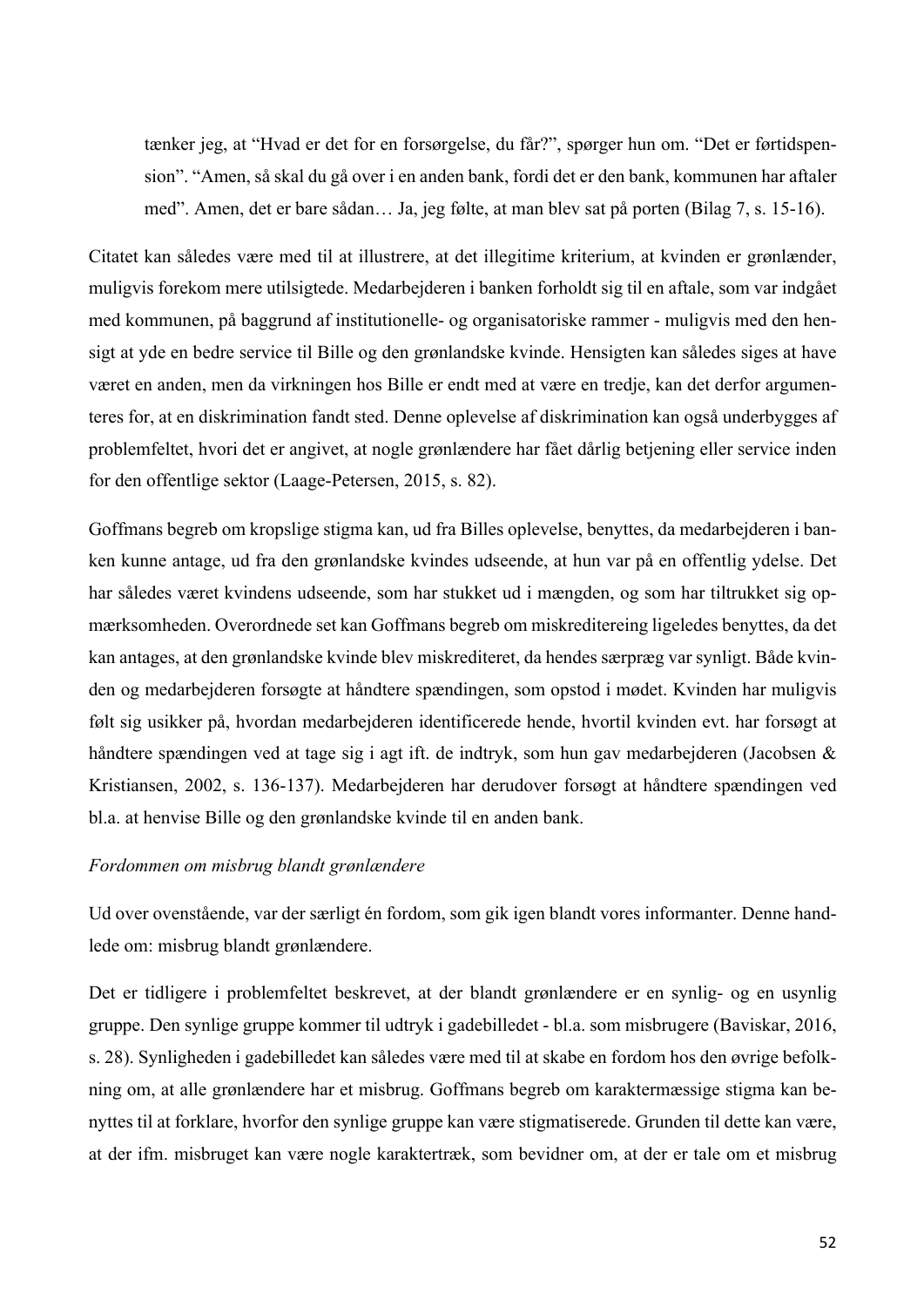blandt grønlændere.

Overordnede set bekræfter begge socialrådgiverinformanter også fordommen om misbrug blandt grønlændere, igennem oplevelser med- og fortællinger fra deres grønlandske borgere. Bille fortæller bl.a. om oplevelser, som hun nogle gange har sammen med sine grønlandske borgere, når hun fx ringer til et herberg:

Nogle gange, når jeg sidder der med en grønlænder, ved siden af mig, og så fortæller, at jeg ringer hernede fra, så spørger de, "Er der en misbrugsproblematik?". Det synes jeg også er virkelig diskriminerende, at det er en af de første spørgsmål. Ja, så det er sådan lidt (...), selvom jeg kan se, at det er en velfungerende grønlænder (Bilag 7, s. 18-19).

Bjørk fortæller ligeledes om en oplevelse, som én af hendes grønlandske borgere har fortalt hende om:

… første gang hun tog til sin danske læge, og fortalte, at hun var gravid, der blev der med det samme lavet en underretning. Hun havde ikke noget misbrug, og det var heller ikke noget lægen havde påvist, men der var en forventning om, at der var behov for en underretning (Bilag 8, s. 9).

De ovenstående citater kan være med til at illustrere den uoverensstemmelse, der kan være imellem det, som Goffman betegner som den tilsyneladende- og den faktiske sociale identitet. Det kan således argumenteres for, at misbrug kan være en del af grønlændernes tilsyneladende sociale identitet. Den øvrige befolkning kan muligvis ved første blik, ud fra en viden om den grønlandske baggrund, antage, at der er et misbrug til stede. Såfremt at misbruget ikke er en del af grønlændernes faktiske sociale identitet, opstår der således et stigma. Dette kan henlede til Goffmans begreb om stammemæssige stigma, da stigmaet kan opstå på baggrund af grønlændernes race og nation. Overordnede set kan uoverensstemmelsen, der kan være imellem de to sociale identiteter, være dannet ud fra forhåndsbestemte holdninger fra den øvrige befolkning. Disse holdninger kan således være dannet ud fra et mangelfuldt grundlag, og de kan dermed skabe fordommen om misbrug blandt grønlændere.

Bille italesætter yderligere fordommen ved bl.a. at fortælle, at der er: "... mange, som kommer stolt og fortæller mig, at nu har de været ædru i så og så mange år." (Bilag 7, s. 7). Denne oplevelse underbygges af både Kristoff og Sven i interviewene, da de begge italesætter misbrug blandt grønlændere. Kristoff fortæller, at der er mange grønlændere, som ikke drikker eller ryger, men at dem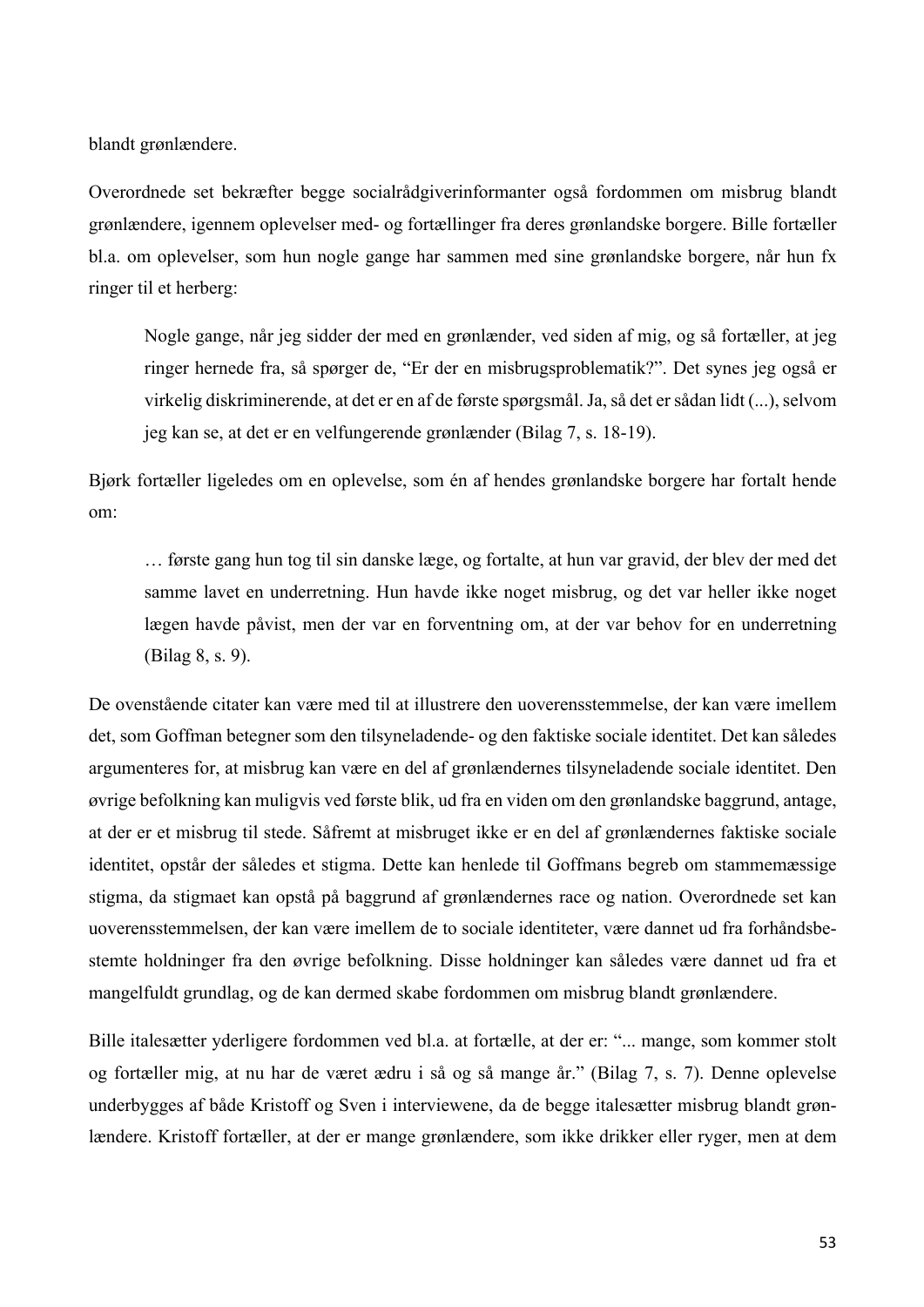ser man aldrig (Bilag 5, s. 3). Sven fortæller ligeledes, at han ikke har drukket eller røget i omkring 14-15 år (Bilag 6, s. 8). Kristoff og Svens fortællinger kan være med til at illustrere, at de begge har et ønske om at gøre os opmærksomme på, at misbrug ikke er en del af deres faktiske sociale identitet. De forsøger dermed at ændre fordommen- og stigmaet om misbrug blandt grønlændere.

Goffmans begreb om jeg-identitet kan benyttes til at beskrive Kristoff og Svens ovenstående fortællinger. De har begge lært at leve sig ind i, og dermed erkendt, hvordan samfundet betragter dem som grønlændere - herunder det stigma, der er om misbrug blandt grønlændere. Deres italesættelser kan således være én måde, hvorpå de forsøger at håndtere stigmaet. De forsøger at passere, ved at fortælle, at det ikke er alle grønlændere, som har et misbrug. Overordnede set stræber de således efter at opnå accept fra samfundet.

I forlængelse af Kristoff og Svens bestræbelser efter accept, kan Honneths teori om anerkendelse inden for den retslige sfære ligeledes benyttes. Kristoff og Sven forsøger, igennem deres fortællinger, at opnå anerkendelse for deres individuelle værd, på lige fod med andre i samfundet. Det kan dog føre til disrespekt i form af at miste retten til ligebehandling, herunder forskelsbehandling og diskrimination, hvis Kristoff og Sven ikke føler, at de får anerkendelse inden for den retslige sfære.

Afslutningsvist kan ovenstående fordom om misbrug blandt grønlændere være med til at illustrere, som det tidligere i problemfeltet er beskrevet, hvorfor den klassiske fordom om 'den fordrukne grønlænder' er opstået, og hvorfor ordet 'grønlænderstiv' er blevet tilføjet til Den Danske Ordbog (Lykkeberg, 2017).

# **6.4 Kommunikation**

Den følgende delanalyse tager udgangspunkt i, hvilken betydning kommunikationen kan have for informanternes oplevelser af grønlændernes møde med Danmark og det sociale arbejde heri. Der vil være fokus på: 'den verbale-', 'den skriftlige-' og 'den nonverbale kommunikation'.

Grønland har, som beskrevet i problemfeltet, indtil hjemmestyrets indførelse i 1979, haft et fokus på, at de grønlandske indbyggere skulle mestre det danske sprog. Efter 1979 blev dansk i stedet ét fag, der skulle undervises i, i de grønlandske folkeskoler (Sørensen, 2020). Dette er dog ikke ensbetydende med, at alle grønlændere, der flytter fra Grønland til Danmark, kan forstå- og snakke dansk.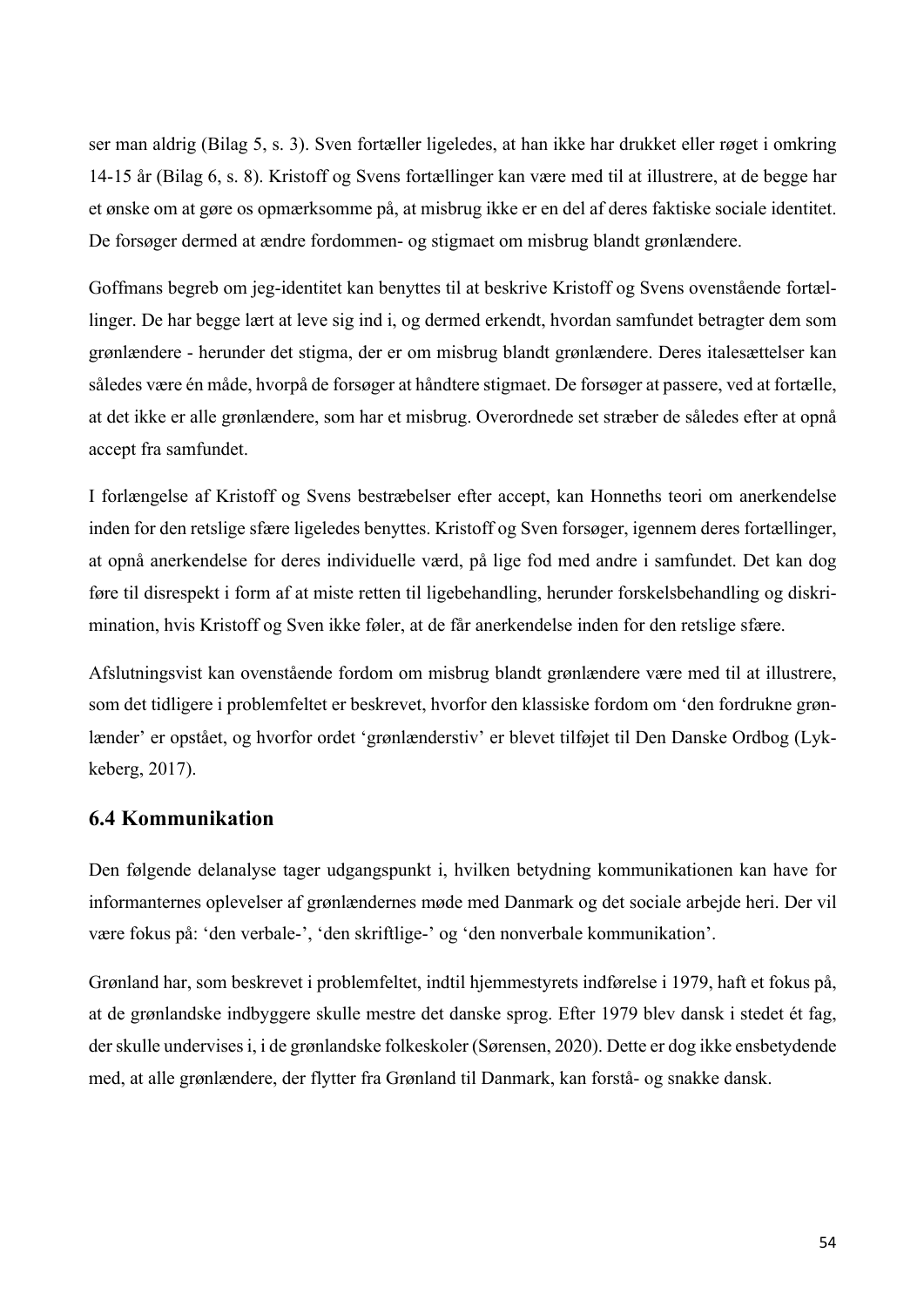### *Den verbale kommunikation*

Den verbale kommunikation kan have betydning for både borgeren og for den person, som borgeren interagerer med. Det vil således være relevant for os at undersøge, hvordan vores informanter oplever den verbale kommunikation. De to socialrådgiverinformanter beskriver begge, hvilken betydning den verbale kommunikation har i deres forskellige institutionelle- og organisatoriske kontekster, hvori de møder grønlandske borgere.

Bille fortæller fx, at hun, da hun arbejdede i én kommune, havde en oplevelse af, at nogle af hendes grønlandske borgere kunne sige:

… "Ja", [og] så gjorde de det ikke. (...) og det tror jeg, har noget at gøre med, at man bare gerne vil please og gerne vil gøre det godt, måske uden helt at have forstået, hvad det egentlig var for nogle krav, der kommes med (Bilag 7, s. 11).

Bjørk har ligeledes en oplevelse af, at nogle af hendes grønlandske borgere kan have en tendens til at svare "Ja" til aftaler uden helt at forstå, hvad der er aftalt. Bjørk fortæller fx: "De kan godt have svært ved at få handlet på tingene..." (Bilag 8, s. 10-11). Bjørk uddyber, at hun, i mødet med sine grønlandske borgere, forsøger at være tålmodig, for at sikre sig, at både de grønlandske borgere og hende selv er enige om, hvad de har aftalt (Bilag 8, s. 5).

Til ovenstående citater kan Bourdieus begreb om kapital benyttes, da det er vigtigt, at socialrådgiverne fra bl.a. jobcenteret er opmærksomme på deres grønlandske borgeres kulturelle kapitaler - fx i form af deres danskkundskaber. Dette er vigtigt, da socialrådgiverne skal sikre sig, at de grønlandske borgere forstår de aftaler, der laves, da de ellers kan risikere, fx at blive sanktioneret. Overordnede set kan den "gode" verbale kommunikation være med til at give de grønlandske borgere de bedste forudsætninger for at handle på det aftalte, således at de også får de bedste forudsætninger for at deltage i fx jobcenterets felt.

Den verbale kommunikation kom også til udtryk på tre forskellige niveauer, i interviewene med de grønlandske informanter. Kristoff forstod- og snakkede dansk, men vi havde dog indimellem problemer med at forstå hinanden ift. hans danskniveau. Elsa var flydende i dansk, og hun taler bedre dansk, end hun taler grønlandsk. Sven havde sprogbarrierer ift. sine danskkundskaber, hvor det tit var nødvendigt, at Elsa skulle agere tolk.

Svens danskkundskaber kan bl.a. ses i følgende citat: "*Sven*: Ja, livredder. Ja. Og så blev jeg kun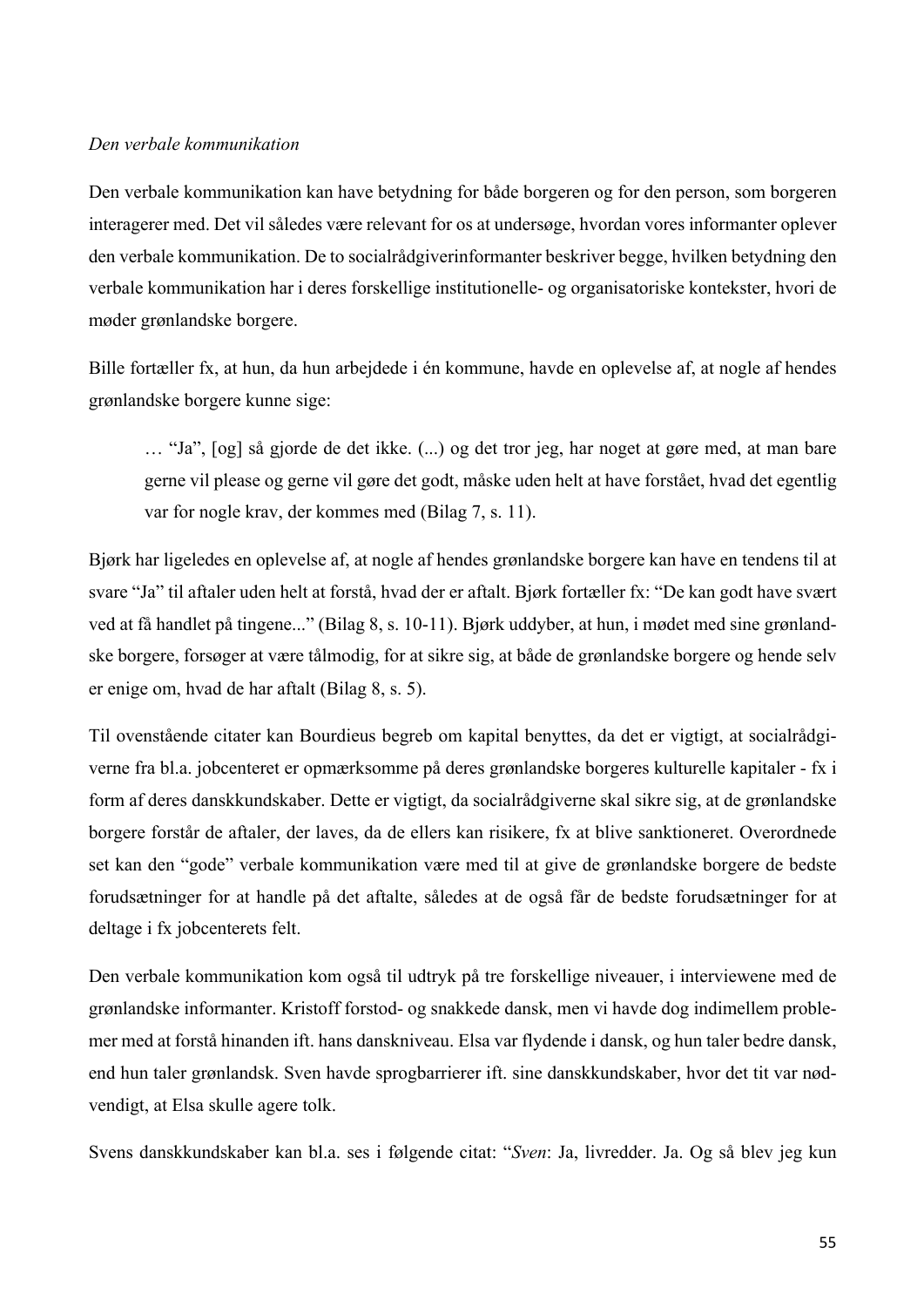aflyser… arbejder aflyser. Aflyser. *(Siger det utydeligt)*. *Elsa*: Det hedder afløser." (Bilag 6, s. 3-4). Citatet kan være med til at illustrere Svens kulturelle kapitaler, i form af hans manglende danskkundskaber. Til trods for, at Sven har boet i Danmark siden 2010'erne, og formodentligt har haft dansk i folkeskolen, kan han opleve at have svært ved at socialisere sig med den øvrige befolkning i Danmark - pga. hans sprogbarrierer. Omvendt kan det dog argumenteres for, at Sven ikke har haft mulighed for at udvikle sine danskkundskaber, fordi han evt. ikke bliver inkluderet af den øvrige befolkning i Danmark. Samlet set kan dette være en forklaring på, at Sven fortæller, at han, inden han begyndte at benytte Det Grønlandske Hus, var ensom (Bilag 6, s. 8).

Det kan overordnede set, ud fra ovenstående beskrevet, argumenteres for, at der i det danske samfunds felt eksisterer en doxa med en grundlæggende sandhed om, at man skal kunne tale dansk for at kunne begå sig i det danske samfund.

### *Den skriftlige kommunikation*

Den skriftlige kommunikation, der formidles til borgeren, kan, lige såvel som den verbale kommunikation, have betydning. Den skriftlige kommunikation skal være letforståelig, da borgeren ikke har den samme mulighed for at stille spørgsmål i den skriftlige kommunikation, som i den verbale kommunikation. Det er således relevant, at vi også undersøger, hvordan vores informanter oplever den skriftlige kommunikation.

Grønlændere er, som tidligere nævnt i problemfeltet, danske statsborgere, hvortil de betragtes på lige fod med den øvrige befolkning i Danmark. Til dette kan Honneths teori om anerkendelse inden for den retslige sfære benyttes, da de grønlandske borgere kan opleve en udfordring ift. at føle sig på lige fod med den øvrige befolkning i Danmark. Dette kan være tilfældet, da de grønlandske borgere muligvis ikke har de samme forudsætninger for at forstå- og snakke dansk. Den skriftlige kommunikation kan således være medvirkende til, at de grønlandske borgere ikke føler sig inkluderet og anerkendt i Danmark.

Det ovenstående er også noget, som Bille italesætter i interviewet. Hun fortæller bl.a., at, da hun arbejdede i én kommune og skulle sende breve til sine grønlandske borgere, kunne de have besvær med at læse- og forstå det skriftlige indhold i dem. Hun uddyber hertil, at nogle af de grønlandske borgere således kan have behov for, at indholdet i brevene bliver lettere at forstå (Bilag 7, s. 13). Til dette kan Honneths teori om anerkendelse inden for den solidariske sfære benyttes, da de grønlandske borgere kan få en følelse af anerkendelse, hvis brevene gøres lettere at forstå for dem. Det er hertil en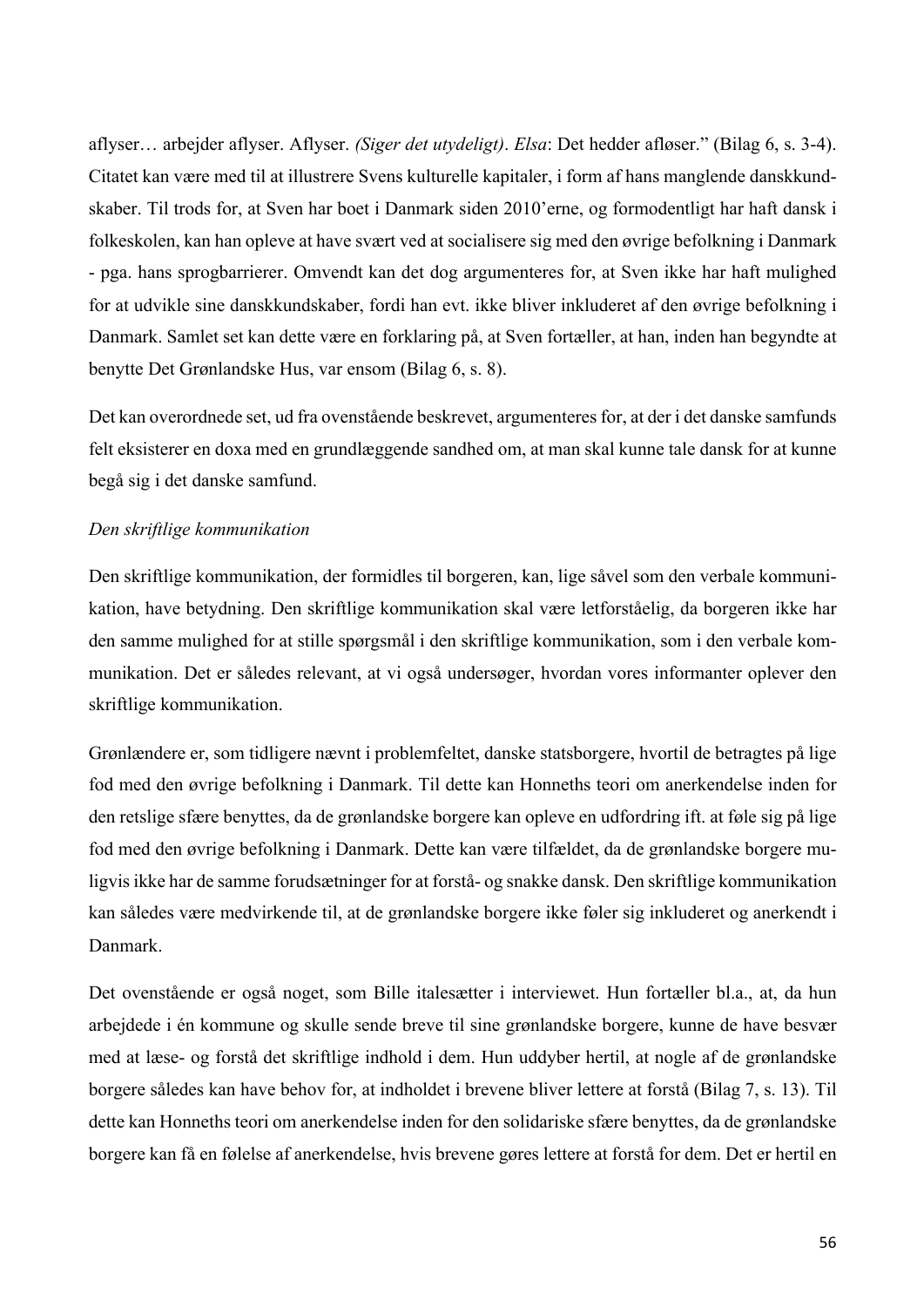forudsætning for anerkendelsen, at socialrådgiverne har gjort sig nogle overvejelser om de behov, som den individuelle- og unikke grønlandske borger kan have, således at vedkommende ikke føler sig, som modtageren af et standardiserede brev. På den anden side er det dog væsentligt, at socialrådgiverne er opmærksomme på, at de mere letforståelige breve også kan have den modsatte effekt. Den grønlandske borger kan evt. føle sig diskrimineret, hvis ikke, at vedkommende selv føler, at der er behov for et mere letforståeligt brev. Hensigten kan således få en anden virkning.

### *Den nonverbale kommunikation*

Nonverbal kommunikation kan komme til udtryk på forskellige måder - fx igennem ansigtsudtryk (Eide & Eide, 2007, s. 24). Det er tidligere i problemfeltet beskrevet, at grønlændere i højere grad anvender den nonverbale kommunikation (Sjursen, 2014, s. 23). Dette kunne vi fornemme i interviewene med Kristoff og Sven, da de begge ofte anvendte den nonverbale kommunikation - fx i form af fagter og armbevægelser.

Til ovenstående kan Bourdieus begreb om habitus benyttes. Det kan hertil diskuteres, om Kristoff og Svens handlinger, i form af deres udvidet brug af den nonverbale kommunikation, er en ubevidst internalisering- og socialisering fra de sociale forhold, som de er blevet påvirket af i den grønlandske kultur. Dette kan være en forklaring på, hvorfor Elsa ikke i samme grad anvendte den nonverbale kommunikation i interviewet, idet hun flyttede fra Grønland som teenager.

Det, at de grønlandske borgere i højere grad anvender den nonverbale kommunikation, bekræftes også af Bjørk i nedenstående citat. Det kan hertil antages, at den nonverbale kommunikation ikke i samme grad indgår i Bjørks habitus, og hendes oplevelse af den danske kultur:

Og det her med egentlig bare at være stille sammen… og kommunikere i stilheden, på en eller anden måde. Og det ligger meget fjernt fra mig, og den kultur, jeg synes, at jeg er opvokset i: Der skal vi tale for at kommunikere, for at komme videre, og komme frem ad. Og vi taler om alting... Ja. Og det oplever jeg, at grønlænderne i hvert fald ikke har samme udgangspunkt for (Bilag 8, s. 11).

Overordnede set kan den grønlandske- og den danske kulturs forskelligheder, ift. den nonverbale kommunikation, således få betydning for relationen mellem socialrådgiverne og de grønlandske borgere, da kommunikationen kan blive overset eller misforstået. Det er således vigtigt, at socialrådgiverne er bevidste om, hvordan de grønlandske borgere anvender den nonverbale kommunikation.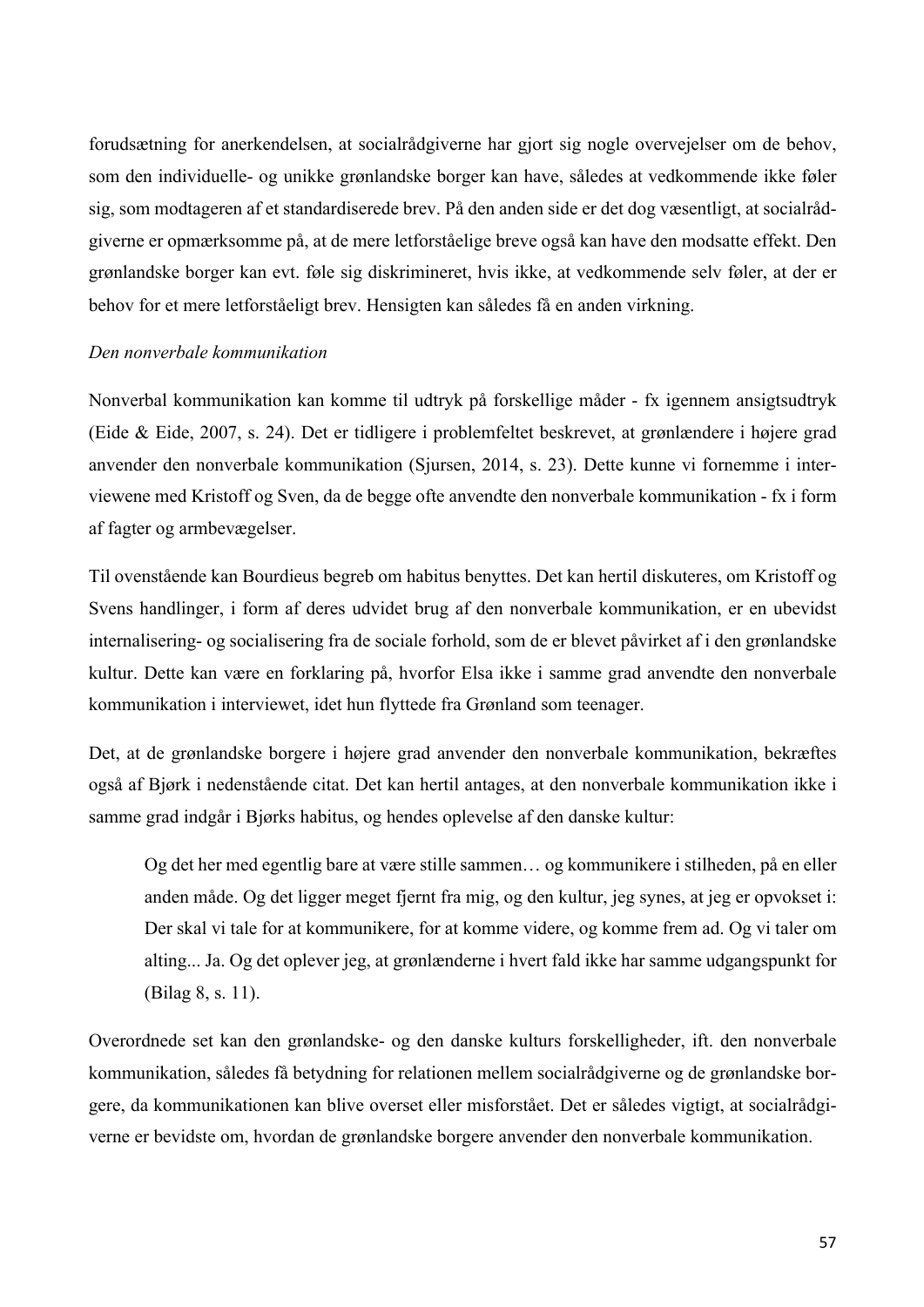# **6.5 Mødet med jobcenteret**

Den følgende delanalyse tager udgangspunkt i, hvilken betydning jobcenteret kan have for informanternes oplevelser af grønlændernes møde med Danmark. Der vil være fokus på: 'jobcenterets syn og holdninger på de grønlandske borgere', 'relationen og tilliden mellem socialrådgiverne og grønlænderne i jobcenteret' og 'arbejdsmarkedets betydning for grønlændernes møde med jobcenteret'.

### *Jobcenterets syn og holdninger på de grønlandske borgere*

Det er tidligere i problemfeltet beskrevet, at grønlændere i Danmark har en svagere tilknytning til arbejdsmarkedet, sammenlignet med den danske befolkning (Larsen, 2018, s. 8). Det kan således antages, at en del grønlændere har haft- eller har en tilknytning til de danske jobcentre. Det vil derfor være relevant at undersøge, hvilket syn og hvilke holdninger jobcenteret har på- og til de grønlandske borgere. Overordnede set kan jobcenterets syn og holdninger til de grønlandske borgere have en påvirkning på grønlændernes møde med Danmark.

I interviewet med Bjørk spurgte vi, om der, efter hendes oplevelse, er en generel holdning til de grønlandske borgere i jobcenteret. Bjørk fortæller hertil*:* "Jeg vil ønske, at jeg kunne sige, "Nej". Men, men, men ja, det er der." (Bilag 8, s. 3)*.* Bjørk fortsætter og fortæller, at holdningen handler om, at de grønlandske borgere, som kommer i jobcenteret, typisk har de samme problemstillinger. Bjørk fortæller, at dette kan føre til en forudindtaget holdning om de grønlandske borgere (Bilag 8, s. 3). Ovenstående kan, ifølge Bourdieus begreb om felter, være med til at illustrere, at der i jobcenterets felt eksisterer en bestemt doxa. Bjørks udtalelse kan således indikere, at en grundlæggende sandhed i jobcenteret er, at der er en negativt ladet holdning om de grønlandske borgere – bl.a. grundet den forudindtagede holdning om dem.

Overordnede set er det vigtigt, at socialrådgiverne i jobcenterets felt gør sig sine forforståelser og fordomme bevidste, og at de er opmærksomme på den doxa, der er i feltet. Dette er vigtigt, således at socialrådgiverne ikke bliver styret af deres forforståelser og fordomme i mødet med de grønlandske borgere. Er socialrådgiverne ikke opmærksomme på deres forforståelser og fordomme, kan der muligvis opstå diskrimination, hvilket kan resultere i stigmatisering af de grønlandske borgere. Ovenstående kan bl.a. underbygges af det, der tidligere i analysen er beskrevet, at en læge, der inden mødet med en grønlandsk kvinde, ikke havde gjort sig sin forforståelse og sine fordomme bevidste. Dette resulterede således i en stigmatisering af den grønlandske kvinde, da lægen tildelte hende det, som Goffman betegner som en tilsyneladende social identitet, der ikke var i overensstemmelse med hendes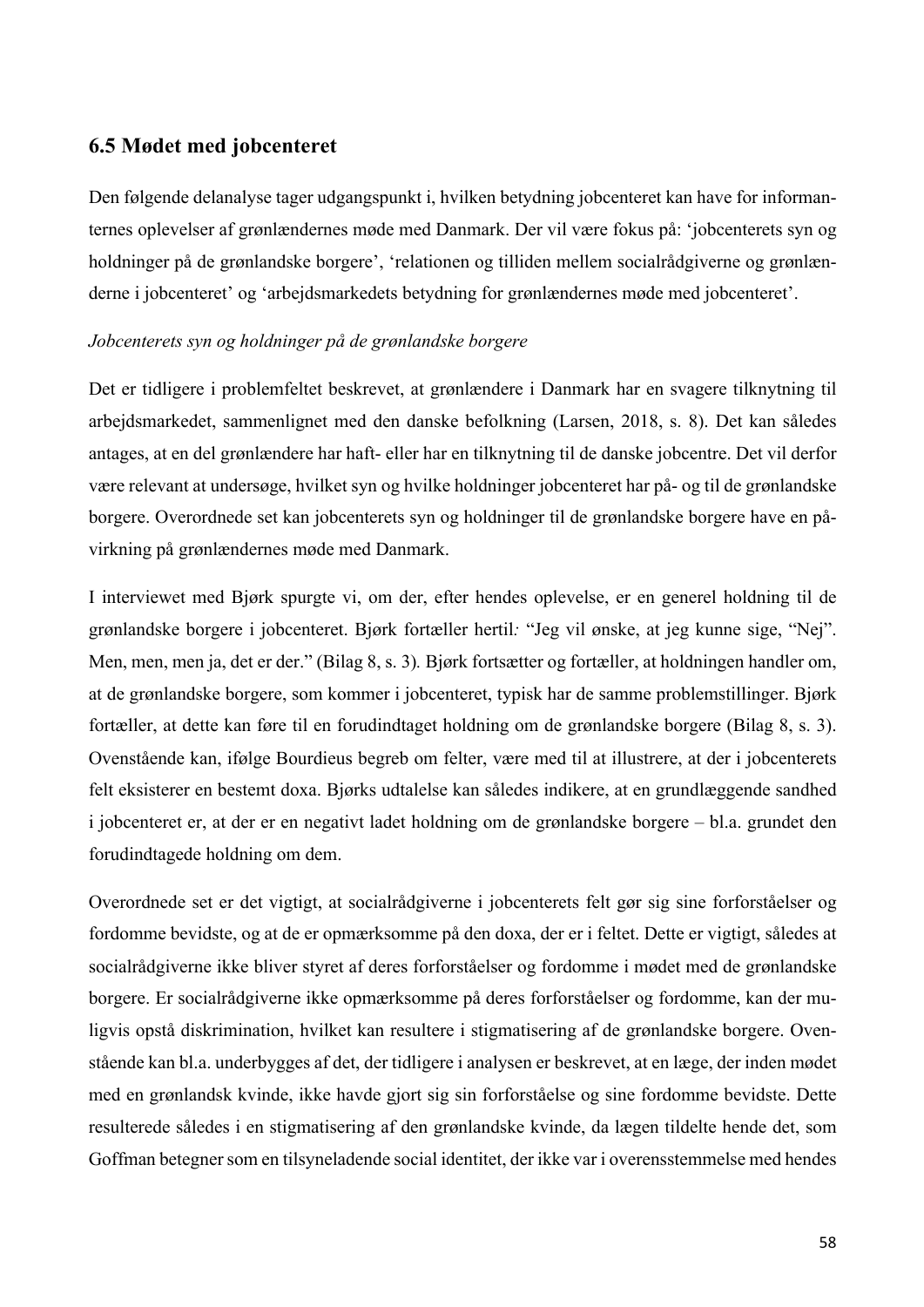faktiske sociale identitet. Denne stigmatisering kunne være sket pga. den doxa, der har været i det felt, som lægen befandt sig i.

Samlet set kan det ovenstående være med til at illustrere, at det er vigtigt, at socialrådgiverne er opmærksomme på de logikker og de værdier samt den doxa, der er i jobcenterets felt. Doxaen i jobcenterets felt kan bl.a. indeholde en grundlæggende sandhed om, at man skal komme til møderne og overholde de aftaler, der er indgået. Det er tidligere i analysen beskrevet, hvordan kommunikationen kan have en indflydelse på, hvorfor de grønlandske borgere fx kan have svært ved at overholde de aftaler, der er indgået. Dette kan således være med til at forklare, hvorfor de grønlandske borgere kan have svært ved at agere i jobcenterets felt. Overordnede set kan det dermed resultere i, at socialrådgiverne i jobcenteret får et mere negativt ladet syn på- og en mere negativt ladet holdning om de grønlandske borgere, hvortil der kan opstå fordomme, diskrimination og/eller stigmatisering.

Det er ligeledes vigtigt, at socialrådgiverne er opmærksomme på de problemstillinger, som de grønlandske borgere ofte kommer med i jobcenteret. Bjørk fortæller hertil: "Der er også mange velfungerende grønlændere i Danmark. Men dem, som kommer ind til os, har typisk de samme problemstillinger, eller… kommer med en anden kultur, som er ulig den, vi ellers sidder med." (Bilag 8, s. 3)*.* Bourdieus begreb om habitus kan benyttes som forklaring til citatet, da det kan argumenters for, at de grønlandske borgere, der ofte har en tilknytning til jobcenteret, har en habitus, der adskiller sig fra de andre borgere, som Bjørk også møder i jobcenteret. Det er fx tidligere i analysen beskrevet, at de grønlandske borgere har en anden kultur, som de har internaliseret og -socialiseret sig ind i, gennem deres habitus i Grønland. Dette kan bevirke, at socialrådgiverne i jobcenteret, qua de doxaer der er i feltet, ikke møder de grønlandske borgere med de samme forudsætninger, som de ville møde de andre borgere i jobcenteret med.

I forlængelse af ovenstående fortæller Bjørk: "... i kontanthjælpsteamet, har vi i længere tid haft fokus på at snakke om 'de gode grønlændere', i stedet for bare at snakke om grønlændere, som en tung målgruppe, der har sine problematikker for sig." (Bilag 8, s. 4). Citatet kan således være med til at illustrere, at socialrådgiverne i jobcenteret er opmærksomme på de forforståelser og fordomme, der kan eksistere om de grønlandske borgere. Socialrådgiverne forsøger dermed at gøre sig dem bevidste, således at de ikke møder de grønlandske borgere anderledes, end de møder de andre borgere.

### *Relationen og tilliden mellem socialrådgiverne og grønlænderne i jobcenteret*

Det er i ovenstående beskrevet, at jobcenterets syn på- og holdninger om de grønlandske borgere er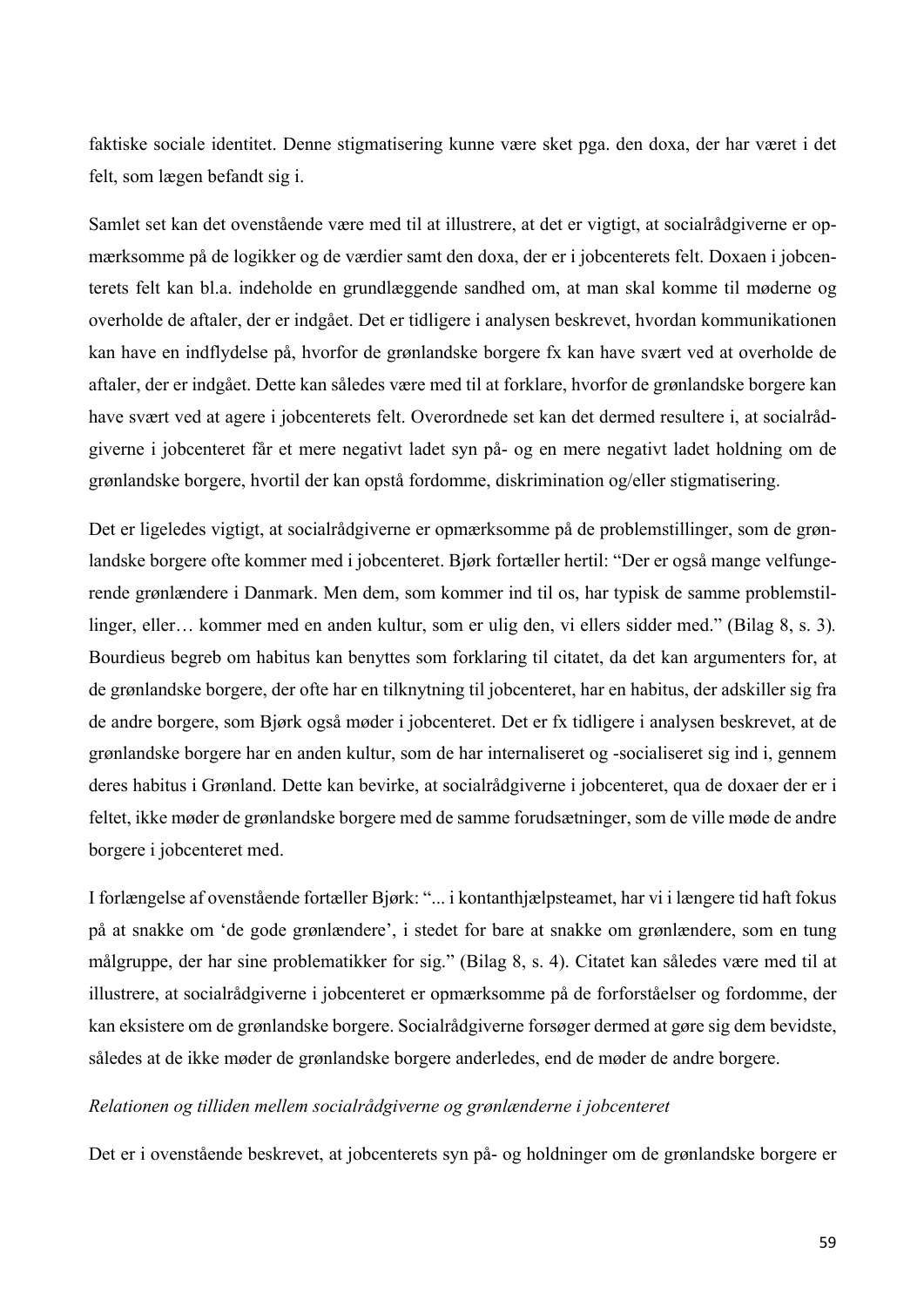påvirket af jobcenterets felt – heri de logikker, værdier og den doxa, som dominerer i feltet. Synet og holdningerne kan have betydning for, hvordan relationen og tilliden mellem socialrådgiverne og de grønlandske borgere i jobcenteret udvikler- og forandrer sig. Overordnede set vil relationen og tilliden således have en påvirkning på grønlændernes møde med Danmark.

Kristoff er på nuværende tidspunkt kontanthjælpsmodtager, og Sven har på et tidligere tidspunkt været kontanthjælpsmodtager. De har således begge været tilknyttet jobcenterets felt, hvori de begge har udviklet- og dannet sig relationer til socialrådgivere. Kristoff fortæller følgende om relationen til sine nuværende socialrådgivere i jobcenteret: "Jeg har to rigtig gode sagsbehandlere, lige nu, ja. (…). De er meget åbne i forhold til, hvad for nogle problemer, man har. De vil gerne hjælpe mig. Såååh, det er en god ting for mig." (Bilag 5, s. 8).

Citatet kan være med til at illustrere, at Kristoff har en positiv oplevelse af jobcenteret. Dette kan særligt være påvirket af hans positive oplevelse af relationen mellem ham og hans socialrådgivere. Samlet set kan Kristoffs positive oplevelser skyldes, at socialrådgiverne i jobcenteret giver økonomisk hjælp og -støtte, igennem bl.a. kontanthjælp. Vi ved fra både Kristoff og Svens udtalelser, at udbetalingen af kontanthjælp er højere i Danmark, end den er i Grønland (Bilag 5, s. 10 & Bilag 6, s. 4-5). Dette underbygges også af problemfeltet, hvori det er angivet, at mange grønlændere flytter til Danmark, og at mange grønlændere ønsker at blive i Danmark, bl.a. pga. det danske kontanthjælpssystem (Sjursen, 2014, s. 42). Bourdieus begreb om økonomisk kapital kan benyttes som forklaring til ovenstående, da de grønlandske borgere kan få højere økonomiske kapitaler i Danmark end i Grønland, pga. den danske kontanthjælp.

Ud over Kristoffs positive oplevelser på borgerniveau, har Bille og Bjørk også om nogle positive fortællinger, af grønlændernes oplevelser ift. relationen til socialrådgiverne i jobcenteret, på professionsniveau. Bille fortæller bl.a.: "Jeg tror da, at de bliver mødt af kompetente sagsbehandlere, og at de også er meget trygge der." (Bilag 7, s. 12).

Bjørk fortæller desuden:

Jeg synes ikke, at jeg oplever, at der er en mistillid, i hvert fald. (…). Og jeg oplever, at de har tillid til, at jeg nok skal hjælpe dem med at finde et arbejde. Eller hjælpe dem med og få afklaret deres helbred (Bilag 8, s. 8).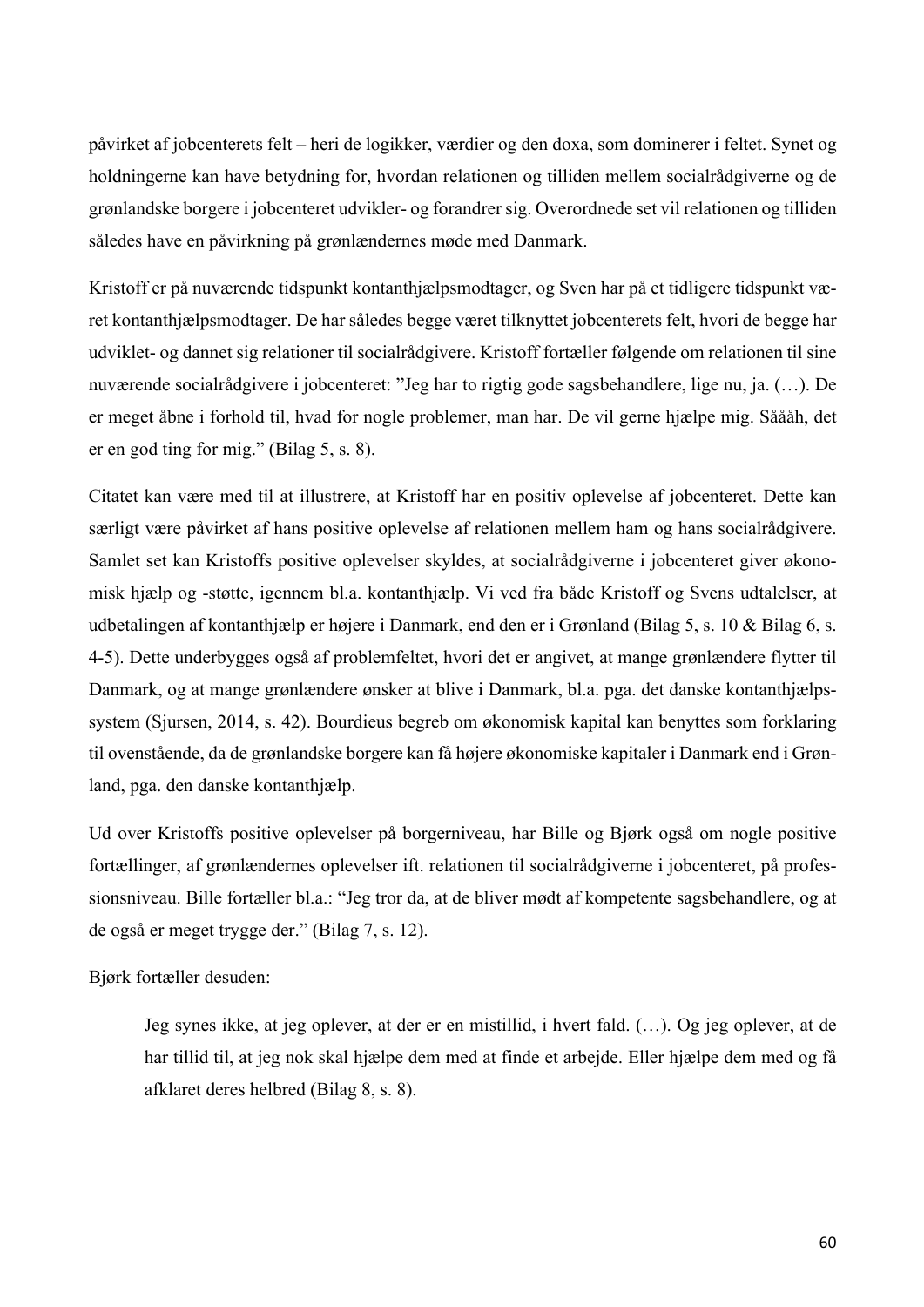Ovenstående citater kan underbygges af Honneths teori om anerkendelse, da anerkendelse er en forudsætning for, at de grønlandske borgere oplever en positiv- og en vellykket personlig udvikling i samfundet. Bille og Bjørks positive fortællinger kan således være med til at illustrere, at nogle af de grønlandske borgere oplever anerkendelse igennem bl.a. tillid, tryghed, hjælpsomhed og kompetencer fra socialrådgiverne i jobcenteret. Overordnede set kan de positive oplevelser af relationen med socialrådgiverne dermed bidrage til, at de grønlandske borgere oplever en positiv udvikling, på lige fod med den øvrige befolkning i Danmark.

Modsat de positive oplevelser, fortæller de grønlandske informanter også om nogle mere negativt ladet oplevelser med det offentlige system i Danmark. Disse oplevelser kan også have en påvirkning på relationen og tilliden mellem socialrådgiverne og de grønlandske borgere i jobcenteret. De negative oplevelser kan bl.a. ske på baggrund af sprogbarrierer, som er beskrevet tidligere i analysen. Sven fortæller fx: "Når man ikke godt forstå… Det er så svært. Meget svært. Det er det." (Bilag 6, s. 9). Svens oplevelse, med at det offentlige system i Danmark er svært, kan således skyldes, at der i relationen, mellem ham og hans socialrådgivere i jobcenteret, kunne være nogle misforståelser ifm. kommunikationen.

Kristoff fortæller desuden om en negativ oplevelse ift. relationen mellem ham og hans tidligere socialrådgivere i jobcenteret: "Det kommer meget an på, hvordan ens sagsbehandler der er, fordi jeg har haft flere (…) sagsbehandlere, der ikke har været så gode. (…). Man bliver ikke oplyst, om det man kan få hjælp til." (Bilag 5, s. 5-6). Kristoffs udtalelse kan være med til at illustrere, at han, i relationen til sine socialrådgivere i jobcenteret under det offentlige system i Danmark, ikke har oplevet at have fået den nødvendige vejledning, oplysning og rådgivning ifm. forståelser og muligheder. Bourdieus begreb om symbolsk magt kan benyttes som forklaring på citatet, da Kristoff kunne være påvirket af det usynlige magtforhold, der har været imellem ham og hans socialrådgivere i jobcenteret. Kristoff kunne således have nogle oplevelser af, at socialrådgivernes magt til at konstruere en virkelighed blev til symbolsk vold, da han ikke kunne forstå og se muligheder i den virkelighed, som socialrådgiverne konstruerede.

Bille fortæller ligeledes om det usynlige magtforhold, der er mellem socialrådgiverne og de grønlandske borgere i fx jobcenteret: "... jeg tror, at kommunale sagsbehandlere altid har den der magtproblematik, man skal forholde sig til." (Bilag 7, s. 11). Citatet kan underbygges af problemfeltet, hvori der er redegjort for, at den myndighedsrolle, som socialrådgiverne i jobcenteret har, kan være med til at definere relationen til de grønlandske borgere. Det kan fx have betydning for relationen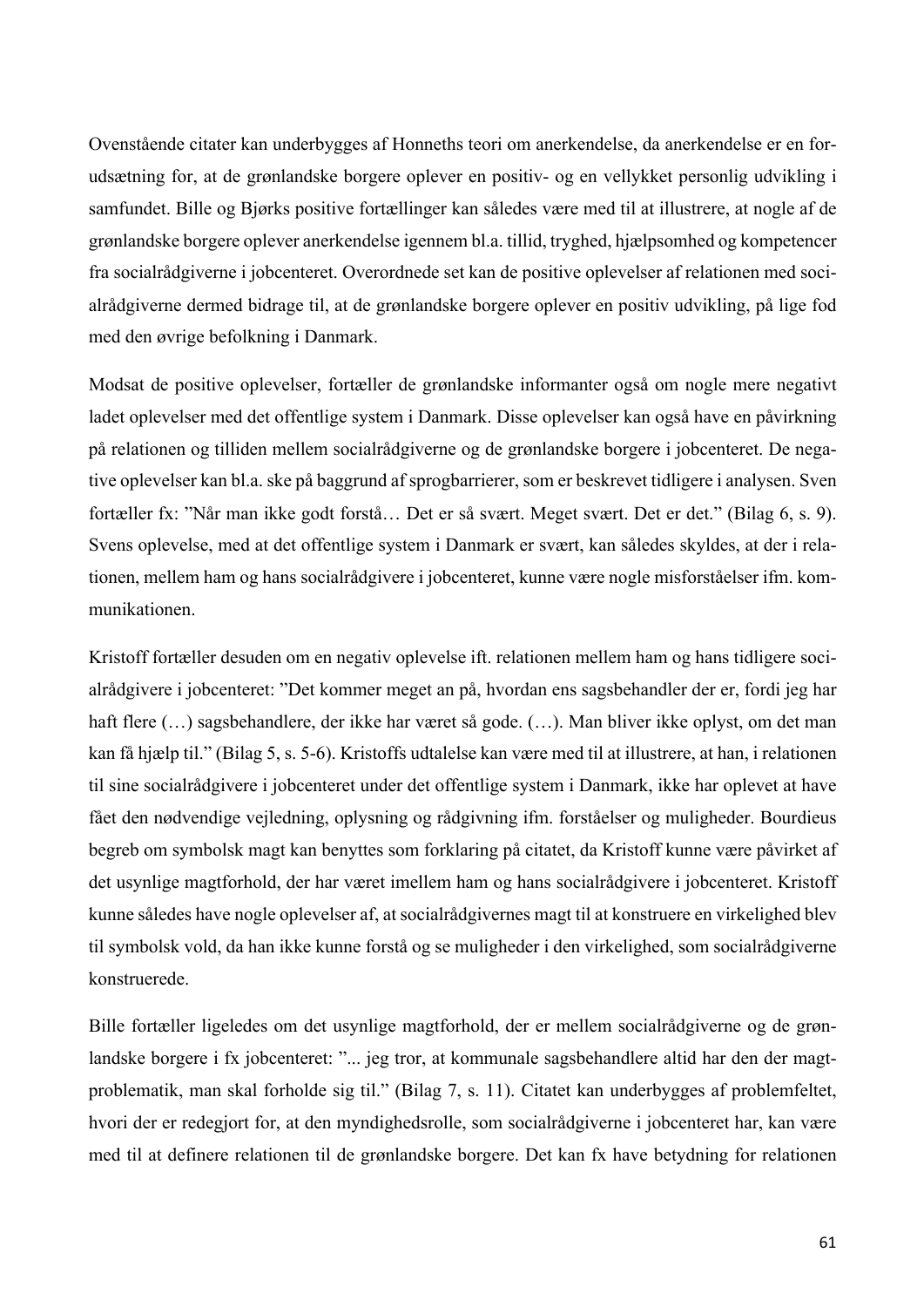mellem socialrådgiverne og de grønlandske borgere, at socialrådgiverne i jobcenteret har nogle juridiske krav og forpligtelser - herunder fx kompetencer til at træffe beslutninger og administrere lovgivningen (Posborg, 2016, s. 258-259).

Afslutningsvist kan magtforholdet, ift. relationen mellem socialrådgiverne i jobcenteret og de grønlandske borgere, være en forklaring på, hvorfor nogle grønlændere føler sig diskrimineret. Dette kan underbygges af, som tidligere beskrevet i problemfeltet, at de adspurgte grønlændere, i en kvantitativ undersøgelse, har oplevet forskelsbehandling eller diskrimination inden for et år, pga. deres grønlandske baggrund – herunder særligt i kontakten med fx jobcentre (Laage-Petersen, 2015, s. 94).

### *Arbejdsmarkedets betydning for grønlændernes møde med jobcenteret*

Til ovenstående vil det ydermere være relevant at have fokus på, hvilken betydning arbejdsmarkedet kan have for grønlændernes møde med Danmark. Det vil hertil være relevant at belyse, hvilke muligheder grønlænderne har på arbejdsmarkedet i Danmark.

Det er relevant at belyse, hvilket syn og hvilke holdninger de danske arbejdsgivere har på de grønlandske borgere. Bjørk fortæller, at de i jobcenteret oplever, at der er nogle arbejdsgivere, som direkte ikke vil have den grønlandske arbejdskraft, hvilket bl.a. kan skyldes, som det tidligere i analysen er beskrevet, fordommen om misbrug blandt grønlændere (Bilag 8, s. 11-12). Bjørks oplevelse kan således være med til at illustrere, at arbejdsgiverne også kan være med til at gøre de grønlandske borgere til en diskrimineret gruppe, da de bevidst, ud fra et illegitimt kriterium, fravælger dem som arbejdskraft. Bjørks oplevelse kan yderligere være med til at illustrere, at der i arbejdsmarkedets felt kan være en logik om, at de grønlandske borgere ikke kan bidrage med det samme, som de øvrige arbejdstagere i Danmark - herunder pga. fx fordommen om misbrug blandt grønlændere.

Der kan, ifølge Dall, være forskellige forståelser af, hvorfor langtidsledighed opstår, hvor 'stigmatisering' kan være én af dem. 'Stigmatisering' kan, ud fra Bjørks ovenstående oplevelse, være en forståelse på langtidsledighed hos de grønlandske borgere, da nogle af de danske arbejdsgivere kan fravælge dem, grundet deres etnicitet. Goffmans begreb om stammemæssige stigma kan benyttes på denne forståelse, da et menneske, ifølge dette stigma, bliver stigmatiserede pga. fx sin race. Overordnede set kan forståelsen af 'stigmatisering' således være en forklaring på, hvorfor nogle af de grønlandske borgere bliver- og/eller forbliver langtidsledige i Danmark (Dall, 2015, s. 270-271).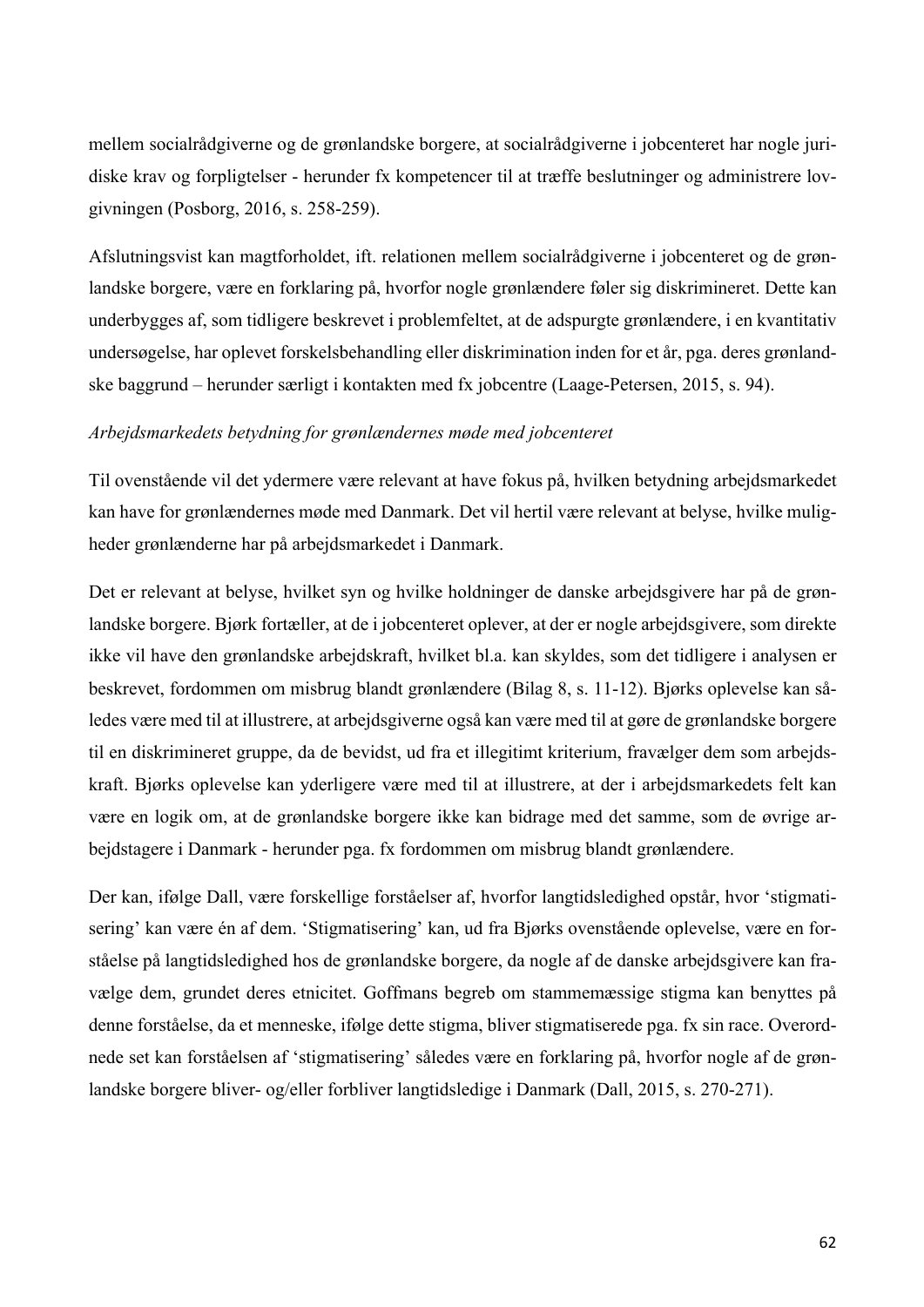Det er desuden beskrevet i problemfeltet, at vi på nuværende tidspunkt befinder os i den fjerde socialreform, hvor der er fokus på 'workfare' frem for 'welfare' (Møller, 2016, s. 117). Der er af den grund fokus på 'en aktiv arbejdsmarkedspolitik', hvori der er fire forskellige strategier til, hvordan man sikrer, at ledige kommer i arbejde. En af strategierne er 'netværk', hvor formålet er at formidle kontakt mellem ledige og arbejdsgivere, og dermed forhindre stempling og diskrimination (Bredgaard, Jørgensen, Madsen & Rasmussen, 2017, s. 30). Bjørk fortæller, at hun, for at hjælpe sine grønlandske borgere i arbejde, anvender virksomhedspraktikker, fordi nogle af de danske arbejdsgivere kan have forestillinger om:

… hvad det vil sige at have en grønlandsk medarbejder, ind i virksomheden. Og der er man nogle gange nødt til at gøre lidt ekstra, for at sikre det rette match. Det lykkedes i de fleste tilfælde, fordi mange grøn… Altså grønlændere har jo lige så meget at byde på, som enhver anden (Bilag 8, s. 6).

Citatet kan være med til at illustrere, at Bjørk gør brug af strategien 'netværk' for at hjælpe sine grønlandske borgere i arbejde. Der bliver således, igennem virksomhedspraktikker, formidlet en kontakt mellem de grønlandske borgere og arbejdsgiverne. Denne kontakt kan bidrage til, at de grønlandske borgere opnår mere indflydelse på arbejdsmarkedet - fx gennem det, som Bourdieu betegner som social kapital. Kontakten kan ligeledes være med til at ændre arbejdsgivernes syn på grønlændere fx ift. fordommen om misbrug blandt grønlændere, såfremt at grønlændernes faktiske sociale identiteter ikke stemmer overens med deres tilsyneladende sociale identiteter, som arbejdsgiverne kan placere dem i. Samlet set kan det således argumenteres for, at strategien 'netværk' kan være med til at mindske, at langtidsledighed opstår pga. 'stigmatisering'.

En anden strategi, inden for en aktiv arbejdsmarkedspolitik, er 'kvalificering'. Formålet i denne strategi er at forbedre erhvervsevnen hos de ledige, da problemet er, at de ledige mangler faglige kvalifikationer, for at opnå beskæftigelse (Bredgaard et. al., 2017, s. 30). Det er tidligere i problemfeltet beskrevet, at de grønlandske borgeres erhvervsmæssige kompetencer fra Grønland ikke nødvendigvis kan udnyttes på det danske arbejdsmarked (Socialstyrelsen, 2020). Dette bekræftes bl.a. af Bille, som fortæller: "... så kommer de måske med hele erfaringen fra fiskeriet. Det er der måske ikke så meget af her i byen, for der er jo mange, der ikke lige kan lykkes på arbejdspladsen." (Bilag 7, s. 15). Citatet kan således være med til at illustrere, at de kulturelle kapitaler, som de grønlandske borgere har internaliseret- og socialiseret sig ind i, gennem deres habitus i Grønland, muligvis ikke giver den samme indflydelse og -magt i arbejdsmarkedets felt i Danmark.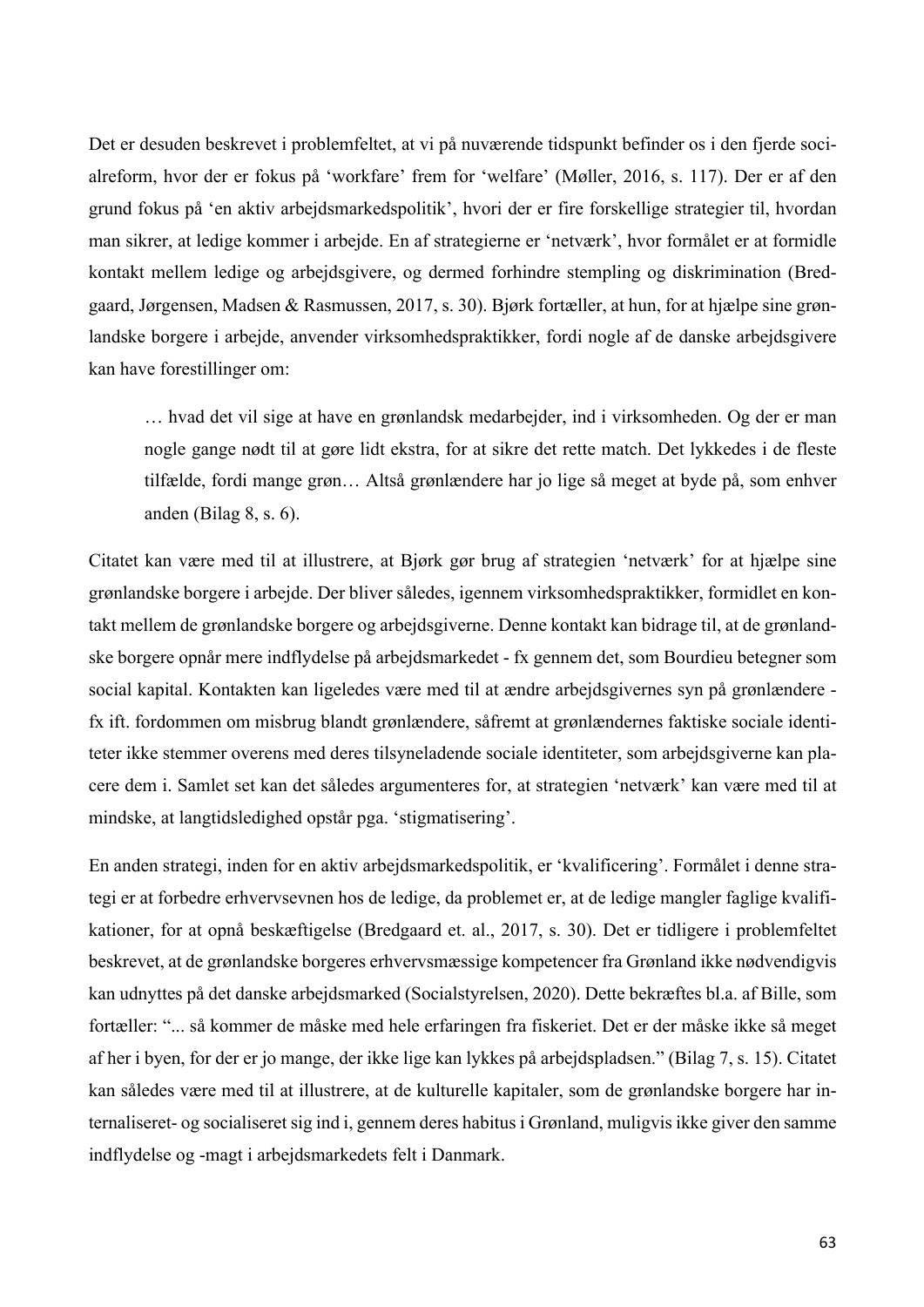Afslutningsvist, som det tidligere i analysen er beskrevet, befinder de grønlandske informanters danskkundskaber sig på forskellige niveauer. Det kan således have betydning for, hvilken indflydelse og anerkendelse de hver især kan opnå i fx arbejdsmarkedets felt. Dette kommer bl.a. til udtryk i Svens udtalelse: "Vi kan ikke få arbejde, fordi vi kan ikke snakke på dansk. Vi skal først lære det. (...). Ja, [det er svært] at få et job... i Danmark. Det er det, ja." (Bilag 6, s. 10). Citatet kan være med til at illustrere, at strategien kvalificering kan bidrage til at kvalificere de grønlandske borgeres sprog. Dette fortæller Bjørk også, at de i jobcenteret bl.a. kan hjælpe med igennem sprogpraktikker (Bilag 8, s. 6). Sprogpraktikker kan muligvis give de grønlandske borgere mulighed for at opnå nye kombinationer af det, som Bourdieu betegner som kapitaler: deres sociale kapitaler i form af netværk, og deres kulturelle kapitaler i form af sproglige kompetencer. Samlet set kan dette have betydning for de grønlandske borgeres symbolske kapitaler. De ny kombinationer af deres kapitaler kan muligvis være medvirkende til, at de får nye forudsætninger for at samle- og omsætte deres kapitaler til indflydelse og anerkendelse i arbejdsmarkedets felt.

# **6.6 Mødet med Det Grønlandske Hus**

Den følgende delanalyse tager udgangspunkt i, hvilken betydning Det Grønlandske Hus kan have for informanternes oplevelser af grønlændernes møde med Danmark. Der vil være fokus på: 'Det Grønlandske Hus' syn og holdninger på de grønlandske borgere', 'Det Grønlandske Hus' bidragsmuligheder ift. de grønlandske borgere' og 'relationen og tilliden mellem socialrådgiverne og grønlænderne i Det Grønlandske Hus'.

### *Det Grønlandske Hus' syn og holdninger på de grønlandske borgere*

Det er tidligere i problemfeltet beskrevet, at Det Grønlandske Hus kan klassificeres som en selvejende institution, der har en grundlæggende interesse for grønlændere. Det betyder således, at Det Grønlandske Hus, som en uafhængig organisation, har nogle andre rammer, sammenlignet med fx jobcenteret. Det er dermed relevant at undersøge, hvilket syn og hvilke holdninger Det Grønlandske Hus har på- og til de grønlandske borgere. Dette er relevant, da Det Grønlandske Hus' syn og holdninger kan have en påvirkning på grønlændernes møde med Danmark.

Bille fortæller følgende om Det Grønlandske Hus: "Altså det her, det er sådan et sted, der er trygt for dem at være. Her må de tale grønlandsk, og her er det mig, der er den udenforstående." (Bilag 7, s. 9). Citatet kan være med til at illustrere, at der i Det Grønlandske Hus bl.a. er et syn og en holdning om, at Huset er ét sted, hvor de grønlandske borgere kan finde en tryghed. De grønlandske borgere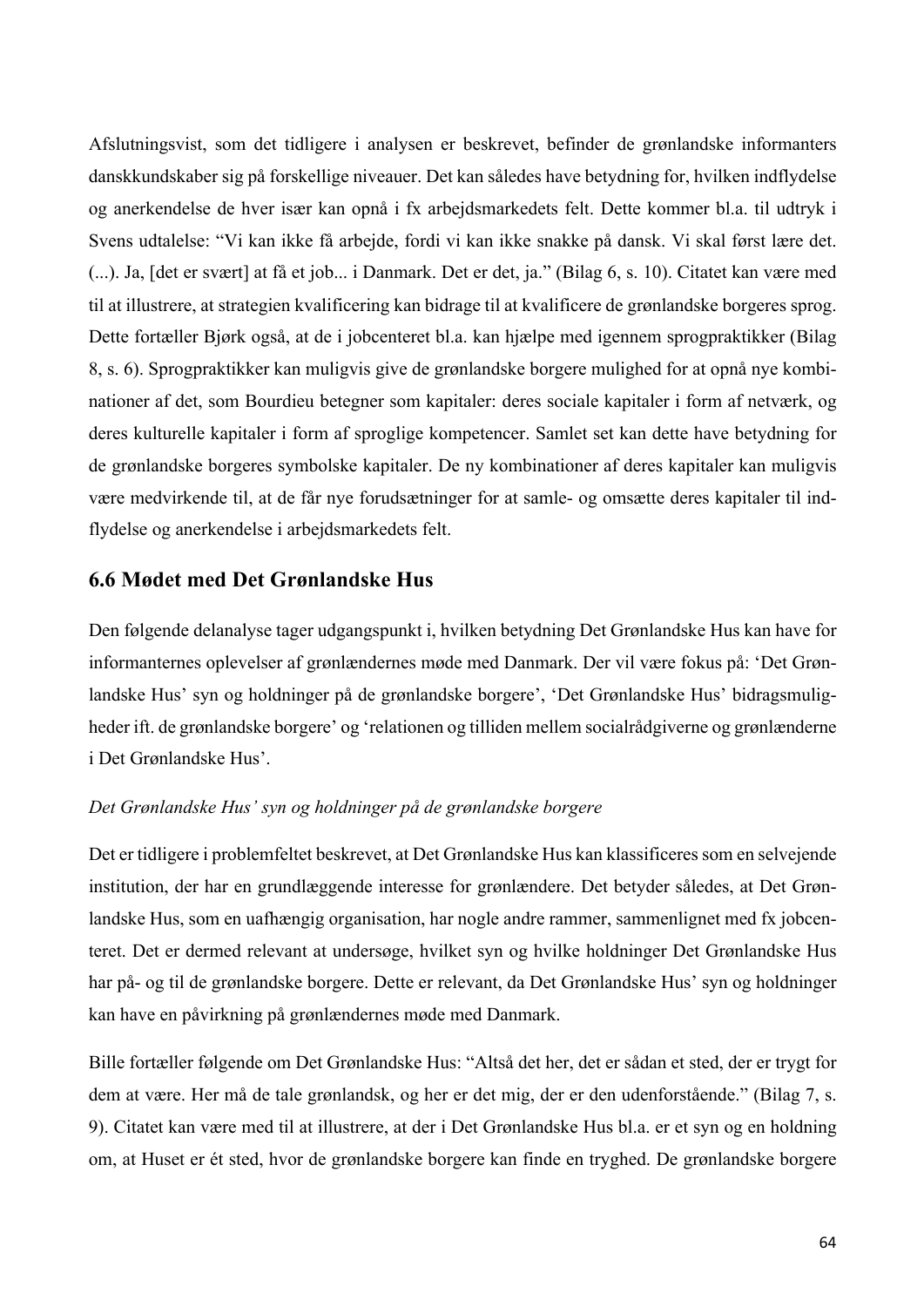kan, i Det Grønlandske Hus, evt. skabe tilknytninger, relationer og fællesskaber med hinanden, hvortil de har mulighed for at være grønlændere, møde andre grønlændere og tale grønlandsk. Overordnede set kan det argumenteres for, ud fra Bourdieus begreb om felter, at Det Grønlandske Hus' felt består af en doxa, hvori en grundlæggende sandhed bl.a. er, at de grønlandske normer og værdier vægter højere, end fx de danske normer og værdier. Det er således de danske normer og værdier, som bliver det udenforstående i Det Grønlandske Hus' felt.

Ovenstående kan også underbygges af Bille, der fortæller:

Men da jeg kom den første dag, så min kollega, hun… De, grønlænderne, sidder nedenunder rundt om et bord. Og så min kollega, hun præsenterer mig først, og så får jeg så ordet, og det første jeg siger, det er, at jeg kan ikke grønlandsk. Og så kan jeg bare se, så var der virkelig kollektiv udfrysning af mig, eller hvad det nu hedder. Så kiggede de bare ned i bordet… (Bilag 7, s. 5).

Citatet kan således være med til at underbygge doxaen om, at det er de danske normer og værdier, som bliver det udenforstående, og at det er de grønlandske normer og værdier, som vægter højere. Det er dermed den grønlandske kultur og de grønlandske borgeres habitus, som de har internaliseretog socialiseret sig ind i, som er det dominerende i Det Grønlandske Hus' felt. De grønlandske borgere skal evt. ikke bekymre sig om, hvilke fordomme der kan opstå om dem pga. deres grønlandske baggrund. Overordnede set kan doxaen i Det Grønlandske Hus' felt være en forklaring på, hvorfor de grønlandske borgere handlede sådan, som de gjorde, i form af "en kollektiv udfrysning" af Bille, da hun fortalte, at hun ikke kunne snakke grønlandsk.

# *Det Grønlandske Hus' bidragsmuligheder ift. de grønlandske borgere*

Feltet i Det Grønlandske Hus kan bidrage med nogle andre muligheder til de grønlandske borgere, end feltet i jobcenteret kan bidrage med. Det Grønlandske Hus' felts bidragsmuligheder kan påvirke både de grønlandske borgere på borgerniveau og socialrådgiverne på professionsniveau, da feltet besidder forskellige roller med betydningsfulde relationer - både blandt grønlænderne, men også blandt socialrådgiverne og grønlænderne. Overordnede set kan Det Grønlandske Hus' bidragsmuligheder have en påvirkning på grønlændernes møde med Danmark.

De grønlandske informanter fortæller alle om nogle områder, hvorpå Det Grønlandske Hus har bidraget i deres liv. De grønlandske informanters oplevelser underbygger også noget af det, som Bille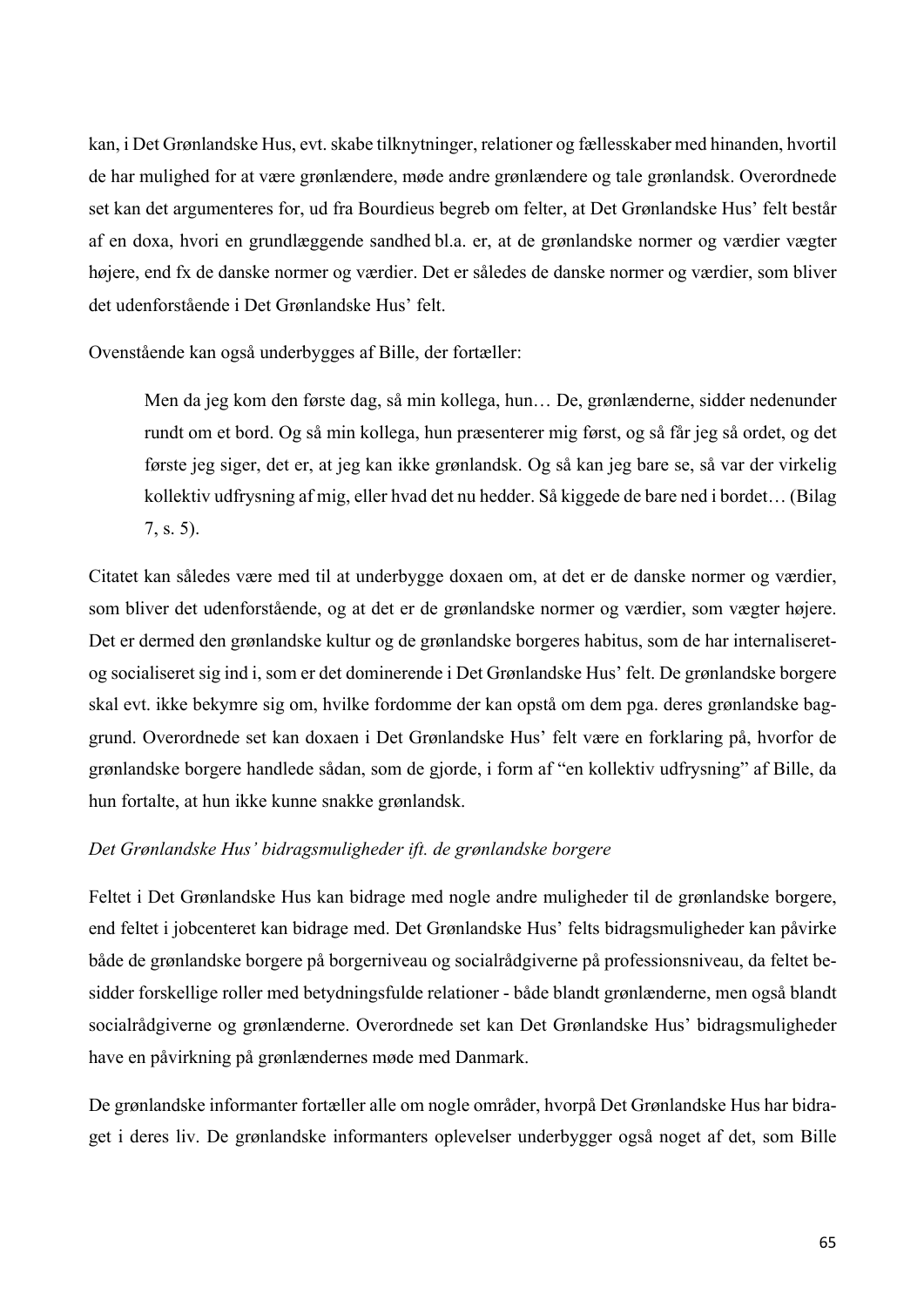fortæller om Husets bidragsmuligheder. Samlet set kan Det Grønlandske Hus' muligheder bidrage til, at de grønlandske borgere oplever personlig udvikling og forandring, som i sidste ende kan bidrage til at forebygge fordomme, diskrimination og/eller stigmatisering.

Én af Det Grønlandske Hus' bidragsmuligheder er den tilknytning og relation, som de grønlandske borgere indbyrdes kan få til hinanden. Dette underbygger både Kristoff og Sven i deres svar til, hvorfor de benytter Det Grønlandske Hus. Kristoff fortæller: "Det er dejligt her. At møde landsmænd." (Bilag 5, s. 7). Sven fortæller yderligere: "Øhh… Fordi jeg er ensom." (Bilag 6, s. 8). Citaterne kan være med til at illustrere, at Kristoff og Sven, i Det Grønlandske Hus, har mulighed for at være grønlændere, møde andre grønlændere og snakke grønlandsk. De har således mulighed for at skabe en relation til deres grønlandske tilhørsforhold, som kan bidrage til at forebygge ensomhed og isolation.

Bourdieus begreber om habitus og kapital kan benyttes til det ovenstående. Kristoff og Sven har, i Det Grønlandske Hus, mulighed for at internalisere- og socialisere nogle normer og værdier, igennem nogle af deres fælles ubevidste grønlandske erfaringer, følelser, tanker, handlinger og sociale forhold, med andre grønlandske borgere. Det kan hertil være tilfældet, i Det Grønlandske Hus' felt, at de grønlandske borgere har nogle ressourcer og kilder til fælles, ift. deres grønlandske kapitaler. Dette kan i sidste ende bidrage til, at de grønlandske borgere har en følelse af, at de indbyrdes har den samme indflydelse og magt i Det Grønlandske Hus' felt.

Det Grønlandske Hus' mulighed, ift. tilknytninger og relationer, kan desuden bidrage til, at de grønlandske borgere kan anvende den nonverbale kommunikation, uden evt. at blive overset eller misforstået. Dette underbygges både af problemfeltet og af analysen, hvori det er beskrevet, at grønlændere generelt kommunikerer mere nonverbalt (Sjursen, 2014, s. 23). Nogle af de grønlandske borgere kan også have været udsat for 'grønlandisering' i Grønland, ifm. hjemmestyrets indførelse i 1979 (Sjursen, 2014, s. 10). Disse grønlændere har således, i tilknytningen og relationen med hinanden i Det Grønlandske Hus, mulighed for at kommunikere på grønlandsk, i stedet for at kommunikere på dansk. Overordnede set har de grønlandske borgere mulighed for, i Det Grønlandske Hus, at kommunikere og skabe tilknytninger og relationer med andre grønlændere, som står i den samme situation.

Til ovenstående mulighed, hører også en anden bidragsmulighed, som er, at de grønlandske borgere, i tilknytningen og relationen til hinanden, kan skabe et fællesskab i Det Grønlandske Hus. De grønlandske borgere har bl.a. mulighed for at skabe et fællesskab omkring det at have en tilknytning til Grønland og den grønlandske kultur. De kan desuden have haft nogle af de samme problemstillinger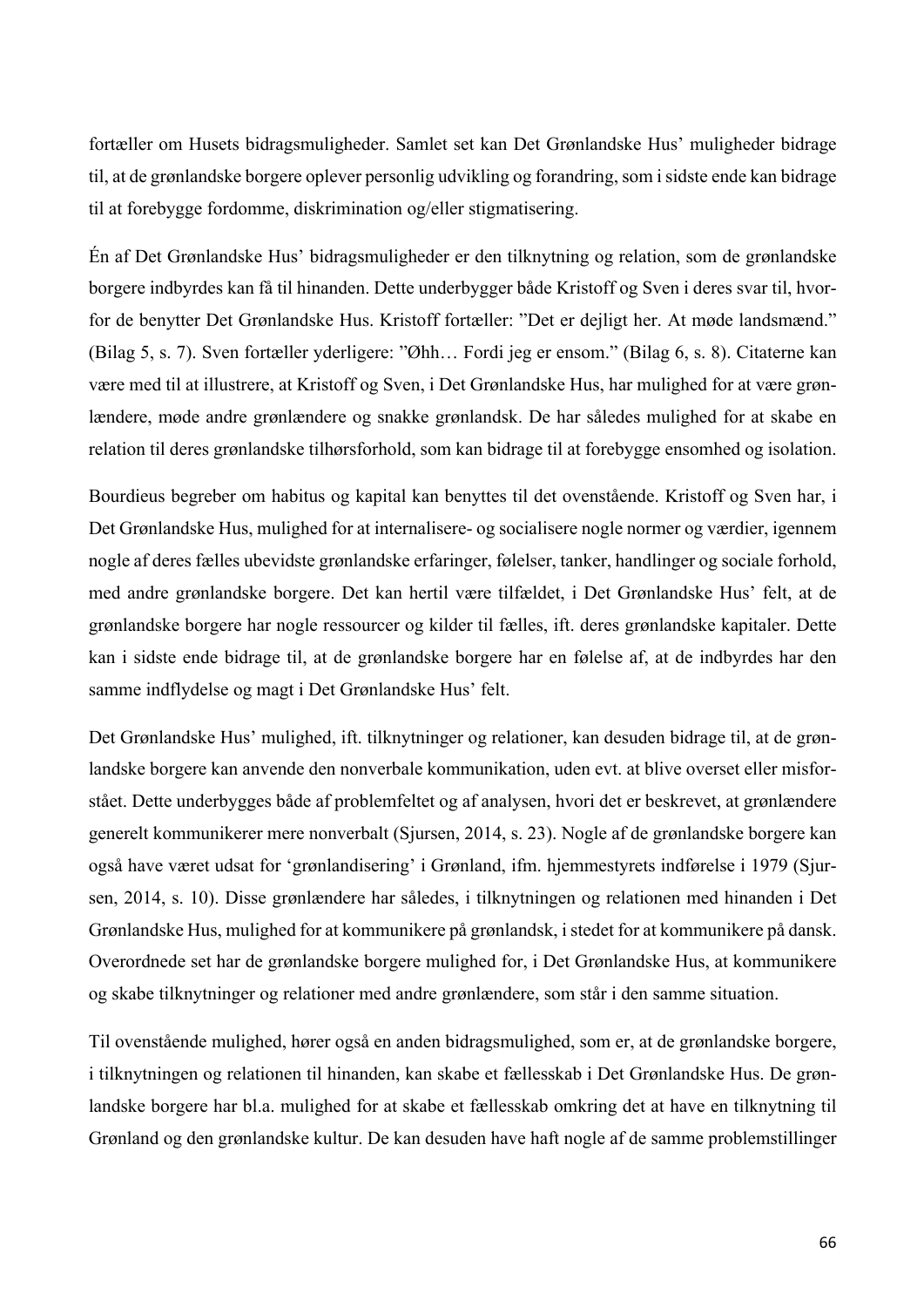i Grønland, som den øvrige befolkning i Danmark evt. ikke kan sætte sig ind i. De grønlandske borgere kan fx, som beskrevet i problemfeltet, have været udsat for hjemløshed i Grønland, hvilket ofte skyldes den vanskelige grønlandske boligsituation (Carl et. al., 2020, s. 11-12). Dette kom fx til udtryk i Svens fortælling om sit liv i Grønland, hvor han var hjemløs (Bilag 6, s. 2).

Bille fortæller følgende om, hvordan hun, på professionsniveau, oplever fællesskabet i Det Grønlandske Hus:

> Så er der meget fællesskab her. Altså... det er så hyggeligt, de synger sammen. (…). Altså det tror jeg virkelig, at de får meget igennem, altså meget ud af det der med at synge sammen. Mere end vi danskere gør. De mødes omkring maden herude, kan jeg også se. Det er en god ting (Bilag 7, s. 9).

Billes ovenstående oplevelse kan underbygges af Elsas udtalelse på borgerniveau, om hendes oplevelse i Det Grønlandske Hus: "… der er andre grønlændere at snakke med. Man forstår bedre. Nu har jeg også danske venner, men de er ikke så åbne, ligesom grønlændere. (…). Altså sådan mere forholdene. Man kan lave ting sammen." (Bilag 6, s. 8). Begge citater kan være med til at illustrere, at grønlændere lægger større vægt på fællesskabet og heri åbenheden, sammenlignet med nogle af informanternes oplevelser af den øvrige befolkning i Danmark. Honneths teori om anerkendelse inden for den private sfære kan hertil benyttes. De grønlandske borgere kan, i deres venskabelige fællesskaber i Det Grønlandske Hus, opnå en følelsesmæssig- og kropsbaseret anerkendelse. Denne form for anerkendelse kan give de grønlandske borgere selvtillid, hvortil de kan få bedre mulighed for at handle, kommunikere og deltage på lige fod med hinanden i fællesskabet i Det Grønlandske Hus' felt.

Afslutningsvist er en tredje bidragsmulighed, inden for Det Grønlandske Hus' felt, at deltagelsen i Huset er baseret på frivillighed. Bille fortæller uddybende hertil: "… det er et frirum at komme her i Det Grønlandske Hus." (Bilag 7, s. 5). Overordnede set er frivilligheden og frirummet i Det Grønlandske Hus således med til at give de grønlandske borgere mulighed for selv at opsøge socialrådgiverne i Det Grønlandske Hus. De grønlandske borgere har hertil mulighed for at efterspørge den hjælp, som de, på det pågældende tidspunkt, har brug for – herunder fx hjælp til at bearbejde deres problemer.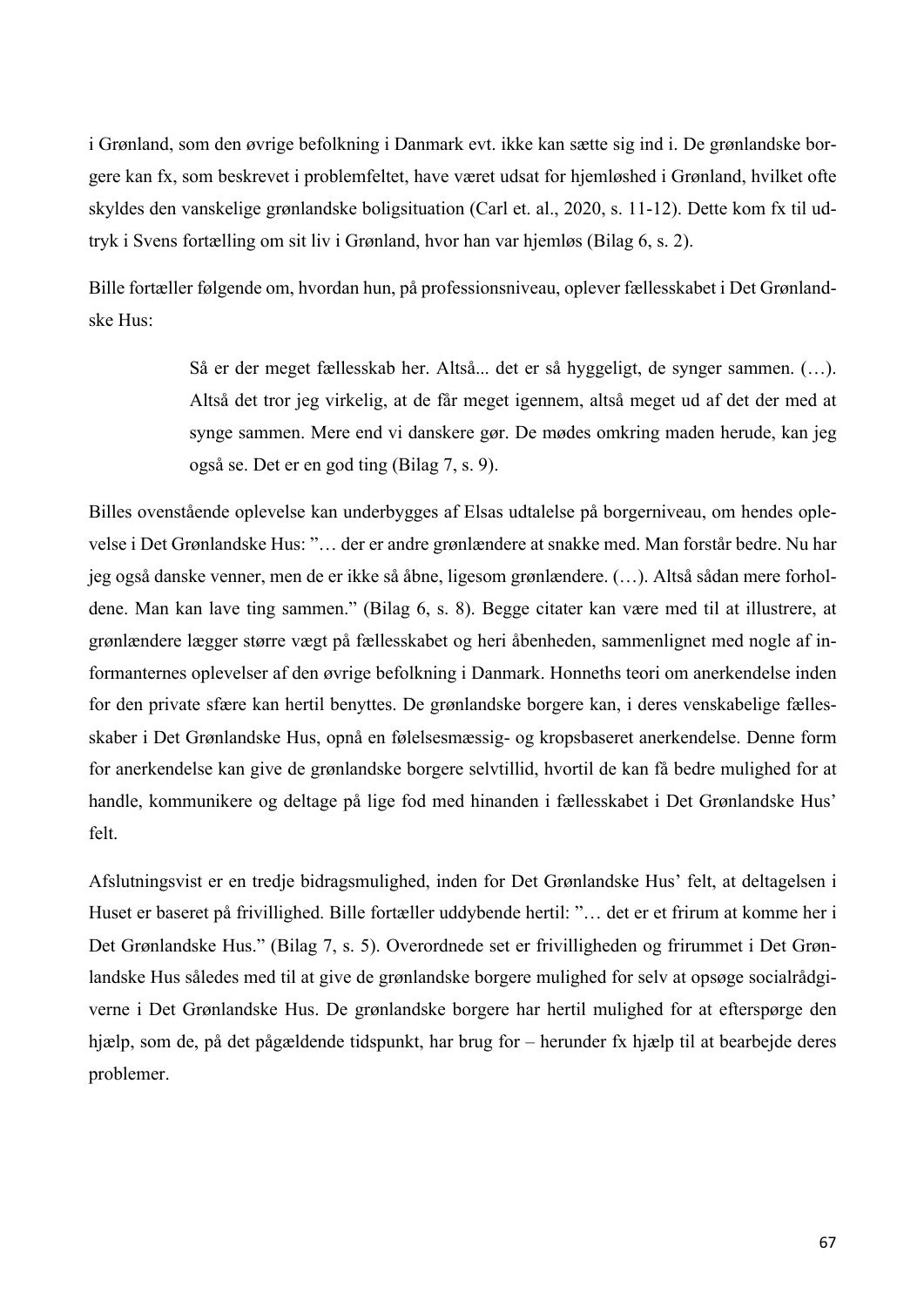#### *Relationen og tilliden mellem socialrådgiverne og grønlænderne i Det Grønlandske Hus*

Til ovenstående vil det yderligere være relevant at have fokus på, hvordan relationen og tilliden mellem socialrådgiverne og grønlænderne i Det Grønlandske Hus' felt er. Overordnede set kan disse have betydning for grønlændernes møde med Danmark.

Et forhold, der kan have betydning for relationen og tilliden, er, at socialrådgiverne i Det Grønlandske Hus har den bemyndigende rolle. De kan således være nysgerrige på- og anerkendende ift. de grønlandske borgeres problemer (Hansen, 2016a, s. 369). Socialrådgiverne kan derfor, ifølge Bille: "... bare sige "Ja" til at hjælpe med alt, der kommer ind ad døren. Så det [grønlænderne] kommer med, det vil jeg gerne hjælpe med..." (Bilag 7, s. 2). Citatet bekræftes også af Kristoff, der fortæller, at socialrådgiverne i Det Grønlandske Hus er gode til at hjælpe, og hvis han har brug for hjælp, så går han ned og snakker med dem (Bilag 5, s. 7-8). Både Bille og Kristoffs ovenstående oplevelser kan være med til at illustrere, at der ikke er en dagsorden- eller et overordnede formål med mødet mellem socialrådgiverne og grønlænderne i Det Grønlandske Hus, ud over den som de grønlandske borgere beslutter.

Det er tidligere i analysen beskrevet, at hjælpen til de grønlandske borgere i Det Grønlandske Hus' felt skal baseres på frivillig deltagelse fra grønlænderne. Det er således frivilligt, om de grønlandske borgere vil indgå i en relation-, deltage i en samtale- eller holde et møde med socialrådgiverne i Det Grønlandske Hus. Dette underbygges også af Bille, der fortæller: "...de kan jo også vrage mig, hvis de ikke får noget ud af at snakke med mig." (Bilag 7, s. 11). Citatet kan således være med til at illustrere, at der, i relationen mellem socialrådgiverne og grønlænderne, ikke er nogle lovgivningsmæssige krav. Det er i stedet de grønlandske borgere, som bestemmer, hvornår målet med deres relation er opnået. Overordnede set kan det argumenteres for, at den frivillige deltagelse og den bemyndigende rolle kan skabe en positiv og tillidsfuld relation mellem socialrådgiverne og grønlænderne i Det Grønlandske Hus.

Til trods, for at den frivillige deltagelse kan være med til at skabe en positiv og tillidsfuld relation, er det væsentligt, at socialrådgiverne i Det Grønlandske Hus er opmærksomme på, at der muligvis kan opstå nogle usikkerheder hos de grønlandske borgere, ifm. at opsøge hjælpen hos dem. En usikkerhed kan være, at det ikke er sikkert, at de grønlandske borgere, ved første møde, er bevidste om, hvilke værdier og logikker samt hvilken doxa, der er i Det Grønlandske Hus' felt. Feltets værdier, logikker,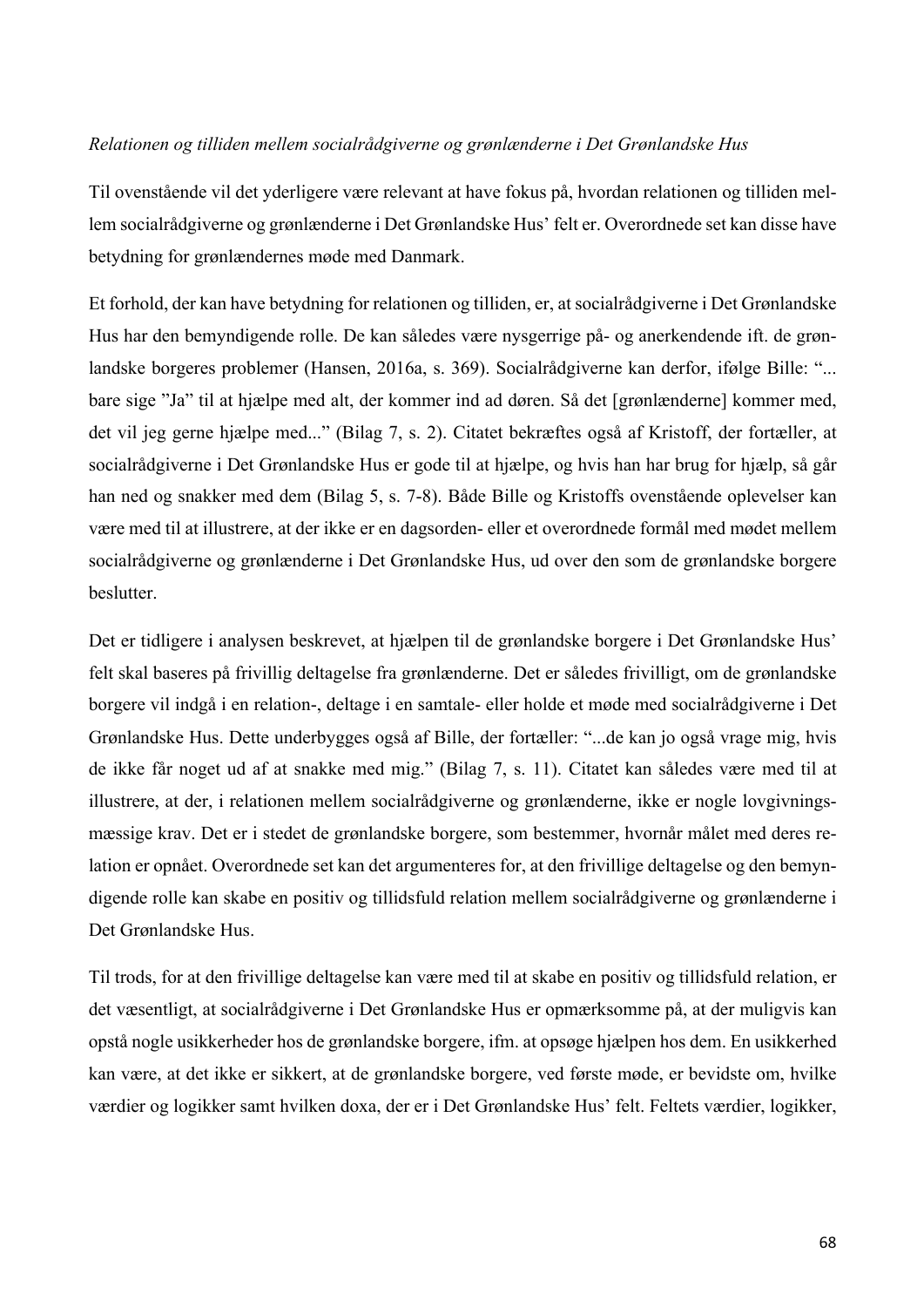doxa og retningslinjer vil dog fortsat have betydning for relationen og tilliden mellem socialrådgiverne og grønlænderne. Bille fortæller fx hertil: "Jeg vil selvfølgelig gerne hjælpe til selvhjælp, ikke også. Og det tror jeg også, det står i vores vedtægter, og det prøver vi også sådan at hjælpe dem med, at… ja, at vejlede dem om, hvad der er muligt…" (Bilag 7, s. 2). Citatet kan således være med til at illustrere, at der, i Det Grønlandske Hus' felt, er en logik om, at der i relationen og tilliden mellem socialrådgiverne og grønlænderne skal indgå hjælp til selvhjælp.

Et andet forhold, som kan have betydning for relationen og tilliden, kan være det, som Bourdieu betegner som symbolsk magt. Der er, som tidligere nævnt i analysen, en usynlig magt til stede mellem socialrådgiverne i jobcenteret og de grønlandske borgere. Bille har dog ikke en oplevelse af, at der er den samme magt til stede i hendes relation med de grønlandske borgere i Det Grønlandske Hus. Bille fortæller fx: "Nej, det synes jeg ikke. Det siger jeg meget klart. Det gør jeg ikke. For jeg er jo bare deres hjælper." (Bilag 7, s. 11). En grund, til at Bille ikke har en oplevelse af, at der er det samme magtforhold i Det Grønlandske Hus, kan være, fordi hun besidder den bemyndigende rolle. Bille har derfor ikke, i samme grad, magten til at bestemme, hvordan virkeligheden skal konstrueres og -forstås hos de grønlandske borgere. Dette kan illustreres ved, at Bille fortsætter citatet ved at fortælle: "Der er jo ikke noget, de sådan skal leve op til her." (Bilag 7, s. 11). Det kan således argumenteres for, at ovenstående kan have en positiv betydning for relationen og tilliden mellem socialrådgiverne og grønlænderne i Det Grønlandske Hus.

Det kan, modsat ovenstående, argumenteres for, at der i socialrådgivernes relation med de grønlandske borgere i Det Grønlandske Hus er symbolsk magt til stede. Socialrådgiverne har magten til at bestemme forståelsen af de grønlandske borgeres problemer, og hvordan virkeligheden omkring problemerne skal konstrueres. Overordnede set kan det argumenteres for, at den symbolske magt i relationen mellem socialrådgiverne og grønlænderne er mere usynlig, end den er i grønlændernes relation til socialrådgiverne i jobcenteret. Det er således ikke sikkert, at hverken socialrådgiverne eller grønlænderne er bevidste om, at den symbolske magt er til stede. Magten kan derfor ubevidst påvirke relationen.

Et sidste forhold, der kan have betydning for relationen og tilliden, kan være anerkendelse ift. Honneths teori om anerkendelse. Socialrådgiverne i Det Grønlandske Hus har, i højere grad end socialrådgiverne i jobcenteret, mulighed for at sikre, at de grønlandske borgere opnår anerkendelse inden for alle tre anerkendelsessfærer. En grund til dette kan være, at de kan hjælpe med alt, som de grøn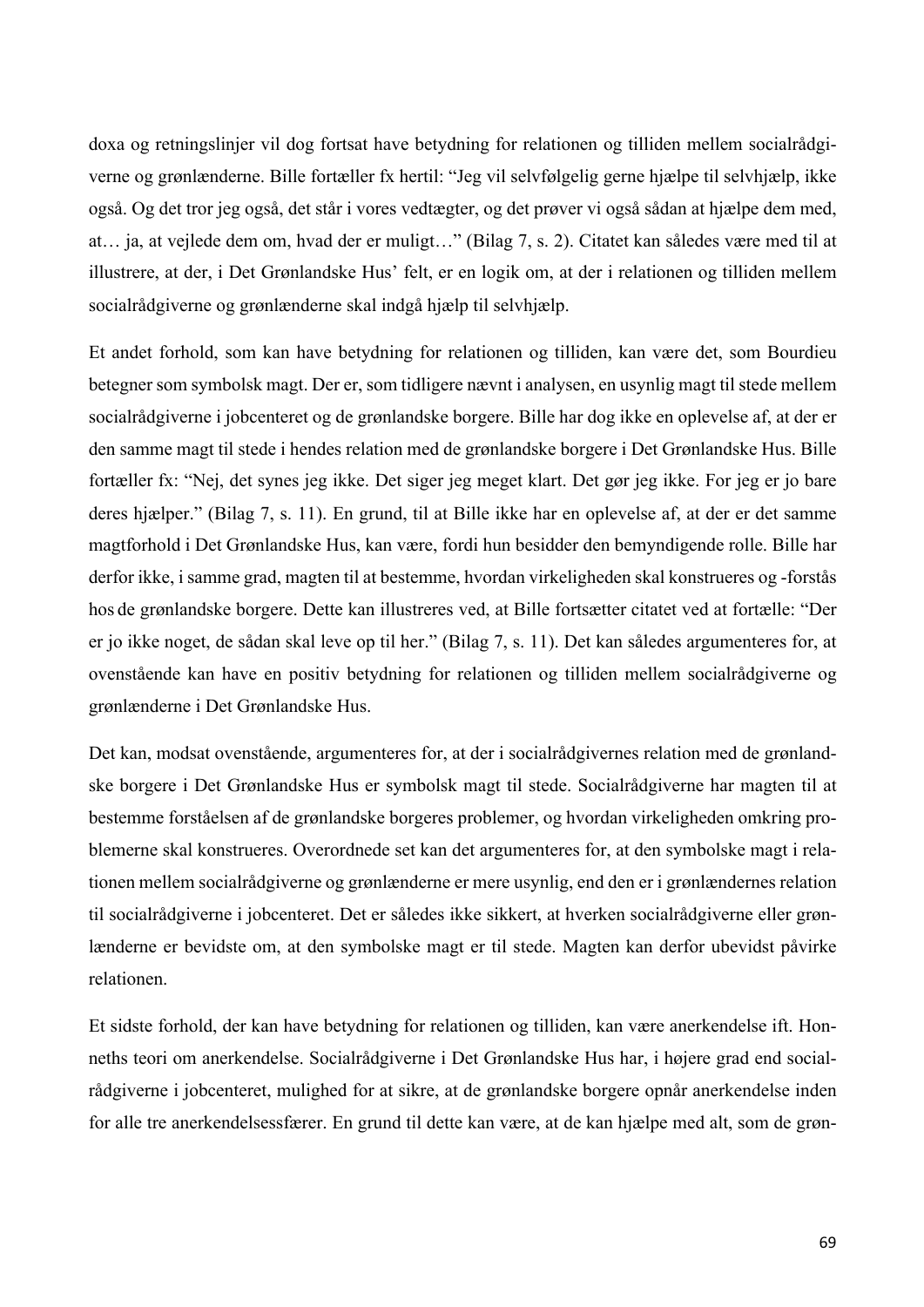landske borgere kommer med, og ikke kun ift. fx arbejdsmarkedet. Socialrådgiverne i Det Grønlandske Hus har således, som udgangspunkt, mulighed for at give de grønlandske borgere den hjælp, som de efterspørger, og dermed mulighed for at sikre, at grønlænderne kan opleve en positiv- og en vellykket personlig udvikling. Det er dog ikke sikkert, at socialrådgiverne har mulighed for, inden for Det Grønlandske Hus' felts rammer, at hjælpe de grønlandske borgere direkte, men de har derimod mulighed for at være en støtte for grønlænderne i det videre forløb - fx igennem bisidning.

# **6.7 Samarbejdet mellem jobcenteret og Det Grønlandske Hus**

Den følgende delanalyse tager udgangspunkt i, hvordan samarbejdet mellem jobcenteret og Det Grønlandske Hus er. Bjørk og Bille har, som nævnt løbende i projektet, forskellige myndighedsroller, hvilket bl.a. kan have betydning for deres relationer til deres grønlandske borgere. De har således forskellige erfaringer med målgruppen: grønlændere i Danmark. Dette kan bidrage med forskellige former for viden i samarbejdet, som i sidste ende kan have betydning for grønlændernes oplevelser med det sociale arbejde. Der vil være fokus på: 'tværsektionelt samarbejde' og 'felternes betydning for samarbejdet mellem jobcenteret og Det Grønlandske Hus'.

### *Tværsektionelt samarbejde*

Samarbejdet mellem jobcenteret og Det Grønlandske Hus kan, ud fra Andy Højholdts definition, betegnes som 'et tværsektionelt samarbejde', da Bjørk og Bille befinder sig i hver sin sektor: den kommunale- og den private sektor (Højholdt, 2016, s. 70-73). Både Bjørk og Bille fortæller, at de synes, at der er et godt samarbejde (Bilag 8, s. 1 & Bilag 7, s. 3). I samarbejdet med den kommunale sektor fortæller Bille fx, at de, i Det Grønlandske Hus, kan have forskellige funktioner i samarbejdet. De deltager bl.a. i dialogmøder, hvor de kan komme ud i, fx et jobcenter, og fortælle om nogle af de problemstillinger, som de, inden for den private sektor, kan møde hos målgruppen. Det Grønlandske Hus deltager yderligere i arbejdsgrupper, hvor de, sammen med andre professionelle, kommer med inputs til, hvordan problemstillinger hos målgruppen kan løses (Bilag 7, s. 2-3).

Samarbejdet i de ovenstående beskrevet dialogmøder og arbejdsgrupper kan, ud fra Højholdts fem grundforståelser af samarbejde, betragtes som 'et løst netværk' (Højholdt, 2016, s. 48-49). Samarbejdet i et løst netværk betegnes som et erfaringsfællesskab, hvor man kan få del i andres- og dele ud af sine egne erfaringer. Samarbejdsformen i det løse netværk, mellem jobcenteret og Det Grønlandske Hus, kan variere ift., hvilken viden de hver især ønsker at opnå. Dette underbygges fx af Bjørk, som fortæller: "... jeg har tidligere brugt [Det Grønlandske Hus], både som tolkeservice, og som en form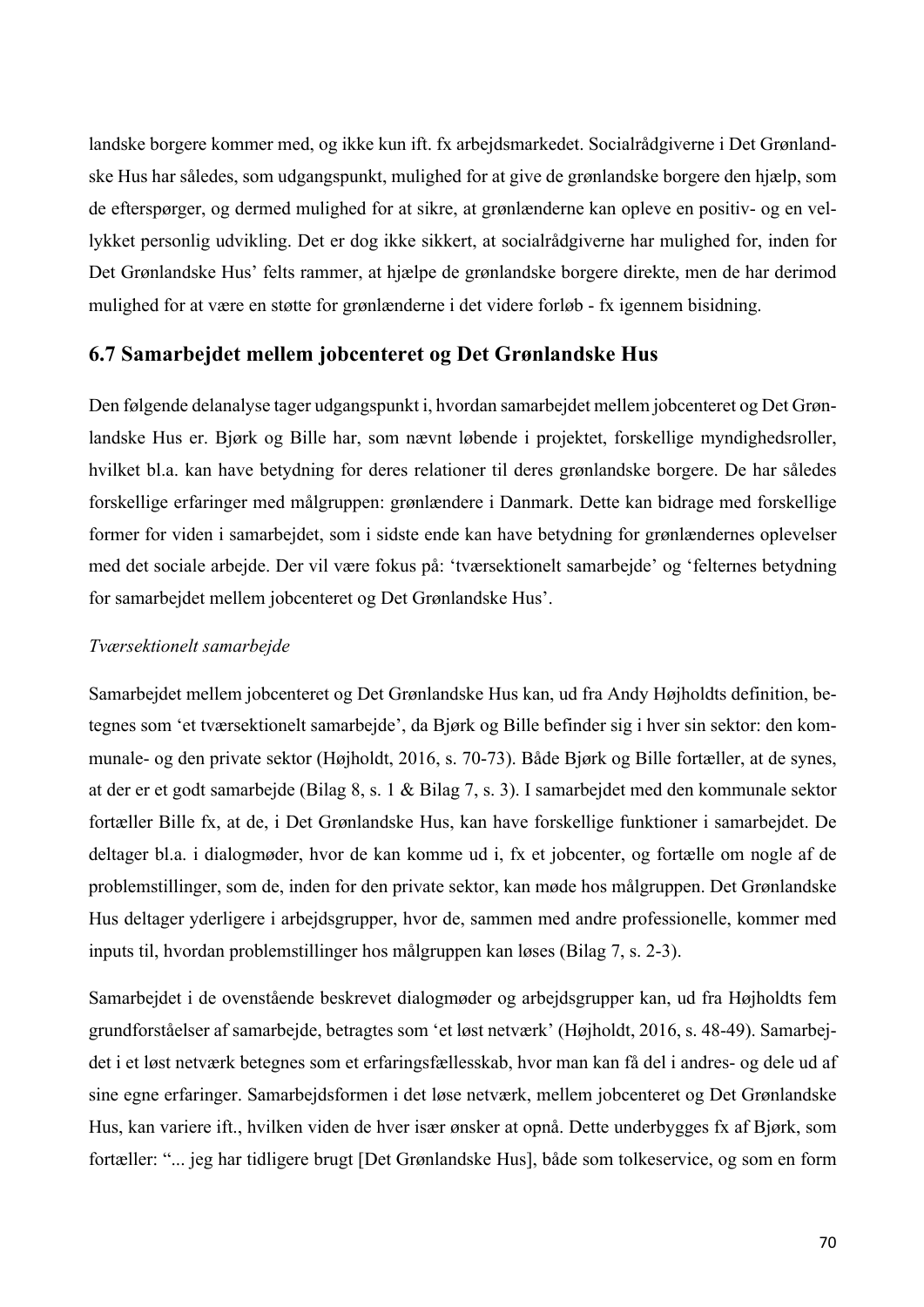for støtte-kontaktperson, og deres åben rådgivning også, til mine grønlandske borgere." (Bilag 8, s. 2). Det er dog vigtigt, at samarbejdspartnerne i det tværsektionelle samarbejde er opmærksomme på, at det ikke er alle oplysninger, der frit kan deles mellem dem.

Kristoff har, som tidligere nævnt i analysen, udtalt, at han på nuværende tidspunkt har nogle socialrådgivere fra den kommunale sektor, der er åbne ift. de problemstillinger, som han har. Kristoff fortæller, at åbenheden gør dem bedre, sammenlignet med nogle af de socialrådgivere, som han tidligere har haft (Bilag 5, s. 8). En af grundene til Kristoffs oplevelse kan være, at der igennem samarbejdet mellem den kommunale- og den private sektor evt. er kommet et større kendskab til de problemstillinger, som grønlænderne kan have. Det tværsektionelle samarbejde kan således bidrage til nye forståelser og yderligere viden om problemstillingerne. I sidste ende kan dette have en positiv betydning for relationen mellem socialrådgiverne og de grønlandske borgere, samt grønlændernes møde med Danmark og det sociale arbejde heri.

### *Felternes betydning for samarbejdet mellem jobcenteret og Det Grønlandske Hus*

Det er i analysen argumenteret for, at Bjørk og Bille, grundet deres institutionelle- og organisatoriske kontekster, har forskellige formål, hensigter og forventninger til mødet med deres grønlandske borgere. Det er ligeledes løbende i analysen beskrevet, at jobcenteret og Det Grønlandske Hus er to forskellige felter, hvori der er forskellige logikker, værdier og doxaer. Disse forskelligheder har betydning for de logikker og værdier samt den doxa, der udvikles i feltet for det tværsektionelle samarbejde mellem jobcenteret og Det Grønlandske Hus. Overordnede set vil der således opstå det, som Bourdieu betegner som "kampe", imellem Bjørk og Bille, hvor det i "kampene" handler om at definere, hvilke logikker og værdier der skal have indflydelse og magt i feltet.

En af forskellighederne, der kan have betydning for "kampene" i feltet, kan være myndighedsrollen, som Bjørk har, men Bille ikke har, hvilket tidligere er beskrevet i analysen. Bille har fx, inden for den private sektor, fokus på, at der i Det Grønlandske Hus er en doxa om, at: "... man [må] være grønlænder, og så al den der kultur, må de tage med sig ind i Huset, og dyrke den…" (Bilag 7, s. 9). Bjørk italesætter ikke den grønlandske kultur på samme måde, inden for den kommunale sektor, hvilket kommer til udtryk ved, at hun fortæller, at der er: "... en anden kultur. En anden forståelse af, hvordan snakker vi sammen. Eller hvordan laver vi aftaler, og hvordan overholder vi aftaler." (Bilag 8, s. 4).

Det kan, ud fra ovenstående citat, argumenteres for, at Bjørk ser den grønlandske kultur, som noget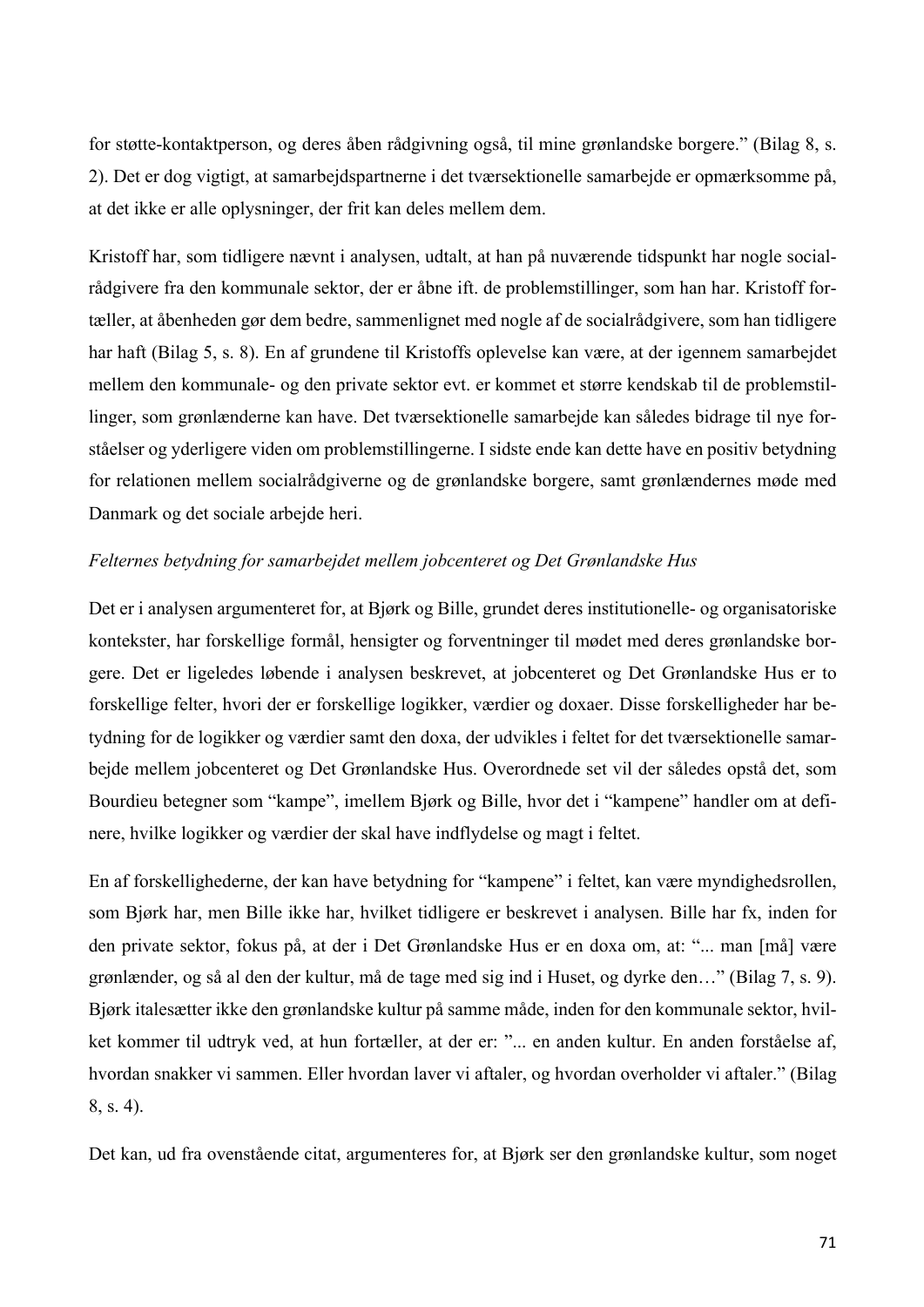der er anderledes. Den anderledes kultur kan således bevirke, at grønlænderne kan have svært ved at indgå i den doxa, der er i jobcenterets felt, om at borgerne skal overholde- og tilpasse sig lovgivningen samt feltets institutionelle- og organisatoriske krav og regler. "Kampene", der kan opstå ifm. Bjørk og Billes forskellige opfattelser af den grønlandske kultur, er således med til at udvikle- og forandre feltet for det tværsektionelle samarbejde mellem jobcenteret og Det Grønlandske Hus.

# **7. Forandrings- og handlingsforslag**

Vi vil i det følgende, ud fra vores ovenstående analyse, identificere og diskutere forslag til forandringer og handlinger, der kan være med til at forbedre det sociale arbejde med grønlændere. Dette vil blive gjort ud fra vores informanters oplevelser af grønlændernes møde med Danmark og det sociale arbejde heri. Forandrings- og handlingsforslagene vil primært henvende sig til socialrådgivere, på professionsniveau, i det kommunale regi - herunder særligt jobcenteret. Til trods for at forandringsog handlingsforslagene primært henvender sig til socialrådgivere i jobcenteret, kan virkningen af forslagene have betydning for grønlændere i Danmark på borgerniveau.

# **7.1 Første forandrings- og handlingsforslag**

Det første forandrings- og handlingsforslag, som vi har identificeret, omhandler et behov for forandringer i den skriftlige kommunikation mellem socialrådgiverne i jobcenteret og de grønlandske borgere med sprogvanskeligheder - herunder særligt ifm. breve og pjecer.

Vi ved fra vores analyse, at flere grønlændere finder det vanskeligt at kommunikere på dansk (Sjursen, 2014, s. 23), hvorfor de kan være én målgruppe, som finder det besværligt at forstå indholdet i brevene fra jobcenteret. For det første kan det være svært for de grønlandske borgere at forstå, hvad der står i brevene, da de nødvendigvis ikke har dansk som modersmål. Det kan hertil være særligt svært for dem at forstå ordlyden og de faglige termer i brevene. For det andet kan brevene bestå af mange sider, hvoraf det kan være svært for de grønlandske borgere at vurdere, hvilke sider der er nødvendige at læse. Dette kan særligt være ifm. den lovtekst, som ofte er vedlagt i slutningen af brevene. Samlet set kan ovenstående have betydning for, om de grønlandske borgere forstår indholdet i brevene - fx ifm. en indkaldelse og/eller en afgørelse.

Til ovenstående kan en forandring og handling, ift. det sociale arbejde med grønlændere, være at oversætte brevene til fx grønlandsk. Det er dog væsentligt at diskutere, at det ikke er sikkert, at lovteksten kan oversættes, uden at miste sin betydning. En anden forandring og handling, ift. det sociale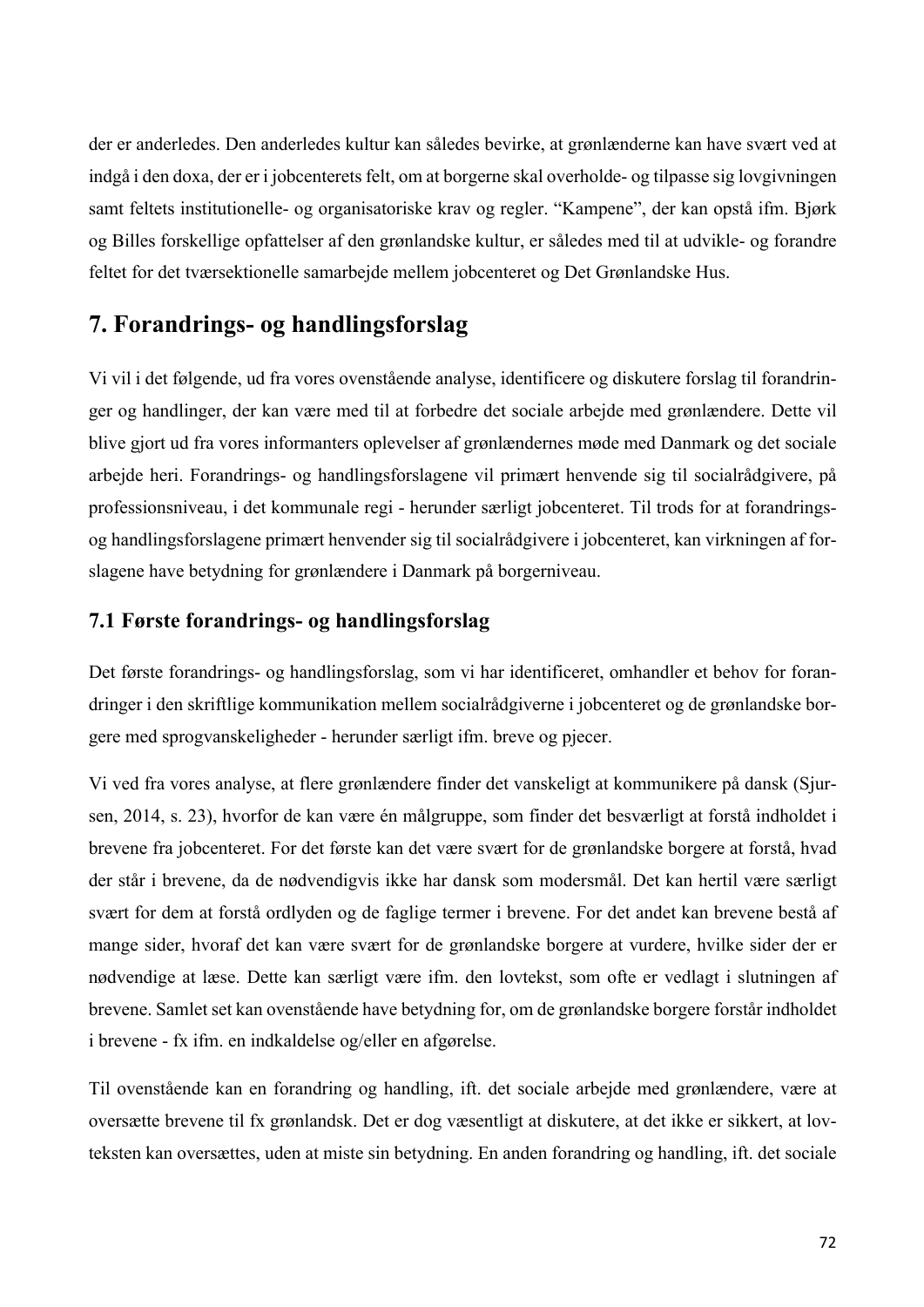arbejde med grønlændere, kan være, at man kiggede på ordlyden i- og længden af brevene. Det vil hertil være relevant, at det er socialrådgiverne, der vurderer, hvilke grønlandske borgere der har behov for dette. Det er ligeledes væsentligt at diskutere, at det ikke er sikkert, at ordlyden kan ændres, og at længden kan forkortes, da jobcenteret kan have nogle institutionelle- og organisatoriske krav og regler til brevene - fx kan lovteksten have betydning for indholdet- og ordlyden i. samt længden af indkaldelsen og/eller afgørelsen. Det kan dog hertil diskuteres, om der er behov for ændringer i jobcenterets institutionelle- og organisatoriske krav og regler, for at der kan blive ændret i brevenes indhold, ordlyd og længde.

Til trods for ovenstående, foreslår vi, at selve indholdet i brevene, bl.a. i form af indkaldelser eller afgørelser, bliver oversat til fx grønlandsk, men at lovteksten forbliver på dansk. Det kan dog diskuteres, om vores forslag kan indføres i praksis med det samme, og dermed være med til at ændre det sociale arbejde med grønlændere. Grunden til dette kan være, at en oversættelse af brevene kan have betydning for validiteten i dem, fx ift. lovgivningen. Samlet set vil det derfor kræve, at man i samarbejde med praksis udarbejder, hvordan ordlyden i oversættelsen af brevene kan ændres, således at de fortsat er valide ift. bl.a. lovgivningen.

Det kan ligeledes være relevant at oversætte de pjecer, som de grønlandske borgere bl.a. får udleveret ifm. vejledningen om deres rettigheder og pligter i jobcenteret. Da indholdet i pjecerne er lettere at forstå end selve lovteksten, vil det således være en forandring og handling, at pjecerne bliver oversat til fx grønlandsk (STAR, 2021). Dette kan bevirke, at de grønlandske borgere fx vil få en bedre og bredere forståelse for de rettigheder og pligter, som de har inden for jobcenterets felt. Det kan hertil, ligesom i ovenstående, diskuteres, at der kan forekomme nogle ord, begreber og/eller vendinger, som man ikke kan oversætte til fx grønlandsk - herunder rehabiliteringsteam. Overordnede set bekræfter Bjørk vores diskussion om, at det både kan være svært at oversætte indholdet i brevene og -i pjecerne tilstrækkeligt ift. lovteksten: "... jeg kunne godt forestille mig, at det vil være svært at oversætte*.* (...). … men man burde måske have [pjecerne på andre sprog], men jeg ved ikke, om man vil kunne gøre det tilstrækkeligt." (Bilag 8, s. 10).

### **7.2 Andet forandrings- og handlingsforslag**

Det andet forandrings- og handlingsforslag, som vi har identificeret, omhandler muligheden for et introduktionsprogram for grønlændere, der flytter fra Grønland til Danmark. Vi ved fra både problemfeltet og analysen, at Grønland og Danmark indgår i et rigsfællesskab, og at grønlændere derfor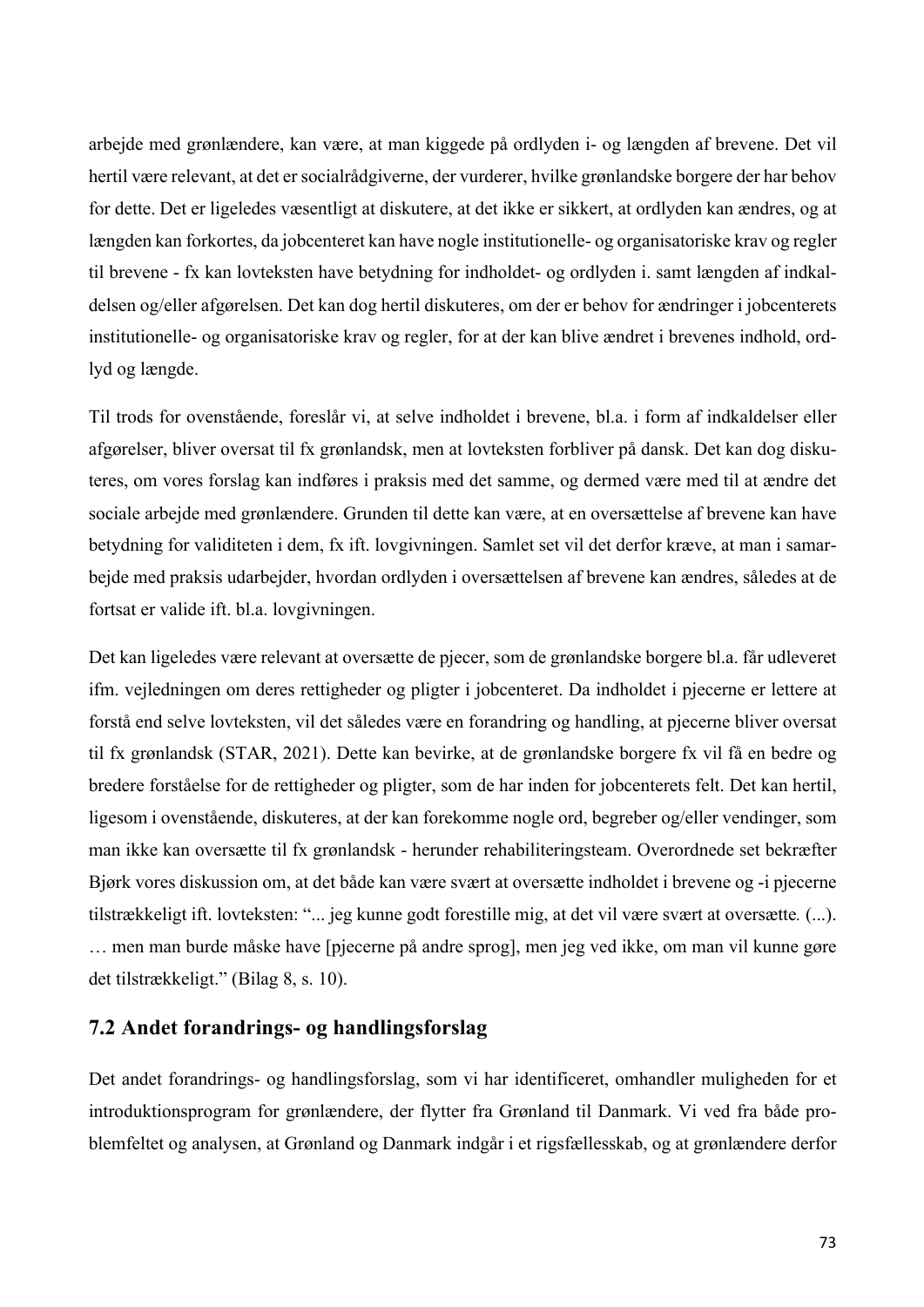er danske statsborgere. Grønlændere får af den grund ikke tilbudt særlige forløb, når de flytter til Danmark. De skal i stedet, på eget initiativ, opsøge hjælpen hos de offentlige myndigheder (Sjursen, 2014, s. 7-8).

Én udfordring for de grønlandske borgere, som flytter fra Grønland til Danmark, kan således være, at de muligvis finder det vanskeligt at vide, hvilke krav der kan være til dem, for at begå sig i det danske samfund. Her tænkes der bl.a. på kravene om, at man skal have NemID, oprette sig på e-Boks ift. breve fra det offentlige, samt oprette en netbank. Det kan yderligere være svært for de grønlandske borgere at vide, hvor de skal henvende sig for at få hjælp, og hvad de forskellige institutioner og afdelinger i Danmark kan være behjælpelige med. Her tænkes der på, at det bl.a. kan være svært for de grønlandske borgere at vide, hvad fx Borgerservice er, og hvornår de skal henvende sig ved den ene institution eller afdeling, frem for den anden. Dette underbygges også af Bjørk, der fortæller: "Altså, jeg oplever helt sikkert, at det er meget anderledes for dem at komme til Danmark. Og det kan være svært for dem at begå sig... med vores system i Danmark." (Bilag 8, s. 8).

Til ovenstående kan en forandring og handling, ift. det sociale arbejde med grønlændere, være, at man udformede et introduktionsprogram til de grønlandske borgere, som flytter fra Grønland til Danmark. 'De Grønlandske Huse Danmark' har, som Bille også fortæller om (Bilag 7, s. 18), været med til at udvikle hjemmesiden Kend Danmark, hvor der, til grønlændere, er samlet forskellige nyttige informationer om at flytte til Danmark - fx 'bolig', 'jobsøgning' og 'netværk - fællesskaber' (Kend Danmark, u.å.). Til trods for, at hjemmesiden eksisterer, kræver det dog fortsat, at de grønlandske borgere og/eller de offentlige myndigheder har kendskab til hjemmesiden, for at kunne drage nytte af den.

Bjørk fortæller til ovenstående:

… det ville være fantastisk, hvis man kunne arrangere en eller anden form for introduktionsforløb. (...). Mest af alt, fordi de lever i et andet samfund, der oppe, hvor man ikke bruger NemID. (...). Alle de her ting her, tager man måske lidt for givet, at det er en nødvendighed, for at kunne begå sig i vores samfund (Bilag 8, s. 13).

Det kan ud fra citatet argumenteres for, at Bjørk ikke har kendskab til hjemmesiden Kend Danmark. Hun kan således ikke anvende den, som et redskab i samarbejdet med sine grønlandske borgere. Vi foreslår, på den baggrund, at det vil være relevant med et introduktionsprogram til de grønlandske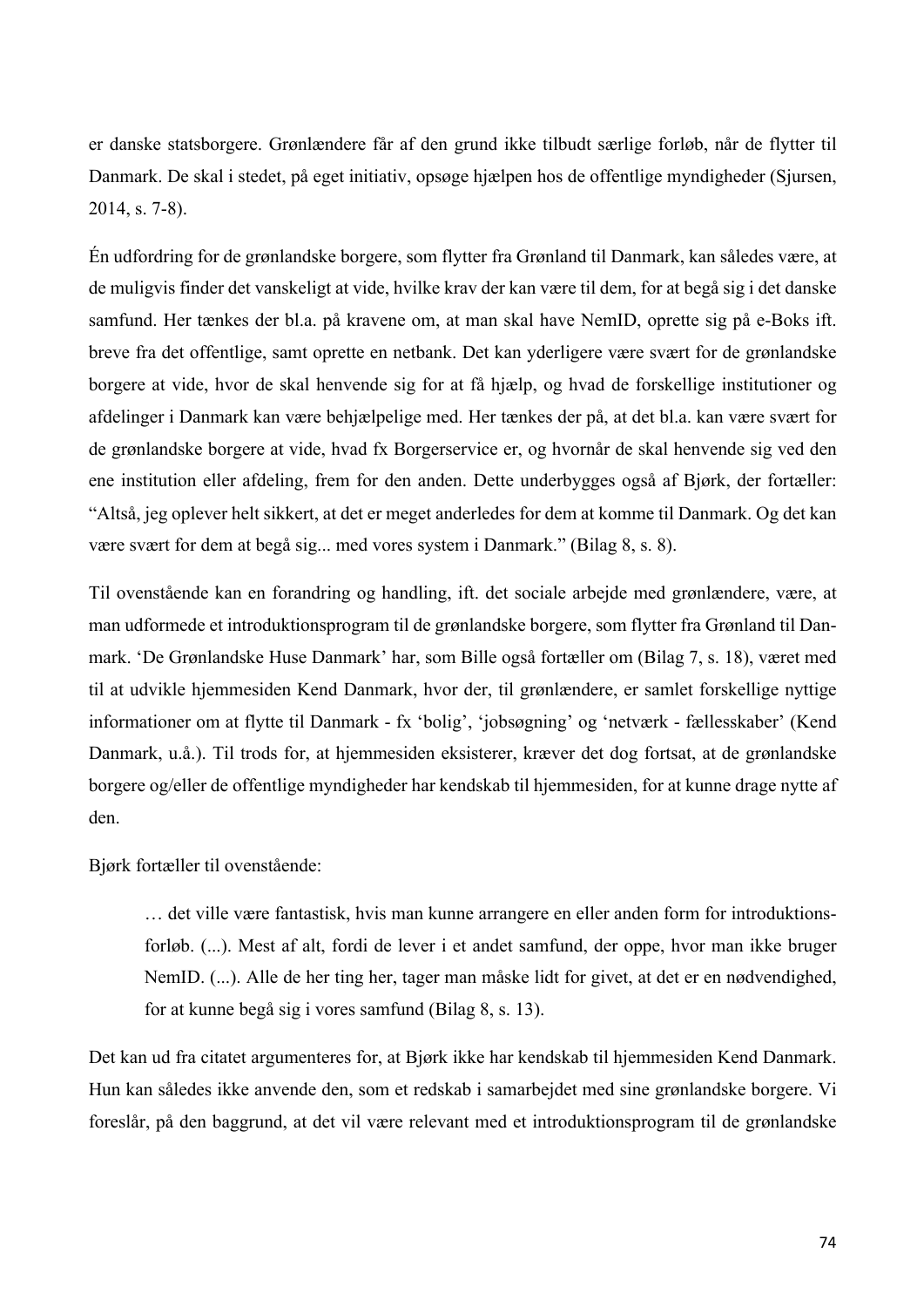borgere i det kommunale regi. I introduktionsprogrammet vil det være relevant at samle de informationer, der kan være vigtige for at begå sig i Danmark - fx kan Kend Danmark være en hjemmeside, som indgår i programmet. Socialrådgiverne i fx jobcenteret kan også anvende introduktionsprogrammet som et redskab i deres samarbejde med deres grønlandske borgere, således at grønlænderne får det bedst mulige møde med Danmark og det sociale arbejde heri.

Det kan, til ovenstående forslag, være relevant at diskutere de udfordringer, der kan være, hvis forslaget skal indføres i det konkrete sociale arbejde med grønlændere i Danmark. For det første kan en udfordring være, hvis de grønlandske borgere ikke har it-kundskaber til at begå sig på de hjemmesider, som introduktionsprogrammet kan indeholde. Det er hertil også en forudsætning, at de grønlandske borgere forstår indholdet på hjemmesiderne. For det andet kan en udfordring være, hvis socialrådgiverne ikke løbende anvender introduktionsprogrammet i deres samarbejde med deres grønlandske borgere, da grønlænderne således ikke vil opnå et kendskab til programmet. Dette kan i sidste ende påvirke deres møde med Danmark og det sociale arbejde heri. Afslutningsvist kan det også diskuteres, om et tættere og udvidet samarbejde mellem den kommunale- og den private sektor vil bidrage til socialrådgivernes kendskab til deres grønlandske borgere i jobcenteret. De kan hertil få et større kendskab til den grønlandske målgruppe, og således lettere kunne vurdere, hvornår det er relevant at tilbyde et introduktionsprogram til den enkelte grønlænder.

# **7.3 Tredje forandrings- og handlingsforslag**

Det tredje forandrings- og handlingsforslag, som vi har identificeret, omhandler behovet for et øget samarbejde mellem den kommunale- og den private sektor. Vi ved fra problemfeltet og analysen, at de grønlandske borgere kan opleve fordomme, diskrimination og i sidste ende stigmatisering i Danmark. Vi ved ligeledes fra analysen, at de grønlandske borgere bl.a. kan opleve stigmatisering fra arbejdsgivere, kollegaer og i jobcenteret. Stigmatiseringen i jobcenteret kan de bl.a. opleve i form af en forudindtaget holdning omkring de sociale problemer, som de kan have.

Det kan, på baggrund af ovenstående, argumenteres for, om der er behov for en diskussion ift. mulige bidrag til "afstigmatisering". Det er dog væsentligt at være opmærksom på, at vi til dette forandringsog handlingsforslag ikke vil komme med et konkret forslag, som kan implementeres i det sociale arbejde med grønlændere. Vi vil i stedet diskutere, hvad der kan bidrage til, at de grønlandske borgere ikke oplever stigmatisering i deres møde med jobcenteret.

Overordnede set kan det diskuteres, om et øget samarbejde mellem jobcenteret og Det Grønlandske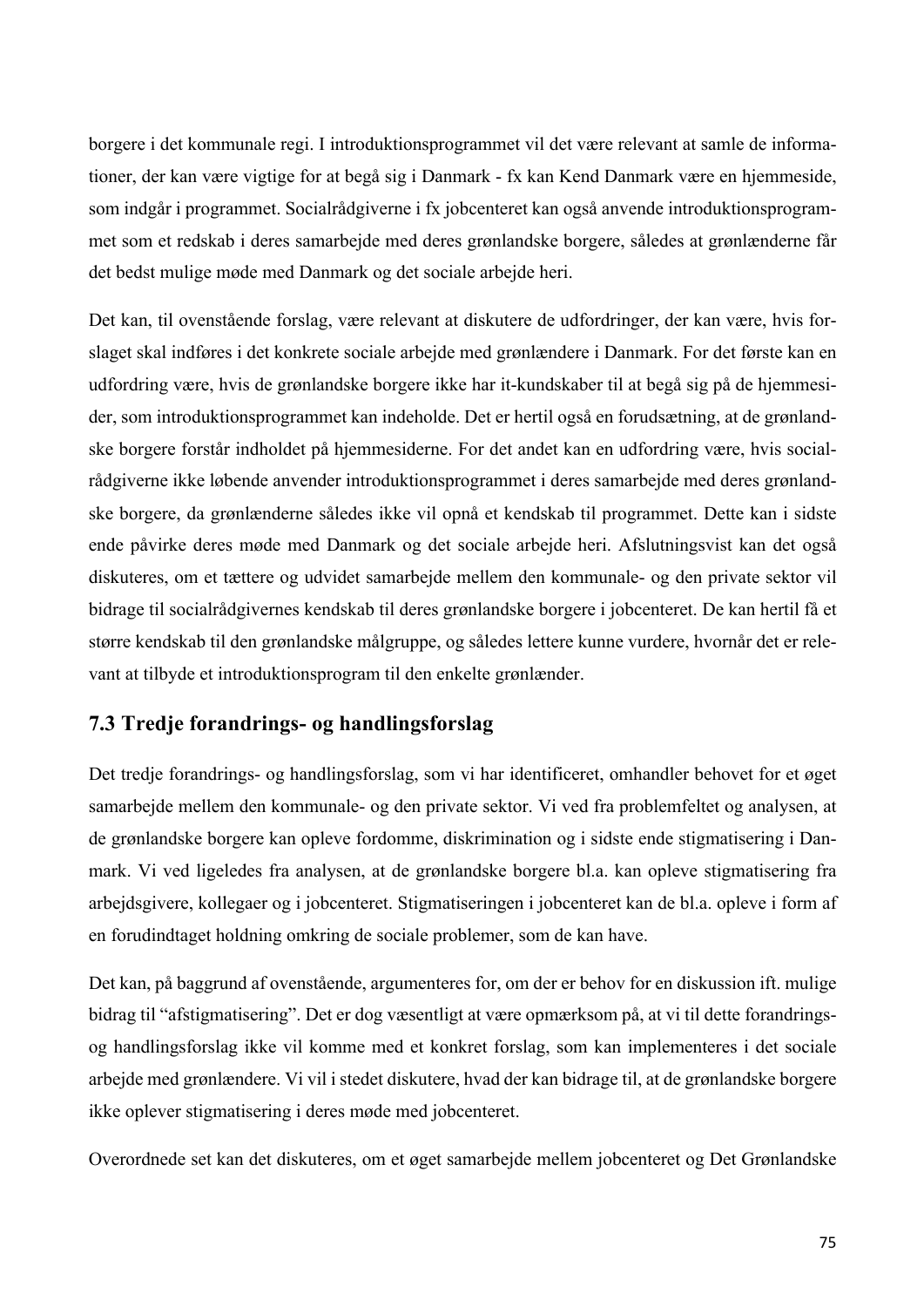Hus kan medvirke til, at de grønlandske borgere ikke i samme grad oplever stigmatisering, i deres møde med jobcenteret. Vi ved fra analysen, at Det Grønlandske Hus deltager i dialogmøder, for at dele deres erfaringer og viden ift. den grønlandske målgruppe. Jobcenteret kan således evt. anvende Det Grønlandske Hus' erfaringer og viden, i deres relation til de grønlandske borgere. Jobcenteret kan hertil få et større kendskab til den grønlandske målgruppe, hvortil de kan få udviklet deres kompetencer, og muligvis kan få en bredere forståelse for de problemstillinger, som de grønlandske borgere også kan have. Jobcenteret kan ligeledes få et bredere kendskab til Grønland - fx har Bjørk i et tidligere citat udtalt, at de ikke anvender NemID i Grønland, som er med til at bevidne om en uvidenhed ift. det grønlandske samfund (Sullissivik.gl, u.å.).

Samlet set kan det således diskuteres, om der er behov for fastlagte møder mellem jobcenteret og Det Grønlandske Hus, hvor de kan dele deres erfaringer og viden. Det kan hertil diskuteres, hvor ofte det er nødvendigt, at møderne skal afholdes - fx om det skal være hvert kvartal eller én gang årligt.

## **8. Konklusion**

Vi vil i det følgende, ud fra vores undersøgelse, analyse og forandrings- og handlingsforslag, udarbejde en sammenfattende konklusion, som vil besvare vores problemformulering: *Hvordan opleves grønlændernes møde med Danmark og det sociale arbejde heri, samt hvordan kan disse oplevelser bidrage til mulige forbedringer i det sociale arbejde med grønlændere?* Konklusionen vil blive udarbejdet i to dele, hvor den første del vil besvare, hvordan vores informanter oplever grønlændernes møde med Danmark og det sociale arbejde heri. Den anden del vil besvare, hvordan vores informanters oplevelser kan bidrage til mulige forbedringer i det sociale arbejde med grønlændere.

Det kan konkluderes, at informanterne har oplevelser af, at grønlænderne i Danmark kan opleve fordomme, diskrimination og stigmatisering. Det kan hertil konkluderes, at særligt de grønlandske informanter har personlige oplevelser med fordomsfulde indstillinger og forskelsbehandling fra danskerne, pga. deres grønlandske baggrund. Det kan yderligere konkluderes, at særligt fordommen om misbrug blandt grønlændere går igen blandt vores informanter. Det kan således udledes, at fordomme kan være med til at påvirke grønlændernes møde med Danmark og det sociale arbejde heri.

Nogle andre oplevelser, som særligt socialrådgiverinformanterne har af grønlændernes møde med Danmark og det sociale arbejde heri, er betydningen af den verbale- og den nonverbale kommunikation. Det kan hertil konkluderes, at socialrådgiverinformanterne fx har oplevelser af, at de grønlandske borgere, ifm. den verbale kommunikation, kan sige "Ja" uden at have forstået, hvad de siger "Ja"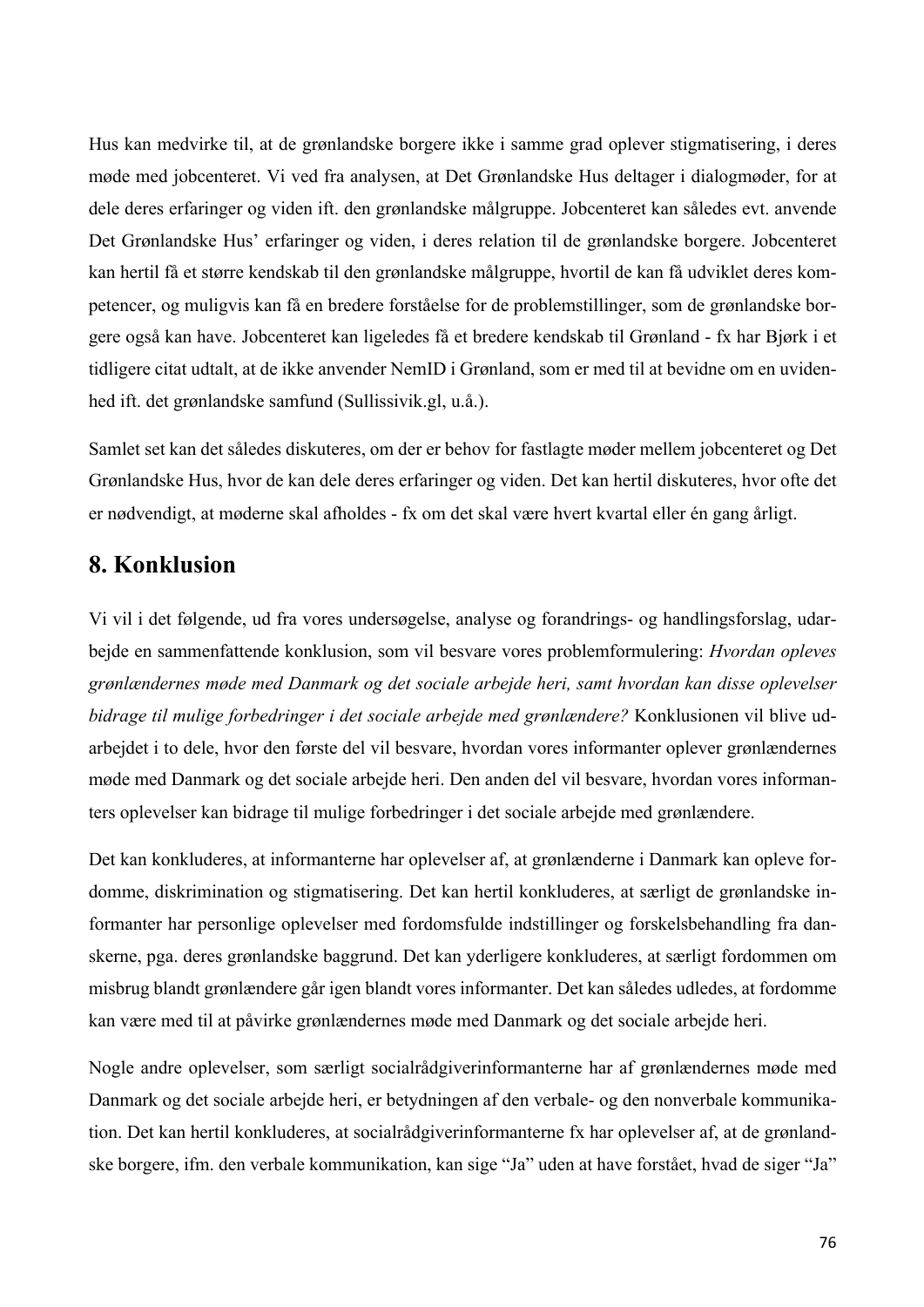til. Det kan ligeledes konkluderes, at socialrådgiverinformanterne har oplevelser af, at de grønlandske borgere anvender den nonverbale kommunikation, mere end de selv gør. Det kan hertil udledes, at den øgede nonverbale kommunikation hos de grønlandske borgere kan føre til oplevelser ift. at føle sig overset og/eller misforstået.

Det kan desuden konkluderes, at informanterne har nogle positive oplevelser af relationen og tilliden mellem socialrådgiverne og grønlænderne i jobcenteret i Danmark. Kristoff har hertil en oplevelse af, at det er vigtigt med åbenhed fra socialrådgiverne. Det kan således udledes, at det også er relevant, at de grønlandske borgere oplever at få den rette vejledning, rådgivning og oplysning. Det kan dog konkluderes, at Bjørk har en oplevelse af, at der i jobcenteret er en negativt ladet holdning om de grønlandske borgere. Dette kan således føre til, at de grønlandske borgere kan opleve at blive mødt af forudindtagede holdninger i jobcenteret i Danmark. Det kan ligeledes konkluderes, at de grønlandske borgere kan opleve, at det er svært at opnå fast fodfæste på arbejdsmarkedet i Danmark, fordi de, ifølge Bjørk, kan blive mødt af forudindtagede holdninger fra arbejdsgiverne i Danmark.

Det kan, ud fra Billes oplevelse af Det Grønlandske Hus, konkluderes, at det er de grønlandske normer og værdier, som er dominerende i Huset. De grønlandske borgere har således mulighed for at skabe tilknytninger, relationer og fællesskaber med hinanden i Huset. Det kan yderligere konkluderes, at Bille har en oplevelse af, at der i Det Grønlandske Hus er mulighed for at blive skabt tillidsfulde relationer mellem socialrådgiverne og de grønlandske borgere. Den bemyndigende rolle giver hertil, efter Billes oplevelse, socialrådgiverne mulighed for at hjælpe med alt, hvad de grønlandske borgere har brug for hjælp til. Overordnede set kan det således udledes, at ovenstående kan bevirke, at de grønlandske borgere kan opleve et positivt møde med Danmark.

Det kan ydermere konkluderes, at det tværsektionelle samarbejde mellem jobcenteret og Det Grønlandske Hus kan have betydning for grønlændernes møde med Danmark og det sociale arbejde heri. Bjørk og Bille har begge en oplevelse af, at der er et positivt samarbejde mellem den kommunale- og private sektor. Det kan dog udledes, at der i samarbejdet kan opstå "kampe" om at definere, hvilke logikker og værdier der skal have indflydelse og magt i feltet for samarbejdet- bl.a. ift. den grønlandske kulturs betydning. Overordnede set kan et positivt samarbejde bidrage til, at grønlænderne oplever et positivt møde med Danmark og det sociale arbejde heri, da de to sektorer har mulighed for at dele erfaringer og viden med hinanden om de grønlandske borgere.

Det kan samlet set, til den første del af problemformuleringen, konkluderes, at vores informanter har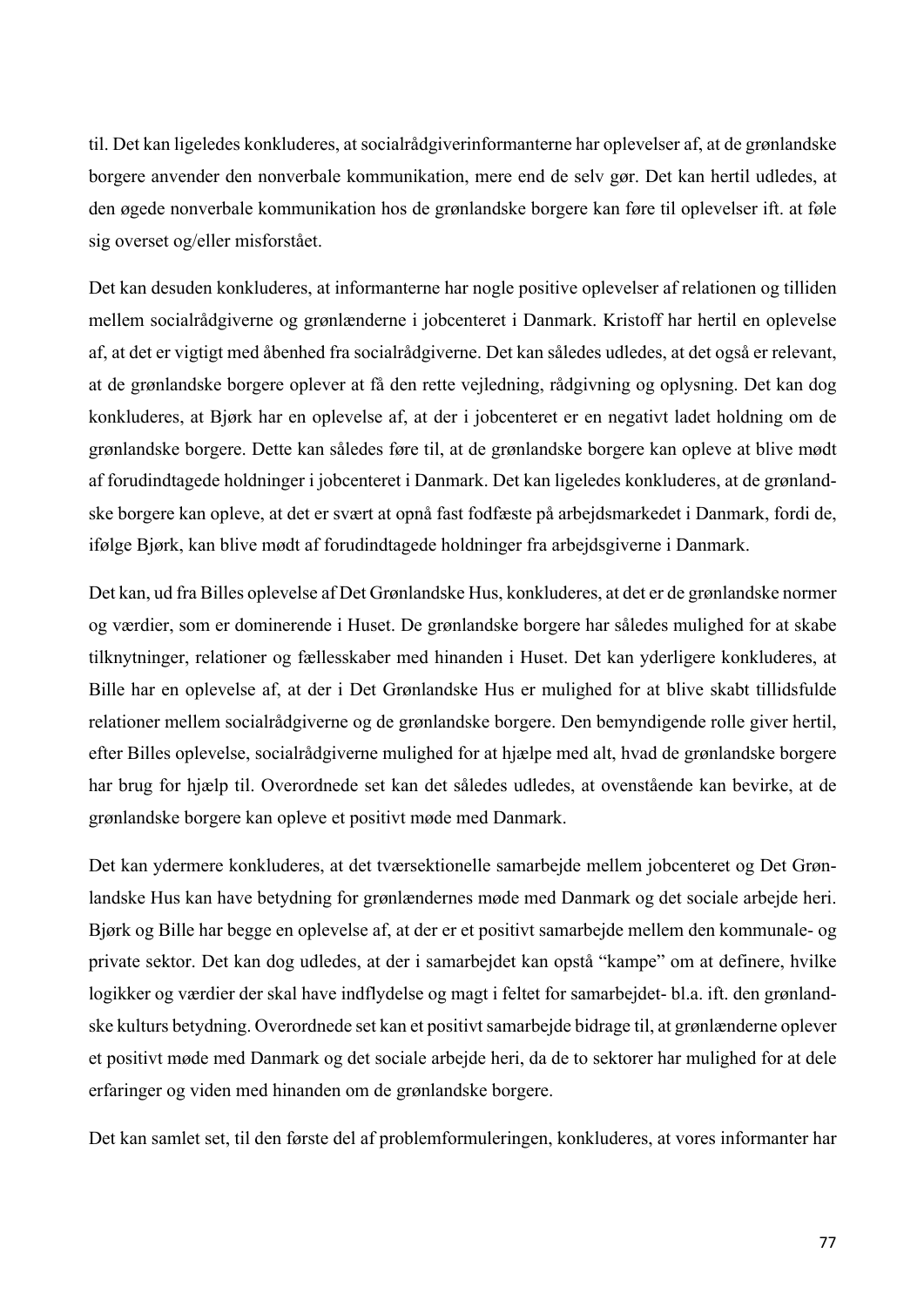oplevelser af, at grønlænderne kan have både positive- og negative oplevelser af mødet med Danmark og det sociale arbejde heri. Oplevelserne kan påvirke grønlændernes oplevelser af at føle sig anerkendt. De positive oplevelser kan føre til, at grønlænderne oplever en positiv- og en vellykket personlig udvikling. De negative oplevelser kan derimod føre til, at grønlænderne oplever disrespekt.

Det kan, ud fra besvarelsen af første del af problemformuleringen, konkluderes, at der kan være et behov for forslag til forandring og handling i det sociale arbejde med grønlændere. Det kan således, til den anden del af problemformuleringen, konkluderes, at forandrings- og handlingsforslagene kan være med til at skabe positive oplevelser for grønlændernes møde med Danmark og det sociale arbejde heri. Overordnede set kan forslagene føre til en øget følelse af anerkendelse i det kommunale regi - herunder særligt jobcenteret.

Det kan, ud fra Billes oplevelser, konkluderes, at der, for det første, kan være behov for et forandringsog handlingsforslag ift. den skriftlige kommunikation - fx ifm. breve og pjecer. Det kan hertil konkluderes, at der kan være behov for, at man oversætter indholdet i brevene og pjecerne til fx grønlandsk, men at lovteksten forbliver på dansk. Det kan, ud fra Bjørks oplevelser, konkluderes, at der, for det andet, kan være et behov for et forandrings- og handlingsforslag ift. et introduktionsprogram for de grønlændere, der flytter fra Grønland til Danmark. Dette kan give grønlænderne bedre mulighed for at leve op til de krav, der er for at begå sig i det danske samfund - fx ifm. nyttige informationer og -hjemmesider. Afslutningsvist kan det konkluderes, at det til det tredje forandrings- og handlingsforslag kan diskuteres, om et øget samarbejde mellem den kommunale- og den private sektor kan være med til at bidrage til en mulig "afstigmatisering". Det kan hertil udledes, at et øget samarbejde vil kunne give et større kendskab om den grønlandske målgruppe, og de problemstillinger som målgruppen kan have.

# **9. Perspektivering**

Vi ved, fra udarbejdelsen af projektet, at grønlændere, pga. rigsfællesskabet, er danske statsborgere. Grønlændere har derfor ret til de samme velfærdsydelser i Danmark, som danskere (Sjursen, 2014, s. 8). Vi ved ligeledes, at grønlændere frit kan rejse mellem de to lande, og at de ikke får tilbudt særlige forløb. Vi stiller os dog kritiske overfor, at grønlændere i Danmark har de samme rettigheder, som danskere, da vi har fundet frem til, at nogle af de grønlandske borgere kan opleve udfordringer i Danmark. Nogle af disse udfordringer kan bl.a. være: fordomme, diskrimination, stigmatisering, samt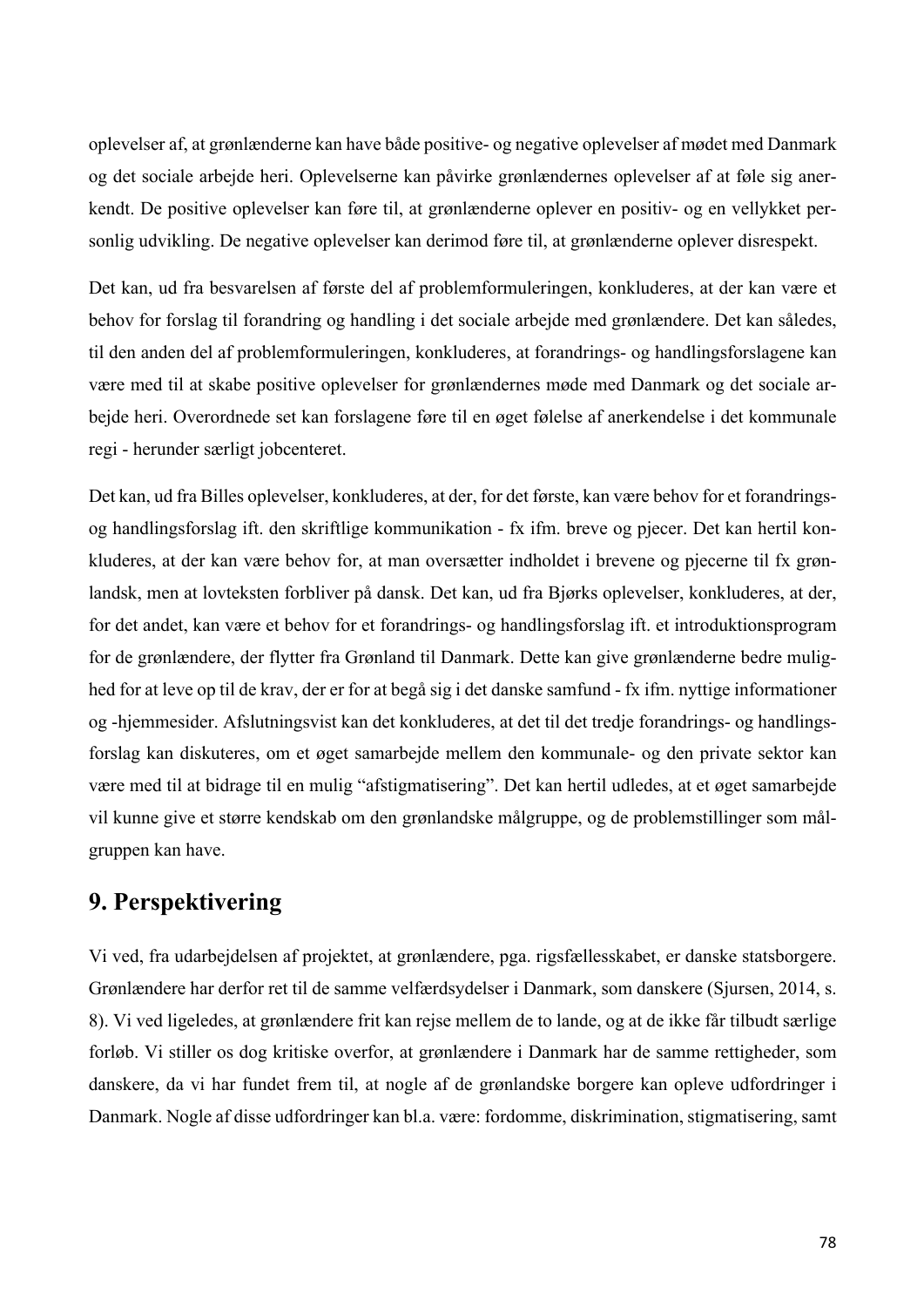sproglige- og kulturelle barrierer. Samlet set har vores refleksioner således været, om det, at grønlænderne har de samme rettigheder som danskerne, i virkeligheden giver nogle af de grønlandske borgere den tilstrækkelige hjælp, som de kan have behov for?

Vi ved, at der på nuværende tidspunkt findes lovgivningsmæssige rammer, der skal sikre, at den enkelte borger bliver inddraget i sin sag, uanset hvilket sprog borgeren taler - fx igennem tolkebistand, jf. Vejledning om LOR, pkt. 54. Vi kan dog stille os kritiske overfor, om dette er tilstrækkeligt ift. de borgere, som ikke taler- og forstår dansk. Vi ved fra udarbejdelsen af vores projekt, at ét forandringsog handlingsforslag kan være, at man indenfor det kommunale regi kunne oversætte breve og pjecer til fx grønlandsk. Dette kan også være relevant for andre målgrupper i det sociale arbejde, som ikke taler- og forstår dansk, hvorfor det kan overvejes, om brevene og pjecerne også skal oversættes til andre sprog. Samlet set har vores refleksioner således været, om der er behov for, at der lovgivningsmæssigt sker nogle ændringer, der sikrer, at borgeren, som ikke taler- og forstår dansk, oplever større forståelse for sin sag.

Til ovenstående kan det være relevant at overveje, om der skal udformes vejledninger, der kan være behjælpelige med at forklare og oversætte nogle af de begreber, som socialrådgiverne anvender i det kommunale regi - fx rehabiliteringsteam og den forberedende del. Dette vil også kunne være behjælpeligt for de personer, der agerer tolke inden for det kommunale regi. Overordnede set kan det medvirke til, at alle får den samme forklaring på begrebernes betydning, og det kan i sidste ende være med til at sikre, at borgeren får de samme vilkår og -rettigheder ift. forståelsen af sin sag.

Afslutningsvist har et andet forandrings- og handlingsforslag været at fastlægge møder mellem den kommunale- og den private sektor. Det kan hertil overvejes, om de fastlagte møder, også kan være relevante for andre målgrupper i samfundet, hvor der er et samarbejde mellem den kommunale- og den private sektor - fx hjemløse og misbruger. Der kan her ligeledes være behov for løbende at udveksle erfaringer og viden, for at opnå bedre og bredere viden om målgruppen.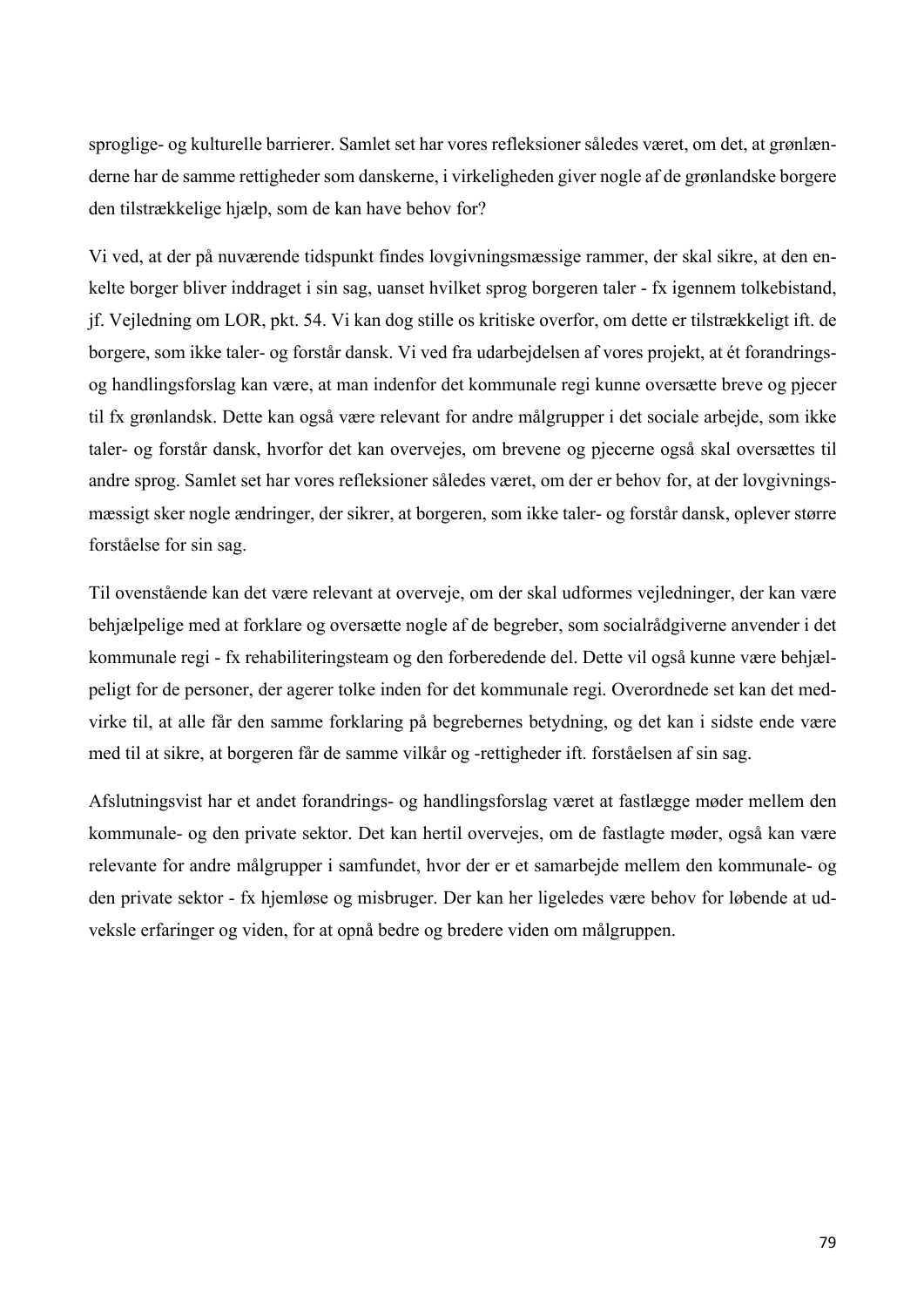# **10. Litteraturliste**

#### **10.1 Litteratur**

- Ahlmark, N., Davidsen, M., Larsen, C. V. L., & Pedersen, P. V. (2019). Sundhedsprofil for socialt udsatte grønlændere i Danmark - Susy Udsat. *Statens Institut for Folkesundhed, SDU.* 24. oktober 2021. https://www.udsatte.dk/dyn/resources/Publication/file/8/108/1570516839/sundhedsprofil-for-socialt-udsatte-groenlaendere-i-danmark.-susy-udsat.pdf
- Antczak, H. (2016). Socialt arbejdes teoretiske rødder og deres betydning i praksis. I R. Posborg, H. Nørrelykke & H. Antczak (Red.). *Socialrådgivning og socialt arbejde - En grundbog* (s. 101- 143). København K: Hans Reitzels Forlag.
- Baviskar, S. (2015). Grønlændere i Danmark. *VIVE - Viden til Velfærd (SFI).* 19. oktober 2021. https://www.vive.dk/media/pure/5566/278073
- Baviskar, S. (2016). Det sociale arbejde med grønlændere: Erfaringer fra Strategien for socialt udsatte grønlændere i Danmark 2013-2016. *Uden For Nummer. 16. årgang.* (33), s. 26-35. https://www.vive.dk/media/pure/6643/640410
- Benjaminsen, L. (2019). Hjemløshed i Danmark 2019. *VIVE - Viden til Velfærd.* 19. oktober 2021*.*  https://www.vive.dk/media/pure/14218/3352843
- Bundesen, P. (2015). Hvad er sociale problemer?. I P. Bundesen, A. B. Christensen & T. Rasmussen (Red.). *Sociale Problemer.* (s. 23-46). København K: Hans Reitzels Forlag.
- Bundesen, P., & Henriksen, L. S. (2016). Frivilligt socialt arbejde. I I. H. Møller & J. E. Larsen (Red.). *Socialpolitik* (s. 563-581). København K: Hans Reitzels Forlag.
- Bredgaard, T., Jørgensen, H., Madsen, P. K., & Rasmussen, S. (2017). *Dansk Arbejdsmarkedspolitik* (2. udgave). København K: Jurist- og Økonomforbundets Forlag.
- Carl, A., Hendriksen, L. G., Filskov, N., & Badse, C. (2020). Retten til bolig Status i Grønland 2020. *Grønlands Råd for Menneskerettigheder og Institut for Menneskerettigheder – Danmarks Nationale Menneskerettighedsinstitution.* 20. oktober 2021. https://menneskeret.dk/sites/menneskeret.dk/files/media/document/Rapport\_Bolig-Grønland\_DK\_tilgængelig.pdf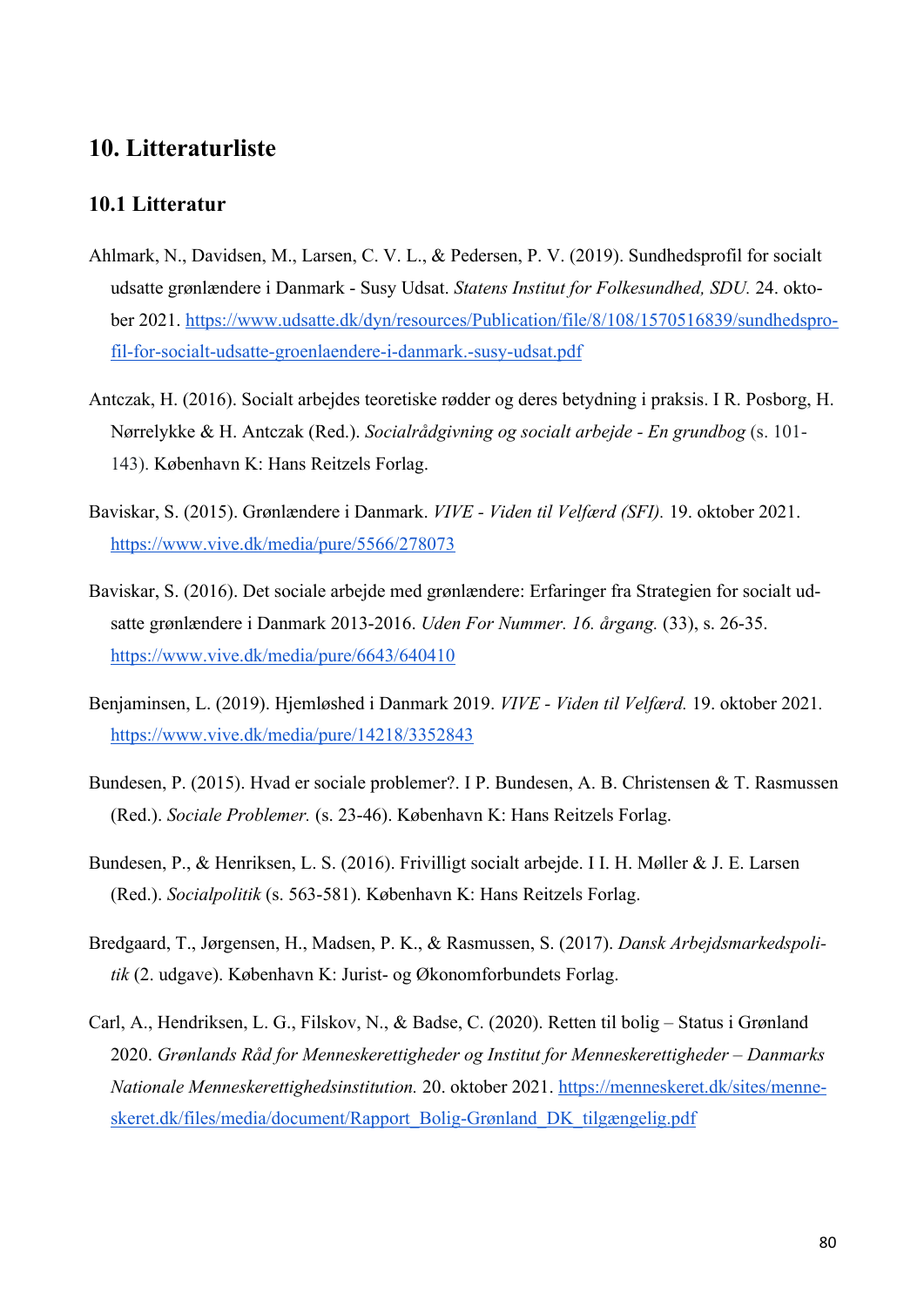- Christensen, M. (2021). Hermeneutik Forståelse, fortolkning og mening. I M. Christensen, R. E. Jørgensen, N. Holmgaard Lysen & C. Rosenberg (Red.). *Videnskabsteori og socialt arbejde - En grundbog* (s. 114-132). Frederiksberg C: Samfundslitteratur.
- Dall, T. (2015). Langtidsledighed. I P. Bundesen, A. B. Christensen & T. Rasmussen (Red.). *Sociale Problemer* (s. 257-280). København K: Hans Reitzels Forlag.
- Den Danske Ordbog. (2018). Fordom. *Den Danske Ordbog.* 14. december 2021. https://ordnet.dk/ddo/ordbog?query=fordom
- Eide, T., & Eide, H. (2007). *Kommunikation i praksis - Relationer, samspil og etik i socialfagligt arbejde*. Århus N: Klim.
- Fontain, A. (2012). Inuuneritta II Naalakkersuisuts strategier og målsætninger for folkesundheden 2013-2019. *Naalakkersuisut - Government of Greenland.* 20. oktober 2021. https://naalakkersuisut.gl/~/media/Nanoq/Files/Publications/Departement%20for%20Sundhed%20og%20Infrastruktur/Sundhed/Inuuneritta/Inuuneritta II Dk small.pdf
- Goffman, E. (2009). *Stigma - Om afvigerens sociale identitet* (2. udgave). Frederiksberg C: Samfundslitteratur.
- Grønlands Statistik. (2021). Ledighed og arbejdsstyrke 2019. *Grønlands Statistik.* 20. oktober 2021. https://stat.gl/publ/da/AR/202101/pdf/2019%20Ledighed%20og%20arbejdsstyrke.pdf
- Grønlands Statistik. (u.å.). Personer født i Grønland bosiddende i Danmark. *Grønlands Statistik.* 20. oktober 2021. https://stat.gl/dialog/main.asp?lang=da&version=202101&sc=GD&subthemecode=O1&colcode=O
- Guldager, J. (2015). *Videnskabsteori - En indføring for praktikere*. København K: Akademisk Forlag.
- Hansen, L. (2016a). Kommunikation og samtale. I M. Goli & L. Hansen (Red.). *Beskæftigelsespolitik og socialt arbejde - I teori og praksis* (s. 357-381). København K: Hans Reitzels Forlag.
- Hansen, L. (2016b). Beskæftigelsesområdet og socialt arbejde. I R. Posborg, H. Nørrelykke & H. Antczak (Red.). *Socialrådgivning og socialt arbejde - En grundbog* (s. 395-427). København K: Hans Reitzels Forlag.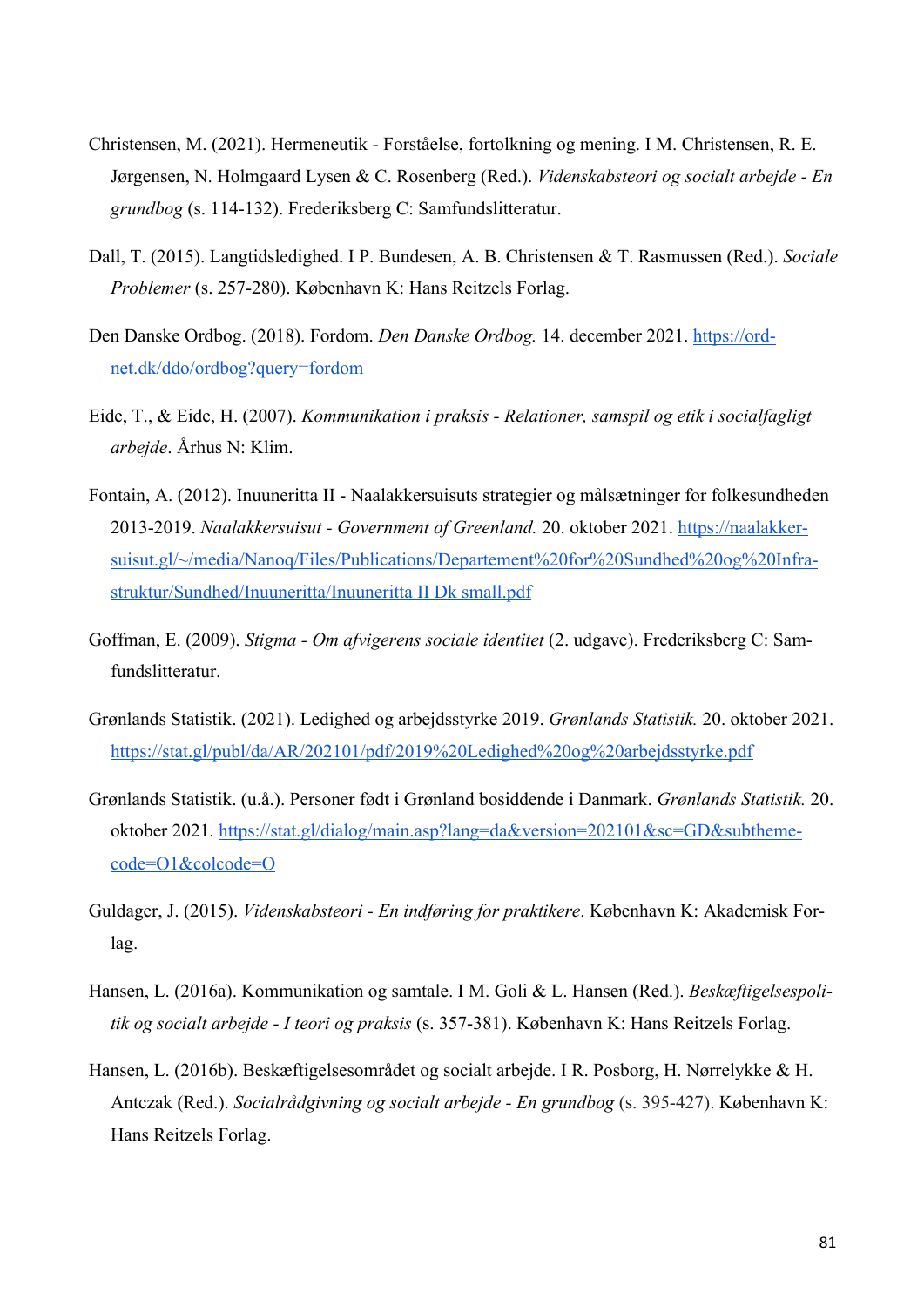- Harder, M. (2011). Helhedssyn Et begrebs udvikling. I M. Harder & M. A. Nissen (Red.). *Helhedssyn i socialt arbejde* (s. 27-46). København K: Akademisk Forlag.
- Høilund, P., & Juul, S. (2015). *Anerkendelse og dømmekraft - I socialt arbejde* (2. udgave). København K: Hans Reitzels Forlag.
- Højholdt, A. (2016). *Tværprofessionelt samarbejde - I teori og praksis* (2. udgave). København K: Hans Reitzels Forlag.
- Ingemann, J. H., Kjeldsen, L., Nørup, I., & Rasmussen S. (2018). *Kvalitative undersøgelser i praksis - Viden om mennesker og samfund*. Frederiksberg C: Samfundslitteratur.
- Jacobsen, M. H., & Kristiansen, S. (2002). *Erving Goffman: Sociologien om det elementære livs sociale former*. København K: Hans Reitzels Forlag.
- Jacobsen, M. H., & Kristiansen, S. (2009). Forord ved Michael Hviid Jacobsen og Søren Kristiansen. I Erving Goffman (Red.). *Stigma - Om afvigerens sociale identitet* (s. 7-39). Frederiksberg C: Samfundslitteratur.
- Johansen, H. (2016). Profession og socialt arbejde. I R. Posborg, H. Nørrelykke & H. Antczak (Red.). *Socialrådgivning og socialt arbejde - En grundbog* (s. 51-80). København K: Hans Reitzels Forlag.
- Jørgensen, A. (2008). Hermeneutik, fænomenologi og interaktionisme Tre sider af samme sag?. I M. H. Jacobsen & K. Pringle (Red.). *At forstå det sociale - Sociologi og socialt arbejde* (s. 221- 244). København K: Akademisk Forlag.
- Kend Danmark. (u.å.). Kend Danmark. *De Grønlandske Huse Danmark - Kalaallit Illuutaat.* 10. december 2021. https://www.kenddanmark.dk/da/
- Kristiansen, S. (2007). Etik og feltarbejde Udfordringer og dilemmaer i sociologisk praksis. I R. Antoft, M. H. Jacobsen, A. Jørgensen & S. Kristiansen (Red.). *Håndværk og horisonter - Tradition og nytænkning i kvalitativ metode* (s. 226-248). Odense M: Syddansk Universitetsforlag.

Krogstrup, H. K. (2016). *Evalueringsmodeller* (3. udgave). København K: Hans Reitzels Forlag.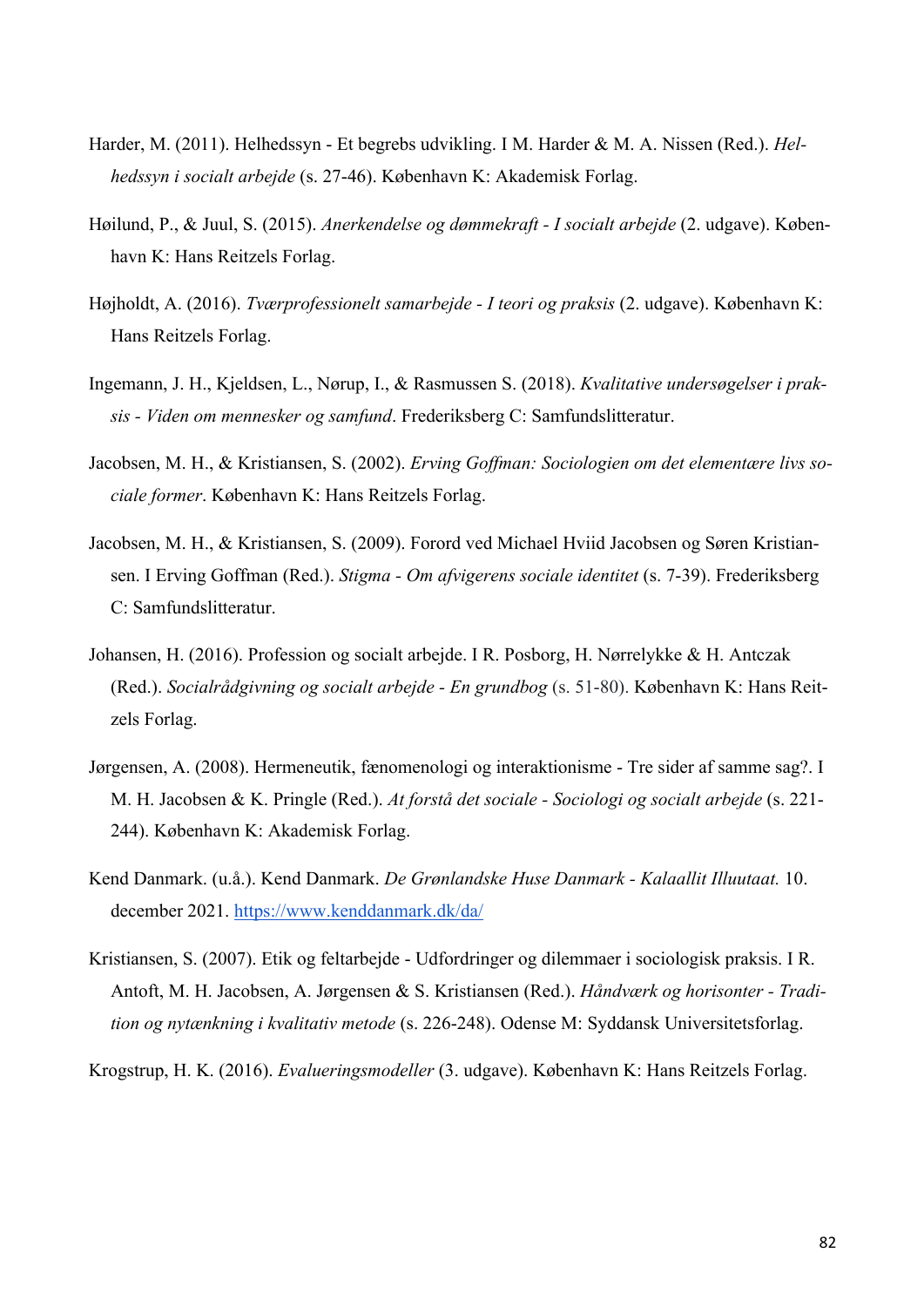- Laage-Petersen, J. (2015). Ligebehandling af grønlændere i Danmark Grønlænderes oplevelser af mødet med det danske samfund. *Institut for Menneskerettigheder*. 22. oktober 2021. https://menneskeret.dk/sites/menneskeret.dk/files/media/dokumenter/udgivelser/ligebehandling\_2015/ligebehandling groenlaendere dk 2015.pdf
- Larsen, N. B. (2013). Pierre Bourdieu Praksis, magt og sociale skel. I S. J. Hansen (Red.). *Sociologi i socialrådgivning og socialt arbejde* (s. 92-112). København K: Hans Reitzels Forlag.
- Larsen, M. R. (2018). Opdatering af analyser af grønlænderes beskæftigelsesforhold i Danmark. *VIVE - Viden til Velfærd.* 22. oktober 2021. https://www.vive.dk/media/pure/8323/2013761
- Lykkeberg, R. (2017). 'Grønlænderstiv' står i Den Danske Ordbog af den enkle grund, at det bliver brugt på dansk. *Information*. 22. oktober 2021. https://www.information.dk/debat/leder/2017/11/groenlaenderstiv-staar-danske-ordbog-enkle-grund-brugt-paa-dansk
- Lysen, N. H., & Christensen, M. (2021). Introduktion Skabelse og anvendelse af videnskabelig viden. I M. Christensen, R. E. Jørgensen, N. Holmgaard Lysen & C. Rosenberg (Red.). *Videnskabsteori og socialt arbejde - En grundbog* (s. 19-50). Frederiksberg C: Samfundslitteratur.
- Møller, I. H. (2016). De fire socialreformer i moderne tid. I I. H. Møller & J. E. Larsen (Red.). *Socialpolitik* (s. 93-126). København K: Hans Reitzels Forlag.
- Mørk, M. (2019). Halvdelen af udsatte grønlændere er hjemløse. *Dansk Socialrådgiverforening.* 19. oktober 2021. https://socialraadgiverne.dk/faglig-artikel/halvdelen-af-udsatte-groenlaendere-erhjemloese/
- Nørrelykke, H. (2016). Socialrådgiverfagets opståen og udvikling. I R. Posborg, H. Nørrelykke & H. Antczak (Red.). *Socialrådgivning og socialt arbejde - En grundbog* (s. 15-49). København K: Hans Reitzels Forlag.
- Posborg, R. (2016). Myndighedsudøvelse og sagsbehandling. I R. Posborg, H. Nørrelykke & H. Antczak (Red.). *Socialrådgivning og socialt arbejde - En grundbog* (s. 257-280). København K: Hans Reitzels Forlag.
- Posborg, R., & Hoff, K. (2016). Socialrådgivning Rådgivning og vejledning. I R. Posborg, H. Nørrelykke & H. Antczak (Red.). *Socialrådgivning og socialt arbejde - En grundbog* (s. 221- 253). København K: Hans Reitzels Forlag.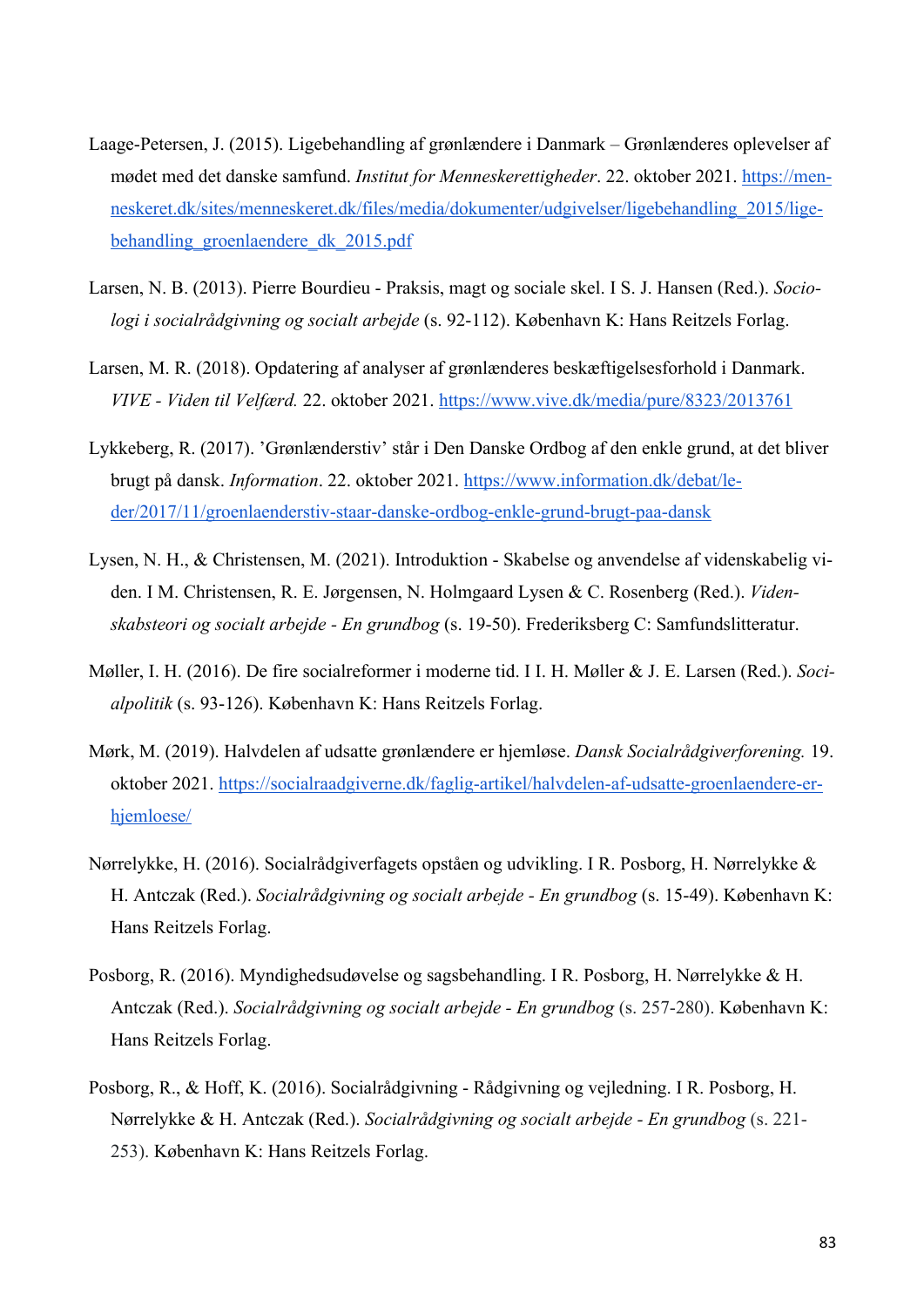- Schiermacher, M. (2020). Fra Grønland til gaden En undersøgelse om migration mellem Grønland og Danmark. *Kofoeds Skole – Mennesker Med Mere.* 21. oktober 2021. https://menneskermedmere.dk/wp-content/uploads/2020/11/FraGroenlandTilGaden.pdf
- Schimmell, H. (2016). Anerkendelse. I J. B. Olsen & G. Duus (Red.). *Menneskenære grundbegreber - I social- og sundhedsprofessionerne* (s. 145-161). Frederiksberg C: Samfundslitteratur.
- Sjursen, J. (2014). "I Grønland er jeg for dansk, og i Grønland er jeg 'bare' grønlænder": Udfordringer for udsatte grønlændere i Danmark. *Rådet for Socialt Udsatte.* 19. oktober 2021. https://www.udsatte.dk/dyn/resources/Publication/file/8/58/1390811813/i-groenland-er-jeg-fordansk-og-i-groenland-er-jeg-bare-groenlaender-online-version.pdf
- Skytte, M. (2015). Professionelt arbejde med udsatte minoritetsetniske børn og deres familier. I K.- A. Bo, J. Guldager & B. Zeeberg (Red.). *Udsatte børn - Et helhedsperspektiv* (s. 180-200). København K: Akademisk Forlag.
- Socialstyrelsen. (2018). Hjemløshed. *Socialstyrelsen.* 19. oktober 2021. https://socialstyrelsen.dk/voksne/udsatte-gronlaendere/storbyernes-erfaringer/saerlige-problemstillinger/hjemloshed
- Socialstyrelsen. (2020). Særlige sårbarheder. *Socialstyrelsen.* 19. oktober 2021. https://socialstyrelsen.dk/voksne/udsatte-gronlaendere/saerlig-sarbarhed
- Socialt Udsatte Grønlændere. (u.å). Misbrug. *Socialt Udsatte Grønlændere.* 19. oktober 2021. https://www.udsattegroenlaendere.dk/viden-om-udsatte-gronlaendere/misbrug/
- Sonne-Ragans, V. (2017). Videnskabsteori i opgaven. I L. Rienecker & P. S. Jørgensen (Red.). *Den gode opgave - Håndbog i opgaveskrivning på videregående uddannelser* (s. 183-217). Frederiksberg C: Samfundslitteratur.
- STAR. (2021). Implementering af sanktionsaftalen Pjecer til landets kommuner m.fl. *Styrelsen for Arbejdsmarked og Rekruttering.* 10. december 2021. https://star.dk/reformer/aftale-om-enklereog-skaerpede-sanktioner/implementering-af-sanktionsaftalen/
- Sullissivik.gl. (u.å.). Bestil NemID. *Sullissivik.gl.* 17. december 2021. https://www.sullissivik.gl/Emner/NemID/Bestilling-af-NemID?sc\_lang=da-DK&mupid=0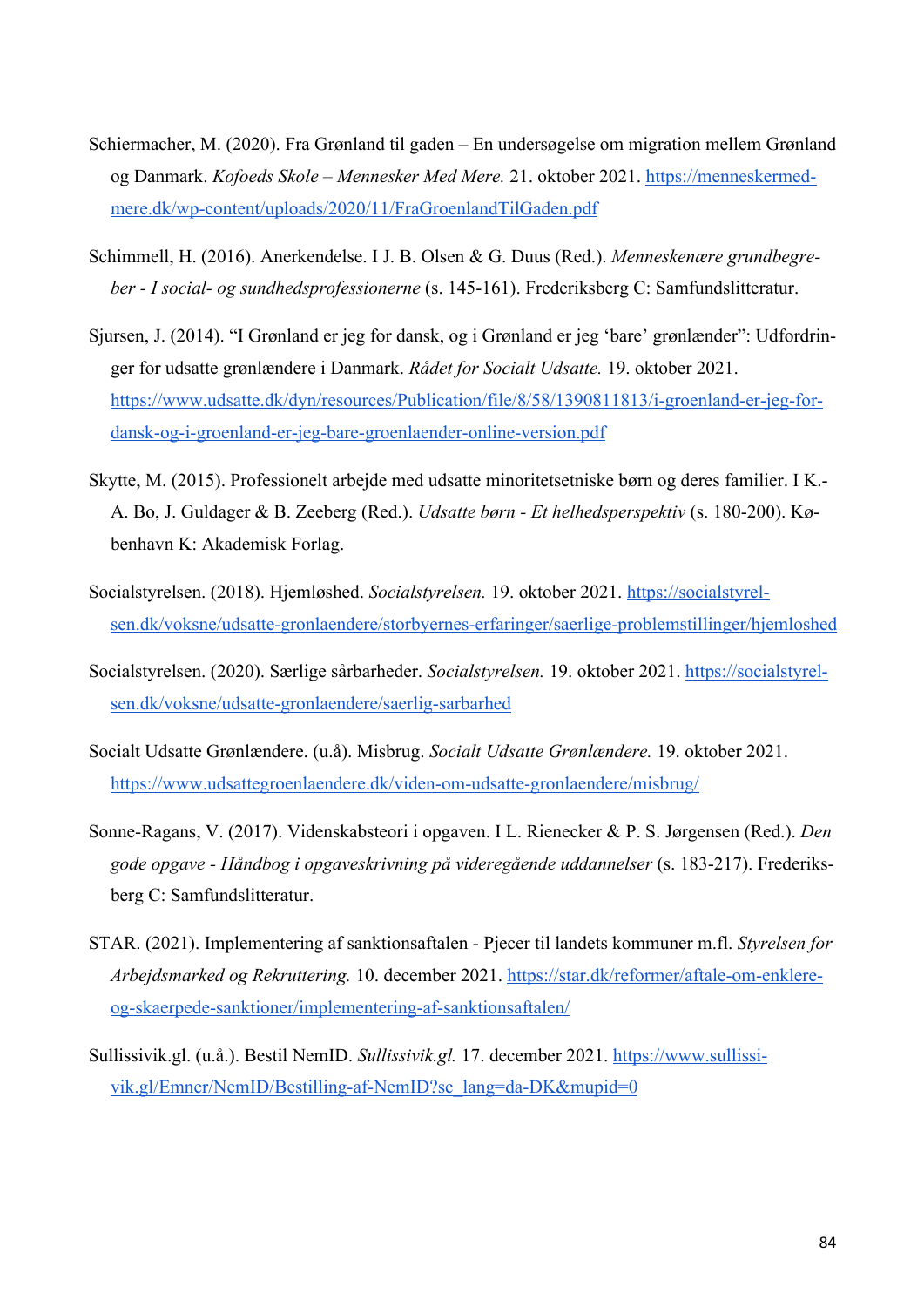- Sørensen, A. K. (2020). Grønlands historie. *Danmarkshistorien.dk - Aarhus Universitet.* 19. oktober 2021. https://danmarkshistorien.dk/leksikon-og-kilder/vis/materiale/groenland/
- Thagaard, T. (2004). *Systematik og indlevelse - En indføring i kvalitativ metode*. København K: Akademisk Forlag.
- Uddannelses- og forskningsministeriet. (2014). Den danske kodeks for integritet i forskning. *Uddannelses- og forskningsministeriet.* 10. november 2021. https://ufm.dk/publikationer/2015/filer/file
- Uggerhøj, L. (2008). Hvad er socialt arbejde? En indkredsning af et mangfoldigt og komplekst felt. I M. H. Jacobsen & K. Pringle (Red.). *At forstå det sociale - Sociologi og socialt arbejde* (s. 37- 55). København K: Akademisk Forlag.
- Wilken, L. (2011). *Bourdieu for begyndere* (2. udgave). Frederiksberg C: Samfundslitteratur.

### **10.2 Retskilder**

#### *Lovgivning*

- Forvaltningsloven (FVL), LBK nr. 433 af 22/4 2014 som senest ændret med lov nr. 571 af 19/12 1985.
- Lov om en aktiv beskæftigelsesindsats (LAB), Lov nr. 548 af 7/5 2019.
- Lov om retssikkerhed og administration på det sociale område (LOR), LBK nr. jf. 1647 af 4/8 2021 som senest ændret med lov nr. 453 af 10/6 1997.
- Lov om social service (SEL), LBK nr. 1548 af 1/7 2021 som senest ændret med lov nr. 573 af 24/6 2005.
- Straffeloven (STRFL), LBK nr. 1650 af 17/11 2020 som senest ændret med lov nr. 126 af 15/4 1930.

#### *Forordninger*

Europa-Parlamentets og rådets forordning (EU) om beskyttelse af fysiske personer i forbindelse med behandling af personoplysninger og om fri udveksling af sådanne oplysninger og om ophævelse af direktiv 95/46/EF (Generel forordning om databeskyttelse) (DBF), lov nr. 2016/679 af 27/4 2016.